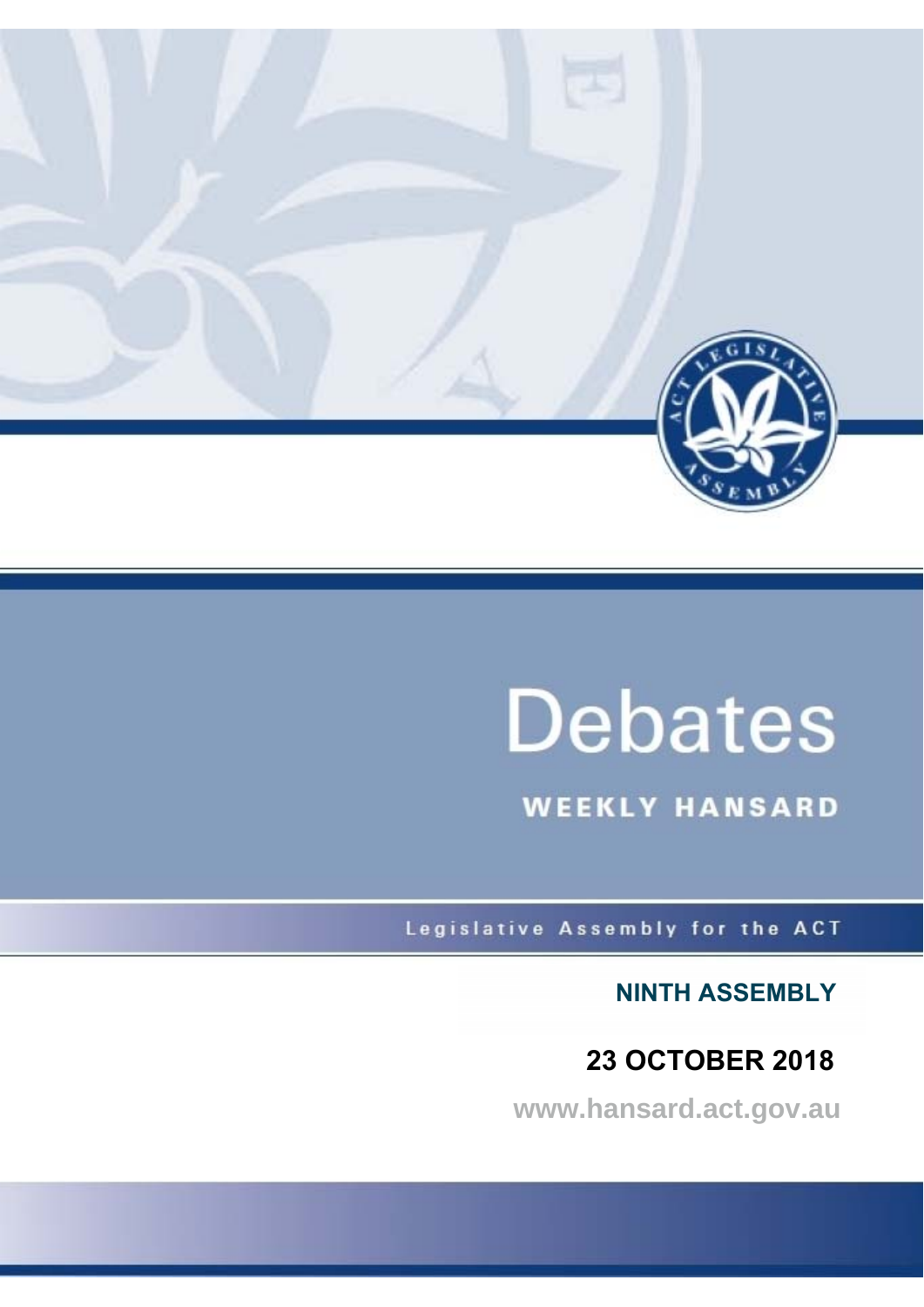## **[Tuesday, 23 October 2018](#page-3-0)**

|                                                                        | 4039  |
|------------------------------------------------------------------------|-------|
|                                                                        |       |
| Land Tax (Community Housing Exemption) Amendment Bill 2018             |       |
|                                                                        | .4039 |
| Petitions:                                                             |       |
|                                                                        |       |
|                                                                        |       |
|                                                                        |       |
| Tuggeranong town centre masterplan-petition 11-18                      |       |
|                                                                        | .4048 |
| Charnwood group centre recycling bins—petition 16-18                   |       |
|                                                                        |       |
|                                                                        |       |
|                                                                        |       |
|                                                                        |       |
| Environment and Transport and City Services-Standing Committee  4056   |       |
| Delivering an inclusive, progressive and connected Canberra            |       |
|                                                                        |       |
|                                                                        |       |
|                                                                        |       |
|                                                                        |       |
|                                                                        |       |
|                                                                        |       |
|                                                                        |       |
| Questions without notice:                                              |       |
|                                                                        |       |
|                                                                        |       |
|                                                                        |       |
|                                                                        |       |
|                                                                        |       |
|                                                                        |       |
|                                                                        |       |
|                                                                        |       |
|                                                                        |       |
|                                                                        |       |
|                                                                        |       |
|                                                                        |       |
|                                                                        |       |
| Supplementary answer to question without notice:                       |       |
|                                                                        |       |
|                                                                        |       |
| Social housing stock—response to resolution of the Assembly 4101       |       |
| Social housing incentives—response to resolution of the Assembly  4102 |       |
|                                                                        |       |
| Standing Committee on Economic Development and Tourism 4105            |       |
|                                                                        |       |
|                                                                        |       |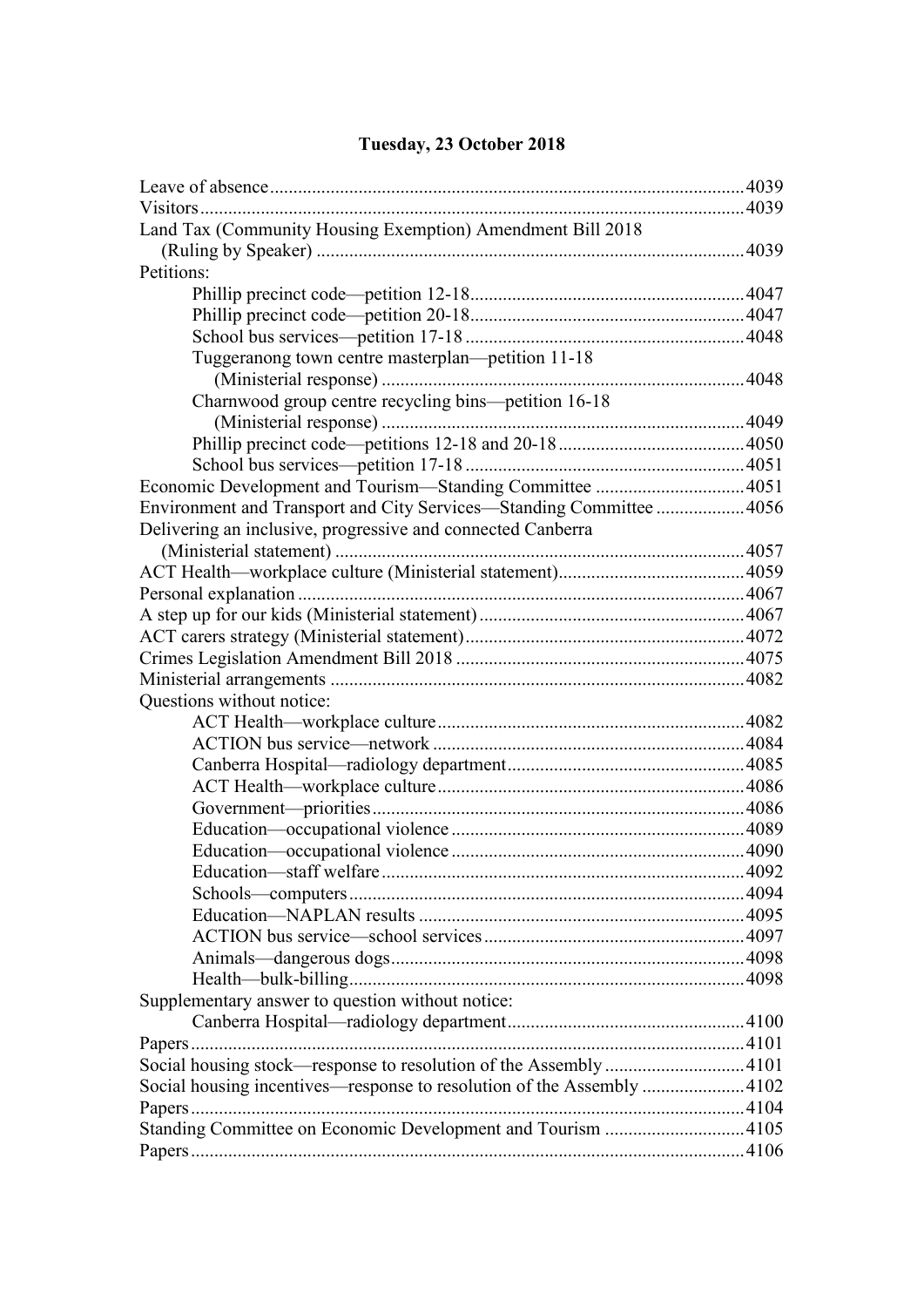| Adjournment: |  |
|--------------|--|
|              |  |
|              |  |
|              |  |
|              |  |
|              |  |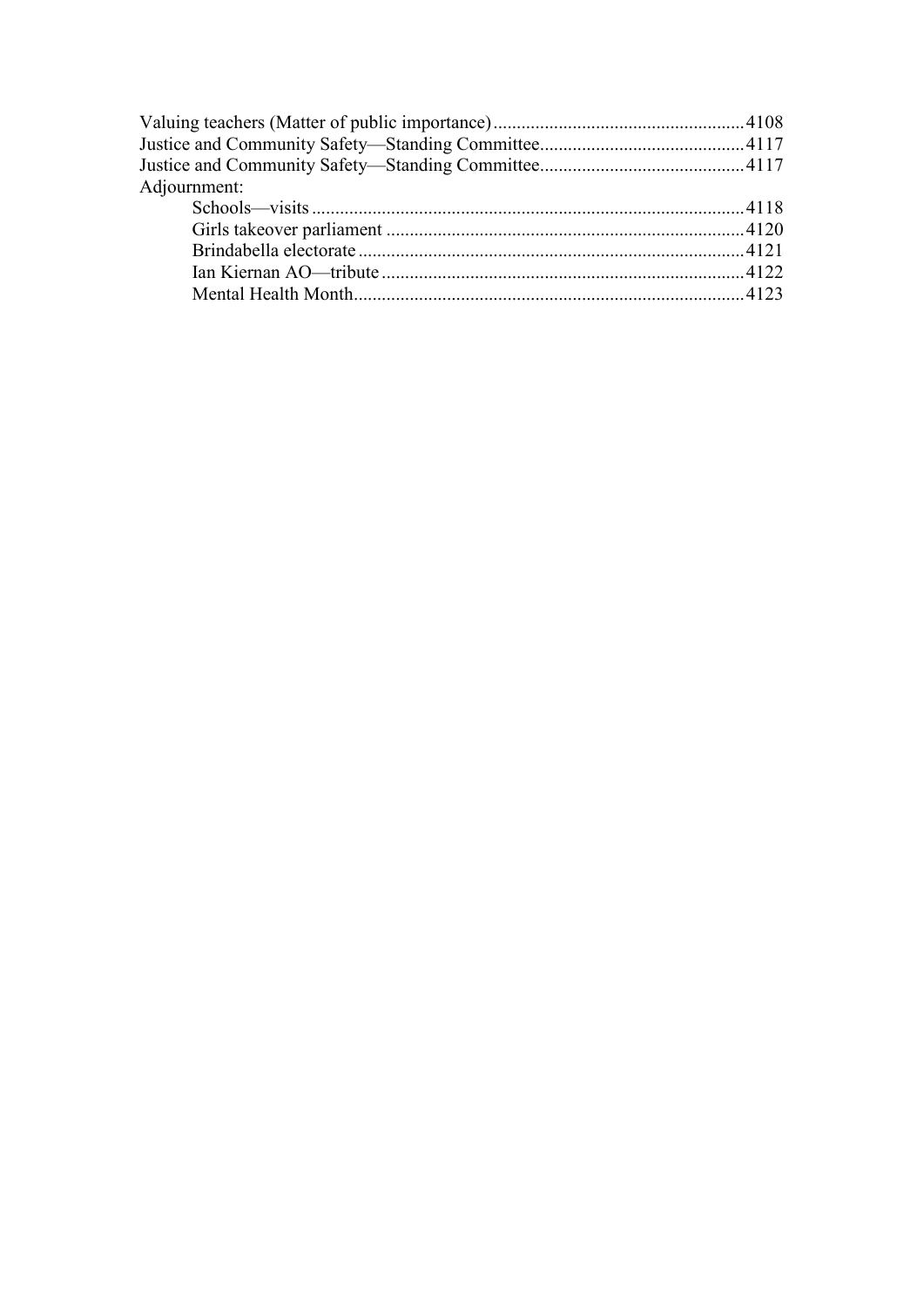## <span id="page-3-0"></span>**Tuesday, 23 October 2018**

**MADAM SPEAKER** (Ms J Burch) took the chair at 10 am, made a formal recognition that the Assembly was meeting on the lands of the traditional custodians, and asked members to stand in silence and pray or reflect on their responsibilities to the people of the Australian Capital Territory.

## <span id="page-3-1"></span>**Leave of absence**

Motion (by **Mr Gentleman**) agreed to:

That leave of absence be granted to:

- (1) Mr Ramsay for today for personal reasons.
- (2) Ms Cheyne and Mr Milligan for this sitting week on official parliamentary duties.

## <span id="page-3-2"></span>**Visitors**

**MADAM SPEAKER**: Members, I wish to acknowledge the presence in the chamber of the Hon Sue Hickey, Speaker of the Tasmanian House of Assembly. Ms Hickey is accompanied by the Clerk of the Assembly, Mr Shane Donnelly. On behalf of all members, welcome here to Canberra and to the ACT Assembly.

## <span id="page-3-3"></span>**Land Tax (Community Housing Exemption) Amendment Bill 2018**

#### <span id="page-3-4"></span>**Ruling by Speaker**

**MADAM SPEAKER**: Members, before I call the Clerk for petitions, I wish to make a statement in relation to the Land Tax (Community Housing Exemption) Amendment Bill 2018, which is listed for debate tomorrow as order of the day No 1—private members' business.

The bill was introduced on Wednesday, 19 September by Mr Mark Parton MLA. As stated in the explanatory statement for the bill, the intent of the legislation is to create an incentive for residential housing owners to provide rental properties to the ACT community housing sector by exempting them from the obligation to pay tax under the Land Tax Act 2004.

The bill does not contravene the provisions of standing orders 200, 201 and 201A, as it is not a proposed enactment for the appropriation of public money. However, as members are probably aware, the Assembly passed a resolution on 23 November 1995 which stated:

That this Assembly reaffirms the principles of the Westminster system embodied in the 'financial initiative of the Crown' and the limits that initiative places on the non-Executive members in moving amendments other than those to reduce items of proposed expenditure.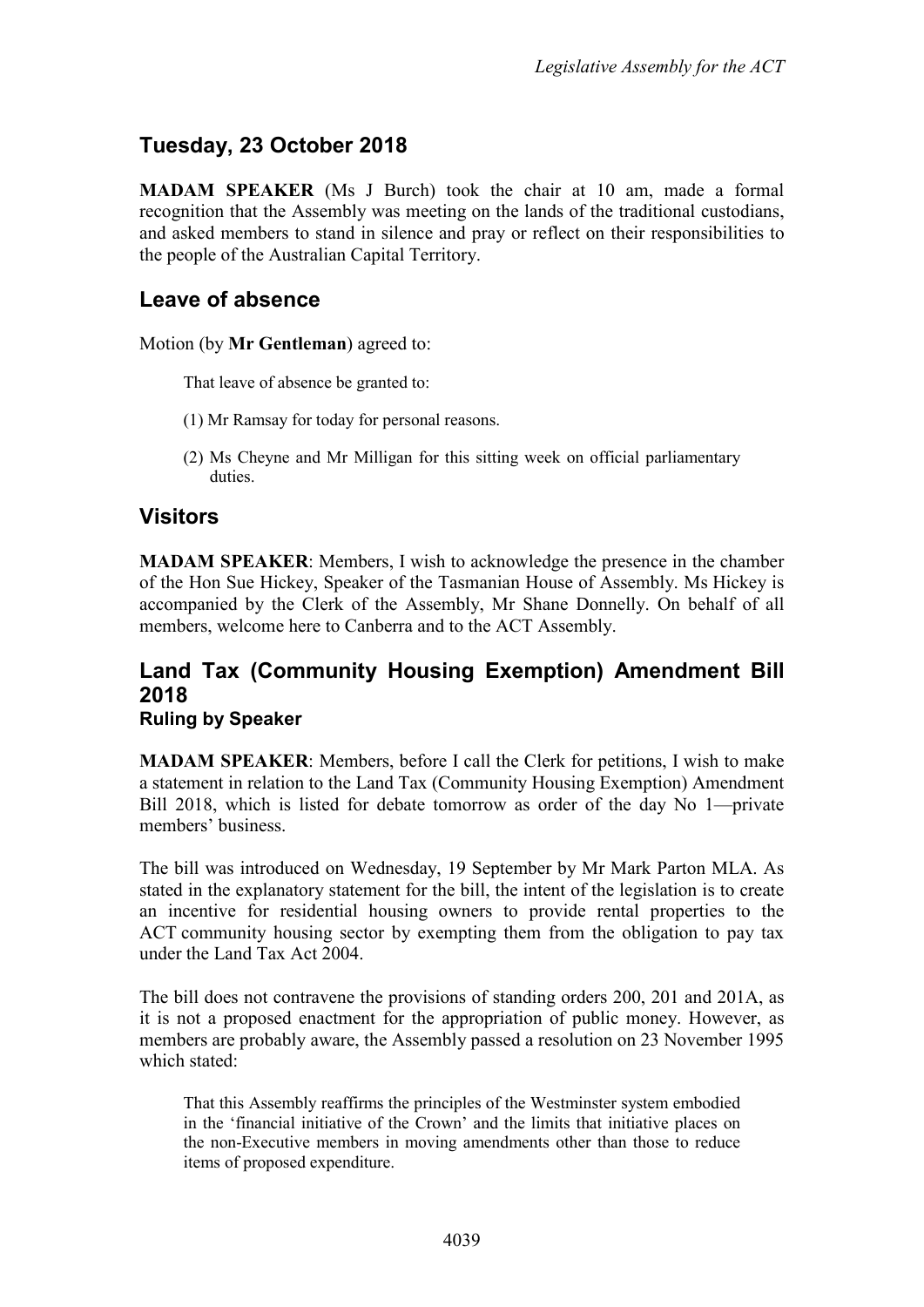That resolution was moved, debated and agreed to prior to the resumption of consideration of the Appropriation Bill 1995-1996 at the detail stage. The debate on the matter raised broad principles of importance relating to the financial initiative of the Crown and its application to the territory's system of government.

It is fair to say that the Assembly moved to more formally embody, through the resolution, the doctrine of the financial initiative of the Crown in anticipation of a number of amendments to the appropriation bill that had been foreshadowed by private members. With the resolution having been passed, later that day the Speaker ruled that the amendments were out of order on the basis that they offended the recently passed resolution.

The precise limits of the 1995 resolution have not, to date, been tested, particularly in relation to the constraints that it imposes on non-executive members' capacity to initiate or amend revenue legislation. It is arguable, however, that the Land Tax (Community Housing Exemption) Amendment Bill 2018 does encroach on the financial initiative of the Crown when considered in its broader sense. I am advised that there does not appear to be a precedent whereby a non-executive member has presented a bill seeking to amend a tax. Standing order 275 states:

Any question relating to procedure or the conduct of business of the Assembly not provided for in these standing orders or practices of the Assembly, shall be decided according to the practice at the time prevailing in the House of Representatives in the Parliament of the Commonwealth of Australia.

In a 2013 paper exploring constitutional and procedural positions relating to the financial initiative at the commonwealth level, *The Law Making Powers of the Houses: Three Aspects of the Financial Initiative*, the House of Representatives Clerk's office observed that:

In relation to taxation, House practice, again reflecting the principles of the financial initiative, is that only a minister or parliamentary secretary may move an amendment to increase or extend the scope of the charge proposed beyond the total already existing under an existing act.

Standing order 179 of the House of Representatives provides that:

- (a) Only a Minister may initiate a proposal to impose, increase, or decrease a tax or duty, or change the scope of any charge.
- (b) Only a Minister may move an amendment to the proposal which increases or extends the scope of the charge proposed beyond the total already existing under any Act of Parliament.
- (c) A Member who is not a Minister may move an amendment to the proposal which does not increase or extend the scope of the charge proposed beyond the total already existing under any Act of Parliament.

In relation to taxation, amendment to reduce the tax imposed by a bill is in order and thus, in moving an amendment to a government's bill, a private member may do what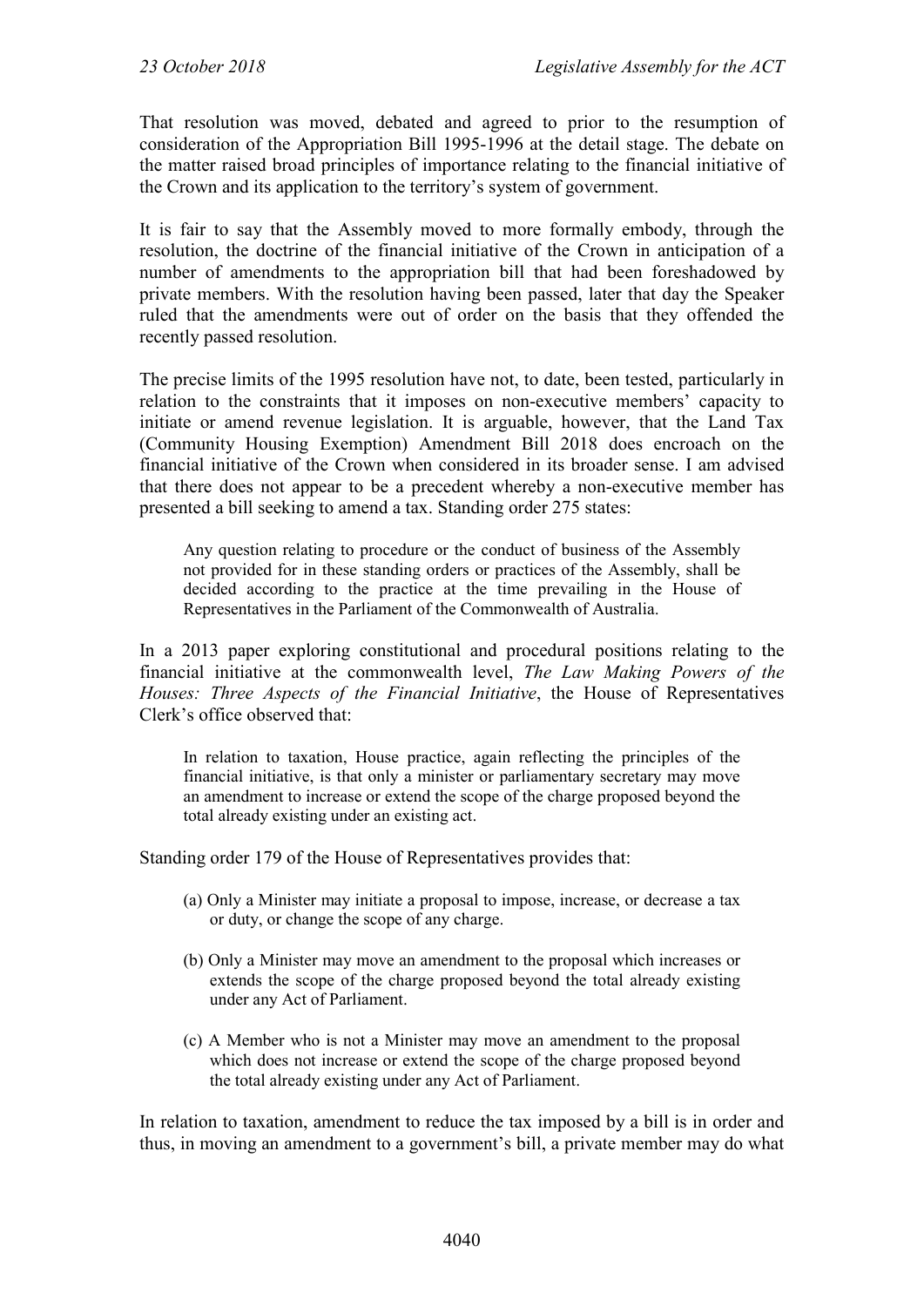he or she cannot do by introducing a private member's bill; that is, propose the alleviation of a tax.

Based on standing order 275, and the prevailing practice of the House of Representatives practice, as provided for in its standing order 179, I therefore rule Mr Parton's bill to be out of order.

Standing order 170 states that every bill not prepared according to the standing orders shall be ruled out of order by the Speaker and withdrawn from the notice paper. Accordingly, I advise the Assembly that Mr Parton's bill will be withdrawn from the notice paper.

For the information of members, I will table a copy of the Clerk's advice on the matter, as well as a copy of the House of Representatives document that is referred to in the Clerk's advice. I also add that matters that are directly relevant to the financial initiative of the Crown and section 65 of the self-government act have been referred to the standing committee on admin and procedure for inquiry and report. I expect that additional clarity will be brought to bear on these issues following the Assembly's receipt of that committee's report.

I present the following papers:

Land Tax (Community Housing Exemption) Amendment Bill 2018—Copy of Clerk's advice to the Speaker, dated 22 October 2018.

The Law Making Powers of the Houses—Three Aspects of the Financial Initiative—Updated notes for Members, prepared by the Clerk's Office, House of Representatives, June 2012.

#### **Standing orders—suspension**

**MR WALL** (Brindabella) (10.07): I will move that Mr Parton's land tax amendment bill be reinstated on the notice paper and that so much of standing orders be suspended so as to allow order of the day No 1 to proceed for debate in tomorrow's sitting, being 24 October 2018.

**MADAM SPEAKER**: So you move the suspension of standing orders, Mr Wall?

**MR WALL**: That was the motion, Madam Speaker—that and the reinstatement of Mr Parton's motion.

**MADAM SPEAKER**: I think you need leave to ask for it to be reinstated, but you do not need leave to suspend standing orders.

**MR WALL**: All right; let's do the first one first. I move:

That so much of the standing orders be suspended as would prevent order of the day No 1, Private Members' business, as listed on the *Notice Paper*, to proceed for debate at tomorrow's sitting, 24 October 2018.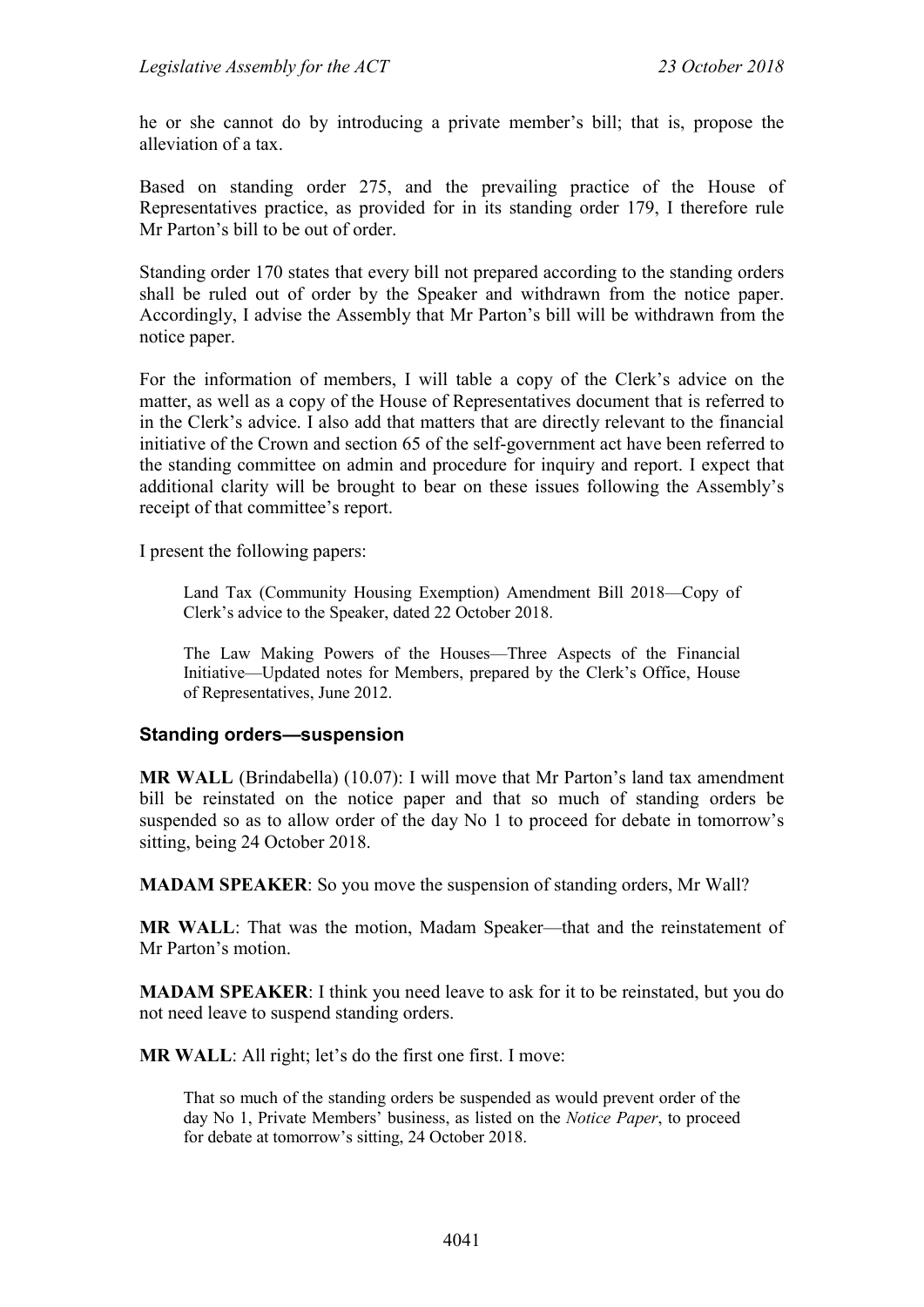The ruling on Mr Parton's bill—a bill which seeks to provide a solution to the housing affordability problem that so many renters in Canberra are facing—seems to be based purely on an interpretation of standing orders. It is worth noting that the interpretation of these standing orders is also currently before the admin and procedure committee for inquiry, looking at how we manage and interpret this going forward.

There is a question for us, in that we can make material changes tomorrow to seek to bring about a change to introduce more affordable rental accommodation in the territory to help out struggling Canberra families. A motion that passed this Assembly indicated intent to do this earlier in the year. It seems that there has been a commitment to support language in moves towards this space. But when a bill is brought forward to implement the changes required to reduce the cost of rental properties in the ACT we see a blockage being brought about.

This is purely an interpretation of standing orders. Frequently standing orders in this place are suspended to allow the passage of bills, motions or discussions that suit the will of the Assembly. This is an opportunity today for the Labor government and the Greens crossbench to show their support, to actually make a change and provide the opportunity for more affordable, more accessible rental accommodation in Canberra by supporting the suspension of standing orders and the debate of this bill tomorrow.

What the government seemingly has failed to recognise over many, many years is that consistently increasing taxes fails to bring about cost efficiencies anywhere. They have routinely increased property taxes in this town. The impact of that has been driving up the cost of housing affordability. Rents are dearer. Property purchases are dearer. Rates are dearer.

Here is an opportunity, Madam Speaker, for the Assembly to bring about legislative change that seeks to address this. It opens the door to property owners, property investors in the ACT, to enter into a scheme that provides genuine, affordable properties for the struggling families in Canberra. This suspension of standing orders is first and foremost a decision on whether or not there is an intent in this place to bring about meaningful change to the affordable housing crisis that faces so many territorians here in Canberra.

From time to time private members' bills have passed this place that have had a financial implication. We regularly see it. It is fair to say that just about every bill that comes through this place from a private member has a financial implication in it in some way, form or shape. The question here is not an interpretation of standing orders but whether or not there is a commitment to reducing housing unaffordability in the ACT.

Do we want to continue the trajectory that we are following, to match Sydney and Melbourne as one of the most unaffordable cities to live in? Or do we want to take a stand, make a difference and see that Canberra families doing it tough have an alternative—a go-between between social housing and what is ever increasingly an unaffordable private housing sector?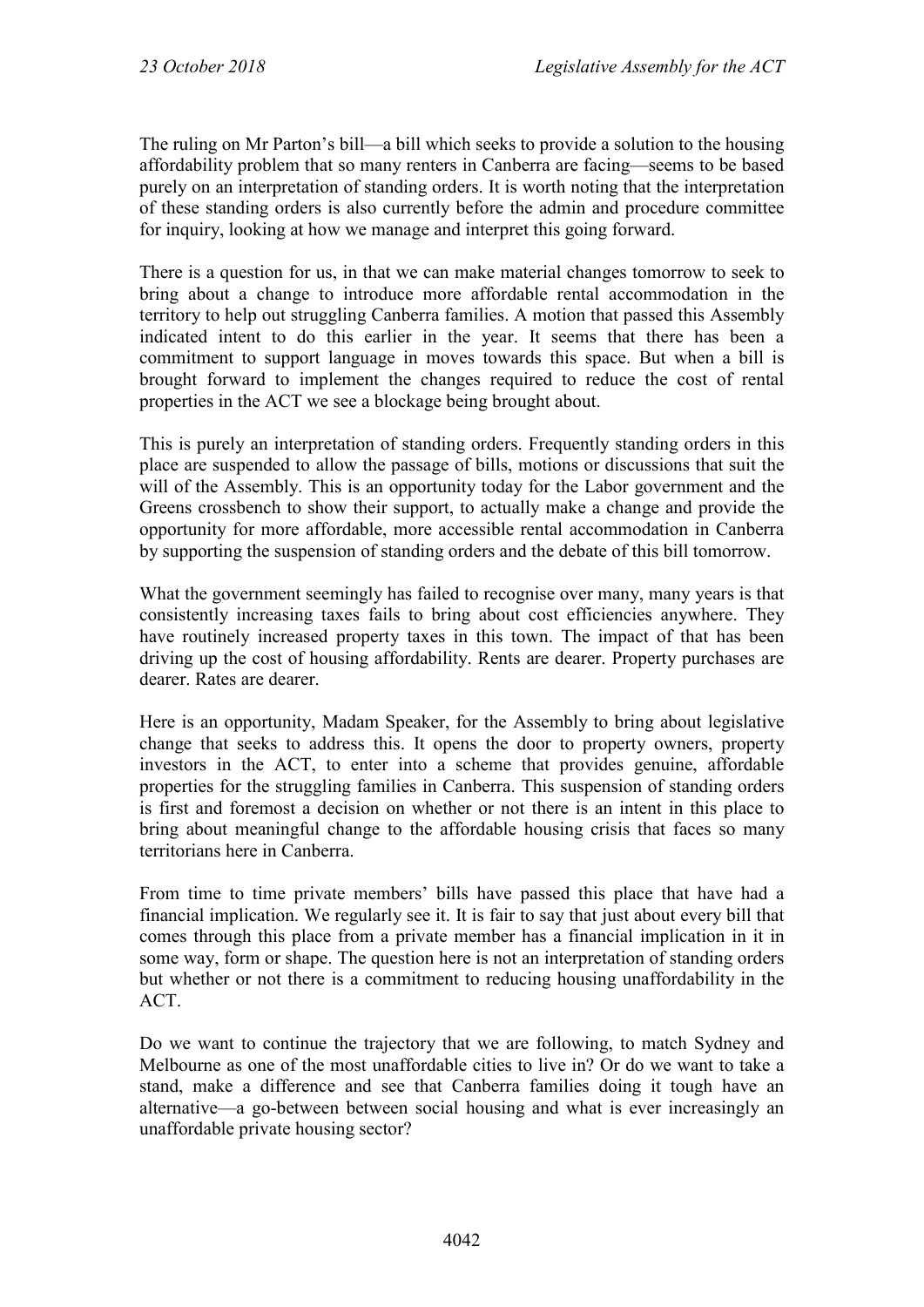This is a genuine move, a genuine change. I put it to the crossbench and I put it to those members opposite in the government: stand up for your values. Show the people of Canberra that you do have a conscience, that you care, and that you are doing all that you can—all that is in your power, all that is before you to make things a little bit easier. Or you can pay lip service, as is often the case, and fail to take any meaningful action.

The Canberra Liberals believe in affordable rental. We believe in doing everything we can to reduce the housing cost burden that so many families are facing. And that is why Mr Parton has brought this bill forward on behalf of the opposition. We stand by it. We do not shirk from the fight or the debate on how we go about reducing the cost of housing in the ACT. We look forward to having the debate tomorrow.

**MR GENTLEMAN** (Brindabella—Minister for the Environment and Heritage, Minister for Planning and Land Management, Minister for Police and Emergency Services and Minister assisting the Chief Minister on Advanced Technology and Space Industries) (10.12): The motion for the suspension of standing orders should not be supported. Let us be very clear. This motion from the opposition is not about the merits or otherwise of Mr Parton's bill. What this motion is about is the very core of our democratic system. Indeed, it is about the very function of the style of government that is in place in our territory and across Australia.

I draw the Assembly's attention to the very clear and eloquent advice that the Clerk put together on this matter. In particular, I wish to draw members' attention to paragraph 1.6 of that advice. That paragraph makes it very clear that by agreeing to this motion the opposition is asking the Assembly to wilfully disregard section 65 of the self-government act and to disrespect, to paraphrase—

*Mr Wall interjecting—*

**MADAM SPEAKER**: Mr Gentleman, can you resume your seat? Members on my left, Mr Wall was heard in silence. Please afford that same respect to others. Mr Gentleman.

**MR GENTLEMAN**: To paraphrase the advice, in paragraph 1.6: the principle is of the highest constitutional importance. The opposition, the acolytes of Abbott, Dutton, Morrison and Seselja—the supposed bastions of conservatism and tradition—are happy to junk constitutional principles, and indeed the law, when it suits their needs. But they are not so willing when it comes to protecting our community or standing up for the territory.

We all remember the debate in recent times, the attacks from other members of the Abbott, Dutton, Morrison and Seselja Liberals. They were attacks on our multicultural society; attacks on our LGBTI Canberrans; attacks on territory rights, our rights as Canberrans. They were all led by the Liberals on the basis of tradition. No words from those opposite in this debate, no couching of policy merit or otherwise, will take away from what this suspension of standing orders is really about.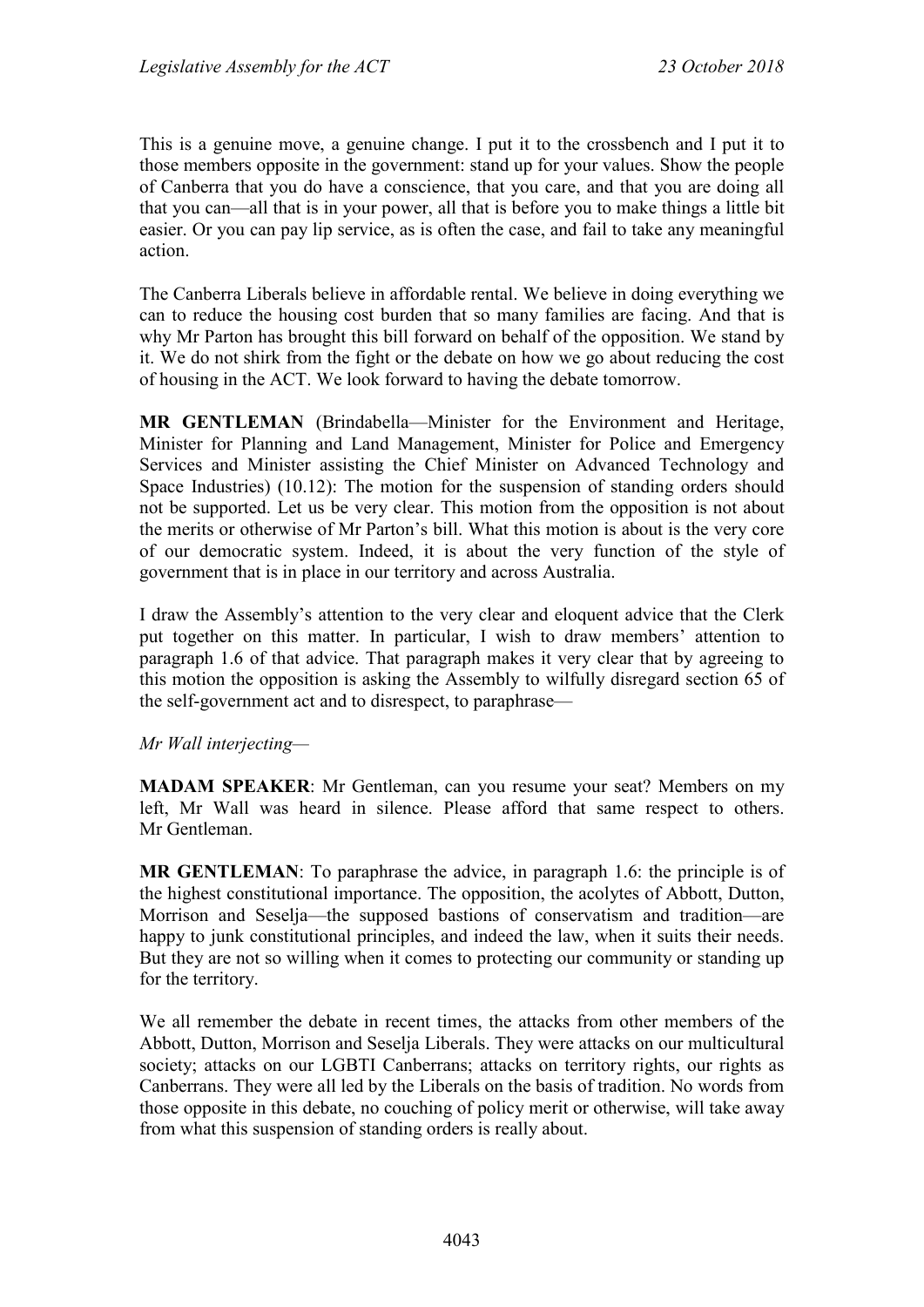It is nothing to do with the merits of Mr Parton's bill because those merits have already been debated in a motion brought previously before this place. It all has to do with trashing principles and tradition to seek the political needs of the Abbott, Dutton, Morrison and Seselja Canberra Liberals.

*Opposition members interjecting—*

**MR GENTLEMAN**: This is why the motion should not be supported.

*Mr Wall interjecting—*

**MADAM SPEAKER**: Mr Wall! Members, you interject again. Mr Wall was heard in silence. If you interject again, you will be warned. Mr Gentleman.

**MR GENTLEMAN**: Instead, we should get on with the business of the Assembly. We should get back to delivering what really matters for Canberrans, making our city even more inclusive, progressive and connected—things that this territory government has been doing and will continue to do.

**MR PARTON** (Brindabella) (10.15): What a sad day for democracy in the ACT. We are elected by the people to bring ideas to this chamber and to debate them. That is what they expect us to do. This week I intended to bring on for debate an idea that we have already agreed on. We have already agreed on it. We had the motion less than a month ago. We have already decided that it is a great idea. This was Ms Le Couteur's motion. Now, for the most technical of reasons, we cannot even debate it in here. What a sad day for democracy that we cannot represent the people who voted for us, that we cannot represent the people who are languishing at the end of public housing waiting lists and who cannot afford rentals in the private sector.

Time and again when I am out talking to the good people of Tuggeranong they say to me, "Why can't you politicians just work together to find solutions?" Let me tell you, Madam Speaker, I wish that we could. I wish that we could. Let me remind all those in the chamber that oppositions are not supposed to be an impediment to good governance. Oppositions are supposed to be imperative to achieving good governance. You can roll your eyes all you like, Chief Minister. How ironic will it be if Ms Le Couteur votes against this? How ironic will it be?

How bizarre will it be if the Canberra Liberals fight here in the chamber just for the right to debate this bill, which is, in essence, the same as Ms Le Couteur's motion? This land tax rebate was so important to Ms Le Couteur a month ago. She was out talking to the media; she was writing op-eds; she was pleading for us all to pass the motion, which we did, even allowing the minister to water it down somewhat. How bizarre would it be if Ms Le Couteur voted for it not even to be given the chance to be debated, let alone implemented as law in the ACT?

You Greens can talk the talk all day, but I do not know that you can walk the walk. Here is your chance to prove me wrong. Here is your chance to prove the voters wrong. If you want to be a genuine crossbench, this your chance.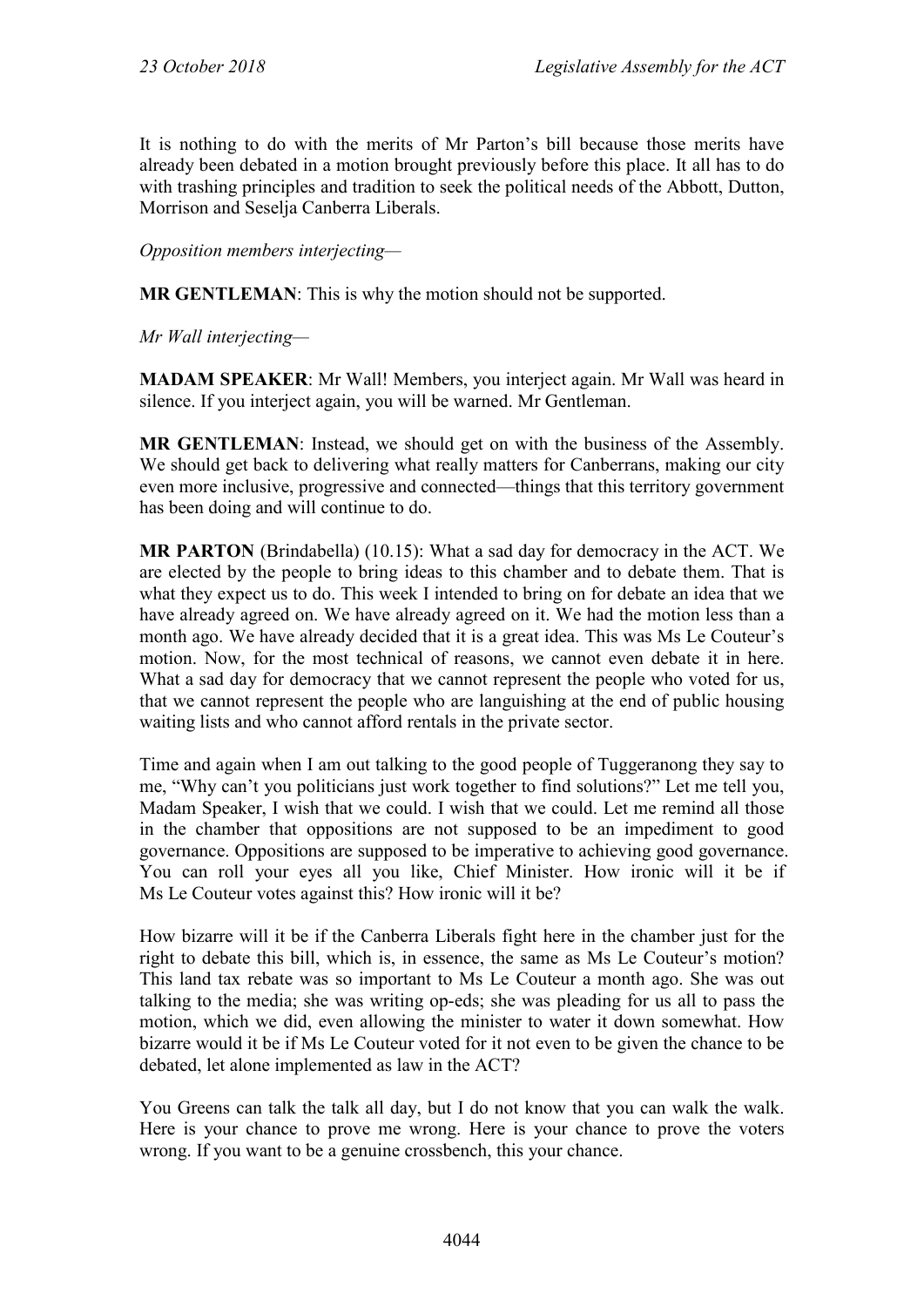*Members interjecting*—

**MADAM SPEAKER**: Members on my left, you are asking to suspend standing orders. Have some respect and regard for those that want to participate in the debate.

**MR RATTENBURY** (Kurrajong) (10.18): It is quite clear that the Greens support Mr Parton's legislation and we—

*Members interjecting—*

**MADAM SPEAKER**: Members, I have said that you will be warned very soon and it is only 10.20.

**MR RATTENBURY**: We indicated clearly to Mr Parton and his colleagues, and also to the government, that we intended to support Mr Parton's legislation. Of course, it was Ms Le Couteur who originally moved the motion and who floated this idea as one that we think will make a positive contribution to housing affordability.

The problem we have is that you cannot just unilaterally decide you want to change the rules when they do not suit you. That is the dilemma we face today. That is the bottom line here. We were given the advice from the Clerk yesterday. We sat down and carefully considered this overnight. We are of the view that this advice is sound. We do not particularly like it. It does not suit the outcome we want to achieve. But it is quite clear, once you go through it, that the application of standing order 179 from the federal parliament, which operates in default in the ACT in the absence of our standing orders, is explicit on this matter. It gives a clear indication that the financial prerogative sits with the executive and it does not sit with the legislature.

As members of the crossbench, that is not a position that always thrills us. There have been occasions on which we have wanted to do things in this place that we have been unable to do directly through a legislative pathway. That is how it works for us sometimes. But we accept the principles of how this place works. We have also at times sought to change the rules. But you cannot just change the rules ad hoc because it suits you today. If we are going to change these rules, we need to do that through the administration and procedure committee and through this place passing new standing orders that allow that to be a standard practice of this chamber, not one that suits the Liberal Party.

I think we have been shown the true motivations of the Liberal Party on this this morning, in both Mr Parton's speech, in which he directed quite some energy and potentially vitriol towards Ms Le Couteur, and then in the interjections and catcalling that came across the chamber as I stood up. Even before I got to open my mouth we heard the catcalling coming from the opposition. It is all about the politics of this matter and not about the substance.

**Mr Parton**: We just want to make it happen. We just want to make it happen, Shane.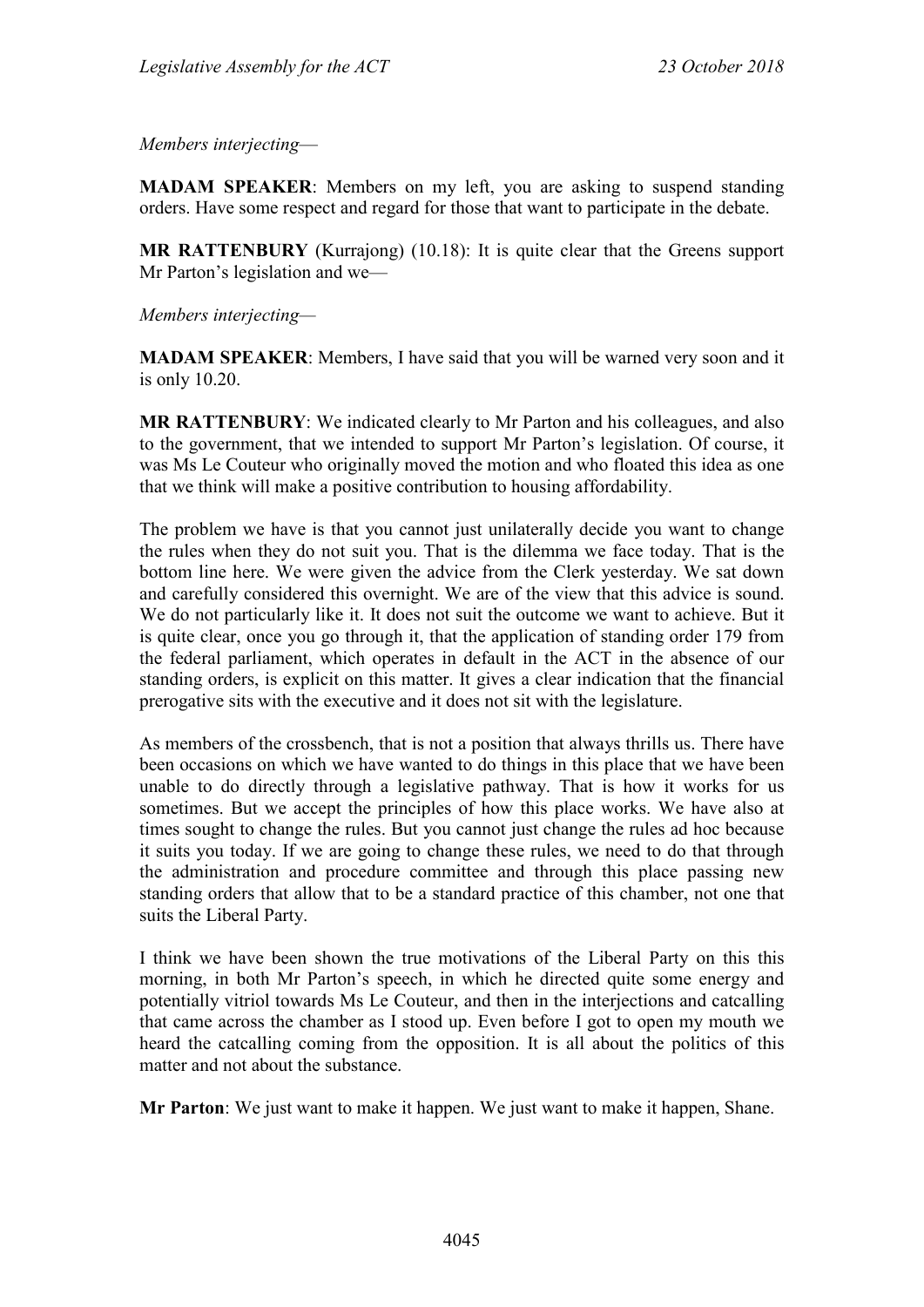**MR RATTENBURY**: We are hearing this interjection across the chamber again from Mr Parton, "We just want to make it happen." Mr Parton, go and read the rules. We are stuck here. We do not like it but this is the—

*Members interjecting*—

#### **MADAM SPEAKER**: Members, please!

**MR RATTENBURY**: I know what will happen, because they have already done it once. The Liberal Party are going to walk out of this place and they are going to sledge the Greens in every way they can by saying that we do not support affordable rentals. I cannot be more unequivocal in this place about our support for this.

But we also come to this place and we accept that there are rules and there are boundaries. So we will not be supporting a suspension of standing orders for these purposes. We are very happy to have further discussion with both the Liberal Party and the government on how the financial prerogative works in this place. But I am not prepared to do it as a one-off on this bill, as part of some political wedge exercise by the Liberal Party.

We are in the middle of a review of standing orders by the administration and procedure committee. This has not been brought up in that committee by a member of the Liberal Party. The Liberal Party did not even make a submission to that process. This is not a serious effort at changing the rules. This is a political move and we should see it for what it is.

We do want this legislation changed and we will continue to work on it. We will continue to make the point to the minister for housing. She is due to report back to the Assembly, I think during this sitting period, on the last motion. We will use that opportunity. We will continue to make the case, but we will not support a suspension of standing orders for this purpose.

**MR COE** (Yerrabi—Leader of the Opposition) (10.22): Madam Speaker, I note that there are 30 seconds left for this debate. In light of that, I want to be very clear that the Greens have an opportunity today to bring about cheaper rentals in Canberra and they are choosing not to do so because they would rather hide behind the standing orders. They are letting down thousands of Canberrans that want to have some hope of having cheaper rentals. All you need to do is suspend standing orders. Instead, what you are doing is dealing yourselves and the opposition out of the legislative process. It is a sham and they are letting down thousands of Canberrans.

**MADAM SPEAKER**: The time for debate has expired, Mr Coe.

Question put:

That the motion be agreed to.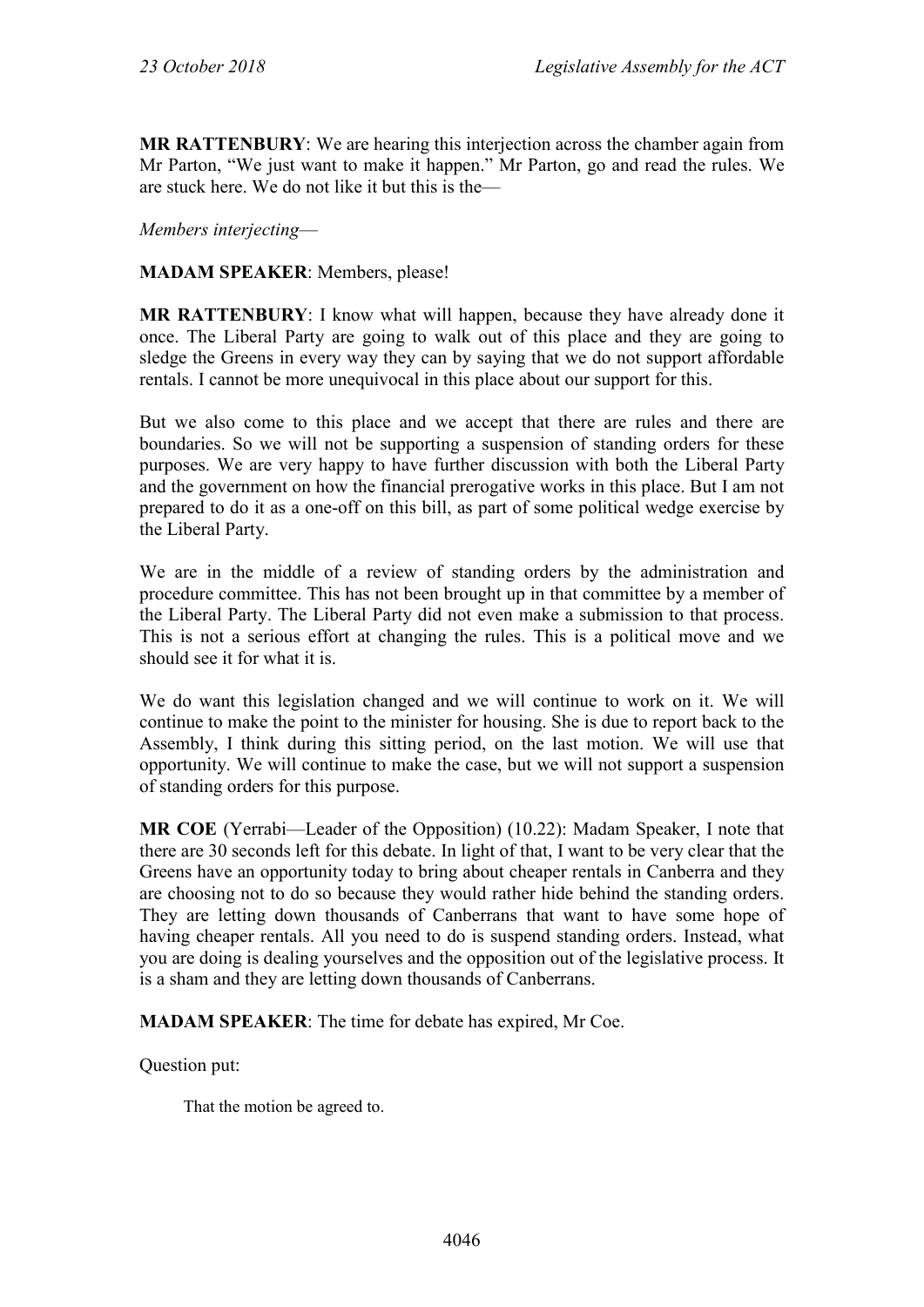The Assembly voted—

Ayes 8 Noes 11

| Miss C Burch | Mr Parton | Mr Barr       | Ms Orr           |
|--------------|-----------|---------------|------------------|
| Mr Coe       | Mr Wall   | Ms J Burch    | Mr Pettersson    |
| Mrs Dunne    |           | Ms Cody       | Mr Rattenbury    |
| Mr Hanson    |           | Ms Fitzharris | Mr Steel         |
| Mrs Kikkert  |           | Mr Gentleman  | Ms Stephen-Smith |
| Ms Lawder    |           | Ms Le Couteur |                  |
|              |           |               |                  |

Question resolved in the negative.

#### <span id="page-11-0"></span>**Petitions**

*The following petitions were lodged for presentation:*

#### <span id="page-11-1"></span>**Phillip precinct code—petition 12-18**

*By* **Ms Le Couteur**, *from 83 residents:*

#### **To the Speaker and Members of the Legislative Assembly for the Australian Capital Territory**

This petition of certain residents of the Australian Capital Territory draws to the attention of the Assembly that the significant height (24 storeys) of the WOVA development (DA 201833492) substantially overshadows the Bellerive Retirement Village.

Your petitioners, therefore, request the Assembly to call on the Government to amend the Phillip Precinct Code to:

- position the buildings so that shadowing is over the structured carpark to the south of the Tradies site and not over the residents in the Bellerive Retirement Village, and
- reduce the heights (to a maximum of 48m) and the number of buildings.

#### <span id="page-11-2"></span>**Phillip precinct code—petition 20-18**

#### *By* **Ms Le Couteur**, *from 435 residents:*

#### **To the Speaker and Members of the Legislative Assembly for the Australian Capital Territory**

This petition of certain residents of the Australian Capital Territory draws to the attention of the Assembly that: the significant height (24 storeys) of the WOVA development (DA 201833492) substantially overshadows the Bellerive Retirement Village.

Your petitioners therefore request the Assembly amend the Phillip Precinct Code to:

• position the buildings so that shadowing is over the structured carpark to the south of the Tradies site and not over the residents in the Bellerive Retirement Village, and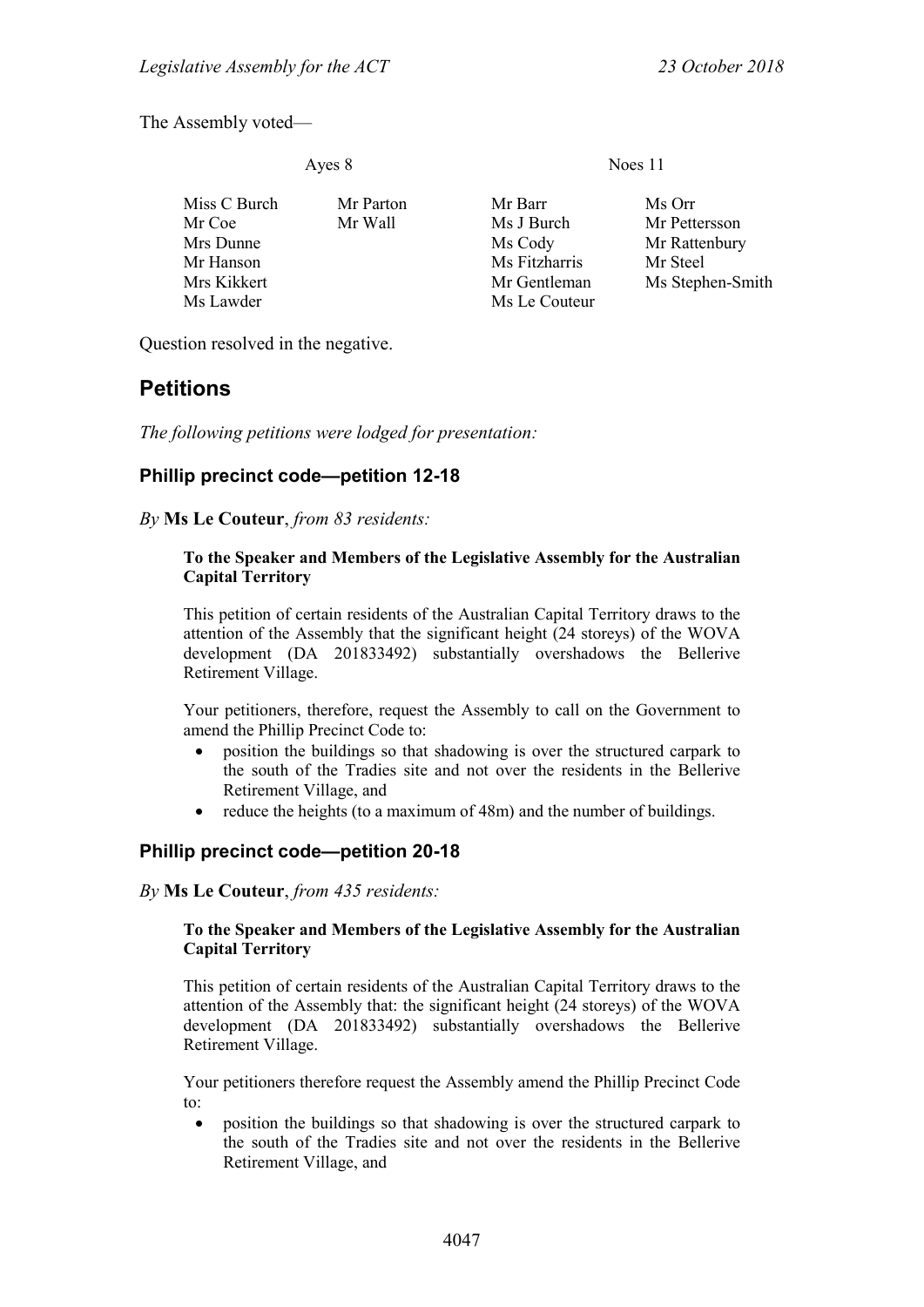• reduce the heights (to a maximum of 48m) and the number of buildings.

#### <span id="page-12-0"></span>**School bus services—petition 17-18**

*By* **Miss C Burch**, *from 528 residents:*

#### **To the Speaker and Members of the Legislative Assembly for the Australian Capital Territory**

The following residents of the ACT draw to the attention of the Assembly the ACT Government's proposed cancellation of most current school bus services will force students as young as 5yrs to catch public buses to and from school and go through major interchanges to catch connecting buses. Many students who currently catch one school bus will need to catch three public buses and go through major interchanges.

The ACT Government's public consultation was not advertised well enough for many Canberrans to be aware of it. The consultation has ended with much of the public not realising these changes were being discussed. We are concerned about the validity of the data used by the ACT Government to make the decisions to cut school bus services.

Many parents don't feel comfortable letting their young children catch public buses to and from school and will drive them instead, increasing traffic at school drop off and collection times which many people already know to be a fraught time. We would like to think we live in a safe city where every person is wonderful and safe to be around. Sadly, this is not reality.

Your petitioners, therefore, request the Assembly to call on the ACT Government to reopen public consultation on proposed school bus changes; consult thoroughly with all major stakeholders of the school bus services, including school administrators, teachers, parents and students; keep the safety of our children as a priority; and retain all current school bus services throughout 2019.

*Pursuant to standing order 99A, the petition, having more than 500 signatories, was referred to the Standing Committee on Environment and Transport and City Services.*

*The Clerk having announced that the terms of the petitions would be recorded in Hansard and referred to the appropriate ministers for response pursuant to standing order 100, the petitions were received.*

#### **Ministerial responses**

The following responses to petitions have been lodged:

#### <span id="page-12-1"></span>**Tuggeranong town centre masterplan—petition 11-18**

By **Mr Steel**, Minister for City Services, dated 4 October 2018, in response to a petition lodged by Ms J Burch on 14 August 2018 concerning progressing elements of the Tuggeranong town centre master plan.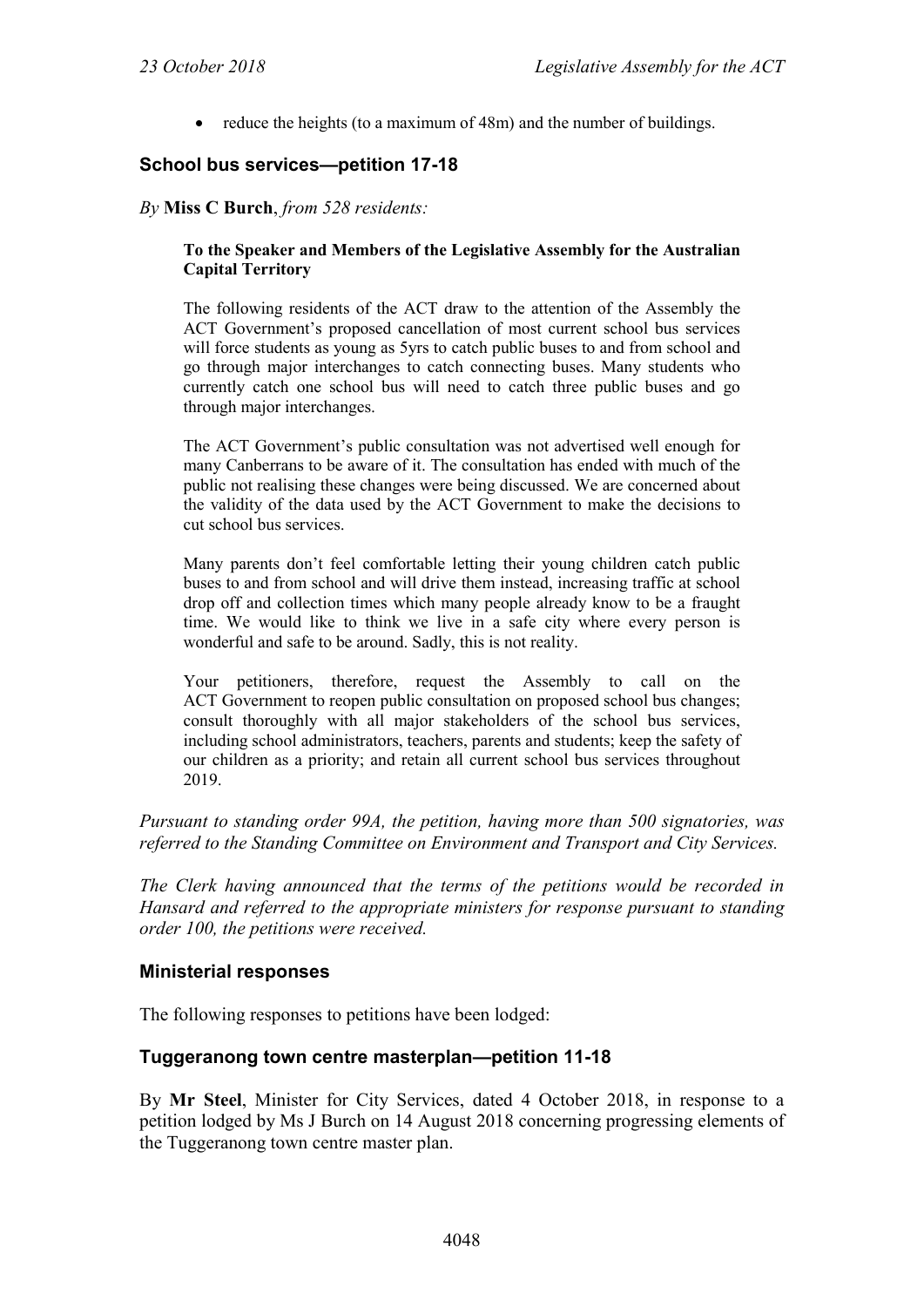*The response read as follows:*

Thank you for your letter of 14 August 2018 regarding Petition No 11-18 lodged by Ms Joy Burch MLA regarding improvements to the Tuggeranong Town Centre.

I acknowledge Tuggeranong residents' request to improve their Town Centre in line with the Tuggeranong Town Centre Master Plan.

I am pleased to advise that this work is underway and commenced in 2016-17 with improvements to Anketell Street, between Pittman Street and Reed Street North, in the Tuggeranong Town Centre. A preliminary design for creating a more pedestrian friendly and inviting Town Centre environment in this area was prepared in consultation with the Tuggeranong community and a portion of the design, the entry area to the laneway from Anketell Street to the lake, was constructed.

A feasibility study and concept plans for improving the laneway connection from Anketell Street to the Lake Tuggeranong foreshore were completed in April 2018 in consultation with key public stakeholders including the Tuggeranong Community Council, other community representatives, leaseholders and traders. It is expected that construction of works in line with the concept plans will commence in the next twelve months, further the gazebo in the laneway was removed in June 2018.

The 2018-19 Active Travel program has provisioned \$4.0 million to continue Tuggeranong Town Centre improvements over the next three financial years and includes the detailed design and construction improvements in the laneway from Anketell Street to Lake Tuggeranong. Community consultation on the concept plans completed in 2018 for the laneway upgrade will begin shortly.

I trust that this information assures you that the concerns regarding the laneway are being addressed.

#### <span id="page-13-0"></span>**Charnwood group centre recycling bins—petition 16-18**

By **Mr Steel**, Minister for City Services, dated 5 October 2018, in response to a petition lodged by Mrs Kikkert on 14 August 2018 concerning the supply of recycling bins at the Charnwood group centre.

*The response read as follows:*

Thank you for your letter of 14 August 2018 regarding petition No 16-18 lodged by Mrs Elizabeth Kikkert MLA requesting public recycling bins at Charnwood Group Centre.

The ACT Government is aware of the increasing community demand for recycling options at town centres and local shopping centres. However, such requests for additional services must be considered in the light of many other competing priorities. In an effort to better understand community expectations and views about the relative priorities for the provision of municipal services, Transport Canberra and City Services (TCCS) has recently completed the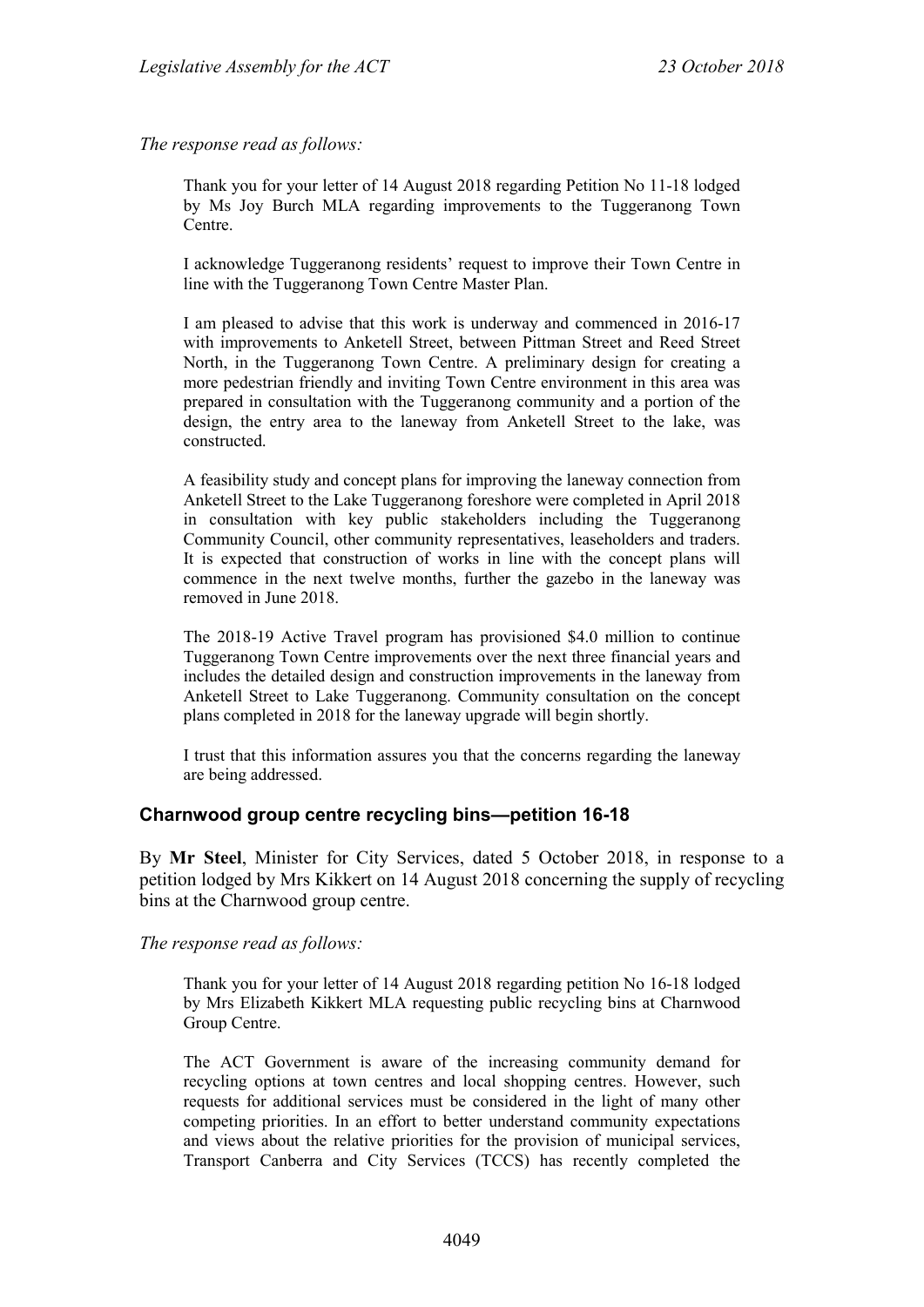engagement phase of the Better Suburbs deliberative democracy initiative. The community-authored Better Suburbs Statement was made publicly available in September 2018. This statement will assist in guiding future decision-making.

Currently, public recycling bins are provided in the Canberra City area (Civic) and Braddon. Privately operated recycling bins are also provided by many business and in some privately owned shopping centres. Although no recycling bins are scheduled to be placed at the Charnwood Shops, the request for recycling bins at this location has been noted. The ACT Government has committed to install more recycling bins across the city to increase recycling rates and improve the amenity and health of our waterways, although this rollout has not yet commenced. In the meantime, members of the public are encouraged to take their recyclable waste home and utilise the fortnightly kerbside recycling service.

The ACT Government is very conscious of the need to reduce landfill waste and has this year established a Container Deposit Scheme (CDS) in the ACT. This scheme is expected to significantly reduce the number of recyclable drink containers that are left in public spaces or deposited into general waste or recycling bins.

More information about the Better Suburbs Citizens Forum and the topics covered can be accessed at https://www.yoursay.act.gov.au/BetterSuburbs, while details about the CDS including drop off points can be found on the TCCS website.

Thank you for bringing this petition to my attention. I trust that the information I have provided is of assistance.

#### <span id="page-14-0"></span>**Phillip precinct code—petitions 12-18 and 20-18**

**MS LE COUTEUR** (Murrumbidgee) (10.27), by leave: I want to talk briefly about the petition on Woden. It is a great outpouring of people power, with the people having their say on developments in their community. Those of you who are not Woden residents will not know particularly what I am talking about—the proposed very large building at the Woden Tradies site, now owned by Geocon and known as WOVA. It would overshadow Bellerive, which is a retirement community that is east-west facing, so the majority of people living there only get three hours of sun now. It is a retirement community, so these people spend a lot of their daylight hours at home. The proposed development was going to severely impact the sun to those residents.

As the Clerk has just reported, there has been a petition with over 500 signatures on this subject. I can also report—as the Clerk was, of course, not able to report—that I am sure it is partially as a result of the petition and the accompanying movement from the people that the plans for the WOVA development have been amended. While I know not everybody is 100 per cent happy. I also know the community as a whole is much happier with the amended plans than they were with the previous plans. This is an example of where our system had some issues with it but it has in fact produced a better result than would otherwise have happened.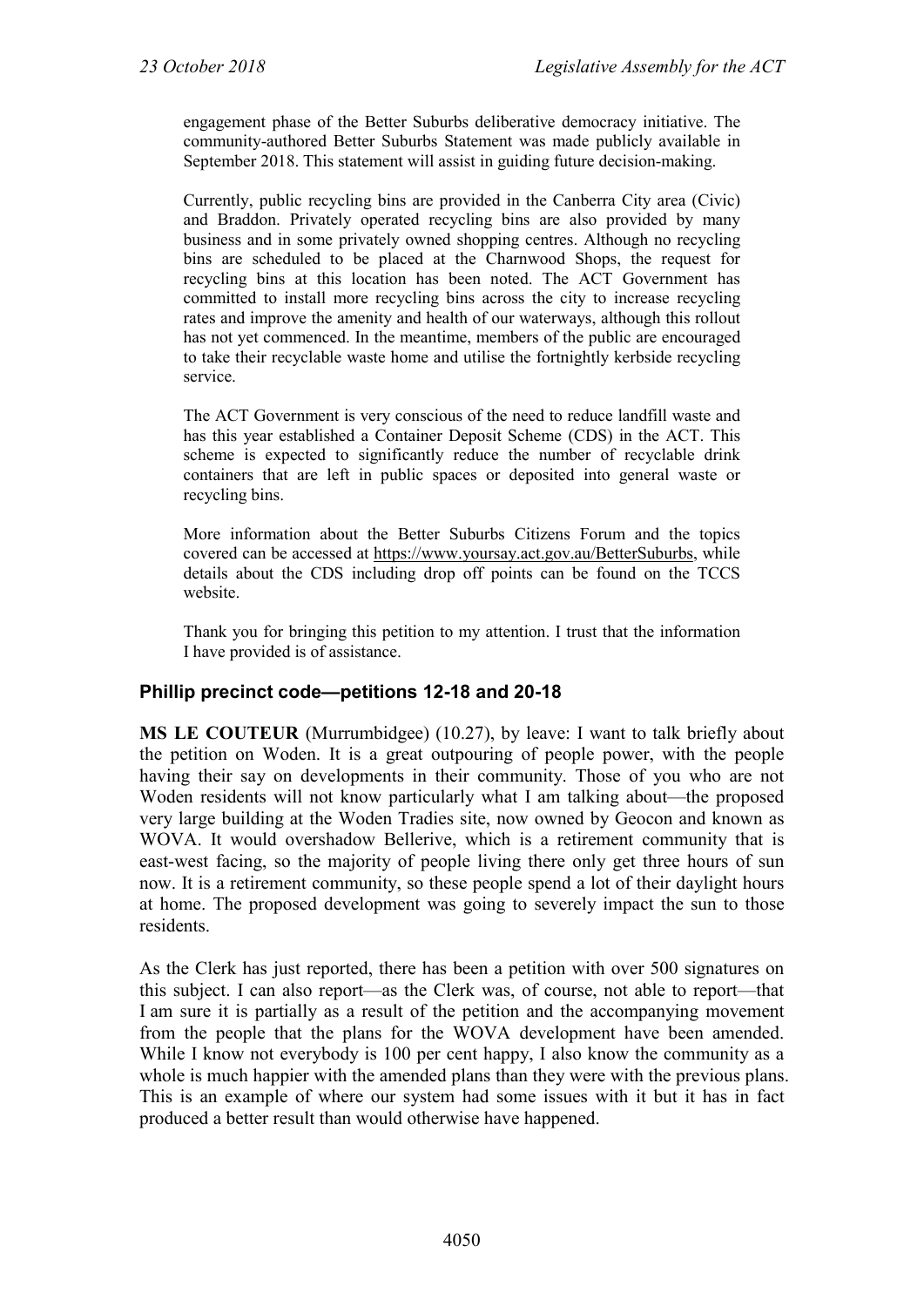#### <span id="page-15-0"></span>**School bus services—petition 17-18**

**MISS C BURCH** (Kurrajong) (10.29), by leave: I rise once again to voice community concerns about this government's unfair and unsafe cuts to school bus services across our city. A few weeks ago in this place Minister Fitzharris accused the Canberra Liberals of scaremongering on this issue. The minister denied that the community's concerns regarding children's safety were legitimate and maintained that children as young as five would be perfectly safe on public buses and at interchanges.

More recently we have seen an extraordinary backflip by the minister, with 78 school buses previously on the chopping block now being maintained. Why? If there were no safety concerns and we were just scaremongering, why have we now seen such a backflip? And why, if there were no safety concerns, do we have today a petition with signatures from over 500 parents who do not want their children catching public buses?

While the Canberra Liberals welcome the minister's backflip, this is still not good enough. We still have over 50 schools without dedicated school bus services and over 30 primary schools without dedicated school bus services. The government still has not adequately explained why some schools have their buses back while other schools are still being disadvantaged. These concerns are real, these concerns are genuine and these concerns deserve to be heard.

#### <span id="page-15-1"></span>**Economic Development and Tourism—Standing Committee Report 4**

**MR HANSON** (Murrumbidgee) (10.31): I present the following report:

Economic Development and Tourism—Standing Committee—Report 4— *Inquiry into Government Procurement (Secure Local Jobs) Amendment Bill 2018*, dated 28 September 2018, together with a copy of the extracts of the relevant minutes of proceedings.

I move:

That the report be noted.

This is the fourth report of the Standing Committee on Economic Development and Tourism. The report was circulated out of session on 28 September. On 2 August this year the Assembly referred the Government Procurement (Secure Local Jobs) Amendment Bill 2018 to the committee, to report back no later than the end of September 2018. The committee received nine submissions and held a public hearing, and 12 witnesses appeared.

The committee noted at the outset of this inquiry that the subject matter before it was one on which the members held strong views and that the committee was unlikely to be able to reach agreement on a number of areas. We are realists in this committee; the committee agreed to use this report to summarise the evidence presented to it and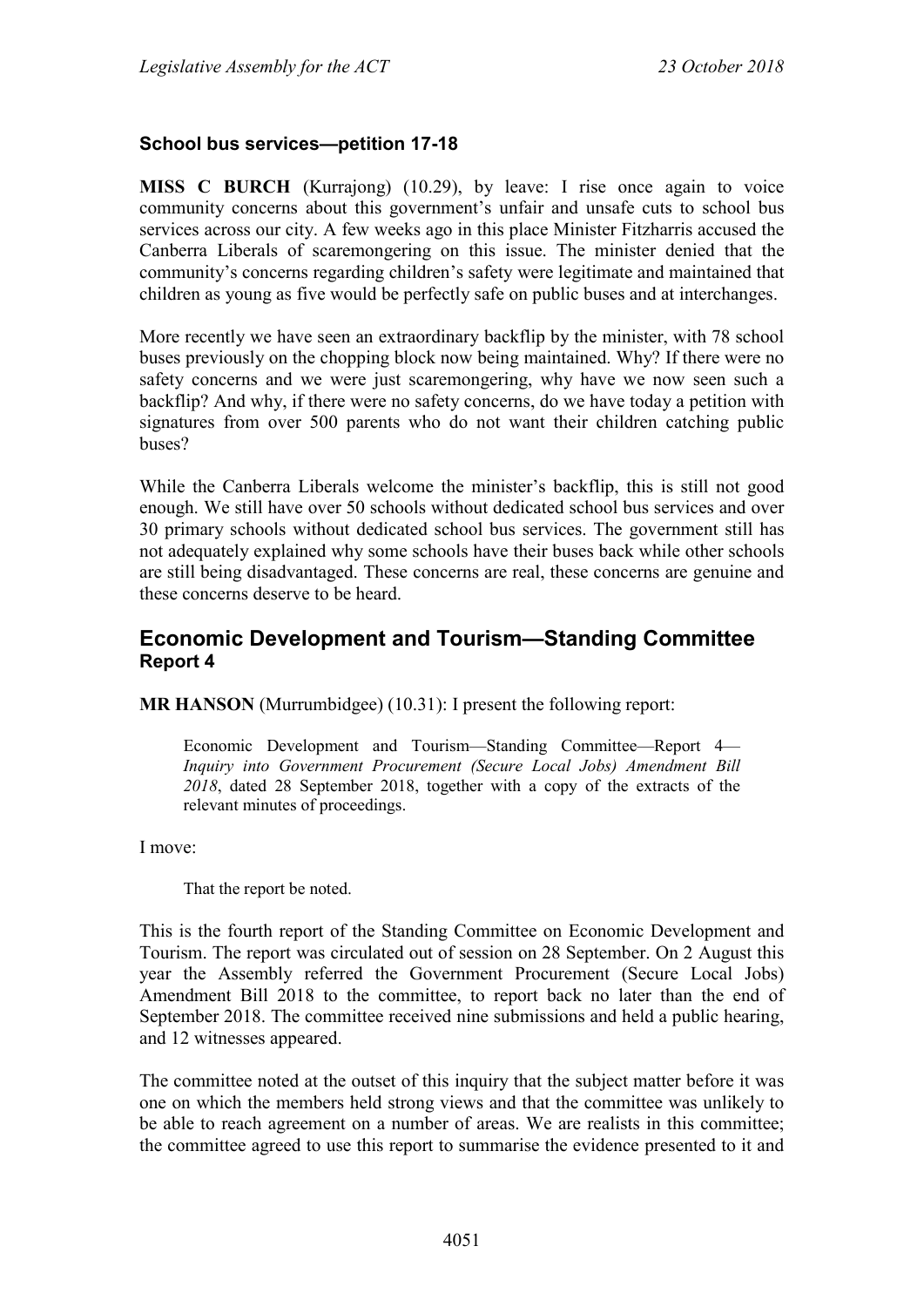make recommendations on areas where the committee was in full agreement. The committee has made six recommendations. Annex A and annex B of the report contain recommendations that not all members could agree upon.

On behalf of the committee, I would like to thank all of the witnesses and submitters for their contribution to this inquiry. I commend the report to the Assembly. I indicate that I will seek leave after other members of the committee have spoken to make some comments on the report at annex A, on which the other members of the committee did not agree.

**MR PETTERSSON** (Yerrabi) (10.33): I thank my fellow committee members; they were the most fruitful committee members one could wish for. I also wish to thank Minister Stephen-Smith for all of her hard work on the secure local jobs legislation, as well as the stakeholders who contributed to making our inquiry such a success.

I will very briefly talk about the recommendations that were adopted by the committee. You can tell a lot about the government by its policies, but not everything. If it prioritises lower costs over workers' rights and conditions, it is a pretty poor government. Short-changing workers or jeopardising their safety at any level of procurement should not be accepted. I am pleased to say that the committee agrees that the government should use its procurement power to enforce high ethical and labour standards.

The recommendations that are contained within this report are sound, and this bill represents some of the strongest pro-worker legislation in this country. This legislation will set the bar high for industry and stop the rorters and shoddy operators from abusing the taxpayers and their workers. This will level the playing field for honest small and medium businesses who do the right thing but are underbid by unscrupulous operators. It really should not be something that is up for debate. How can anyone argue that we should not prioritise the rights of workers to get paid properly and not get ripped off by dodgy bosses?

There are six recommendations in this report. They make a good contribution to the bill. I urge the government to strongly consider recommendation 6 and move towards public auditing instead of private auditing, as this will deliver better outcomes for all involved. This report clears the way for this legislation to move on to the next stage and, hopefully, become law.

**MS ORR** (Yerrabi) (10.35): The intent behind the Government Procurement (Secure Local Jobs) Amendment Bill 2018 has overall been supported by the community. Submissions to the inquiry into the bill referred to the Standing Committee on Economic Development and Tourism highlighted this. Across industry and representative groups, the consensus view was in support of the principle behind this legislation. The Master Builders Association, the Canberra Business Chamber, the Property Council, Rider Levett Bucknall and CTR Pacific commercial bricklaying show the wide agreement on the principle.

It is important to focus on the fact that we all agree on the principle of this legislation, as this provides the context for what we are doing here. Everyone—industry, unions,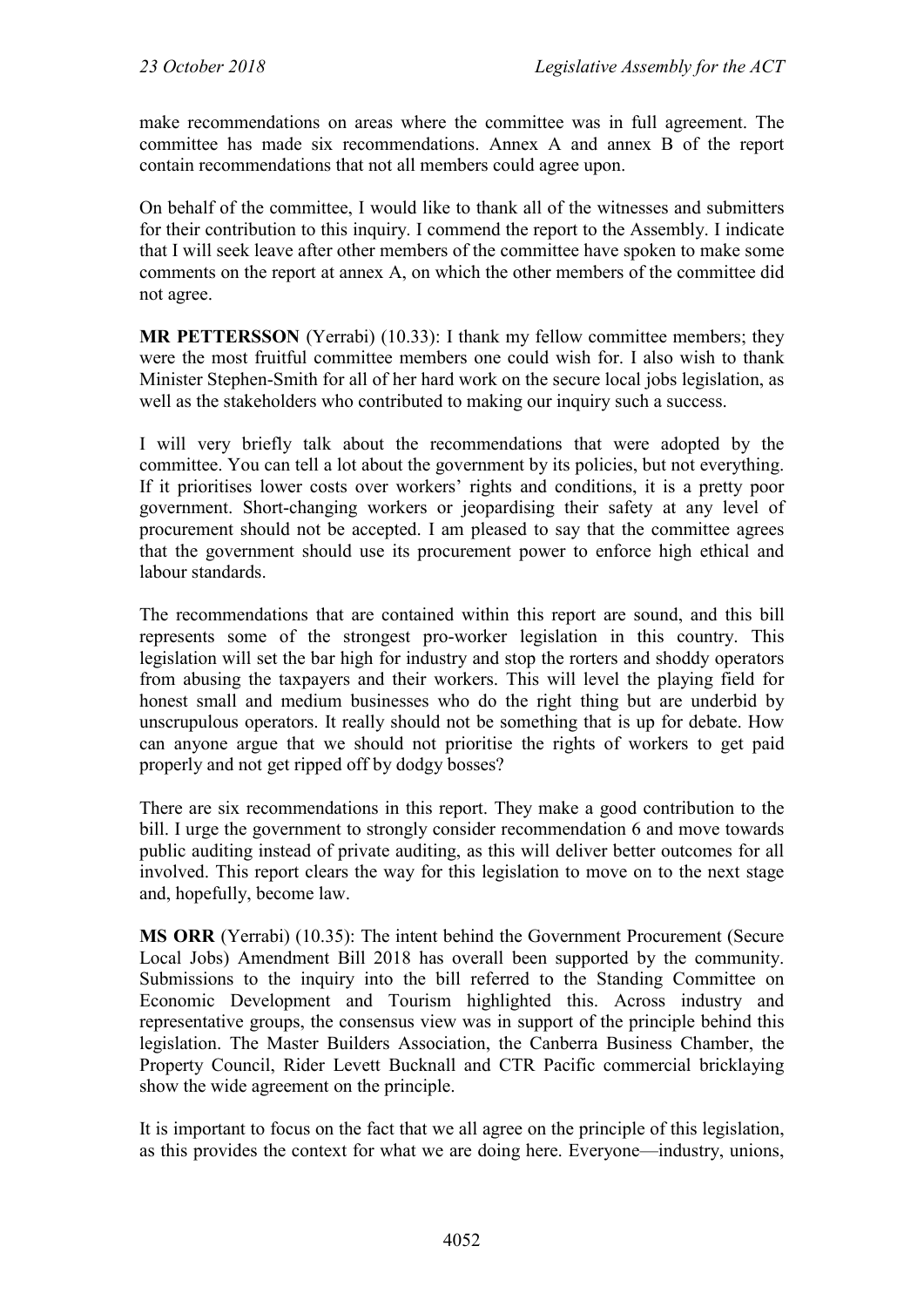government and the public—agrees we need to be setting higher standards in our procurement system. The community is calling on us, the ACT government, to take a more ethical approach in the way we procure goods and services.

Ethics are critical in procurement and will only become more important as technology and consumer sentiment change. The shifts in our economic systems in recent decades mean there is a growing importance for governments to lead by example when making purchases. Where value and cost management were once the primary focus in procurement, the community is coming to expect more from governments in who they contract to provide goods and services.

In general, as a society we are becoming increasingly engaged in the impacts of our own purchasing decisions. Buying our groceries, we are more mindful of the impacts of single-use plastics, food wastage and pesticides, with many people willing to pay more per unit to avoid these. When we buy clothes, there is an increasing willingness to ensure that what we purchase delivers better conditions for garment workers and uses more sustainable inputs and production techniques. This customer-led activism has put pressure on businesses and corporations to focus on their social responsibilities when procuring suppliers, and companies are coming to find that ensuring that goods and services are being procured ethically is simply the right thing to do.

The bill at the centre of this inquiry is a further application of acting on what is simply the right thing to do. It is evident from the responses received in the inquiry that we agree that the intent of the bill is the right thing for us to pursue. It is evident in the submission from CTR Pacific commercial bricklaying, who said:

We believe there is a serious problem in the Territory construction industry when it comes to compliance with workplace laws …. we believe that the reforms suggested in the Regulations would be a huge help to local businesses doing the right thing.

This quote is important because it captures the distinction between principle and mechanism. The legislation itself represents the principle we are all in support of. The legislation itself does not include the mechanism that is defined by the regulation which this legislation will underpin, and the government continues to consult far and wide on this to try to find an approach that is as agreeable as we can manage, given that we all come from different backgrounds and we all have different beliefs and values.

We need to stay focused on this debate and the focus of this inquiry: that the legislation before us represents an intention to enforce ethical procurement standards in the ACT, an objective with widespread support. The bill intends to ensure that it is a viable option for businesses to do the right thing. It will enable us to remove the benefits associated with undercutting staff and failing to provide adequate safety measures and work conditions. We all agree that this is something we should be doing, and that was evident in the responses to the inquiry. For that reason, I call on everyone in this Assembly to vote in favour of the bill when we get to the next stage.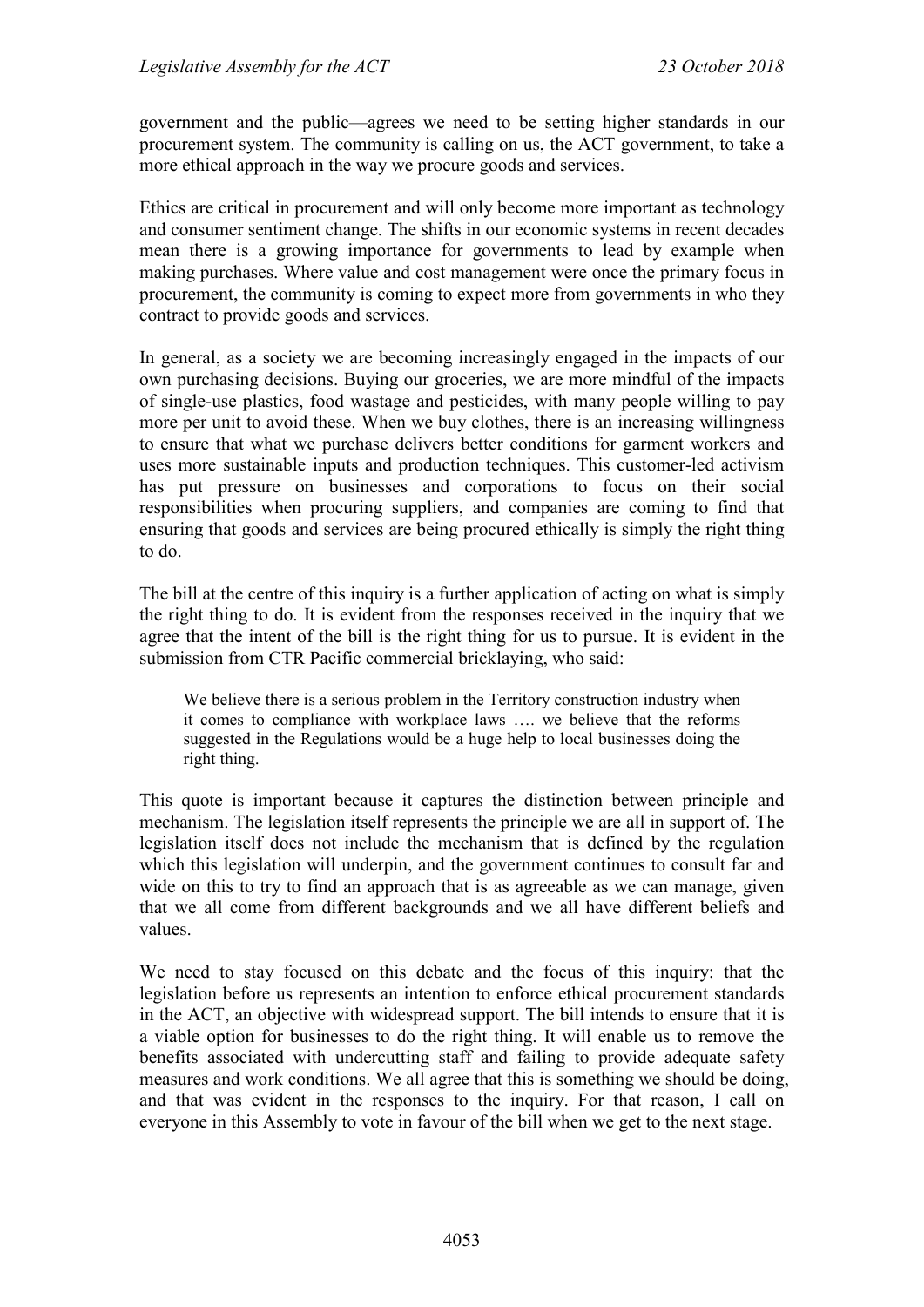**MR HANSON** (Murrumbidgee) (10.39): I want to make it very clear that I am now speaking in my capacity as a member of the committee, as opposed to chair of the committee.

**Mr Barr**: A modest achievement. Indeed, yes. Well understood. Acknowledged. Yes.

**MR HANSON**: I do not want those two roles conflated.

**Mr Barr**: Heaven forbid.

**MR HANSON**: Heaven forbid. Thank you. Mr Barr understands what I am doing. I would like to thank the other two members of the committee. This is obviously a difficult issue to come before this committee because there are such strongly held views. In many ways, they underlie the principles of why we are in this place, certainly for people like Mr Pettersson, who is a member of the CFMEU. I think that we approached this in a mature way. We acknowledged our different perspectives. What we have done is seek to provide a committee report that reflects the views of the committee, where we agree, as I said, but has annexes where we have put forward our more deeply held views.

It is clear that there is broad agreement, as Ms Orr said, about what we all want to achieve. Recommendation 1 is that we want to ensure that public money only goes to contractors who have the highest ethical and labour standards. We all agree with that. The problem is that the bill that was put before the committee does not achieve that outcome. It does not. That is the point I will go to.

I will go to some of the quotes that are contained in the report. The MBA accepted that directorate staff are working hard to try to implement very bad laws. They went on to say that they believe that their concerns are being ignored as the law is a fait accompli. And, on behalf of their members, they objected to the government trading off a political promise made with one or two unions for a significant cost burden, red tape and economic impact on the many thousands of small and family Canberra **businesses** 

The Canberra Business Chamber said that the bill was not going to produce the desired procurement objects. They said that to introduce further regulation and administrative requirements for local businesses appears counterproductive and unnecessary and may serve only as a disincentive to our critical economically important SMEs tendering on such work. The MBA referred to concern about how laws would operate in the real world, stating that their members expressed a view that the unions would have a power of veto over government contracts. The Canberra Business Chamber noted that their members had similar concerns.

I go to annex A, where the recommendations which I put forward which were not agreed to by the other members of the committee are contained. I will just go through them to explain where this bill goes wrong. The first point I would make is that I do not believe that, as the recommendation put forward, we should proceed with this legislation. I encourage members not to support this when it is debated on Thursday.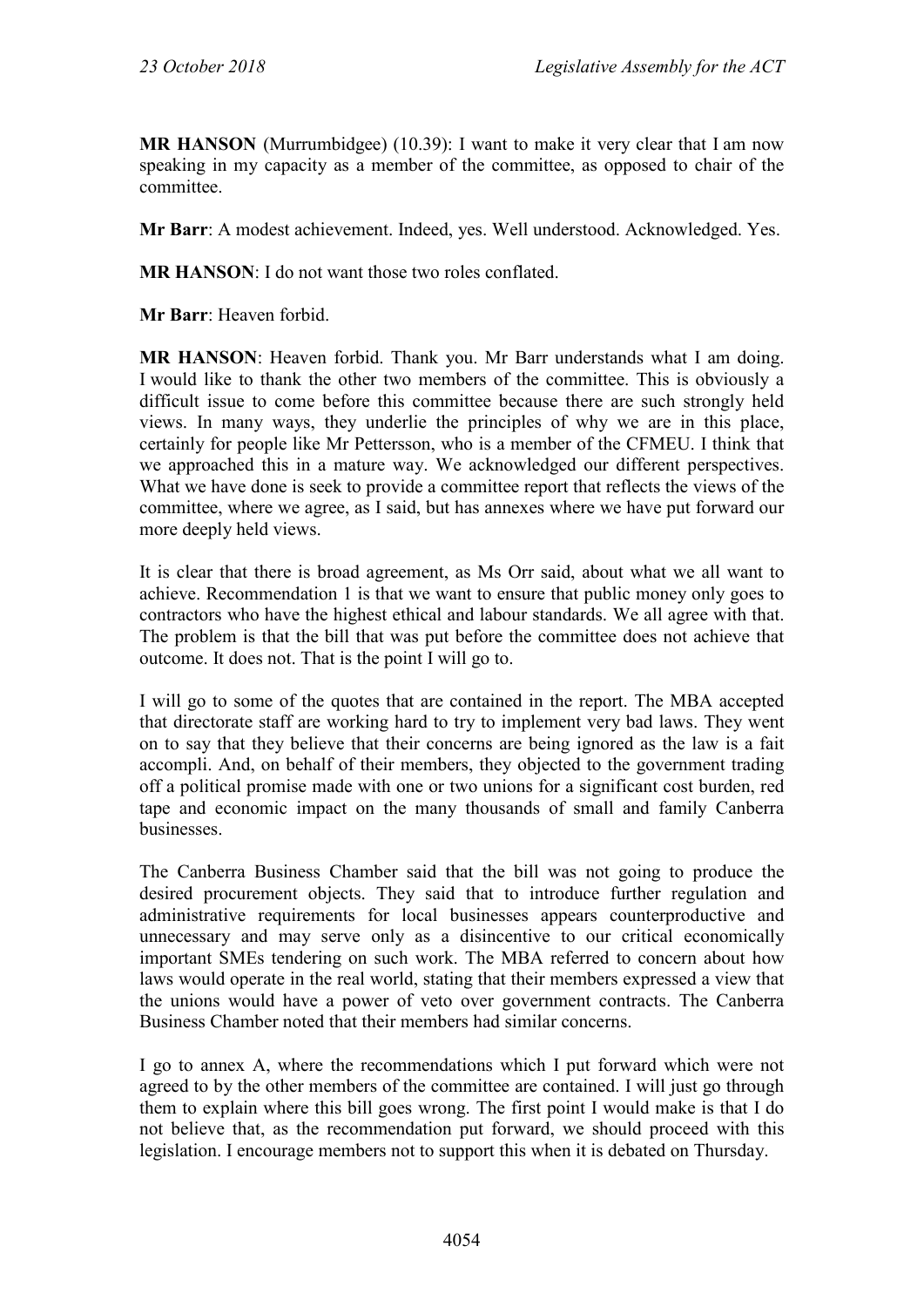The second recommendation is about increasing the threshold, where the tenderer has requirements for labour relations training and workplace equity planning, from \$25,000. I suggested \$1 million, but the point is that this is going to affect very small projects, very small pieces of work done by very small businesses. Complying with this would probably preclude them from engaging with government procurements, because the complexity of doing so for small businesses who do not have the HR staff, who do not have the legal representation, means that it is going to cut a whole bunch of smaller businesses out of dealing with government and tendering for government projects.

The third point I made is that we need more time. The MBA were very strong on this. They need more time to comply. This is being forced on them very quickly. We know that the CFMEU put a flyer out calling on their partners in crime, as they described the minister, to get on with this, to comply with this. I imagine that she is concerned about her preselection moving forward, but why not give business additional time to comply with this? I think we all know the reason. It is because otherwise there will be more flyers put out by the CFMEU and she will be in trouble when it comes to her preselection.

The next recommendation was that any individual or entity charged or convicted of a criminal offence punishable by at least two years imprisonment or convicted of an offence under workplace law not be a member of the secure local jobs advisory council. I am saying: let us not have criminals and let us not have people who have been convicted or found guilty of an offence on that advisory council. I find it staggering that the government is going to allow that to proceed. I will not go further with that debate, but it is extraordinary that the government is going to have people advising it who are repeated law breakers, and potentially criminals, under this law.

The next point I have made is that at least one member of the secure local jobs advisory council represent the interests of employers. At the moment, the legislation mandates that, of the six-member committee, three must be unionists. Three must come from the unions, but there is no commensurate balance that three must represent business. It is silent on that. You may find that six members of the committee, all the committee members, are all members of unions, union leaders. How is that balanced? All I have asked for is that there is one member, just one single voice, to represent the interests of business. And they have been knocked back. We are going to have a stack of everybody on this committee, it would appear, representing the interests of unions and not a single person representing the interests of business. You can see from that what the genuine intent of this bill is, as the MBA and the Business Chamber have said: a power of veto.

In my recommendations I have also asked that there be an independent review of the operation 24 months after its commencement. If the government is so sure that this is a wonderful piece of legislation, why not invite an independent review of it? I think that would be necessary. Maybe I am wrong. Why not have an independent review? The minister nods her head; maybe she is nodding her head about something else. But why not have an independent review?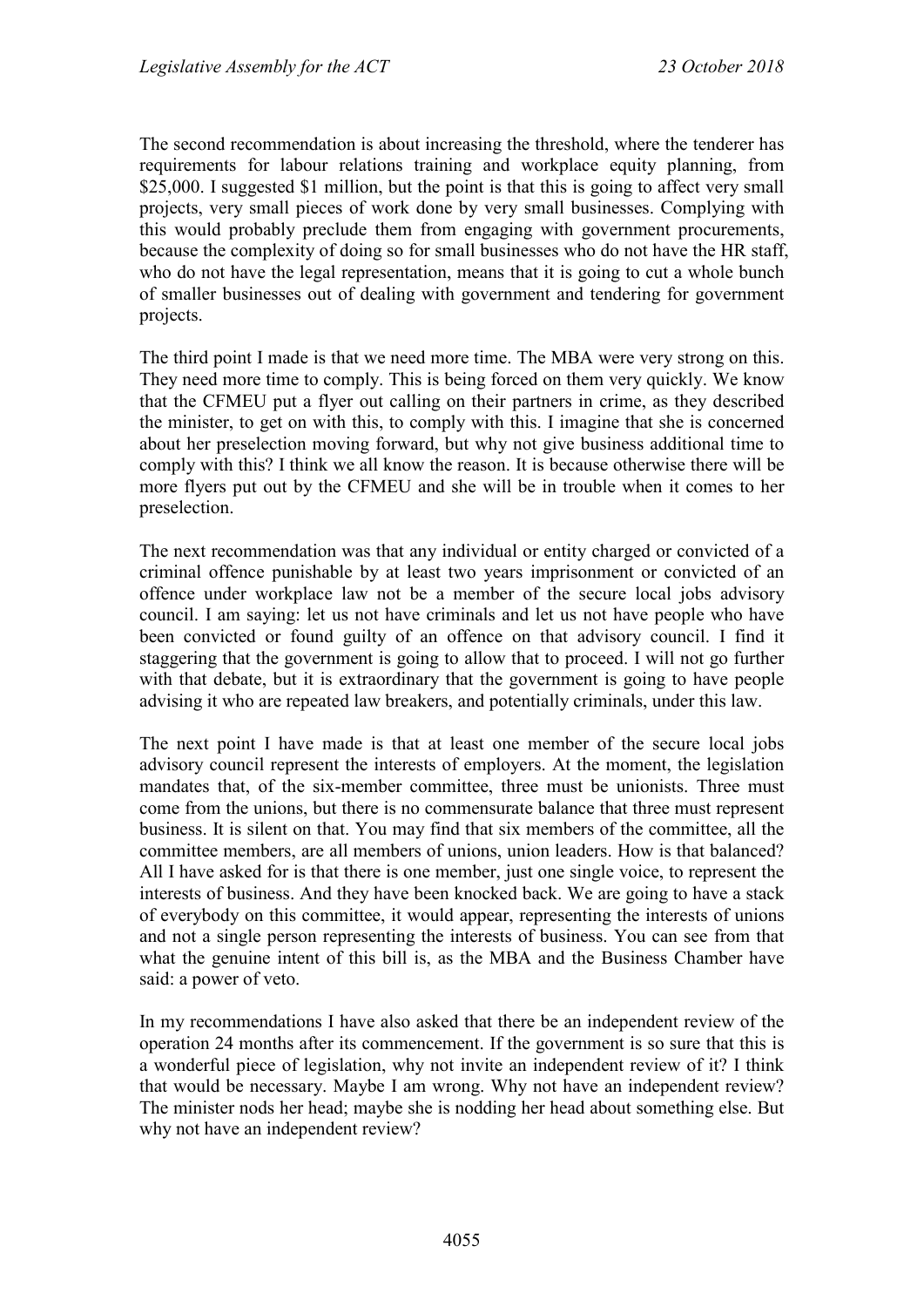The next point is that under this legislation, workplace delegates and union reps can basically call meetings and examine documents whenever they want. They can come in three times a day if they want, to examine documents and call meetings. Clearly there is an industrial dispute occurring if the union is trying to force a business to sign an EBA. That is a tactic that could be used to significantly disrupt that business. The recommendation is that the legislation include a certain frequency. If you want to examine books or if you are going to call meetings, there should be some measure about how frequently that can occur: that you cannot just have that happening every day or two times a day.

The registrar, under the legislation, has significant powers and will have significant influence over the way that this legislation is interpreted and implemented. We want to make sure that the registrar is someone that is there to represent the interests of business and workers. That is what we want to see: ethical standards implemented. If we have a registrar that is going in and is objective in the way that this legislation is implemented, that would be entirely necessary. To be frank, I do not trust that that will occur, so I have recommended that, similar to the review of government advertising, the registrar should be selected based on a two-thirds majority of the Assembly.

I have also said that in the drafting of the secure jobs code, the right to freedom of association and non-association is preserved in provisions related to worker induction, which includes, of course, the right not to join a union.

I thank members of the committee for the way we have proceeded here, but there is significant disagreement on the effect of this legislation. We all agree on the intent, but based on the advice—the very strong advice—from the MBA, the chamber and all the businesses that they represent, this is not going to have the desired effect. What it will do is give more power to the unions, which is actually the true intent of this bill. *(Time expired.)*

Question resolved in the affirmative.

#### <span id="page-20-0"></span>**Environment and Transport and City Services—Standing Committee Statement by chair**

**MS ORR** (Yerrabi) (10.50): Pursuant to standing order 246A, I wish to make a statement on behalf of the Standing Committee on Environment and Transport and City Services relating to petition 6-18. The petition was received by the Assembly on 20 March 2018 and referred to the committee under standing order 99A. As signatories to petition 6-18, 4,560 residents of the ACT requested that the Assembly reinstate the light rail stop planned for Mitchell.

The committee notes that, in her response to the petition on 15 August 2018, the then Minister for Transport and City Services said:

… that funding has been allocated in 2018-19—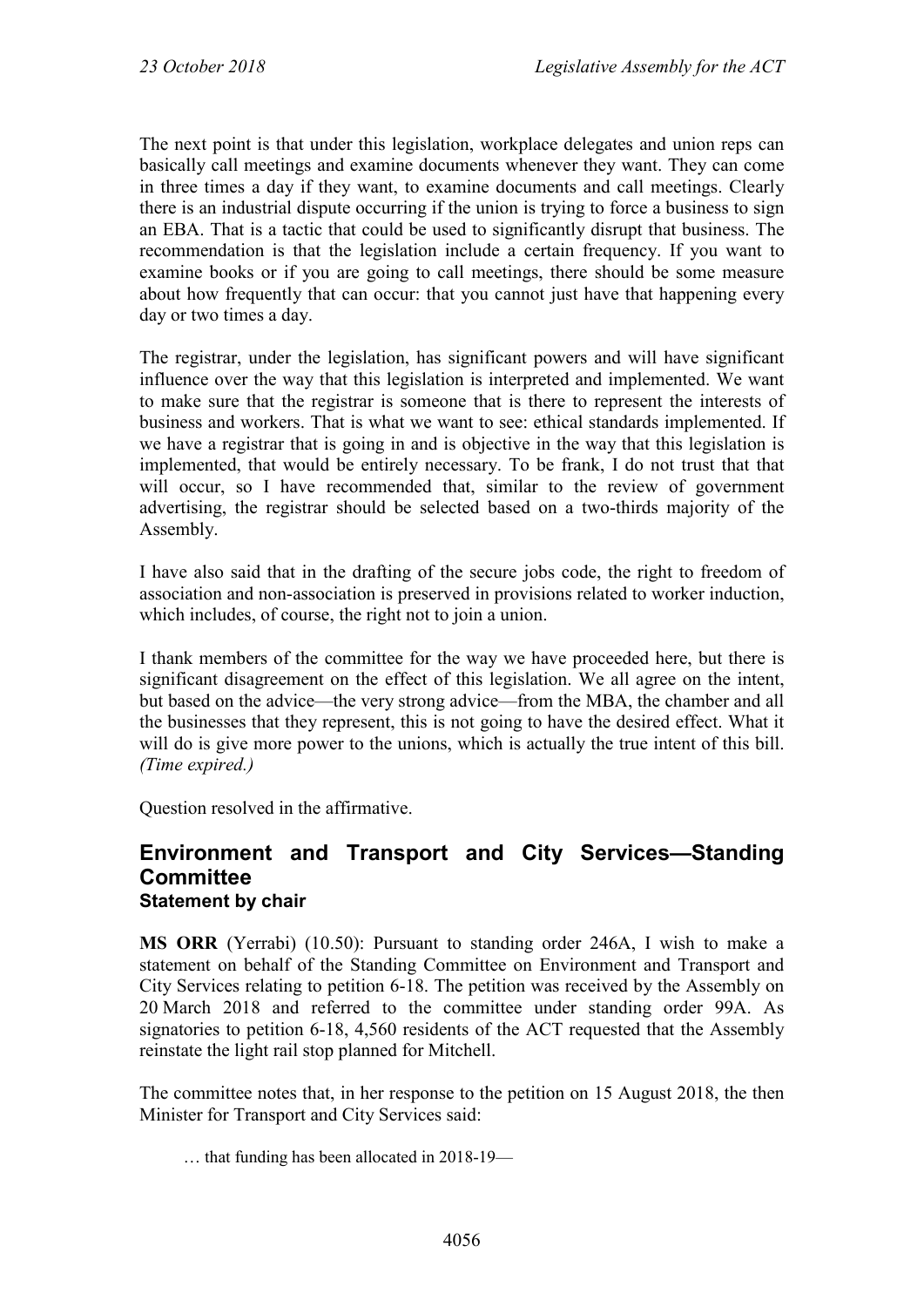in that budget—

for preliminary planning and detailed design of the light rail stop at Mitchell.

Construction of the Mitchell stop will occur during 2019-20.

In light of the minister's commitment and the budget allocation, the committee will not be inquiring further into the matters raised in the petition.

## <span id="page-21-1"></span><span id="page-21-0"></span>**Delivering an inclusive, progressive and connected Canberra Ministerial statement**

**MR BARR** (Kurrajong—Chief Minister, Treasurer, Minister for Social Inclusion and Equality, Minister for Tourism and Special Events and Minister for Trade, Industry and Investment) (10.51): It has now been two years since Canberrans voted for progress at the 2016 territory election, and they chose a positive vision for Canberra. And every day for the past two years we have been working to deliver on our election commitments. We have been working to deliver a more inclusive, a more progressive and a more connected Canberra.

We believe that, as our city and our economy grow, all Canberrans must share in the benefits. And that is why we are expanding our services and support for Canberrans who need it most. With Australia's lowest unemployment rate and the nation's fastest growing economy, we are in a strong position to deliver on our commitments and expand our services.

We are delivering new local schools, particularly in growth areas of our city, and creating more places for students at our existing schools. We are helping to ensure that every Canberra student gets the same learning opportunities, no matter what their parents do, rolling out laptops to every ACT high school student from this year.

We have successfully expanded our network of nurse-led walk-in centres by opening the new centre in Gungahlin and getting work underway in Weston Creek; we have made a record new investment in mental health services, including more supported accommodation and more support services for communities at risk; we have stepped up our investment in elective surgery and our emergency department; we have opened a third public hospital at the University of Canberra—all this to ensure that Canberrans can access the healthcare they need, close to home and whenever they need it.

By investing more in more services for families and those facing barriers to inclusion, we are working to see all Canberrans share in our prosperity. We have implemented the family safety hub—a nation-leading network of government, specialist and community organisations to help provide more support for people experiencing family violence.

In the last two years we have also become the first jurisdiction in Australia to reach full rollout of the national disability insurance scheme and we are funding more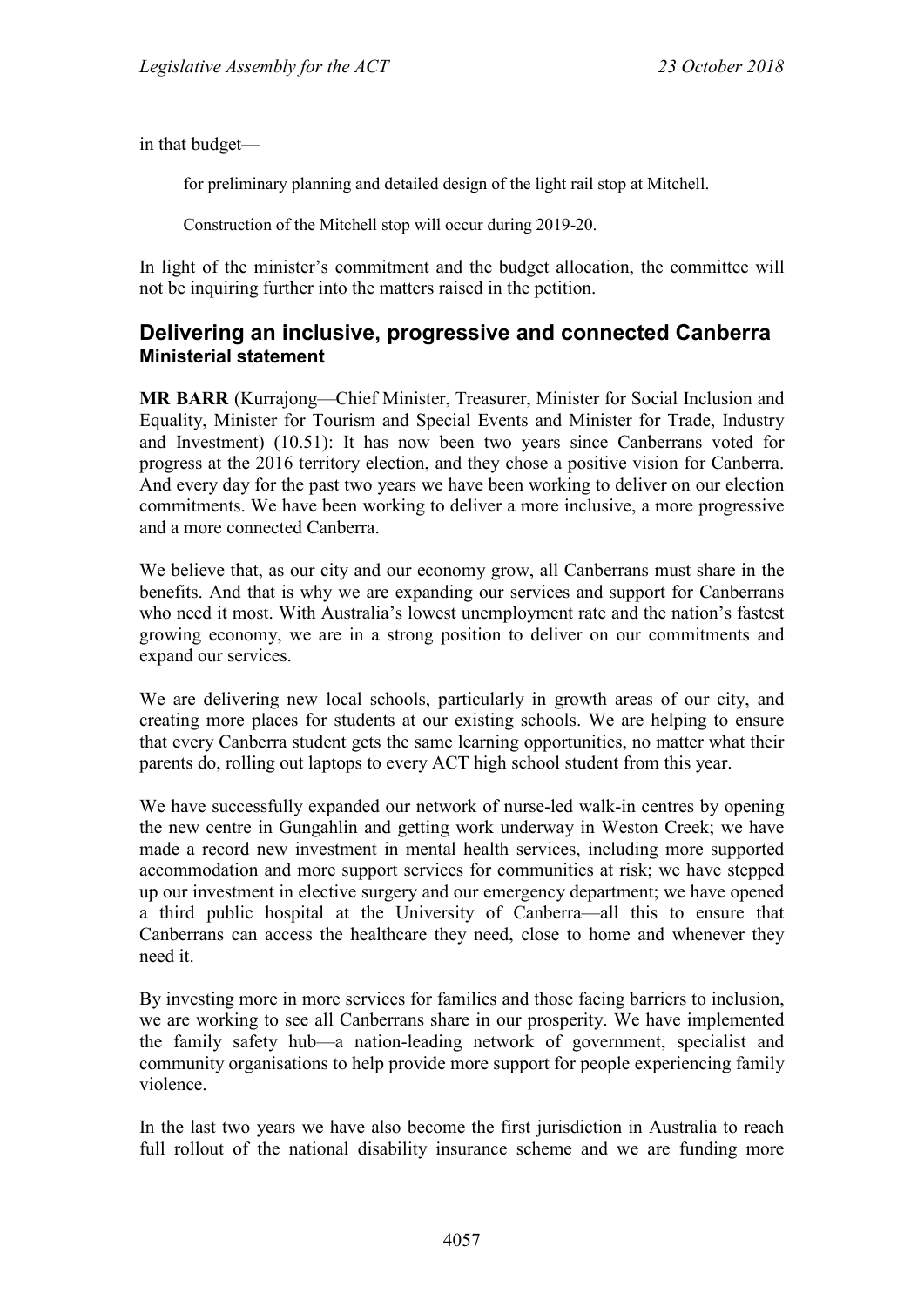services for people who need support during this transition. Our government understands that an inclusive community does not leave anyone behind. And that is why we are improving the recognition, participation and opportunities available to Canberrans facing tough times or big obstacles. That is why this has been such a focus of our work over the past two years.

A progressive community is open to change and faces our shared challenges with optimism. Our progressive city is taking action on climate change as the federal government continues to thrash around, changing prime ministers and policy direction every couple of years. We are on track to be powered 100 per cent by renewable electricity by 2020. We have legislated to reach zero net emissions by 2045, a world-leading commitment.

Progress is also establishing Australia's first Reconciliation Day public holiday and celebrating the important place of Aboriginal and Torres Strait Islander cultures in our city and our nation. Progress is tackling the damage done by problem gambling within our community by introducing wide-ranging reforms to reduce the number of gaming machines, to reduce clubs' reliance on gaming machine revenue and to support Canberrans who need help the most.

Progress is working to make Canberra Australia's most LGBTIQ friendly city, including by supporting our community before, during and after the federal government's marriage equality postal survey and committing to a fundamental principle that all Australians should be treated equally under the law. And progress is protecting our most vulnerable through moving decisively to implement the recommendations of the Royal Commission into Institutional Responses to Child Abuse to bring healing to Canberrans who have suffered for too long and to protect future generations of our young people.

A connected city makes the most of the opportunities in our region, in our nation and in the world. Cities work better when they are well connected, and we have been working hard to plan for a future Canberra to connect a city that will be home to half a million people within the next decade. Canberra will be better connected under our new transport network. There will be more buses more often. There will be better connections to where Canberrans live, work and study, and our light rail network will integrate seamlessly to keep Canberra moving.

Two years ago there were no international flights from Canberra. Now there are 14 flights each week connecting Canberra to the globe and bringing a world of possibilities to local businesses and industry. The government saw the benefit of opening Canberra to the world, particularly through the many new jobs and opportunities this is creating for local workers and businesses. We are also committed to creating better rail connections between Sydney and Canberra and we are building better public spaces across our city to support stronger and more connected communities.

Canberra has been named one of the world's best places to visit and we are consistently recognised as one of the world's best cities to live in. But there is, of course, still plenty more to do and in the next two years we will focus on progressing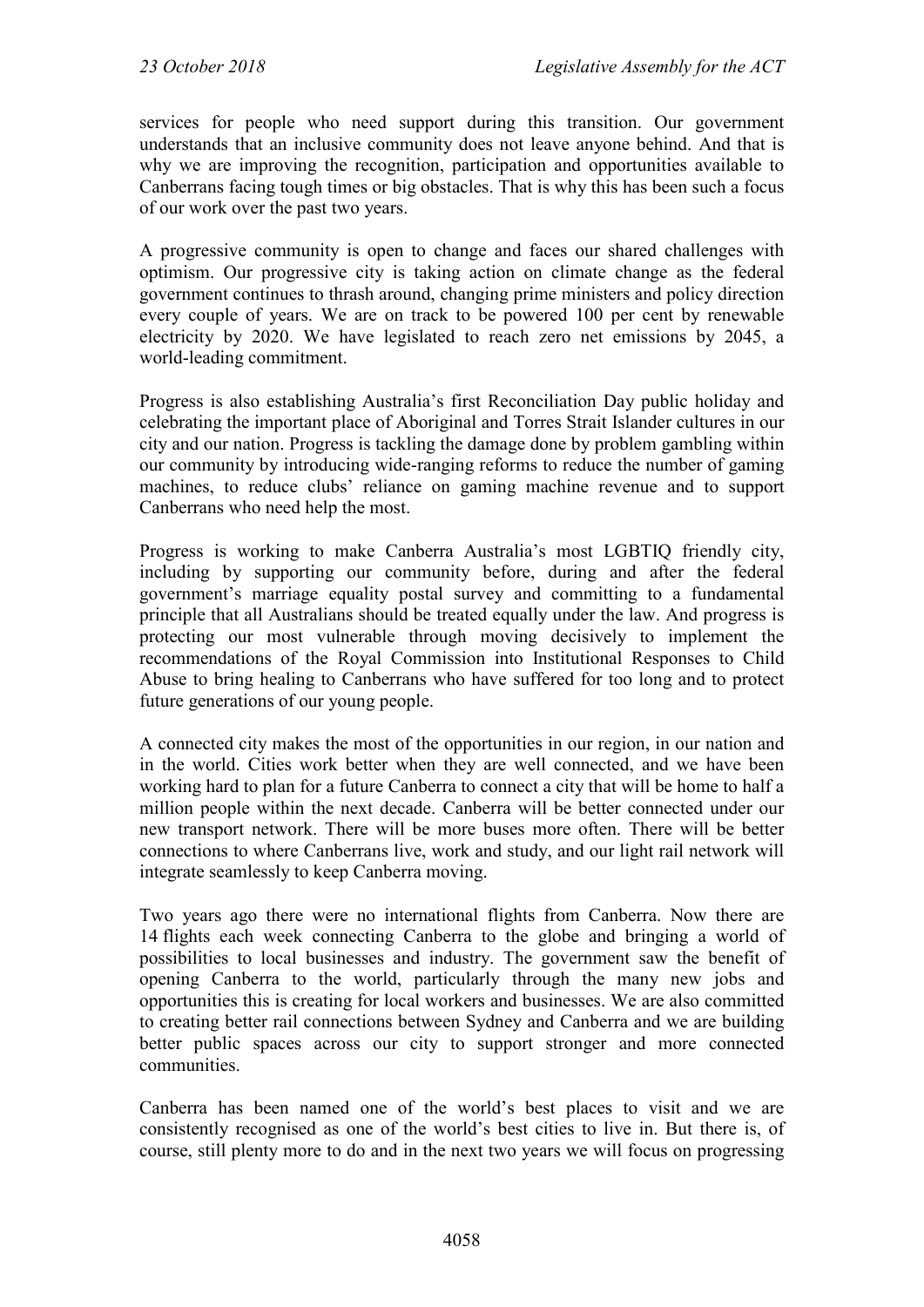our light rail network, opening more great local public schools and walk-in centres, fully rolling out our green bins program across the city and driving our economy to create even more good jobs in Canberra.

We will keep working to ensure all Canberrans have access to safe, suitable and affordable housing. We will continue investing in our environment and in the transition to a low carbon economy. We will continue renewing our city and our town centres to create lively, active hubs right across Canberra.

The parliamentary agreement between ACT Labor and the ACT Greens is delivering on our commitments and we will continue to work together for a more inclusive and progressive Canberra.

I present the following paper:

Delivering an inclusive, progressive and connected Canberra—Ministerial statement, 23 October 2018.

I move:

That the Assembly take note of the paper.

Question resolved in the affirmative.

#### <span id="page-23-1"></span><span id="page-23-0"></span>**ACT Health—workplace culture Ministerial statement**

**MS FITZHARRIS** (Yerrabi—Minister for Health and Wellbeing, Minister for Higher Education, Minister for Medical and Health Research, Minister for Transport and Minister for Vocational Education and Skills) (10.58): I am pleased to provide an update to the Assembly today on a number of initiatives underway in the ACT's public health services, including the successful transition of ACT Health into two distinct organisations; initiatives to improve workplace culture; and our plan to continue to deliver high quality health care to the Canberra community.

My statement today responds to a number of motions passed in the Assembly this year and reiterates the significant progress our public health system has made this year across a range of issues. As members will be aware, 1 October marked a significant shift in how we organise and deliver public healthcare services to the Canberra community. The creation of these two organisations symbolises the beginning of a new era for public health care in our city and has supported the transformation of our health system into one that is truly modern and built on best practice, as well as bringing us into line with other jurisdictions.

It has been a significant achievement to deliver this scale of reform in 10 months, all the while never losing sight of providing the best possible care to those needing health services 24 hours a day, seven days a week. It was an achievement that our extremely capable health staff engaged in professionally and passionately to accomplish. I would like to recognise and thank each and every one of our over 7,000 health staff for their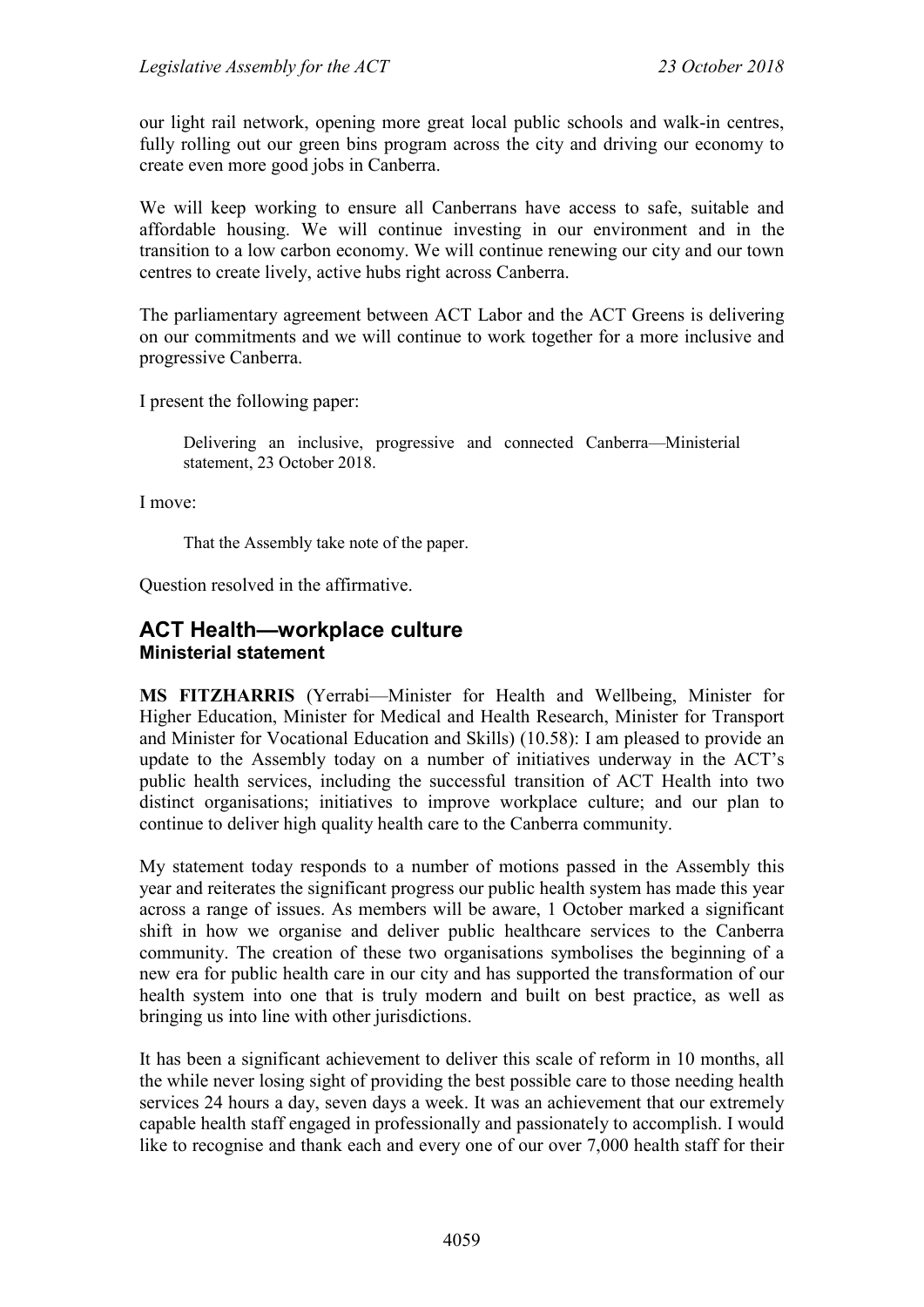deep and ongoing commitment to improving our health system for both staff and consumers alike.

Staff who deliver front-line health services to the Canberra community now work in a dedicated health services delivery organisation, Canberra Health Services. A second organisation, the ACT Health Directorate, is responsible for strategic policy, research and planning and will set the strategic direction for health services across the ACT.

The creation of two health organisations has enabled a clearer focus on efficiency and effectiveness for clinical operations and enabled the ACT Health Directorate to undertake core strategy and system stewardship functions. This change is an essential evolution for our growing population and expanding public health system and has also brought about greater clarity between the distinct roles and responsibilities of front-line staff and corporate staff supporting the delivery of health care for our community. This reform will ensure that as Canberra continues to grow we will keep delivering quality health services into the future.

I will briefly outline, for members' awareness, some of the journey to bring us to where we are today. ACT Health commenced transition activities by conducting a form and function review in April 2018, with a view to clarifying statutory roles across the organisation, ensuring appropriate accountability and resourcing and realigning the disparate functions across ACT Health in readiness for the organisational separation occurring in October. This led to the creation of an interim organisational structure which streamlined reporting lines and the organisational hierarchy.

The next phase of the transition process was to conduct detailed planning, which included defining the purpose, functions and relationships of and between the service delivery organisation and the planning and policy organisation. It was essential that these relationships were supported by effective governance models, management and accountability to create better flow of information and collaboration across the organisation.

This process involved extensive consultation with key stakeholders, including staff, to seek their views on the governance model and key relationships required to ensure effective functioning of both organisations. A dedicated transition office undertook regular staff and stakeholder communications and engagement activities to ensure the delivery of a model that would work on the ground for both staff and ACT health consumers.

To date, this work has included over 240 one-on-one meetings, 58 presentations and group forums, seven leadership workshops, four all-staff forums, and 11 external stakeholder meetings, as well as responding to many direct staff submissions. Discussions were held with staff associations and industrial organisations, and a formal consultation period with staff was undertaken, in keeping with good change management practice and our obligations under relevant industrial agreement. This period allowed staff the opportunity to formally contribute to the final stage of design of the organisations.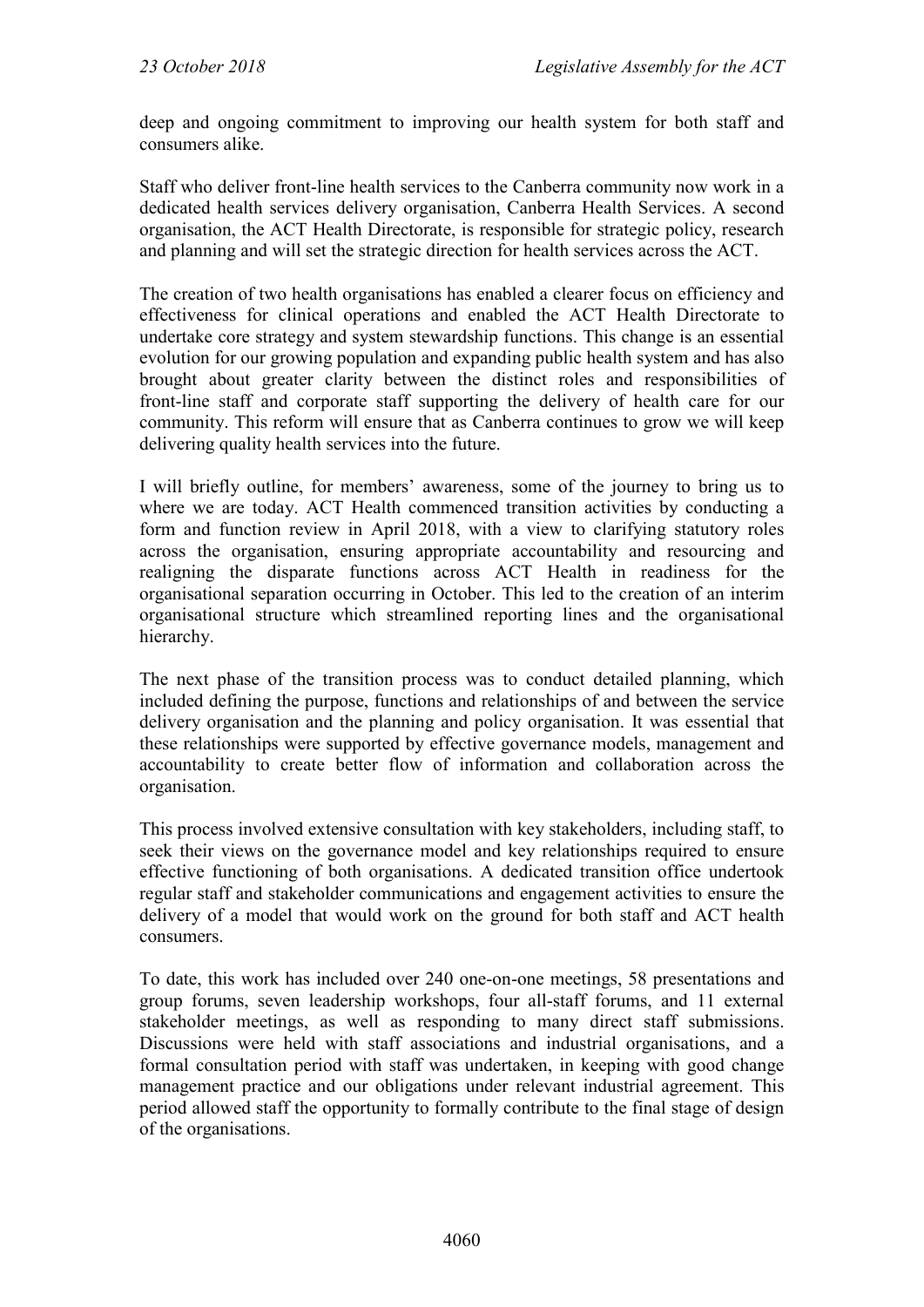On 6 September the interim director-general released the proposed structure to all staff, and the formal consultation of two weeks attracted over 400 pieces of feedback and commentary. On 26 September all staff were provided with the final structure, to enable the organisations to be established and ready for business on 1 October. The new structure defines the shape and functions of both new organisations and provides a very clear description of what our health system does and how it operates.

The structure highlights the realities of running a large and modern health system and illustrates both my and the new leadership team's commitment to supporting the delivery of health services with the right resources. Our shared focus is on improving patient outcomes, and this structure allows each organisation to really drive the improvements we all want to see.

It is important to recognise that the key milestone date of 1 October was not the end of the transition process. The transitioning to two new organisations includes a stabilise and refine phase. This will allow us to further refine processes and internal structures as the organisations are fully established.

Staff feedback and consultation will continue to be a key element of this phase. In a true partnership model I remain committed to enabling and encouraging staff, stakeholders and the community to continue to invest in this change process. I know the leaders of both organisations are deeply committed to this. Indeed, the leadership of both Canberra Health Services and the ACT Health Directorate, along with my colleague the Minister for Mental Health and I, are very proud of the achievements to date and are firmly focused on continuing this improvement.

For patients, consumers and their families the transition has been a seamless one. People visiting our public hospitals, popular nurse-led walk-in centres or accessing the many community-based health services that we offer have continued to be seen by the same hardworking and dedicated people who work to deliver health care to our community. Indeed, we are working to improve the experience for Canberrans with this transition, and on 1 October a new ACT Health website was launched to help make it easier for the community to access information about Canberra's health services.

The new website brings a wealth of information on the ACT public health system together in a single site so that the community can access information in one location, including information on Calvary Public Hospital, recognising that Calvary continues to be a key partner in delivering public health services across the territory now and into the future. The new health website is the first step in providing better, more meaningful information to the public, with work underway to continue to improve access to health data online and in real time. These are improvements that I look forward to making further announcements about as this work progresses.

This transition milestone of ACT Health becoming two new organisations further sets us on the path of ensuring a high performing health service that is transparent and accessible for our community. I have heard people say—and I have said it myself that ACT Health has turned a corner. From here it is important that the two new organisations are able to become established, grow and improve.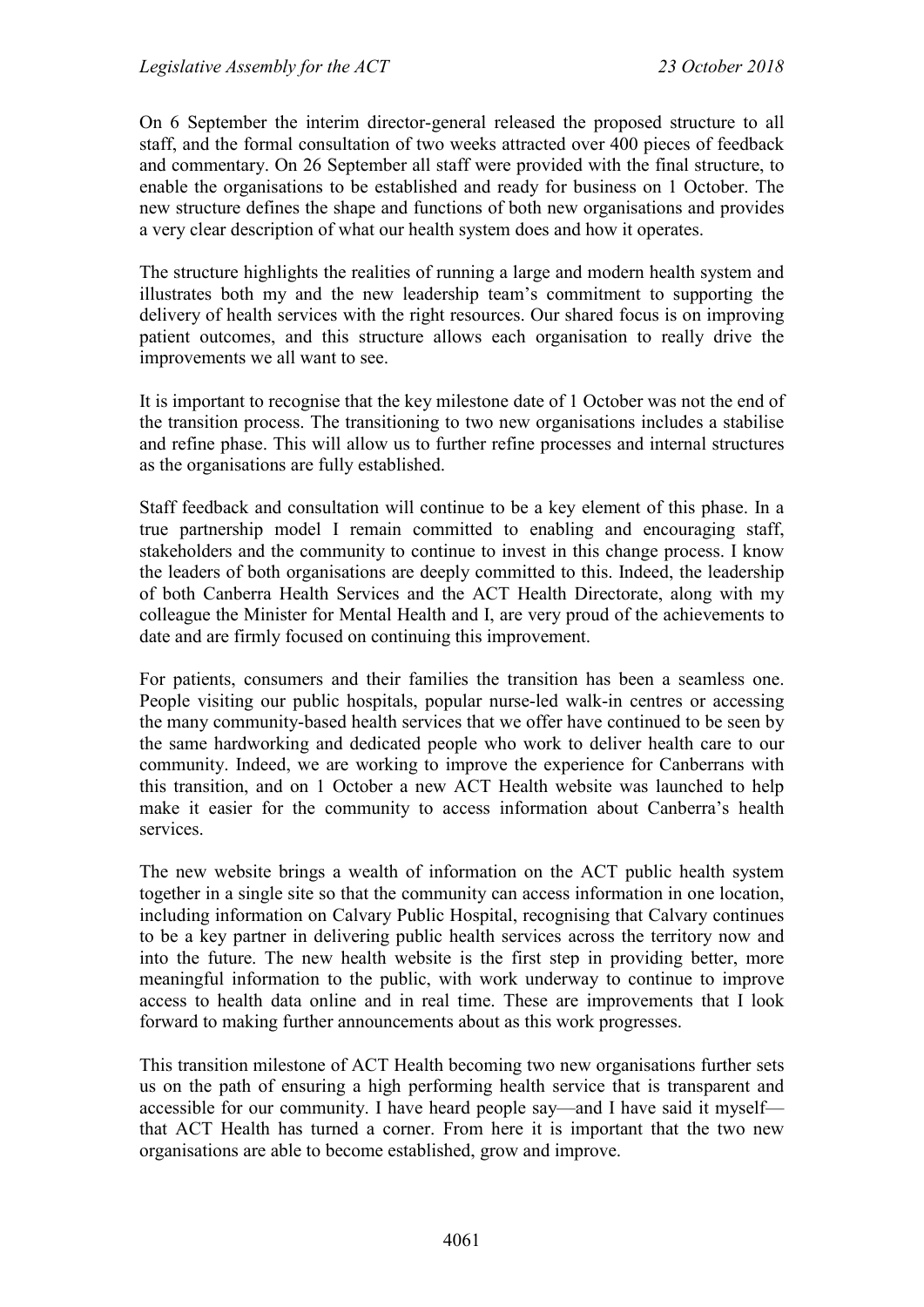I am very conscious that this is not the end of the journey. Healthcare systems are complex and we will continue to see challenges arise and opportunities to further improve our health organisations. That brings me to the issue of supporting staff and staff development and how we can make sure we are attracting and maintaining a skilled workforce so that we can ensure Canberra's healthcare system is the best it can be as our city continues to grow.

I am pleased to update the Assembly and the broader community on the significant work being undertaken across our health organisations to improve workplace culture and to cement the organisational values of care, excellence, collaboration and integrity. I will also take this opportunity to respond to the motion passed on 1 August 2018 in this place regarding the number of complaints and investigations.

As Minister for Health and Wellbeing, I am extremely proud of the work undertaken by our staff in ACT Health and Canberra Health Services and appreciate their continued commitment, motivation and hard work as they provide an invaluable service to the Canberra community and our wider region.

I acknowledge that working in health care can be challenging, and even more so during times of change. In March this year, when the Minister for Mental Health and I announced that ACT Health would become two distinct organisations, we did so in an effort to change, to improve the culture within the organisations. I have said many times that I have zero tolerance for bullying and harassment, and this government takes such matters very seriously. That is why we undertook a range of measures to help address issues within Canberra Health Services, the ACT Health Directorate, Calvary Public Hospital, Bruce, and all ACT government health services.

I want to take this opportunity to reassure the Canberra community that ACT Health investigates all issues that are raised by staff, whether it is a clinical issue, a safety concern or complaints about inappropriate behaviour. ACT Health also makes available a range of options to support staff, including the employee assistance program, and ACT Health has at times brought in additional support to give staff another option to share their concerns and manage the demands of their jobs.

Additionally, other pathways for staff to make complaints of bullying and harassment have been outlined in this place very recently. Today I will take time to outline the work underway to strengthen these processes for our public healthcare workforce of more than 7,000 people.

The division of people and culture delivers workshops to managers to educate them on their obligations to address complaints of inappropriate behaviour and provides them with the skills on how to conduct preliminary assessments. People and culture also provides guidance to managers on following procedural fairness and natural justice to ensure matters are addressed in accordance with section 8 of the ACT public service enterprise agreements.

As mentioned already, there are a number of pathways for staff to raise concerns. Often these concerns do not result in formal complaints. However, I can report that in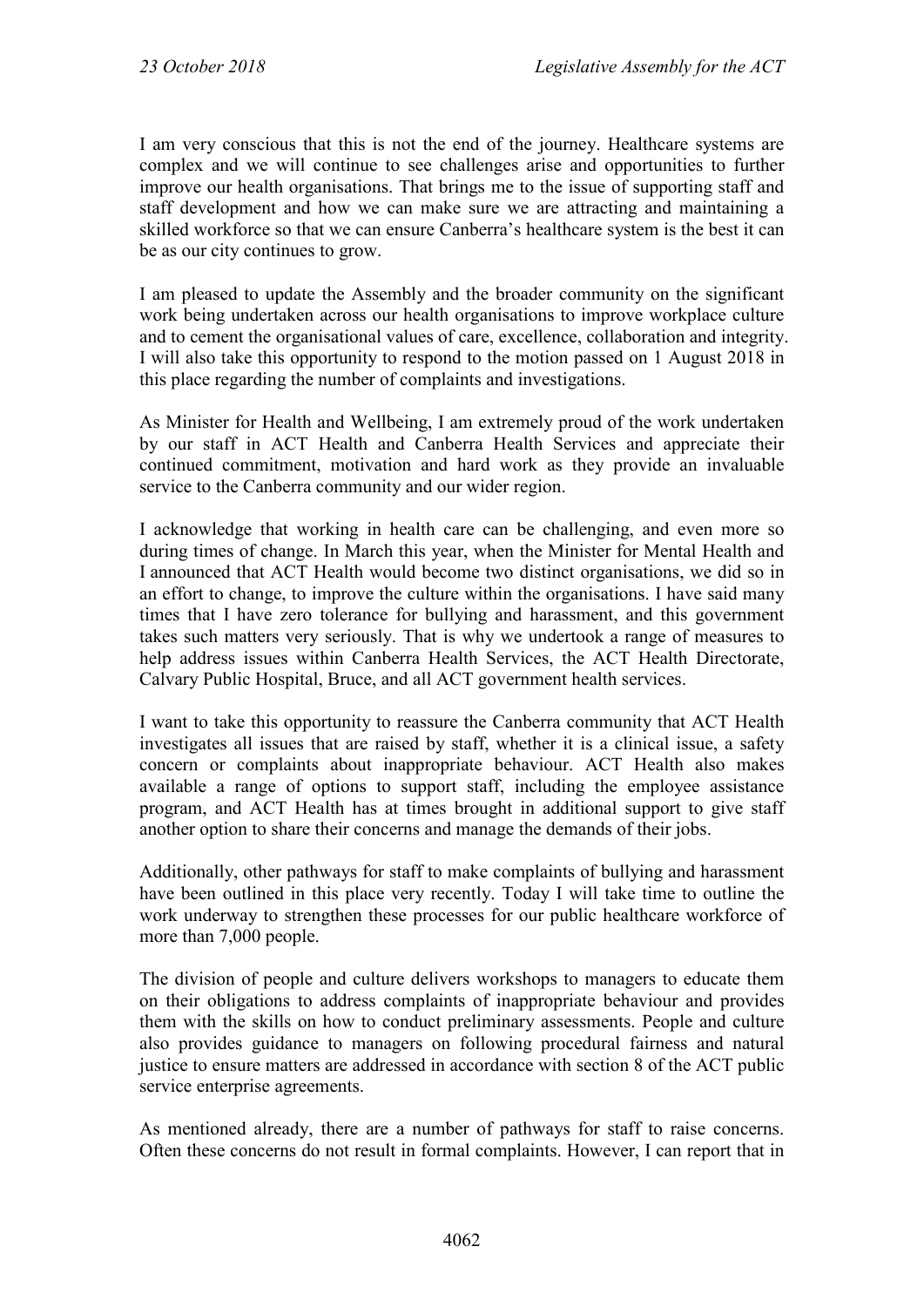the last financial year the total number of bullying and harassment contacts in ACT Health were: 53 received by people in culture; 47 contacts received by ACT Health respect, equity and diversity contact officers; and 107 received through Riskman.

There were 160 reports of bullying or harassment where a preliminary investigation under section H of the ACT public service enterprise agreement was commenced. Preliminary assessments are conducted at the local level with the support and guidance of staff in the people and culture division. Two reports of bullying or harassment resulted in a misconduct process under section H of the ACT public service enterprise agreement. Of these two processes, one was found to breach section 9 of the Public Sector Management Act and, as at 30 June, two misconduct processes were currently underway or being investigated.

At Calvary Public Hospital there were seven reports of bullying or harassment where a preliminary assessment under section H of the ACT public sector enterprise agreement was commenced. Three reports of bullying or harassment resulted in a misconduct process under section H of the enterprise agreement, with all three being found to breach section 9 of the Public Sector Management Act.

As at 30 June one misconduct process is currently underway or being investigated. While these figures are unacceptable I think they do show that our complaints processes are working and resulting in appropriate action being taken.

Of course, workplace culture is larger than individual issues. And in an organisation, particularly as complex as Canberra Health Services, there will be subcultures and challenging behaviours that we must work to improve wherever possible.

In March this year, as members well know, the Australian Council on Healthcare Standards conducted an organisation-wide survey of ACT Health as part of the reaccreditation process. It is fair to say that this site visit and the resulting "not met" report were the catalyst for a profound shift in the organisation, one which not only resulted in an outstanding accreditation result that has seen full reaccreditation of ACT Health and Canberra Hospital for the maximum of three years but also a glowing external assessment of ACT Health's shift in culture, leadership and commitment to continue this improvement.

As I mentioned before, it was in March 2018 that the Minister for Mental Health and I announced that ACT Health would become two distinct organisations from 1 October. This reform will build on the outstanding improvements we have seen through the reaccreditation process and will be an opportunity to reset and refocus both organisations on their core purpose and values. It will also provide an opportunity to establish separate workplace cultures for Canberra Health Services and the ACT Health Directorate, which, on the face of it, are very distinct organisations with very different remits.

As part of the transition, the Director-General of the ACT Health Directorate has been leading an extensive piece of work focused on the cultural needs of the organisations, in particular for the first six months of operation. Recently a number of significant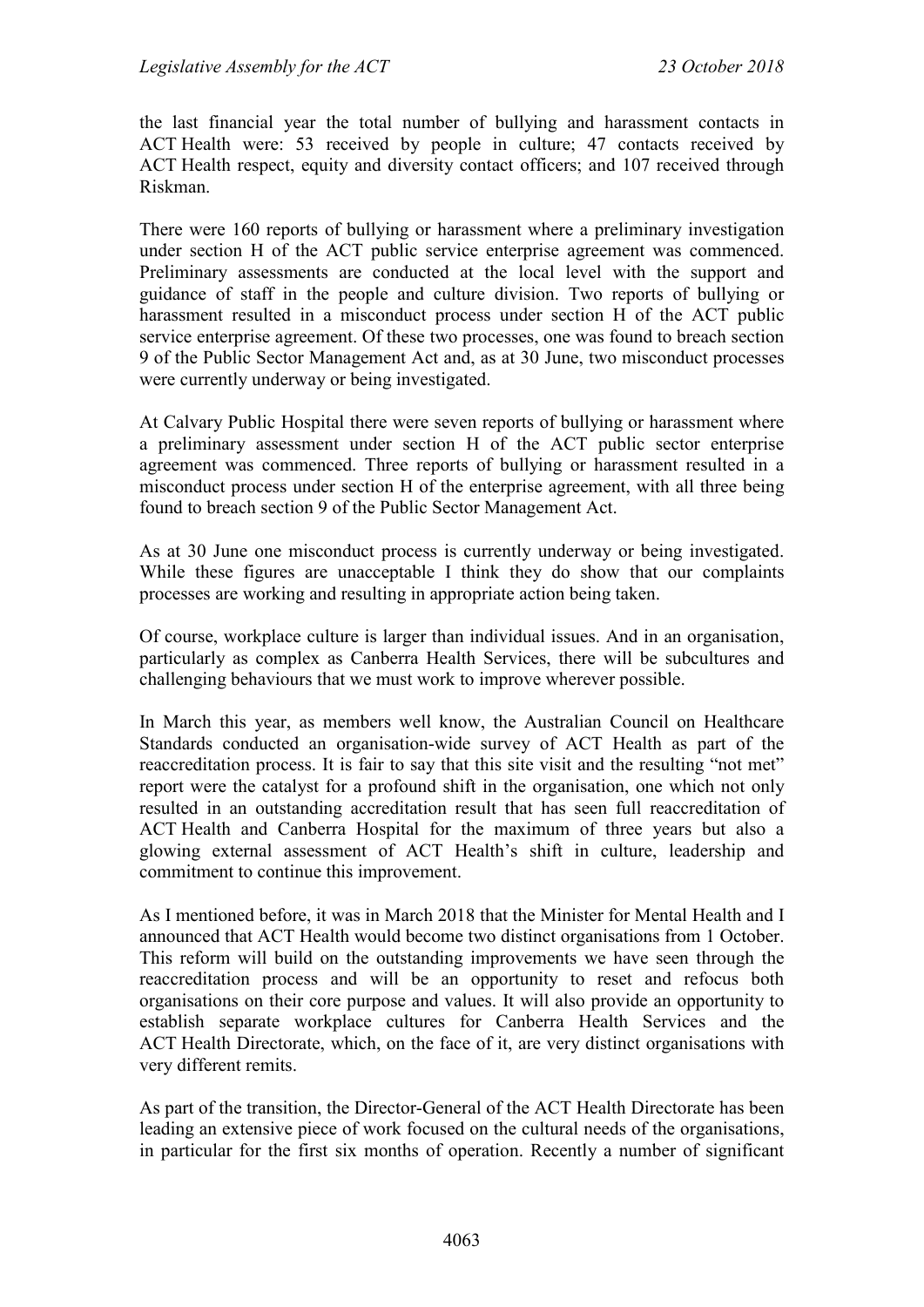activities have progressed to support improvements to staff culture and behaviour. And I am pleased to provide an update on these activities today.

The ACT Health Director-General is implementing a number of actions to rebuild the organisation's culture and values including building a cohesive, values-based executive team and environment where collaboration can thrive, embedding senior cohesive leadership teams, providing training on change, leadership and staff forums to ensure communication and engagement with all levels of staff and developing a new consultation framework and guidelines to improve the way staff are engaged. Through this work the director-general, deputy directors-general and all executive directors have participated in high level workshops focused on rebuilding the organisational culture and the organisational transition. This work will continue.

On 14 August more than 140 leaders from across ACT Health came together for a collaborative leadership event. Throughout the event they discussed the importance of their roles in positively leading ACT Health staff through this time of change. This was followed with an additional forum on 13 September. Both presented an extremely valuable opportunity to bring together senior leaders in the organisation to reflect on the collaborative approach expected to continue across both organisations.

I was disappointed that the opposition's health spokeswoman sought to rubbish these workshops as a waste of time when, in reality, these are the types of critical leadership forums that lead to cultural improvements, better governance and a more productive workplace for all our health staff. I expected better.

These workshops were an opportunity for the director-general to bring together leaders across both organisations to embed a culture of collaboration, build and reinforce relationships and ensure that leaders are equipped with the tools and the information that they need to successfully lead staff and to take this important information back to their teams to ensure a shared understanding.

In the lead-up to the commissioning of the University of Canberra Hospital a number of successful change management activities were also undertaken throughout May and June. Leaders, managers and staff all attended a number of workshops to help support them through the transition and give staff the opportunity to provide valuable feedback on culture and values. This feedback was used by UCH leaders and managers to formulate the UCH culture charter.

I am pleased to report that these activities were well received and much appreciated by all involved. UCH staff have indicated that these workshops assisted in the transition and elevated discussion to create positive workplace culture and valuesdriven behaviours at UCH. The same successful model of change transition will be used for staff affected by the organisational transition. Workshops for leaders, managers and staff are currently being scheduled. The director-general continues to conduct bi-monthly staff forums which are well attended by staff and, in addition, the transition office is utilising communication to ensure consistency and that critical messages are relayed to all staff.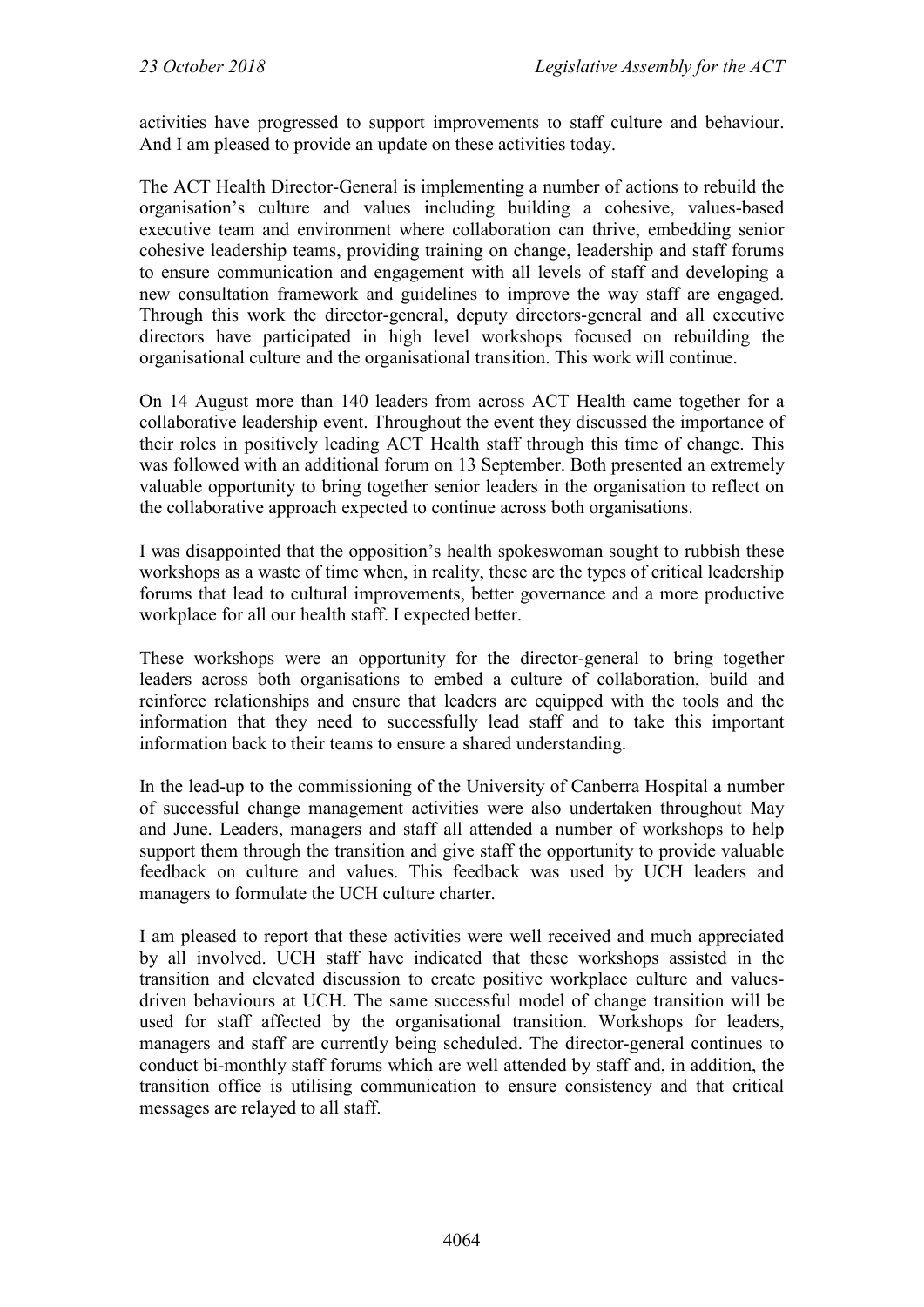I am also pleased to report that the director-general is leading a body of work focused on improving the management of complaints and concerns to ensure that all staff can have trust in our processes and systems. This work has involved the development of a number of strategies and actions to provide alternative avenues for staff to raise concerns and to shift the focus of complaint and misconduct processes to early intervention and alternative dispute resolution. This work includes the introduction of an employee advocate, modifying existing preliminary assessment processes and establishing an external and trusted avenue for employees of ACT Health and Canberra Health Services to raise issues on bullying or other matters.

The establishment of an employee advocate is just one practical way that these organisations will provide staff with another avenue, beyond those already available, to have their issues or concerns addressed and resolved in an appropriate and timely manner. The advocate will be able to advise staff on the options available to them and give them guidance on what a complaints process would entail. This resource will be available for all employees to directly raise issues and also to refer cases to the appropriate avenue for action. The employee advocate will be central to encouraging the early resolution of matters wherever possible and, most importantly, providing staff with support in a timely way.

We will also soon commence a new workplace culture survey for our two health organisations. The anticipated time frame for the surveys is March 2019, subject to finalising the organisational structures for both organisations. This will be an important process for staff to have their say on what has improved over the past year and where we can continue to focus our efforts. Of course, the findings and recommendations of the independent review into workplace culture within ACT public health services, announced on 10 September 2018, will also help inform the content of the surveys.

I would also like to quickly take the opportunity now to update the Assembly on the independent review, which will build on the initiatives that I have just outlined to improve the workplace culture within our public health organisations. It will be a formal mechanism that will provide clear direction to the Director-General of Health, the CEO of Canberra Health Services and both the Minister for Mental Health and me as we continue to take healthcare forward in a strong and positive way.

I would like to formally table the terms of reference for the review, which I publicly released on 21 September when I also announced the three-member independent panel appointed to lead the review. I present the following paper:

Workplace Culture within ACT Public Health Services—Independent review— Terms of reference, dated 23 October 2018.

The independent panel has commenced its work and since the panel was announced a number of developments have occurred. Secretariat support and a review office have been established, with the secretariat staff drawn from across the ACT and commonwealth public services, so that ACT Health staff can have confidence in the integrity and independence of the process. A public web page for the review has also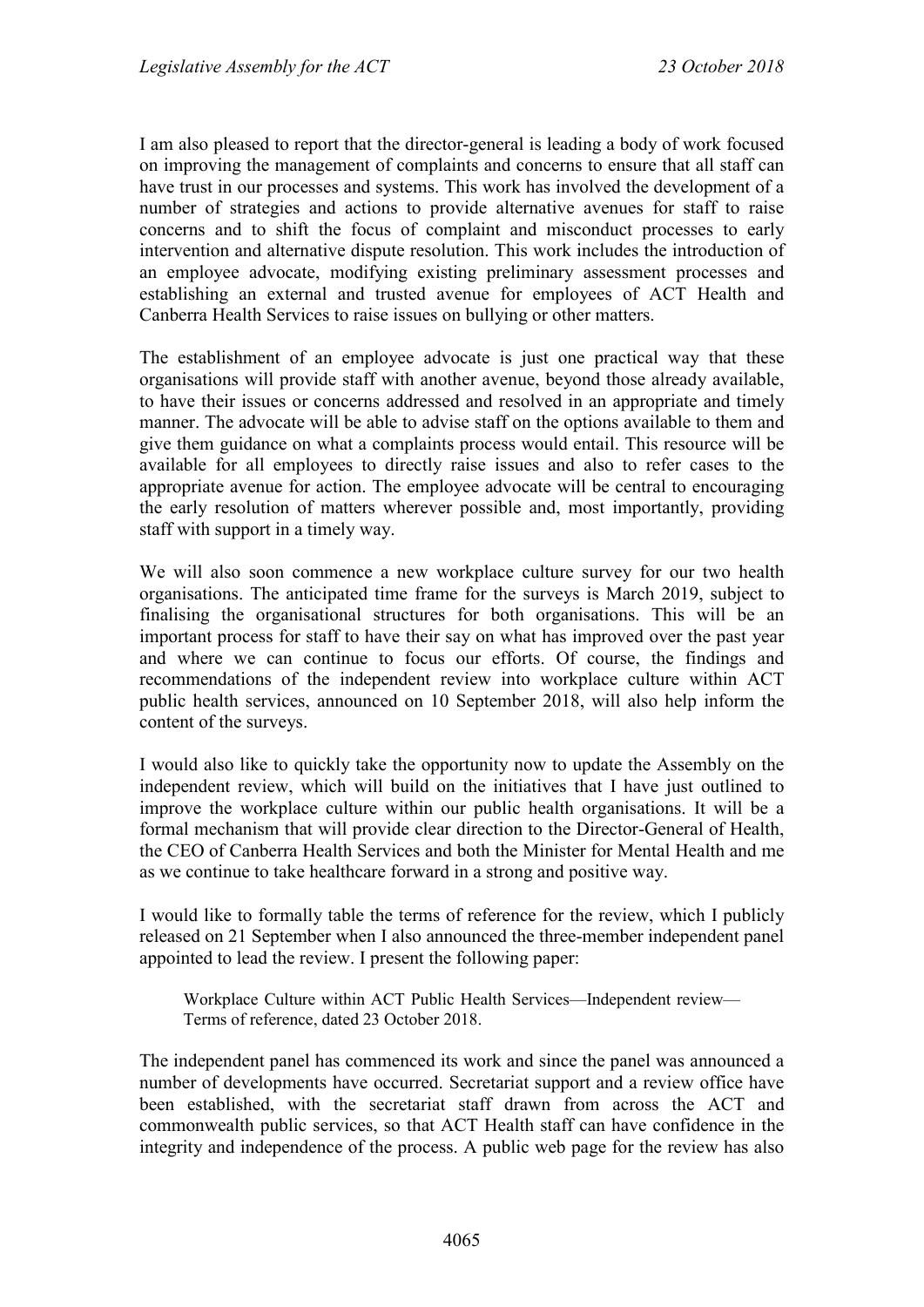been set up and business rules for the review have been developed to inform and support the independent and confidential nature of the review. This includes processes for the protection of confidential information and the identity of individuals as required and in accordance with law.

On Monday, 15 October the panel called for submissions and feedback on the workplace environment and culture of public healthcare services in the ACT, with the submission process open until 30 November 2018. The panel are calling for submissions from staff within ACT public health services, particularly the ACT Health Directorate, Canberra Health Services and both Canberra Hospital and Calvary Public Hospital, as well as community members and any other health sector stakeholders.

They are urging people to share their thoughts and experiences on what is working well and what is not. And this includes examples of best practice workplace and professional culture, because there are many currently within the ACT public health system. I am pleased to see the work progressing on the review. The Minister for Mental Health and I encourage staff, community members and stakeholders to provide feedback through this submission process.

I look forward to the panel's work and believe that this independent review will be a critical process of learning and healing and looking at how we can address any systemic issues in a meaningful way in coming months. I also look forward to receiving the interim report to the review at the end of January and the final report in March next year, both of which will be released publicly.

The ACT government invests significantly in the delivery of public health services to ensure high quality, safe healthcare for our community, and we must make sure that we are looking after all our people. That means both our patients and our staff.

Improving workplace culture and staff engagement within our healthcare system and building on the positive changes made in recent months through the accreditation process, and more recently the transition process, is a significant priority for the government. An enormous amount of work has occurred across ACT Health in the past year to ensure that the transition has been as smooth as possible and that it will lead to ongoing improvements in organisational culture now and well into the future.

ACT Health's Director-General and the CEO of Canberra Health Services, all deputy directors-general and executive directors and clinical leaders across our hospital and health services are committed to this transition process. They are hardworking and have shown an incredible, renewed commitment to improving culture and ensuring that staff continue to be engaged, acknowledged and appreciated for all the work they do.

This government has an incredible track record of investment in public healthcare, whether at our public hospitals, nurse-led walk-in centres, maternal and child health services, free dental care, hospital in the home or palliative care services, just to name a few. Our commitment—my commitment—remains strong and while we have improvements to make I have confidence in the leadership of the ACT Health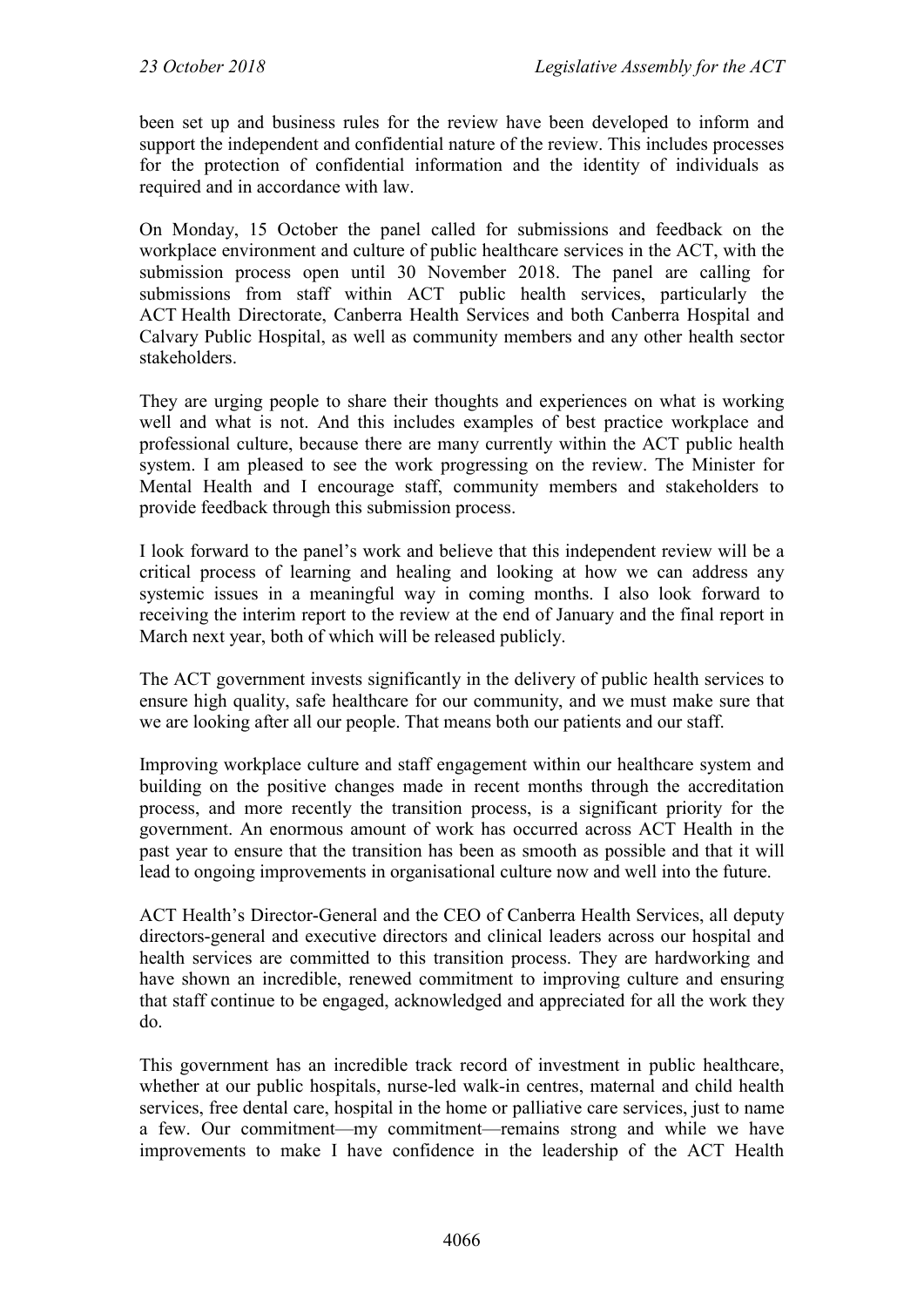Directorate and Canberra Health Services to continue to deliver the quality services Canberrans deserve and expect.

For staff in particular, the benefits of improving culture across the public health system are wide ranging and significant and will help to develop a more resilient and adaptable health workforce in a very challenging health environment.

External validation of this work through the recent accreditation process is powerful and demonstrates that ACT Health and Canberra Health Services are on the right track and well positioned for a very positive future. I would like again to take this opportunity to thank all the dedicated ACT Health and Canberra Health Services staff who have worked tirelessly in delivering this important transition for their organisations. It further demonstrates their continued commitment to providing outstanding patient-centred, high quality and timely care to our community. I cannot thank them enough.

I present the following papers:

ACT Health transition and workplace culture—Update—Ministerial statement, 23 October 2018.

Workplace Culture within ACT Public Health Services—Independent review— Terms of reference, dated 23 October 2018.

I move:

That the Assembly take note of the ministerial statement.

Question resolved in the affirmative.

#### <span id="page-31-0"></span>**Personal explanation**

**MRS DUNNE** (Ginninderra): Madam Speaker, I claim to have been misrepresented and would seek your leave to make a personal explanation.

#### **MADAM SPEAKER**: Mrs Dunne.

**MRS DUNNE**: Thank you, Madam Speaker. In the just concluded ministerial statement the minister said words to the effect that she thought it was unfortunate that the shadow spokesman had thought that various panels were a waste of time. I did not say at any time that they were a waste of time. I questioned the amount of money that was spent on catering at \$80 a head and the \$9,000-plus that was spent on the keynote speaker. I want to put on the record that at no time did I say that this was a waste of time. I questioned the spending.

#### <span id="page-31-2"></span><span id="page-31-1"></span>**A step up for our kids Ministerial statement**

**MS STEPHEN-SMITH** (Kurrajong—Minister for Aboriginal and Torres Strait Islander Affairs, Minister for Disability, Minister for Children, Youth and Families, Minister for Employment and Workplace Safety, Minister for Government Services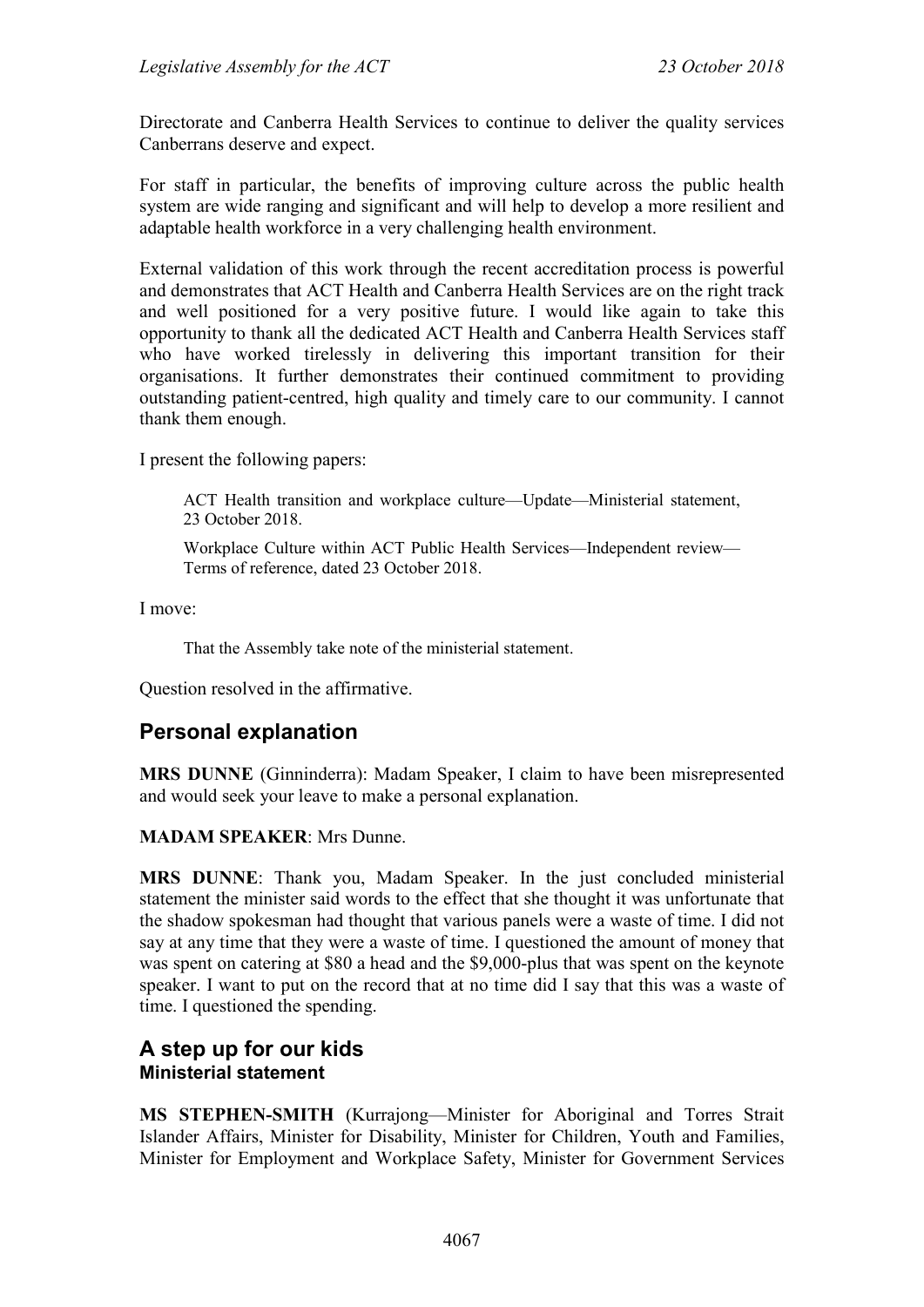and Procurement, Minister for Urban Renewal) (11.23): In April this year I presented the first of the six-monthly progress reports on A step up for our kids—one step can make a lifetime of difference (out of home care strategy 2015-2020)*.* I am pleased to now present the second progress report. As members would be aware, this transformational out of home care strategy aims to improve outcomes for children and young people in the care of the Director-General of the Community Services Directorate by providing more flexible, child-focused services and to reduce demand for out of home care places.

The Community Services Directorate generates a snapshot report that provides point-in-time data on the service demand and performance of the out of home care system and compares this with the same period last year. The snapshot report provides an indication of service demand, capacity of the system to respond to this demand and throughput data. I will talk to the highlights of the report shortly.

In introducing the report, it is important to note that this report is the first opportunity to view the 2016-17 and 2017-18 data side by side, which allows the data to be examined to identify where there are trends that should be responded to, or if we are seeing temporary fluctuations in service demand.

In order to provide a more holistic view of how the out of home care services system is performing, the Community Services Directorate will continue to increase the number of headline measures as the service system matures and more data becomes available. A key focus of the strategy has been the investment in intensive parenting and family preservation supports. This aims to prevent children and young people from entering care and seeks to support children to exit from the system as early and as safely as possible through reunification services. To this end, as an important element of A step up for our kids, the number of children and young people supported through prevention programs not entering care within six and 12 months of support commencing has been added to the latest snapshot report.

This addition to the data complements the existing headline measures, which include: the number of children and young people entering care in that quarter; the number of children and young people exiting care; a comparison of the number of children being case managed by ACT Together and child and youth protection services to monitor service capacity and indicating the number of children on short-term orders versus long-term orders; the types of placements that children are in at that time and the number of children in each placement type; the number of enduring parental responsibility orders and adoptions completed; and the number of newly approved carers and the number of carers exiting.

As I have said previously, reform of this nature takes time. A step up for our kids aims to create generational change, to break the cycle of intergenerational harm, and to improve long-term outcomes for families, children and young people. The inclusion of the new measure relating to the diversion of children and young people from statutory care will help the Community Services Directorate to track the efficacy of the vital investment in family preservation.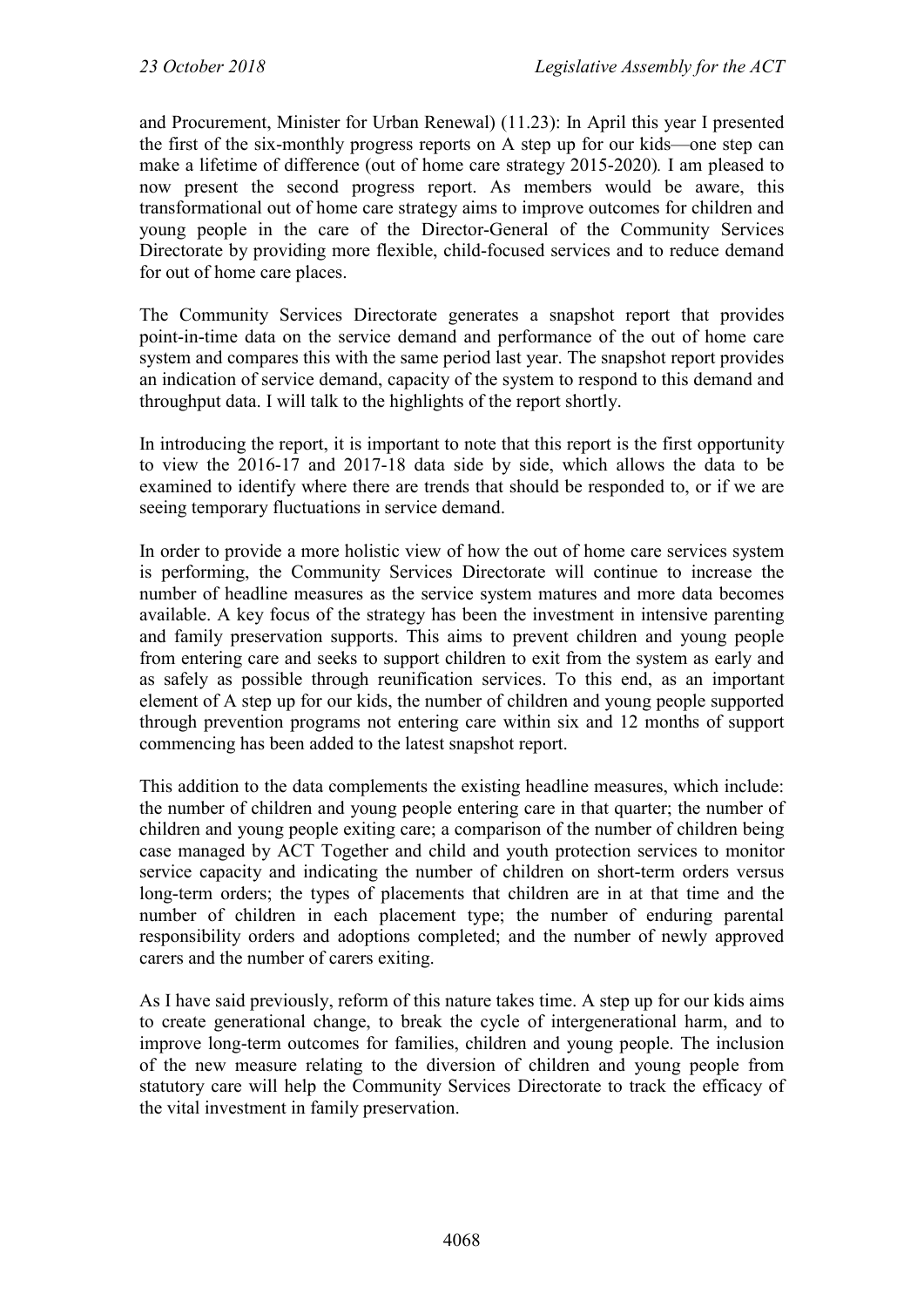This snapshot report highlights the following: service demand continues to increase but at a lower rate in 2017-18 than in 2016-17. From July 2017 to June 2018, 155 children and young people entered the out of home care system. This is 41 fewer than in the previous year. As reported in the first six-monthly update, this reduction in demand is also reflected in the lower number of Aboriginal and Torres Strait Islander children and young people entering care compared to the previous reporting period.

The majority of children and young people in out of home care, 71 per cent, continue to be children and young people on long-term orders. The number of children and young people on long-term orders has increased from 526 to 592 during the period July 2017 to June 2018. Over half of those in care are currently placed with kinship carers. The majority of children and young people in residential care are aged 12 and above. Residential care remains a key priority area for ACT Together and child and youth protection services who continue to work together to seek to reduce the number of children and young people in residential care.

In the first half of 2018, only two foster carers and two kinship carers have left the system. The number of new carers approved continues to increase, with 26 foster and kinship carers approved during the last quarter of 2017-18. This brings the total to 117 for the financial year compared to 69 in 2016-17. This increase in carer numbers is a great outcome and demonstrates child and youth protection services and ACT Together's commitment to the recruitment and retention of carers, who are so central to the out of home care system.

Eighty-nine per cent of Aboriginal and Torres Strait Islander children and young people in care have a cultural plan in place. This number has fallen in the final quarter of 2017-18 and child and youth protection services has undertaken its usual quarterly review to address compliance with this important feature of the system and to ensure that quality cultural plans are in place. Cultural plans help to continually improve the preservation and enhancement of the identity of the child or young person as an Aboriginal or Torres Strait Islander young person.

As at 30 June 2018, 86 per cent of children and young people who were being supported by prevention programs had not entered care within six months of support commencing under A step up for our kids and 75 per cent of children and young people being supported had not entered care within 12 months of support commencing.

As I mentioned earlier, the data provided in the snapshot report is used by the Community Services Directorate and heads of partner agencies to monitor the progress of A step up for our kids. It is important to note that the data is internal operational data and can be updated and changed between reporting periods, and caution should be exercised when using and interpreting data in this report and comparing between reporting periods.

The Community Services Directorate remains committed to the measurement of long-term outcomes. As members would be aware, A step up for our kids is a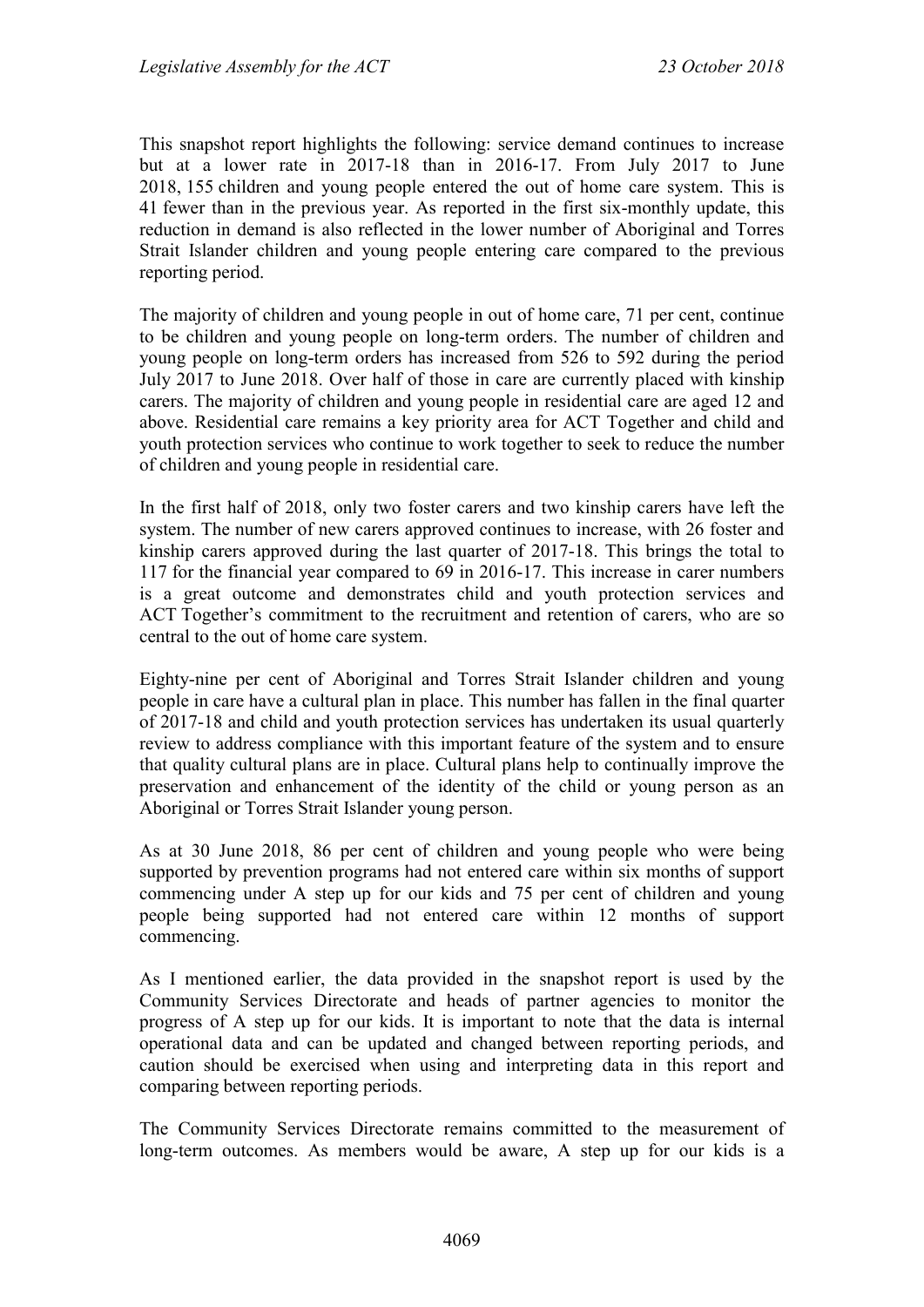fundamental shift in the provision of services in the out of home care sector. In order to determine the overall success of the strategy, the ACT government engaged the specialist services of KPMG to develop an outcomes based evaluation framework, including indicators to measure strategy outcomes; conduct an initial baseline review to determine the suitability of measures and establish a performance benchmark; and perform a mid-strategy evaluation against the agreed outcomes. Having worked with the Community Services Directorate and our partner agencies over the past six months, I am pleased to advise that KPMG is in the final stages of preparing the mid-strategy evaluation for release later this year.

A fundamental tenet of the out of home care system is the trauma-informed, comprehensive assessments for children and young people in out of home care. As at 30 June 2018, 355 children and young people had a therapeutic assessment report completed. The assessments look at different areas of a child's or young person's life, such as health and development, emotional and behavioural development, education and training, family and social relationships, self-help skills, culture and identity, and indicators of trauma in the child or young person.

Child and youth protection services is currently working in partnership with the Australian Childhood Trauma Group to ensure that more children and young people in out of home care and their carers benefit from having a therapeutic assessment in place.

As members are aware, the step up reform does not occur in isolation. The Community Services Directorate is acutely aware of the over-representation of Aboriginal and Torres Strait Islander children in the statutory child protection system and continues to develop better ways of working in order to respond to the issues and drive change in this area.

The primary focus of the Our Booris, Our Way independent review, which I announced in June 2017, is to inform systemic improvements to child protection systems, policies and practices. The review aims to understand the reasons for children and young people entering care and develop strategies to reduce the number of Aboriginal and Torres Strait Islander children and young people entering care, improve their experience and outcomes while in care and, where appropriate, exit children from care through restorations.

I welcomed the release of the interim report by the Our Booris, Our Way steering committee on 31 August. The interim report makes a number of recommendations about the child protection system including case allocation, revision of policies and practice through to how child and youth protection services engage with Aboriginal and Torres Strait Islander families where a child or young person is entering the system. Most importantly, the interim report reiterated that children and young people must be valued in a process that holds their cultural rights as central to the child or young person's identify and safety.

The ACT government is acting on the recommendations from the interim report as part of an ongoing commitment to reducing the over-representation of Aboriginal children in the statutory child protection system. I look forward to receiving the final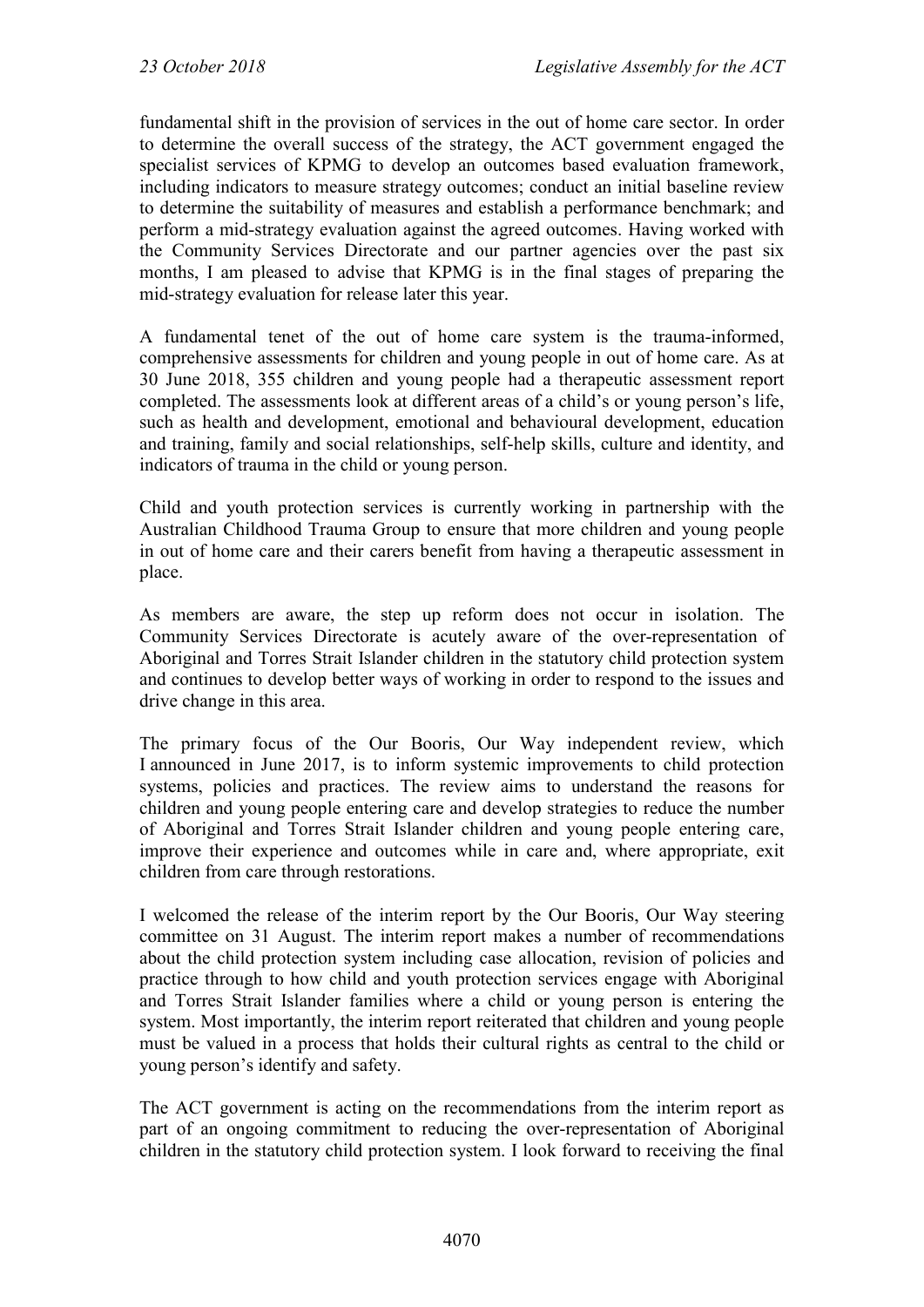Our Booris, Our Way report in September 2019 in order to continue the work currently being undertaken to ensure that children stay connected to culture and community as well as maintaining a focus on keeping children and young people safe.

I would also like to take the opportunity today to provide an update on the family group conferencing program and other initiatives being progressed by child and youth protection services in order to support A step up for our kids investment in intensive parenting and family preservation supports for Aboriginal and Torres Strait Islander families.

The ACT government committed \$1.44 million in funding over four years for the ongoing delivery of family group conferencing so that Aboriginal and Torres Strait Islander families can be supported to make decisions to keep their children safe, strong and connected to family and culture. Child and youth protection services developed a family group conferencing model for Aboriginal and Torres Strait Islander families at risk of ongoing involvement with the statutory system, in partnership with the majority Aboriginal-owned and managed organisation, Curijo.

The aim of family group conferencing is to provide families with the opportunity to develop effective family plans that will keep their children safe. The priority is working with the family to keep children at home or planning for the successful restoration of children to their families following some time in out of home care.

Where children are not able to stay safely at home, the team works with and supports families to identify the most appropriate kinship options to ensure that the children remain connected to family and community. Family group conferencing ensures that all members of a child's extended family are contacted and encouraged to be involved in the decision-making process about their child's situation. This process is to be considered in line with Aboriginal and Torres Strait Islander cultural values of family and community responsibility, and has been supported by the Our Booris, Our Way steering committee in its interim report.

It is expected that family group conferences will occur with a minimum of 24 families each year. From the commencement of the pilot in November up to 9 October 2018, 18 families have been involved in a family group conference, involving 41 children. That is 18 families making decisions about how to keep their children safe and 31 Aboriginal and Torres Strait Islander children have not subsequently entered care following a family group conference.

In early 2019 work will commence through the new functional family therapy program for Aboriginal and Torres Strait Islander families at risk of ongoing involvement with the child protection system. This partnership between Gugan Gulwan and OzChild for the delivery of the functional family therapy program is aimed at reducing the number of Aboriginal and Torres Strait Islander children and young people entering, or remaining in, out of home care through family-based interventions that aim to keep children safely at home.

Child and family centres are also an important part of our efforts to support families across Canberra. The growing healthy families program is a community development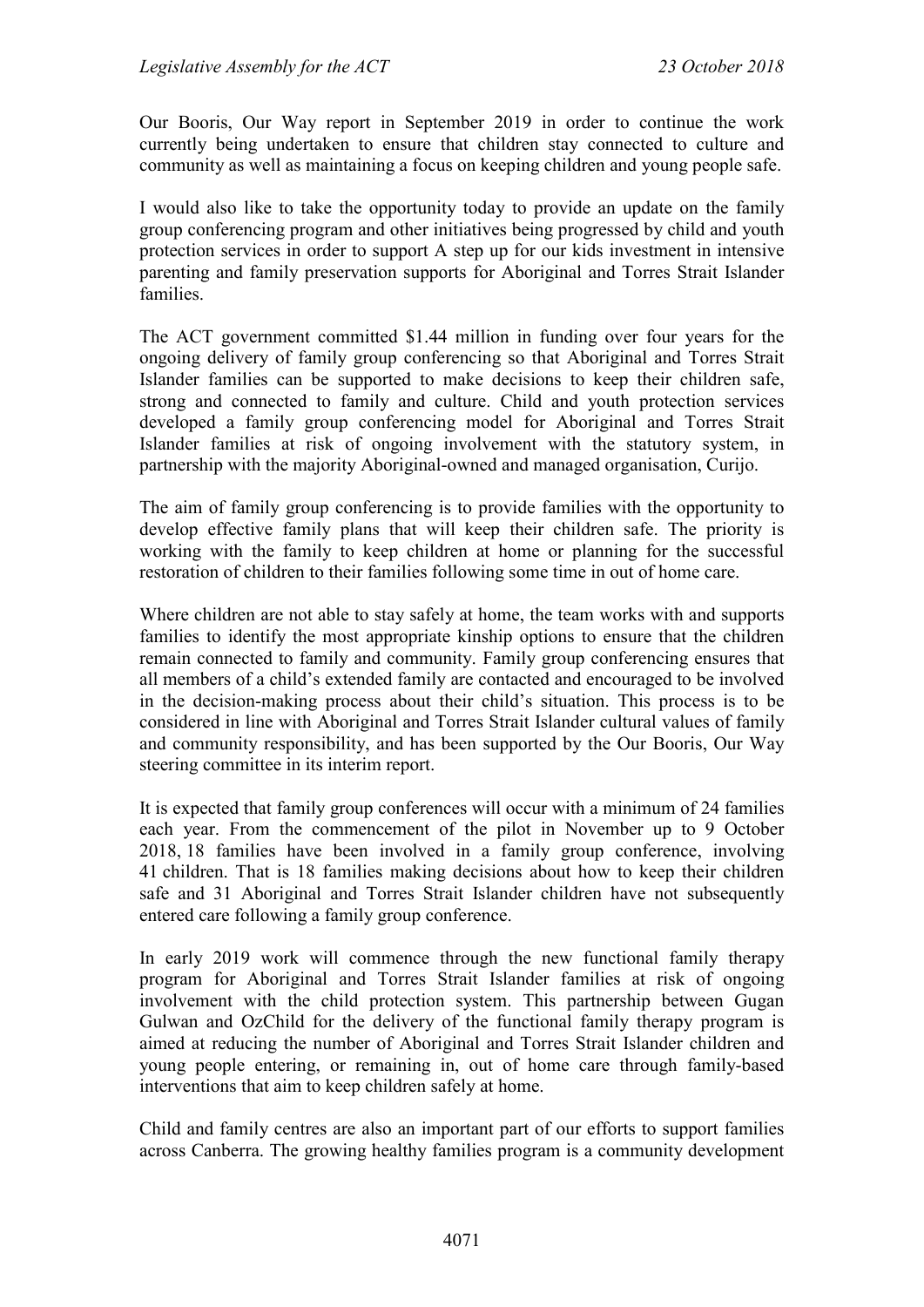program delivered out of the three child and family centres in collaboration with local Aboriginal and Torres Strait Islander communities. The program offers a range of culturally-informed health, early childhood development and parenting services that support Aboriginal and Torres Strait Islander children, families and communities. The program includes case management for families with high and complex needs, developmental children's groups, early intervention and targeted intervention playgroups, and community activities and events.

As part of the program each of the child and family centres delivers group activities in partnership with other community organisations, such as Uniting Care, Gugan Gulwan, The Smith Family, schools and the Belconnen Arts Centre. Examples of these groups include Koori Kids, Deadly Bubs, Strong Women's Group, Ngunnawal Homework Club, Mums and Bubs Group, and Koori Paint and Play.

In closing, I acknowledge the importance of A step up for our kids to the Canberra community. I look forward to sharing the results of the mid-strategy evaluation and ongoing transformation of the out of home care system with the Assembly in the next progress report. I present the following papers:

Out of Home Care Strategy 2015-2020—*A Step Up for Our Kids—One Step Can Make a Lifetime of Difference*—Update—October 2018—Ministerial statement, 23 October 2018.

A Step Up for Our Kids—Snapshot Report, as at 9 October 2018.

I move:

That the Assembly take note of the ministerial statement.

Question resolved in the affirmative.

## **ACT carers strategy Ministerial statement**

**MR STEEL** (Murrumbidgee—Minister for City Services, Minister for Community Services and Facilities, Minister for Multicultural Affairs and Minister for Roads) (11.37): Last week I officially launched the ACT carers strategy first three-year action plan. Carers make a vital contribution to the fabric of the Canberra community, and this plan is an important milestone in our shared journey in becoming a community that better supports and cares for carers.

I would like to thank the many carers who contributed their time and expertise to help develop the carers strategy and action plan. I would also like to acknowledge Carers ACT, who have driven the work for an ACT carers strategy, and the work of my colleague, Minister Rachel Stephen-Smith, who has championed the inclusion of carers at every step of the process.

The launch of the action plan, fittingly, took place during National Carers Week. I appreciated being able to talk with carers during the event and hear their personal stories. I was humbled by carers' passion and tireless dedication for the work that they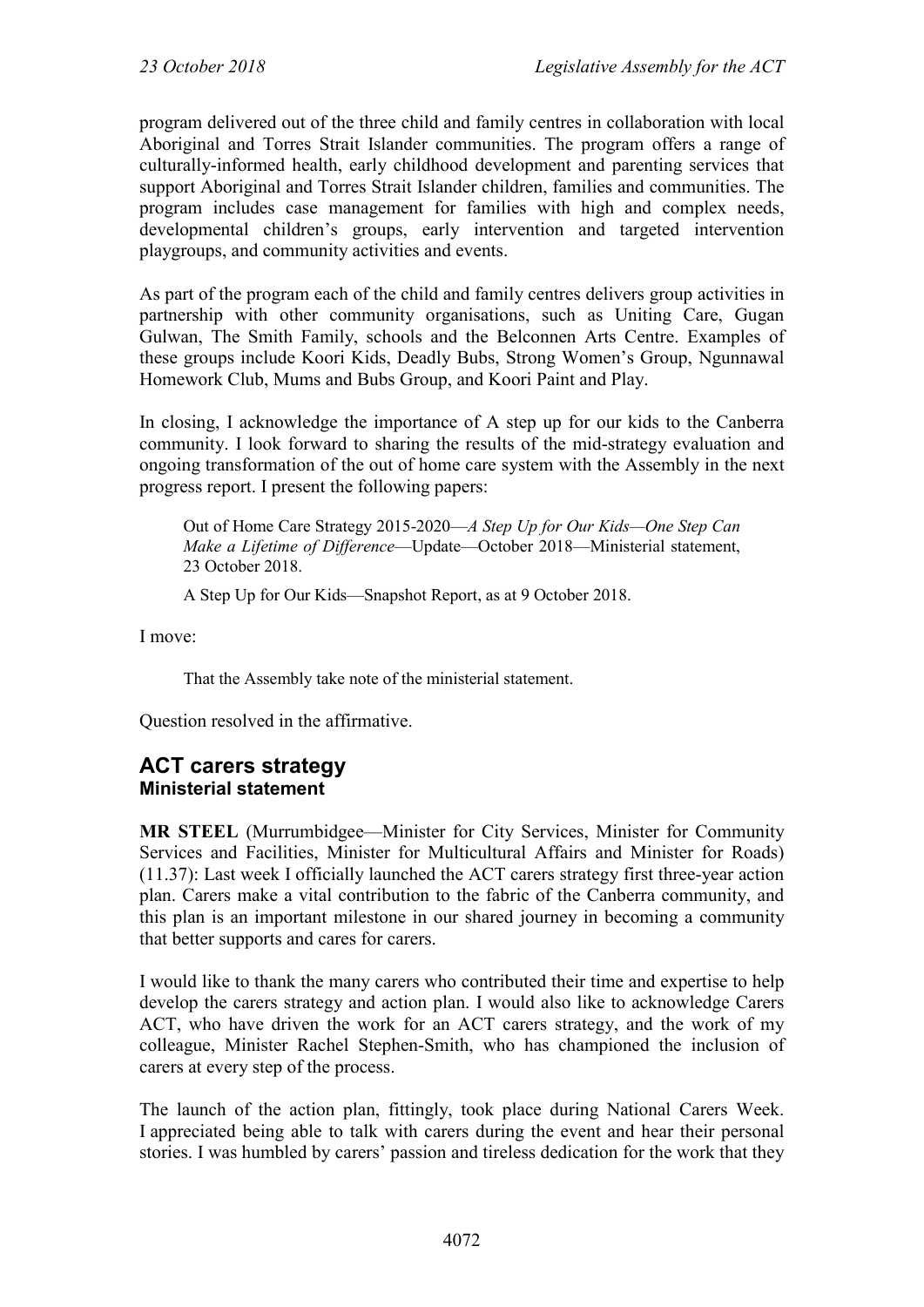do and their generosity in giving up their often minimal time to contribute to developing the strategy and action plan. The overwhelming feedback that I received when talking to carers at the launch was that the deliberative democracy process that the ACT government used in consultations to produce this document helped the carers feel as though their voices were heard and valued.

This is a plan by carers for carers, a plan that makes me feel confident that our ACT carers strategy first three-year action plan will deliver an ongoing commitment to support carers within our community. The carers strategy is a 10-year strategy, demonstrating our government's ongoing commitment to supporting carers in our community. The first three-year action plan contains 25 actions that fall under five themes: service and support for carers; recognition and awareness; inclusion; support for young carers; and workforce and skills recognition. All these actions have been a direct result of what carers have stated that they want and need to make their lives more comfortable. While they are ambitious, I feel that they are worthwhile and achievable actions.

These actions will guide support for carers and respond to the challenges they face, while recognising the essential contribution that carers make to our community through their caring role. I am pleased to report that progress is already underway on some of the early actions, demonstrating the commitment that our government and our community sector partners have in ensuring that we work together for our carers.

The Education Directorate provides a range of supports to young carers and is working to ensure that they receive the support that they need. Central to the future of education strategy launched this year is the need to know and respond to students, including identifying any additional supports required to ensure that they remain engaged in education. Under this strategy there will be a greater focus on ensuring that all students, including young carers, are engaged collaboratively in designing their own individualised learning pathway, incorporating wellbeing supports. These critical educational changes were identified as a priority when I was talking to young carers at the strategy launch last week.

Early progress is also being delivered by Libraries ACT through the promotion of digital services to support carers to do business online. Carers have identified that the shift to online delivery for many government services, including the rollout of the national disability insurance scheme and Centrelink services, has been problematic as they do not always have access to computers or have the skills to navigate the online environment.

Furthermore, Carers ACT have taken the lead in providing for 10 people to complete a certificate IV in mental health peer work, which will increase the support for carers of people with a mental health condition. This work will be backed up by running a coaching program to support care and mentoring and will provide a drop-in space and mentoring for young carers.

A handbook for foster and kinship carers has been drafted and is in the final stages of editing. It will be released before the end of the year, assisting foster carers to stay informed about their role and the supports available to them.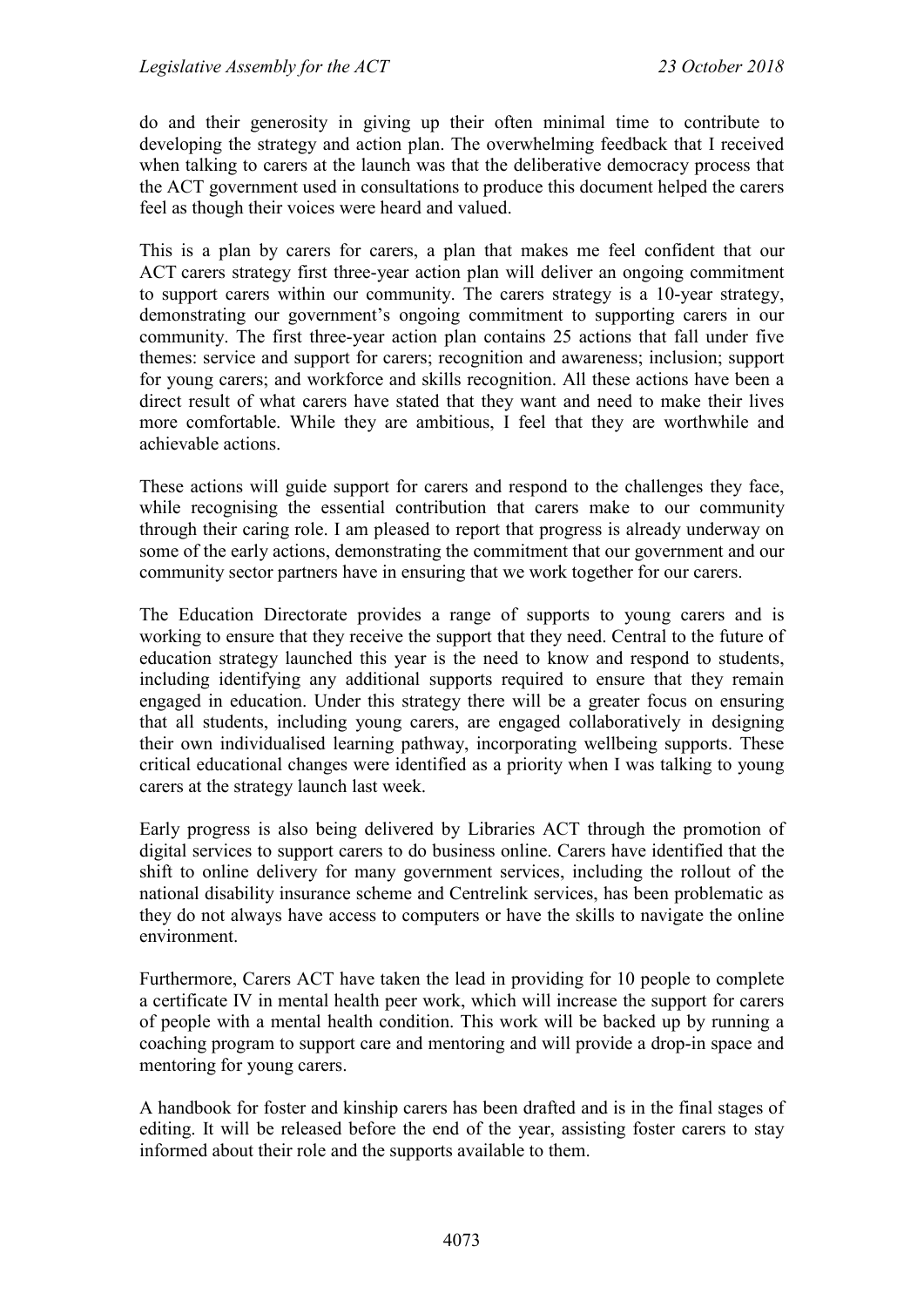Many more actions to support and recognise carers are included in the action plan and will be implemented over the next three years. I am proud of the way that deliberative principles have underpinned the development of this strategy, demonstrating our government's commitment to engaging differently and more effectively with our community and including people whose voices might otherwise not be heard.

The development of this action plan has been possible through authentic collaboration with carers working alongside government officials and community sector organisations. I look forward to reporting on many more of the actions identified in the carers action plan that support and recognise carers. I wish to congratulate the many people who contributed to this work, especially our carer community, to implement the actions in this action plan over the next three years.

I look forward to continuing to build a strong relationship with carers and working with the community to implement the actions in this action plan.

I present the following papers:

ACT Carers Strategy—Launch of the 3 year Action Plan—Ministerial statement, 23 October 2018.

ACT Carers Strategy 2018-2028—First Three-Year Action Plan.

I move:

That the Assembly take note of the ministerial statement.

**MS STEPHEN-SMITH** (Kurrajong—Minister for Aboriginal and Torres Strait Islander Affairs, Minister for Disability, Minister for Children, Youth and Families, Minister for Employment and Workplace Safety, Minister for Government Services and Procurement, Minister for Urban Renewal) (11.42): I want to very quickly add my voice of thanks to a few people involved in the development of the carers strategy.

Firstly, I thank Lisa Kelly, CEO of Carers ACT—a passionate advocate for Canberra's carers and someone who has not only embraced the deliberative process as part of the development of the carer strategy but now is using that process in other work that Carers ACT has undertaken—and the other staff of Carers ACT who worked on this important project.

I want to record my thanks to Emily Jenke from Democracy Co, who skilfully facilitated the carers voice panel, one of the ACT government's first deliberative processes. I echo the words of Minister Steel that all of the feedback I have had from the carers who participated in that process was that they felt heard and they felt the process in itself was valuable. Emily's skill in facilitating that plays no small part in that.

I want to thank the staff from the Community Services Directorate—who worked alongside Democracy Co, the carers and Carers ACT to develop first the vision outcomes and priorities statement and then, through the taskforce, the carers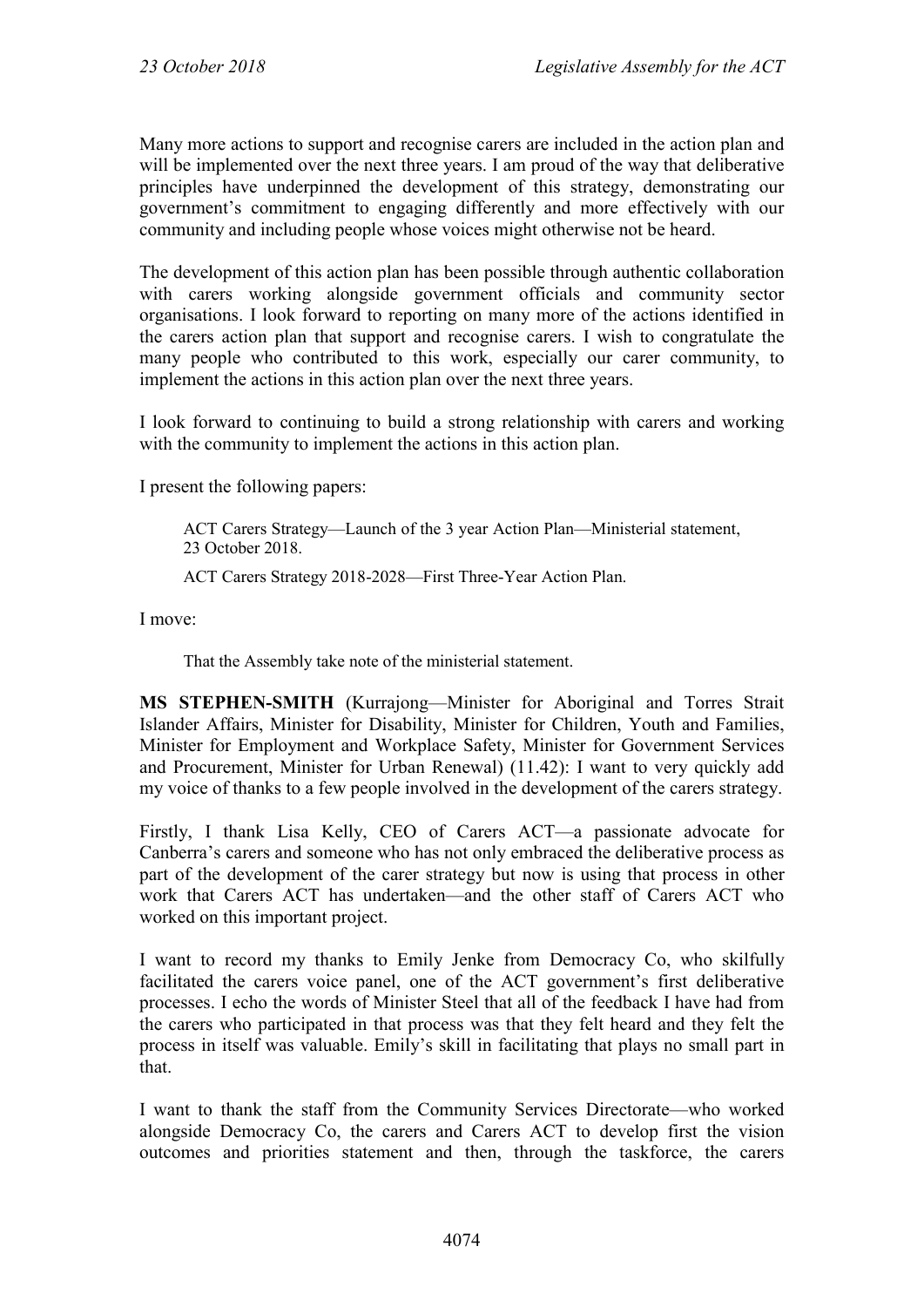strategy—and officials from other agencies who engaged very positively in this process to identify actions that they could take early and to think laterally and out of the box about how they could change what they do to support carers, not necessarily doing that at any cost but just raising awareness of the needs of carers across their organisation.

Finally, I want to thank the carers who participated in this process, who gave of their time and expertise to help us develop a better policy by and for the carers themselves, the members of the carers voice panel, and the carers who participated in the taskforce. I just wanted to take a moment to record all of that thanks.

Question resolved in the affirmative.

# **Crimes Legislation Amendment Bill 2018**

Debate resumed from 20 September 2018, on motion by **Mr Ramsay**:

That this bill be agreed to in principle.

**MR RATTENBURY** (Kurrajong) (11.45): The ACT Greens will be supporting the amendments of this bill. I would like to acknowledge that these amendments, while minor in nature, will serve to further support efficiencies in our courts administration and justice system overall. They provide greater clarity for the judiciary—Supreme Court judges and magistrates and associates—regarding their powers and responsibilities.

The amendments also support greater consistency in regards to administrative functions of seeking and issuing warrants, and also rectify a minor drafting anomaly of a previous bill. The Attorney-General and the Justice and Community Safety Directorate work methodically on issues such as these while also maintaining a forward-facing agenda of reform and innovation.

I am keenly aware, as the minister for justice, of the need to both monitor the existing structures and seek out opportunities for change when the need arises. Therefore, while they are presented in broad tranches, each of these minor and non-controversial amendments represents time and resources well-spent in order to continually improve our increasingly complex and integrated justice system as we continue to grow as a city.

With those brief remarks, the Greens are pleased to support this legislation today. We think it will make improvements to the bill. We thank the Attorney-General for bringing these amendments forward to make our justice system better.

**MR HANSON** (Murrumbidgee) (11.47): At the outset, I thank Mr Rattenbury for speaking probably a bit longer than he may have otherwise to what is a very short bill. The Canberra Liberals will be supporting this legislation, Madam Speaker. Although many clauses are only one or two word changes, they do make alterations to how some criminal law procedures would operate.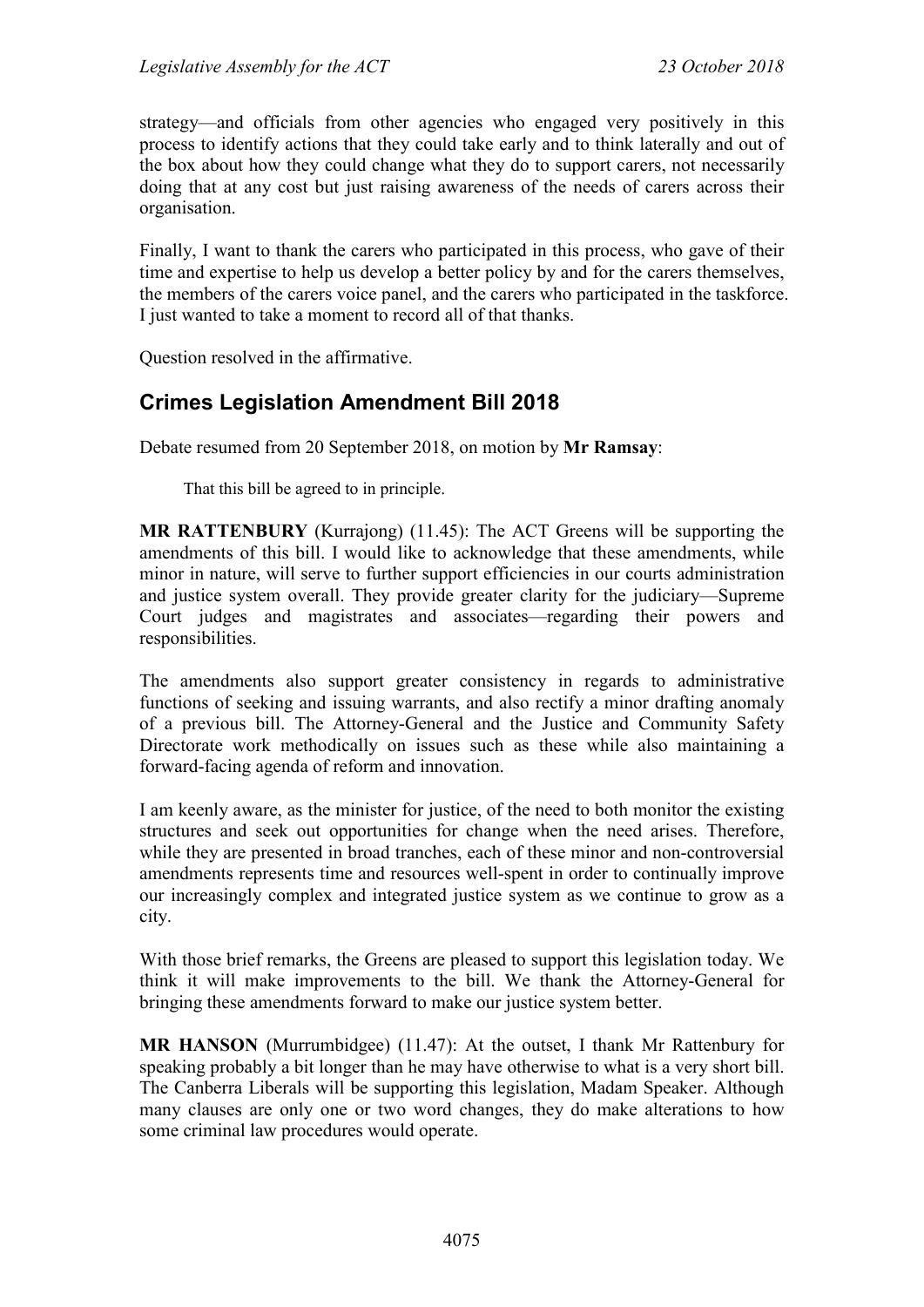They can make changes to either make processes run more smoothly or prevent complications in the future. For example, there is the adjusting of language to clarify that the issuer of a warrant is the magistrate, not the Magistrates Court, under the Crimes (Child Sex Offenders) Act 2005. This change not only brings the child sex offenders provisions into line with other acts, but also avoids the confusion of vesting the power in a thing rather than in a properly designated person.

Similarly, extending the power to issue warrants under the Confiscation of Criminal Assets 2003, the Crimes Act 1900, the Crimes (Surveillance Devices) Act 2010 and the Drugs of Dependence Act 1989 to associate judges of the Supreme Court as well as appointed judges increases the capacity of that court in an area where timeliness and access are vitally important.

Another seemingly small but important change is to the Magistrates Court Act to remove an anomaly in procedure for transferring matters from the Magistrates Court to the Supreme Court. Specifically, where a person has been committed for trial under a main offence, and also with related or back up offences, the current legislation does not allow for all of the offences to be transferred and dealt with under one mechanism.

Lastly, the bill includes an increase in the value of a penalty unit from \$150 to \$160 for offences where penalties are calculated using these units. These are periodically reviewed and updated. This is an appropriate review. As usual, we sought consultation with the legal profession. As usual, we will support genuine technical amendments to improve justice procedures. The bill does that in several areas and we support this legislation.

**MS ORR** (Yerrabi) (11.49): The Crimes Legislation Amendment Bill will improve the operation and efficiency of the criminal justice system here in the ACT. In moving these amendments here today, ACT Labor demonstrates its commitment to justice and community safety in the ACT. The measures will assist our courts, law professionals and enforcement agencies in coordinating and navigating the criminal justice system.

The bill makes amendments to a range of criminal laws. The changes will have a real-world impact on the people who are victims of crimes, on the people who are accused and are searched, and on the ability of police prosecutions and courts to do their jobs.

The bill features four changes that will assist the operation and efficiency of the criminal justice system. The bill clarifies that warrants under the Crimes (Sex Offenders) Act 2015 are issued by the magistrate. The change will help to avoid any unintended consequences that might arise from vesting power in the court. This change is an exercise in harmonisation, clarifying and simplifying the existing judicial system. It also ensures that the ability of the police to apply for time critical warrants when necessary is not unintentionally obstructed.

The bill makes changes to the powers of an associate judge to the Supreme Court. Associate judges will have powers to issue warrants under the relevant acts that are equivalent to those granted to judges. This change is consistent with other recent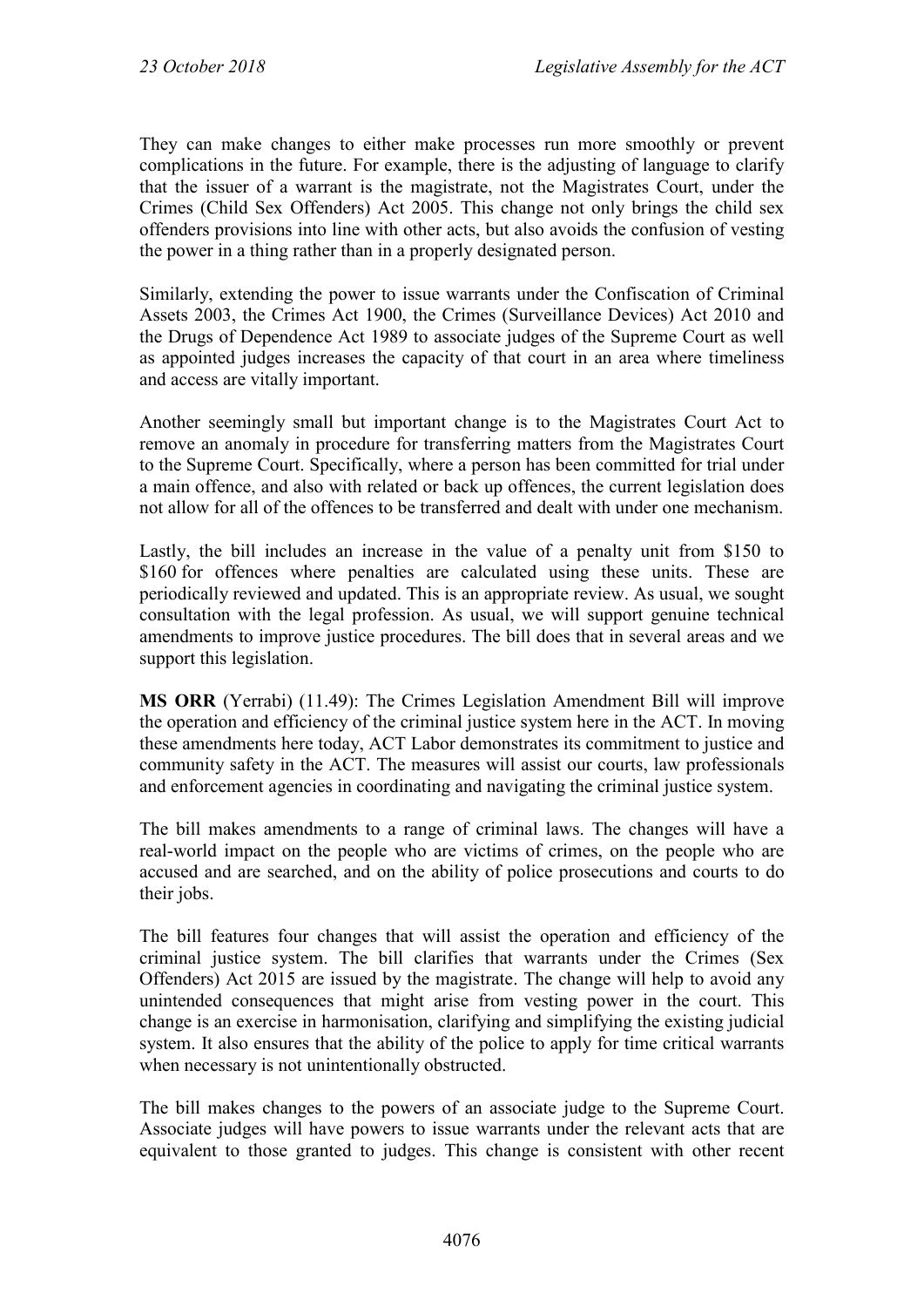amendments, which increased an associate judge's powers to approve emergency authorisations and issue warrants under other legislation. This measure will increase the pool of judicial officers authorised to perform such functions, allowing for greater efficiency and timeliness in the way that law enforcement agencies engage with the judicial process.

The bill also clarifies the mechanism by which backups and related charges can be transferred to committals. This change rectifies a previous anomaly. It will act to reduce costs faced by a defendant and offer efficiency gains.

The monetary value of a penalty unit will increase with the changes in this bill. While this change will reflect price changes in the period since penalty units were last reviewed, the court will consider personal circumstances when imposing fines, meaning that the offender's ability to pay will be taken into consideration. Taken together, each of these measures enables our criminal justice system to better respond to the needs of the community.

We also understand that, in justice and community safety, criminal justice is not the sole answer. The ACT is committed to not just ensuring that the criminal justice system operates as well as it can but also that we offer the appropriate alternative and supports where we can. As is well known, once an individual enters the correction system it is often very difficult to break the cycle and exit it.

That is why, while we appreciate and understand the need for criminal justice, ACT Labor will continue to explore opportunities for introducing restorative justice measures in the ACT. Restorative justice can include referral to conferencing programs where offenders are diverted away from the court or circle and forum sentencing where victims and offenders come together to discuss possible resolutions. It might also be used upon release from jail to mediate between an offender and a victim.

There are many opportunities in restorative justice to effect meaningful change in order to address issues such as recidivism. I am proud to be part of a government that realises that this is part of the solution. It is ACT Labor that understands and appreciates the need for a holistic approach to justice and community safety.

We have funded more staff for the Director of Public Prosecutions. We have increased funding for Legal Aid. We have signed up for the national redress scheme for ACT survivors of sexual abuse within institutions in the ACT. We have introduced an eighth magistrate. We have opened the new courtrooms. All of these measures illustrate our commitment to a fair and just society. I commend the bill to the Assembly.

**MR PETTERSSON** (Yerrabi) (11.53): Our ACT Labor government cares about keeping Canberrans safe. Our government understands the importance of reducing crime and supporting emergency services. This requires a multifaceted approach. It means improving our legal system so that it is more transparent and accessible, more funding for ACT Police and funding programs to help reduce recidivism.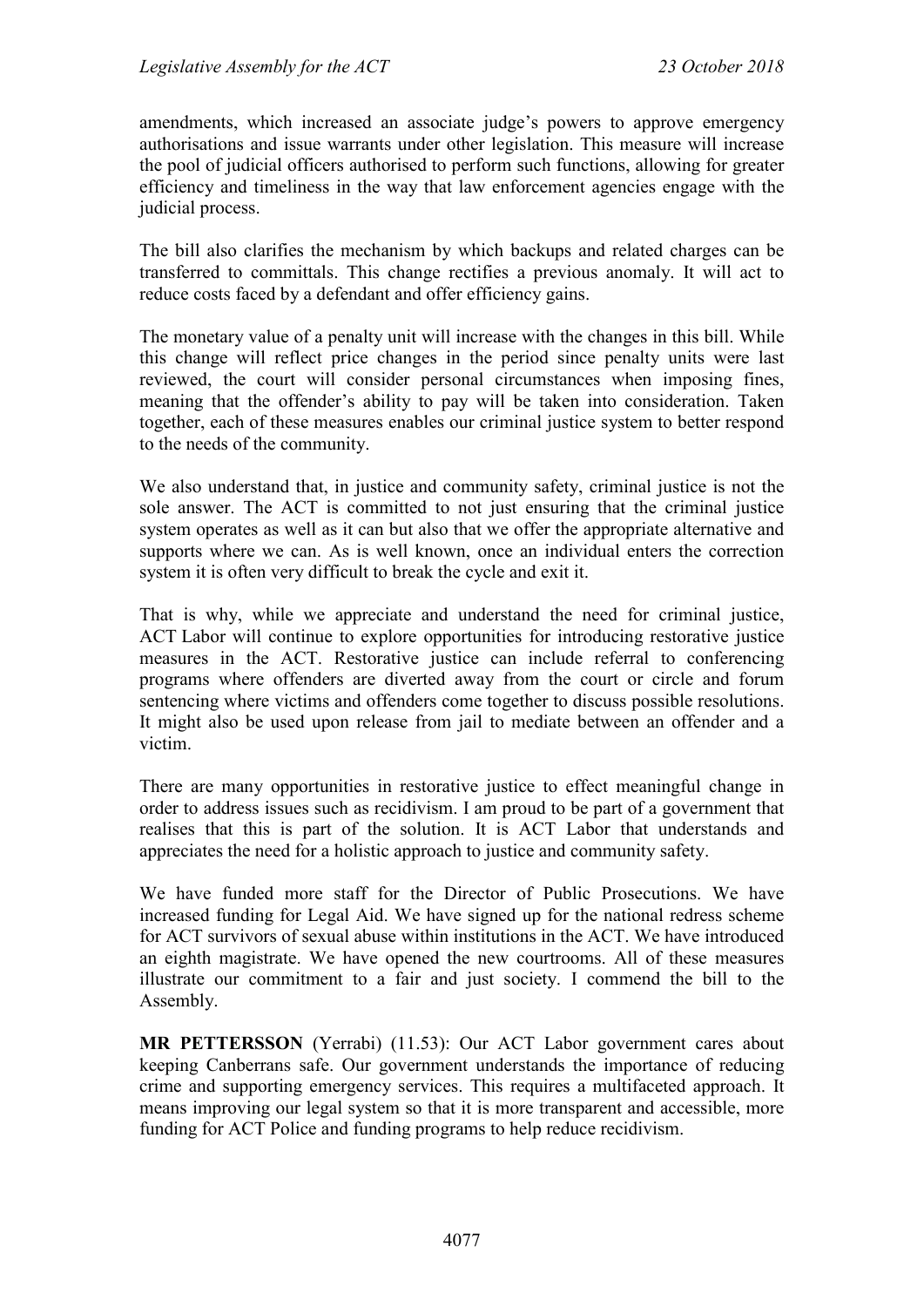It also means that we focus on helping to prevent some of the causes of crime by reducing poverty in the ACT, funding drug and alcohol treatment programs and properly funding mental health services. Tackling crime requires a holistic approach. It is important that our laws are effective and efficient. It is vital for our justice system that we have a clear operation of criminal laws that work in together.

This bill clarifies some of the existing issues in the existing criminal code. Firstly, it standardises warrant provisions across the territory acts so it is clear that it is a magistrate of the Magistrates Court that has the power to issue warrants. It provides the powers to an associate judge of the Supreme Court as equivalent to those granted to judges to issue warrants as a persona designata. Increasing the pool of judges available to perform these duties will make the court system timelier and run more efficiently for law enforcement agencies. This change is in line with the recent change made to the Supreme Court Act.

This bill also increases the monetary value of a penalty unit under section 133(2) of the Legislation Act. Previously a penalty unit was \$150 for an individual and \$750 for a corporation. Under this bill, a penalty unit is now \$160 for an individual and \$810 for a corporation.

Finally, this bill extends existing mechanisms for transferring back-up or related charges with an indictable matter committed to the Supreme Court under section 88B of the Magistrates Court Act. These changes together will ensure that the ACT court system works more effectively in the interests of justice. This bill is just one small element of the government's policy agenda to improve our justice system and keep Canberrans safe. The government is committed to investing in a transparent, timely and accessible legal system.

Over the course of this year we are expecting to progress 15,000 cases through the court and tribunal system, including 1,000 domestic and family orders. Over the same period, 15,500 calls are expected to be made to the Legal Aid helpline. In response to this, more resourcing has been made available for legal aid. This year the government appointed a new magistrate to help deal with this caseload and to ensure that matters are dealt with in a timely fashion. More resources were also made available for the Office of the Director of Public Prosecutions.

Our government has a firm belief that creating alternatives to the prison system would be extremely beneficial to the whole community. The ACT is a national leader in alternative justice pathways such as restorative justice. Funding increases will allow a 25 per cent increase in a restorative justice conference. We are expanding access to restorative justice to offenders under the age of 18 who have not committed a serious crime as long as they do not deny responsibility for that crime. Ensuring that many eligible young people can have access to this program will help divert vulnerable youth away from the criminal justice system. The fewer young people in jail, the better.

Our government's goal is to reduce recidivism by 25 per cent by 2025. This will be achieved through the employment and skill building programs in correctional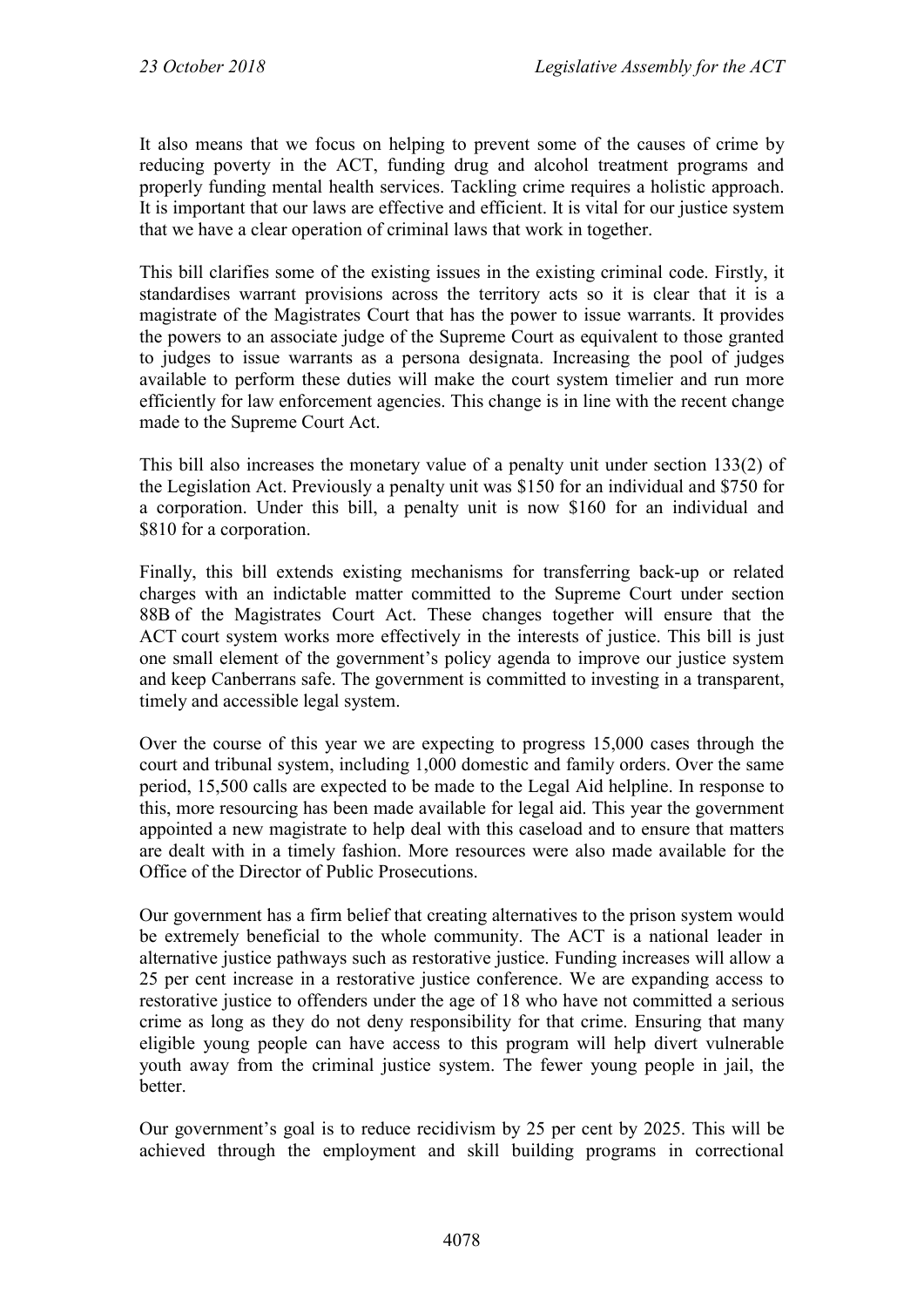facilities to ensure that upon release people are able to get a job, support themselves and be able to reconnect with the Canberra community. Adjacent to this is \$6 million in funding to continue with the intensive corrections order scheme so that offenders can be diverted from full-time imprisonment to further rehabilitation efforts.

The new court precinct is designed to make the court process less traumatic and intimidating for victims and families. There will be support facilities for witnesses and their families, dedicated places for community services and domestic violence support agencies, and a mediation hub to facilitate restorative justice practices outside of the court. This design will ensure that there is no longer a situation where a victim of crime sits next to the perpetrator's family or vice versa in the waiting room beforehand. Our government will continue the design work for a dedicated drug and alcohol court to adequately deal with these issues.

This multifaceted approach to the criminal justice system is having a positive effect. Over the past year across the territory crime has been down. In my electorate of Yerrabi, crime is down 34 per cent, the largest decrease across Canberra. Overall, assaults fell about 18 per cent from 748 to 616. Thefts were reduced by about 20 per cent, from 2,676 to 2,128. Property damage dipped by 14.5 per cent, from 1,197 to 1,023. Burglary decreased by 21.5 per cent, from 677 to 531 offences. Sadly, however, there were two homicides in the territory over the past year. As a government we can always improve. These increases in support for emergency services and other areas of the criminal justice system can help decrease crime in all areas.

Our government is getting on with the job of making our community safer. Crime is complex and multifaceted with no one real solution. But we do know that educating people and pulling them out of poverty are two of the best things we can do as a society. The tough law and order shtick by those opposite never delivers true and lasting results. Instead, it breeds resentment and distrust while populating prison cells, not to mention making the job of police that much harder.

**MR GENTLEMAN** (Brindabella—Minister for the Environment and Heritage, Minister for Planning and Land Management, Minister for Police and Emergency Services and Minister assisting the Chief Minister on Advanced Technology and Space Industries) (12.00), in reply: I rise in support of, and also to close debate on, this stage of the Crimes Legislation Amendment Bill 2018. On behalf of the Attorney-General, I thank members for their contributions. This legislation supports the government's commitment to improve access to justice for our community and create efficiencies and reduce wait times in the justice process.

As the Attorney-General has outlined, the Crimes Legislation Amendment Bill is an omnibus bill, amending the Crimes (Child Sex Offenders) Act, the Crimes (Surveillance Devices) Act, the Crimes Act, the Drugs of Dependence Act, the Confiscation of Criminal Assets Act, the Magistrates Court Act, the Supreme Court Act and the Legislation Act. It makes minor technical and common-sense amendments to modernise, simplify and clarify these pieces of legislation. The combined effect of these amendments is to improve the efficiency and operation of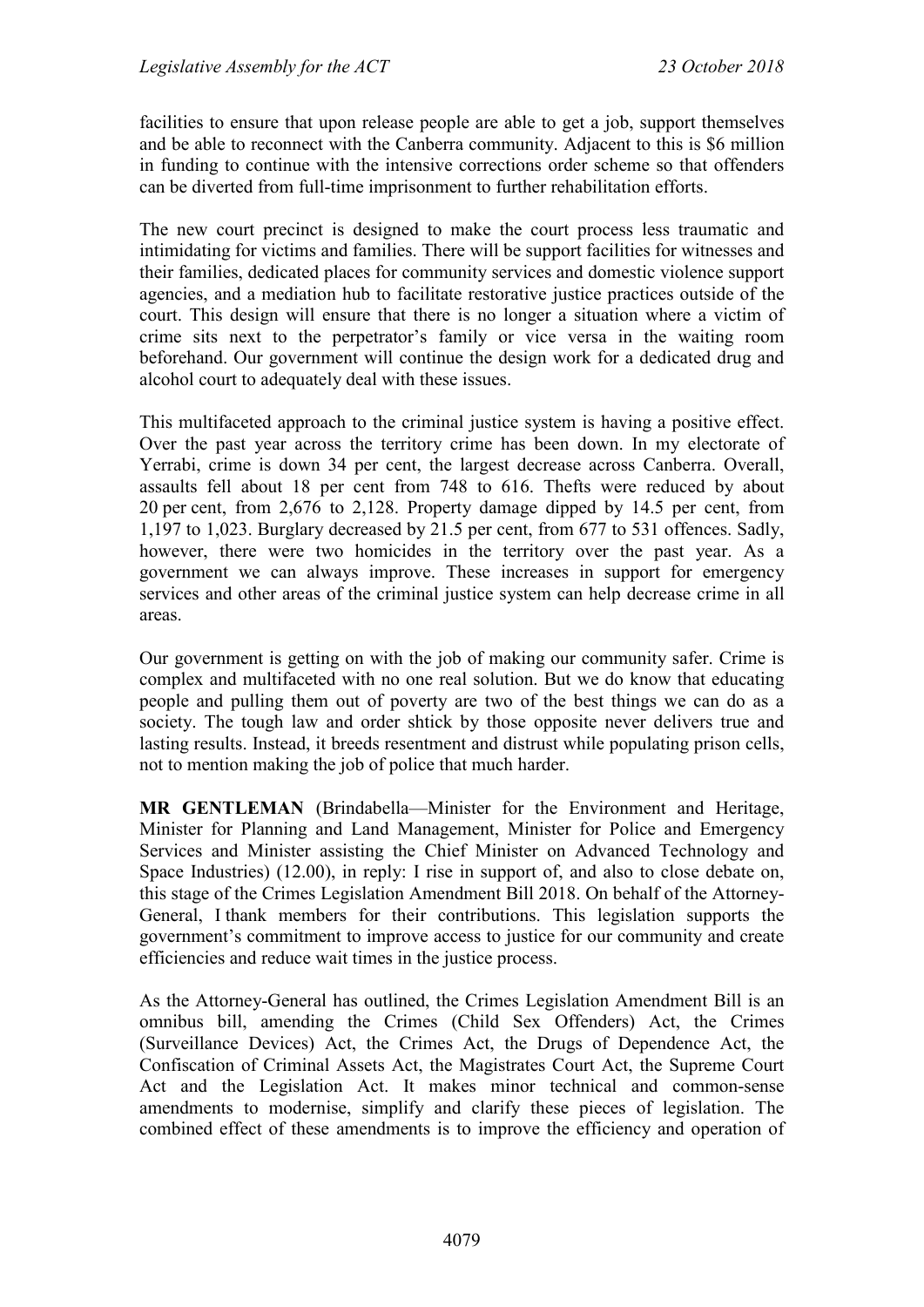the criminal justice system in the ACT, which is an ideal that I am sure we all agree on.

The government aims to ensure that all ACT legislation is up to date and consistent. To this end, the bill will amend the Crimes (Child Sex Offenders) Act to clarify that warrants are issued by a magistrate rather than the court, to eliminate inconsistencies. This amendment responds to an issue raised by a number of our judiciary about the construction of the warrant regime in the act. The act falls within my responsibility, and sexual crimes committed against children have profound consequences for the victim, their family and the community. These crimes warrant the specific monitoring and reporting measures imposed by the child sex offender register, which requires offenders to keep police informed of personal information.

An important measure under the act is the ability for police to apply for a warrant to enter and search premises occupied by the registered child sex offender. A warrant may be applied for in circumstances where the registerable offender has incorrectly reported their personal details, or has breached an order prohibiting particular conduct, such as being within a certain distance of a school zone or living at a particular residence with a child.

The concern raised which has led to this amendment being proposed is that the warrant process differs from other warrant schemes created under other ACT legislation, as it empowers the Magistrates Court to issue a warrant rather than the "magistrate" or "issuing officer" in their personal capacity as a designated person. The concern is that this may trigger the usual procedural requirements in respect of applications such as filing and serving the application and conducting the proceedings in open court. This has the potential to jeopardise the safety of children and the protection of the community, as it may delay the time for the warrant to be issued or may provide time for an offender to destroy the evidence.

The amendments address issues about vesting the power in the court, rather than the specified person as a persona designata, to issue warrants. This is because it is well established that the process of issuing a warrant is an administrative function, not a judicial one. While ordinarily a judicial officer such as a judge or magistrate is empowered to issue warrants under various statutory regimes, in the performance of the function entrusted, the judicial officer is intended to act personally, detached from the court of which he or she is a member. While I am advised that it appears that this has not arisen as a practical issue in an application for a warrant to date, addressing it in this bill will prevent it becoming a live issue in the future.

For these reasons, an amendment to change the language of the act is critical to ensure that police are able to apply for warrants in a time-critical circumstance seamlessly. This is an important measure to allow police to apply for warrants in time-critical circumstances and will avoid unintended consequences such as triggering the application of the court procedures rules. If the rules were to apply, this may require the application to be heard in open court and served on the respondent, which would obviously undermine the purpose of being able to obtain warrants in a timely way. This amendment will also ensure consistency with other warrant regimes. I commend the amendment to the Assembly.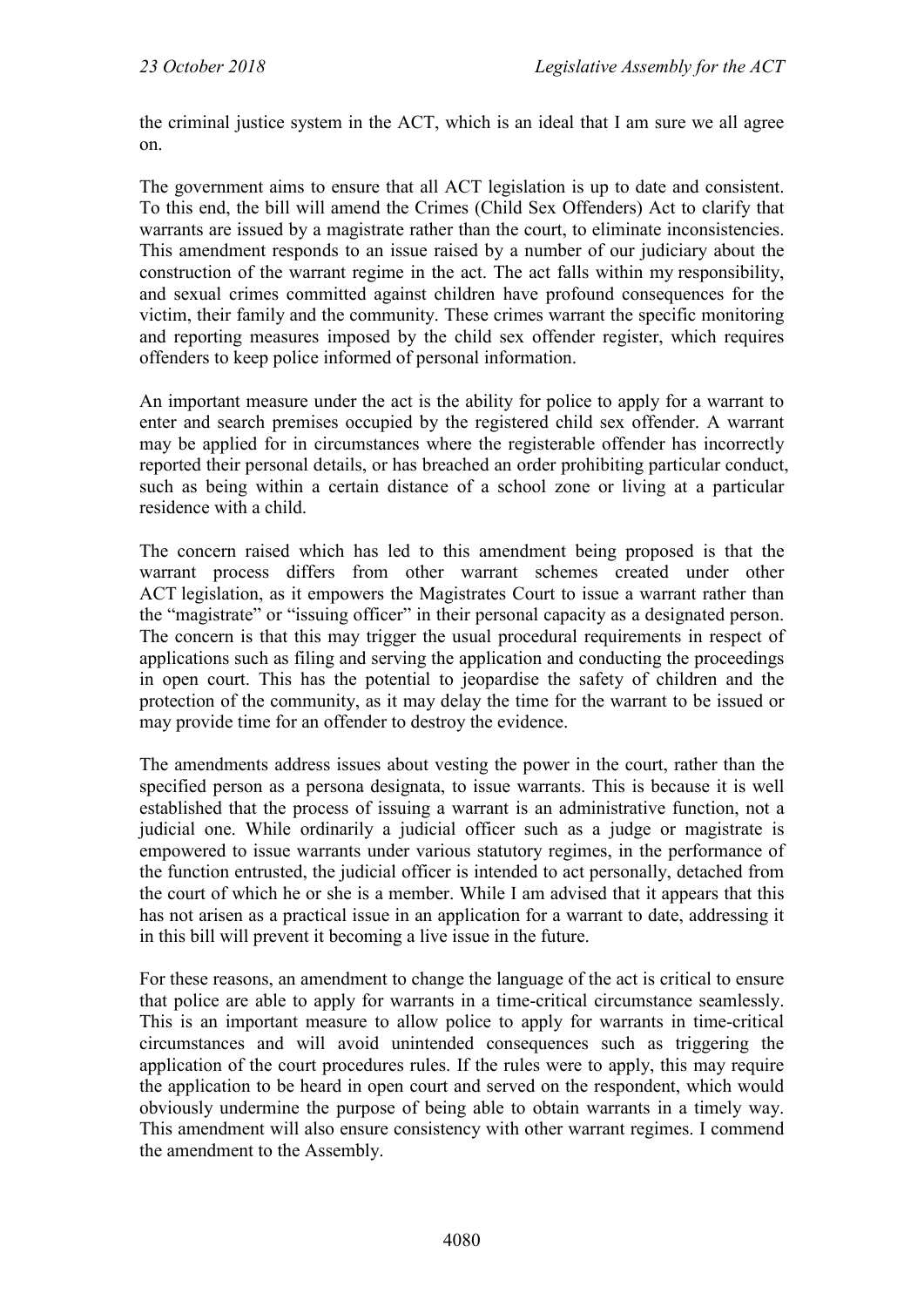The bill we are debating today also provides powers to an associate judge of the Supreme Court to issue warrants under a range of acts. This measure will enhance administrative efficiency, as it will increase the pool of judges able to issue warrants and perform duty functions over weekend and holiday periods. It will improve the effectiveness of the Supreme Court and assist the court to flexibly manage its case load. It will also improve timeliness for law enforcement agencies applying for warrants. This is a common-sense approach aligned with recent amendments widening the role of an associate judge.

This amendment will allow an associate judge to issue warrants under the act and also make orders associated with warrants. This approach is consistent with recent amendments made to the Supreme Court Act which expand the jurisdiction of the associate judge. It is a common-sense amendment which will improve the efficiencies of the Supreme Court by increasing the pool of judicial officers available to issue warrants. This will have a positive impact for law enforcement agencies such as police to respond urgently to investigate breaches of the law.

We also see minor and technical amendments contained in the bill to extend the existing mechanisms for transferring backup and related charges with an indictable matter committed to the Supreme Court. Under the Magistrates Court Act, a magistrate is able to commit an accused person charged with an indictable offence for trial on application by the person and with the prosecution's consent. This increases the efficiencies in the Magistrates Court by allowing magistrates to attend to other priority matters, and speeds up the committal process. The bill addresses the lack of express powers to transfer related summary charges with the indictable charge. This will ensure better outcomes for the accused person to reduce lengthy and costly legal proceedings in both courts.

Section 88B provides the court with a power to commit an accused person for trial on application by the person and with the prosecution's consent: in effect, a waiver of the full committal hearing. A concern has been raised about the apparent anomaly in the drafting of section 88B, as there is no mechanism to transfer backup and related charges.

The inability to transfer backup and related charges creates potential inefficiency, as it means that the Magistrates Court must retain the charges until the committed matter is finalised in the Supreme Court. This reduces efficiencies of the courts, and can increase costs for accused persons. Backup offences contain elements similar to those constituting the first indictable offence and are relied on by the prosecution as alternative charges to the primary charges. Related offences arise from substantially the same circumstances as those from which the first indictable offence has arisen. This means that an accused person could be tried in separate courts for offences arising from the same set of circumstances, with the same evidence called. The bill makes changes to both the Magistrates Court Act and the Supreme Court Act to align the process of committal in section 88B.

The bill also increases the value of penalty units used to define the amount payable for fines for offences. It is very important that the value of penalty units is maintained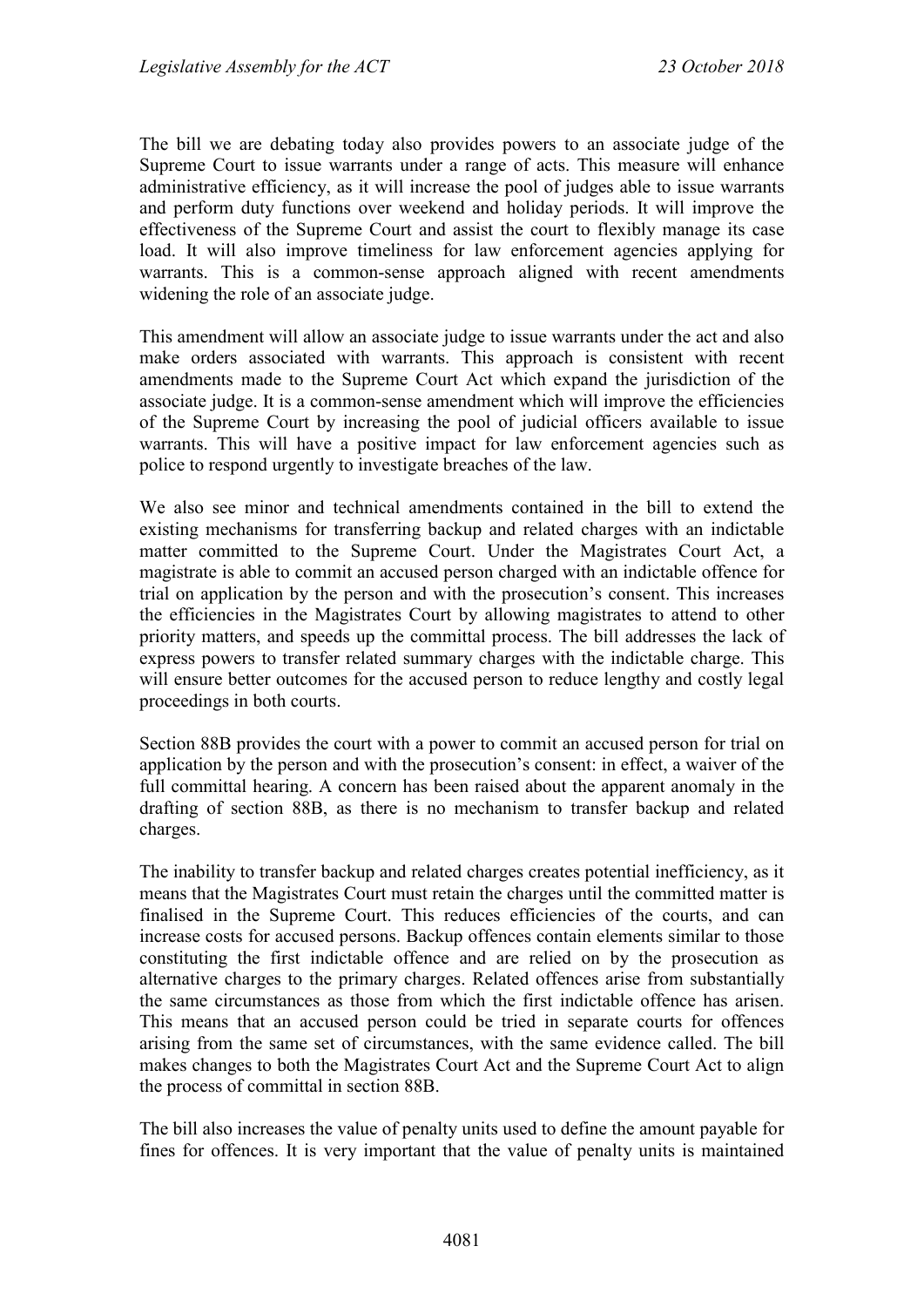over time to ensure that penalties keep pace with inflation and remain an effective tool for us to deter crime. Appropriate penalties are a central element of the effective justice system. Tackling crime and improving community safety are a top priority for this government.

The increase in the value of a penalty unit from \$150 to \$160 for an individual, and \$750 to \$810 for a corporation, will ensure that financial penalties remain an effective punishment and deterrent to the commission of ACT offences. I am advised that the last increase to the value of penalty units was made in August 2014. In accordance with section 133 of the Legislation Act, penalty unit amounts are to be reviewed at least once every four years. The increase will only apply to offences committed after the amendments come into force. The increase ensures that the relative weight of penalties is maintained, in line with the cost of living, and continues to have a deterrent effect.

In conclusion, this bill contains a range of procedural and efficiency reforms proposed by the judiciary and other justice stakeholders to improve the way the ACT's justice system operates. It is a demonstration of how this government is committed to responding to issues raised by stakeholders. These amendments highlight, yet again, the outstanding commitment this government has to improving our justice system and access to justice for our ACT community. I encourage everybody to support the important changes in this bill.

Question resolved in the affirmative.

Bill agreed to in principle.

Leave granted to dispense with the detail stage.

Bill agreed to.

## **Sitting suspended from 12.11 to 2.30 pm.**

## **Ministerial arrangements**

**MR BARR**: Minister Ramsay is away today, as I think members are aware. Minister Gentleman will assist with questions in Mr Ramsay's portfolios.

## **Questions without notice ACT Health—workplace culture**

**MR COE**: My question is for the minister for health. Minister, you were asked several questions about the legal protections and powers of your proposed review into ACT Health during the last sitting. Minister, you did not answer any of them. Minister, how can anyone in the ACT have any faith in your proposed inquiry when you cannot—or will not—answer simple questions about the features or processes of this inquiry?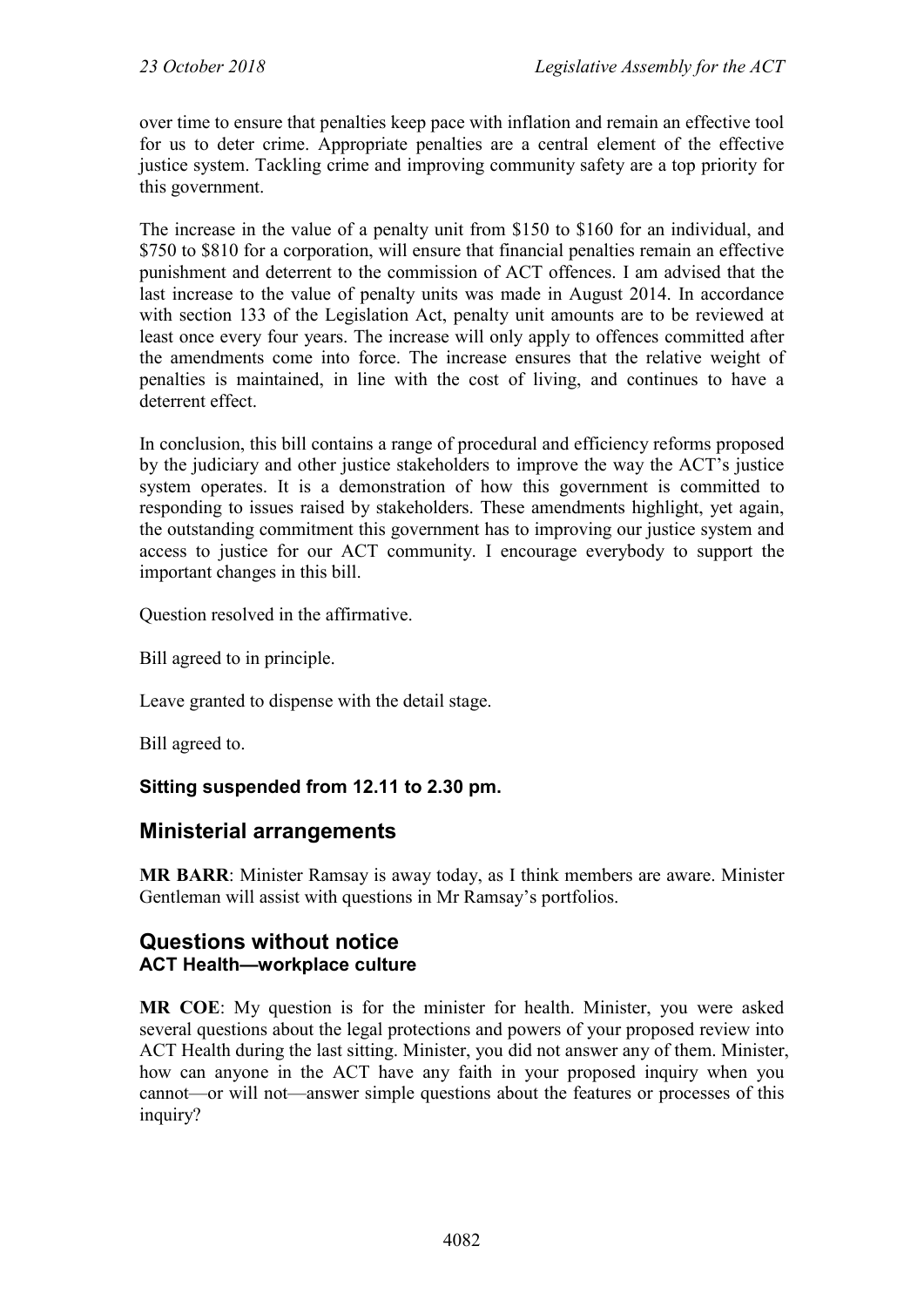**MS FITZHARRIS**: I thank the opposition leader for his question. I believe, based on my recollection, that it is incorrect. What I did say was that the terms of reference would be published later that week and that I was about to appoint an independent panel and the terms of reference would serve as a guide. The members of the independent panel themselves have reiterated their approach to this matter in their call for submissions, which opened last Monday.

I utterly reject the premise of Mr Coe's question. Indeed, I indicated at the time that they asked me a range of questions, which I said would be answered when I released the terms of reference and when the independent panel was established. That is my recollection. If I reread *Hansard* and it is different, I will correct the record, but it is simply not the case that I failed to answer a question, and it simply is the case that an independent review has been established; an independent panel has been appointed; they have called for submissions; and in their statement, on calling for submissions, and on their website, they make it clear that confidentiality and privacy are of the utmost importance—as have I, Madam Speaker.

**MR COE**: Minister, how can anyone trust that the process will be fair and open when you have avoided answering questions or publishing information about the openness and fairness of the processes involved?

**MS FITZHARRIS**: Again I would invite the Leader of the Opposition to visit the website and read the public statement made by an independent panel. What in fact Mr Coe is saying is that he has no faith in the independent panel made up of highly regarded health professionals nationally: Mick Reid, former head of health in New South Wales and Queensland; Professor David Watters, a former president of the Royal Australasian College of Surgeons; and Fiona Brew, a nursing leader from Victoria. What in fact the opposition is saying is that they have no faith in an independent panel, and I find that outrageous.

I have stated repeatedly, on the record, how important it is for this review to be conducted with confidentiality and privacy if that is the wish of those people participating—as has the independent panel. Unless he has not done his homework, I would invite him to do that and to have a look at the public statement made by the independent panel and to read all the information that they have online, which is widely available to the public.

**MRS DUNNE**: Minister, how will it be possible for members of the public and staff of the hospital to be assured that they will be protected, given your incapacity in previous question times to answer questions and the fact that, having read all the stuff on the webpage that you have suggested, there is no outline under what statutes members will be protected?

**MS FITZHARRIS**: I refer members to my previous answer and I remain incredibly disappointed with the opposition, who endlessly seek to attack anything in Health, absolutely anything. All those ACT public health staff that are working very hard now have multiple pathways before them. As I outlined extensively this morning, there is an independent panel. If the opposition is saying that they do not trust that panel, then I invite them to do so. If they do not trust an independent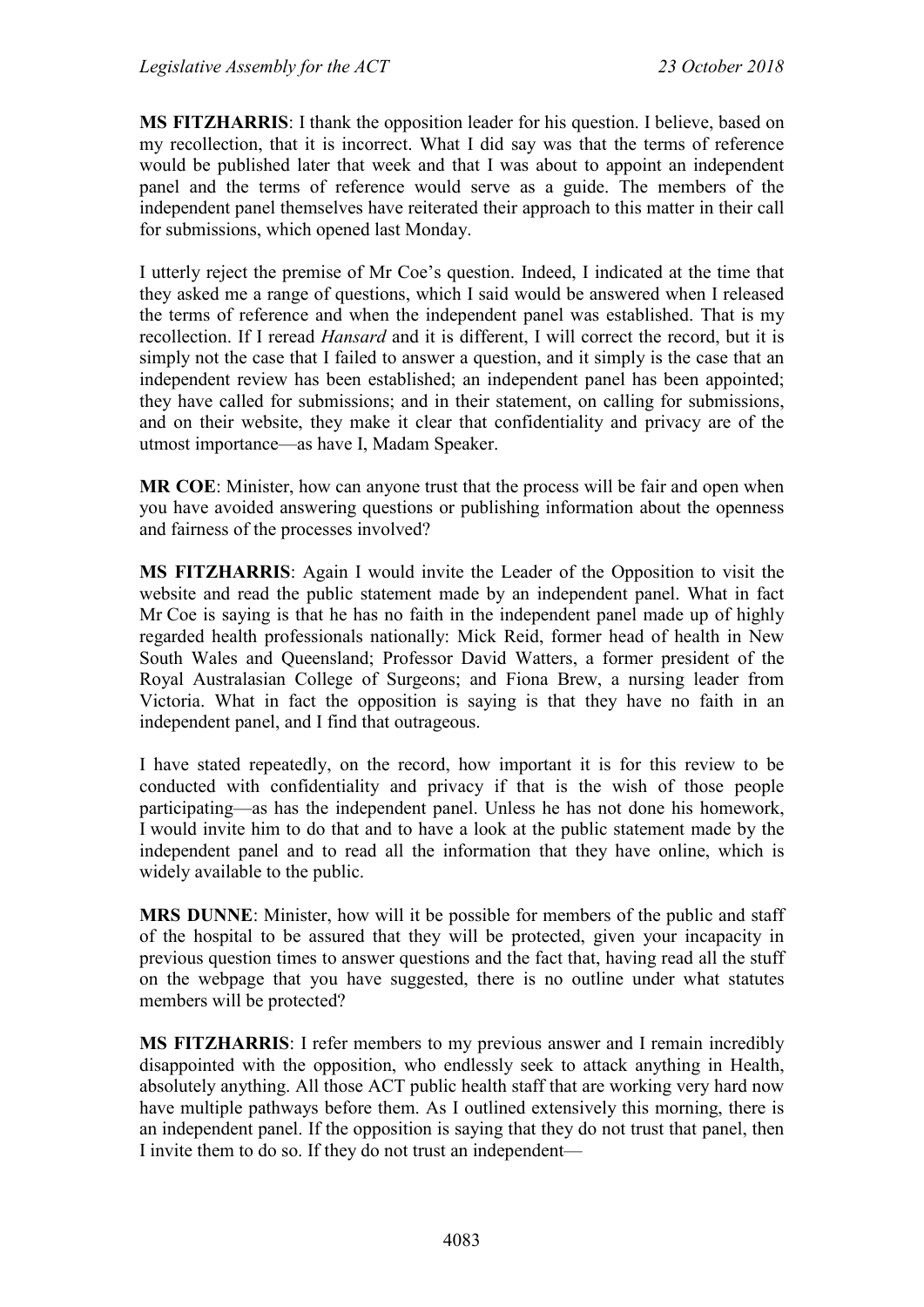**Mrs Dunne**: Point of order, Madam Speaker.

**MADAM SPEAKER**: Resume your seat, minister. Mrs Dunne.

**Mrs Dunne**: This is question time; it is not debating time, Madam Speaker. The question was about how members of the public could trust the process. It is not an opportunity for the minister to attack the opposition. It is to address the answer and be directly relevant to the question.

**MADAM SPEAKER**: Thank you, Mrs Dunne. There is no point of order. At the beginning of the response the minister referred to the independent panel and the processes attached to that. Did you have something further to add?

#### **MS FITZHARRIS**: No.

#### **ACTION bus service—network**

**MS LE COUTEUR**: My question is to the Minister for Transport. It relates to distances to rapid buses under network 19. Minister, in June you said that 55 per cent of Canberrans would be within 800 metres walk of a rapid or light rail stop, while on 25 September the *Canberra Times* published an analysis saying that only a third of us will be. Why are the figures different?

**MS FITZHARRIS**: I thank Ms Le Couteur for the question. It is because, quite simply, they have used a different methodology. The methodology that the ACT government used is based on both the transport for Canberra policy released in 2012 and the estate development code, which indicates that the walking distance for rapid public transport services is an 800-metre walking distance and a local service is a 500-metre distance.

What we know about the revised bus network, which has now been released, is that it is one of the biggest public transport investments in our bus network in decades, a \$50 million investment in operating services, and 80 new buses going into the fleet at a cost of \$43 million. What we believe is that this network is quite simply going to deliver significantly more buses for Canberra—

**Ms Le Couteur**: On a point of order, Madam Speaker, I am not asking whether it is a good or bad network, just how they worked out the distances. I am not disputing whether it is a good or a bad network.

**MADAM SPEAKER**: The distances, or the difference?

**Ms Le Couteur**: The distances.

**MS FITZHARRIS**: As I indicated, the distances were 800 metres from a high frequency public transport stop and 500 metres from a local stop. The methodology used by the ACT government, explained in the transport for Canberra policy and also in the estate development code, is that it is radial distance and may not take into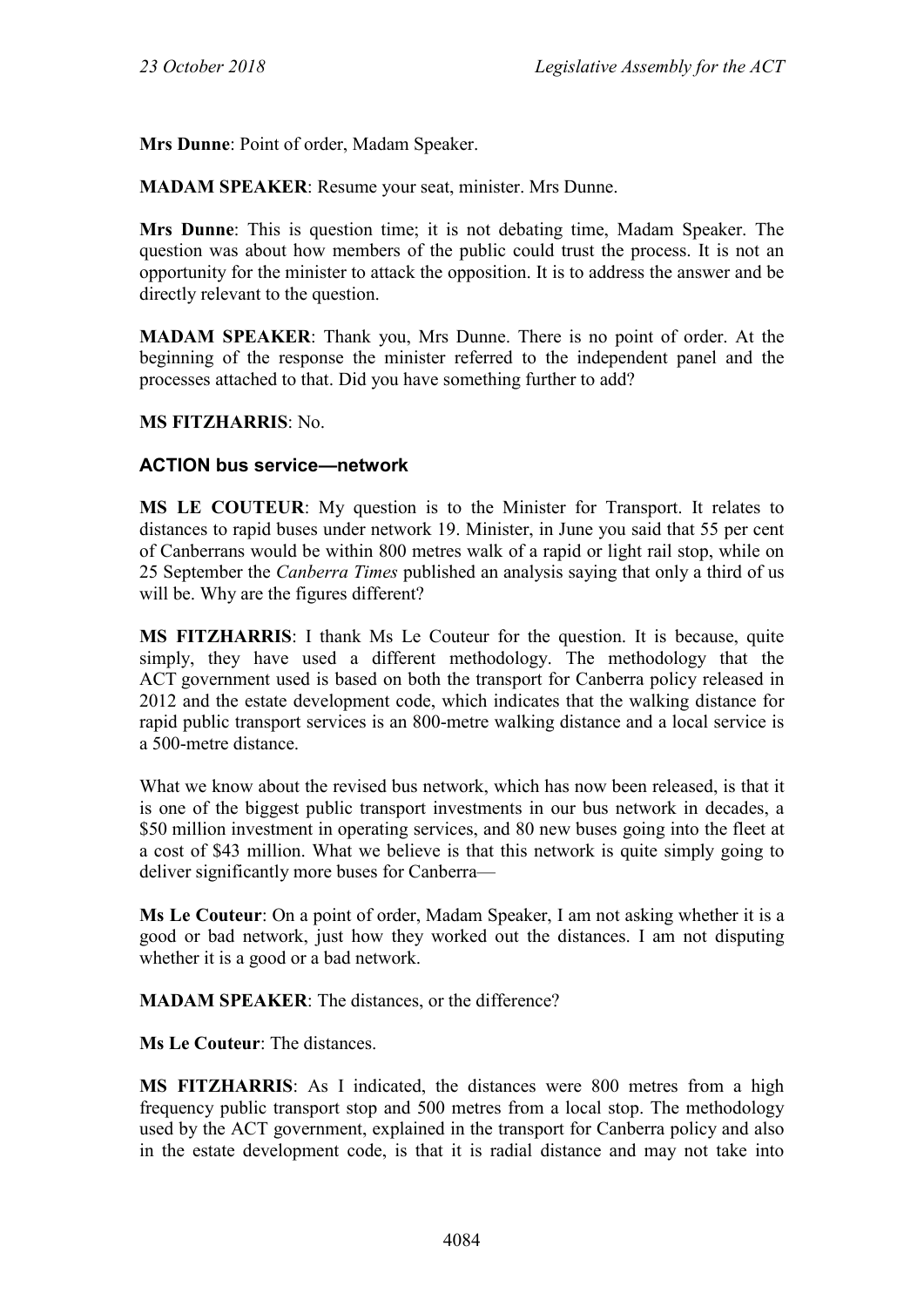account the different approach that the *Canberra Times* used. But I am not familiar with the entire methodology that the *Canberra Times* used.

**MS LE COUTEUR**: Correct me if I am wrong, but I think that what you have just said is that you are working on an assumption that for all new parts of Canberra—

**MADAM SPEAKER**: Supplementary question, please, Ms Le Couteur.

**MS LE COUTEUR**: OK; I simply do not understand it: are you saying that, because the state development plan says something, that that is what it must be? Can you give more answer on notice? I have not quite understood it yet.

**MS FITZHARRIS**: Yes, I can.

#### **Canberra Hospital—radiology department**

**MRS DUNNE**: My question is to the Minister for Health and Wellbeing. I refer to various media reports, including in the *Canberra Times* and elsewhere, in relation to medical imaging at the Canberra Hospital, particularly those issues around the standard of training of registrars and concerns raised by the Salaried Medical Officers Federation that there has been no clinical director of the medical imaging department for some time. Minister, why has there been no clinical director of medical imaging at the Canberra Hospital since May this year?

**MS FITZHARRIS**: As Mrs Dunne has acknowledged, there has been significant coverage of issues in radiology. I will have to refresh my memory on the clinical director and take advice. I believe that that position has been filled. There are two other directors of radiology who are currently being recruited as well. So I will just remind myself of that and correct—

**Mrs Dunne**: Has a radiologist has been recruited?

**MS FITZHARRIS**: Yes, there are two radiologists being recruited and I believe the clinical director is in place but I will confirm that at the end of question time.

**MRS DUNNE**: Minister, why did the Canberra Hospital appoint a director of medical imaging—not the clinical director—who has no clinical training in radiology and is not a member of a recognised radiology association as set out in the selection criteria?

**MS FITZHARRIS**: I do not intend to address specific matters that Mrs Dunne knows are the subject of significant other investigation, and I do not intend to comment on what I believe is Mrs Dunne's half-knowledge of this matter.

**MR WALL**: Why do we have a situation where registrars are not receiving adequate training and are at times forced to treat patients without the supervision of a trained radiologist?

**MS FITZHARRIS**: They are not currently in that position.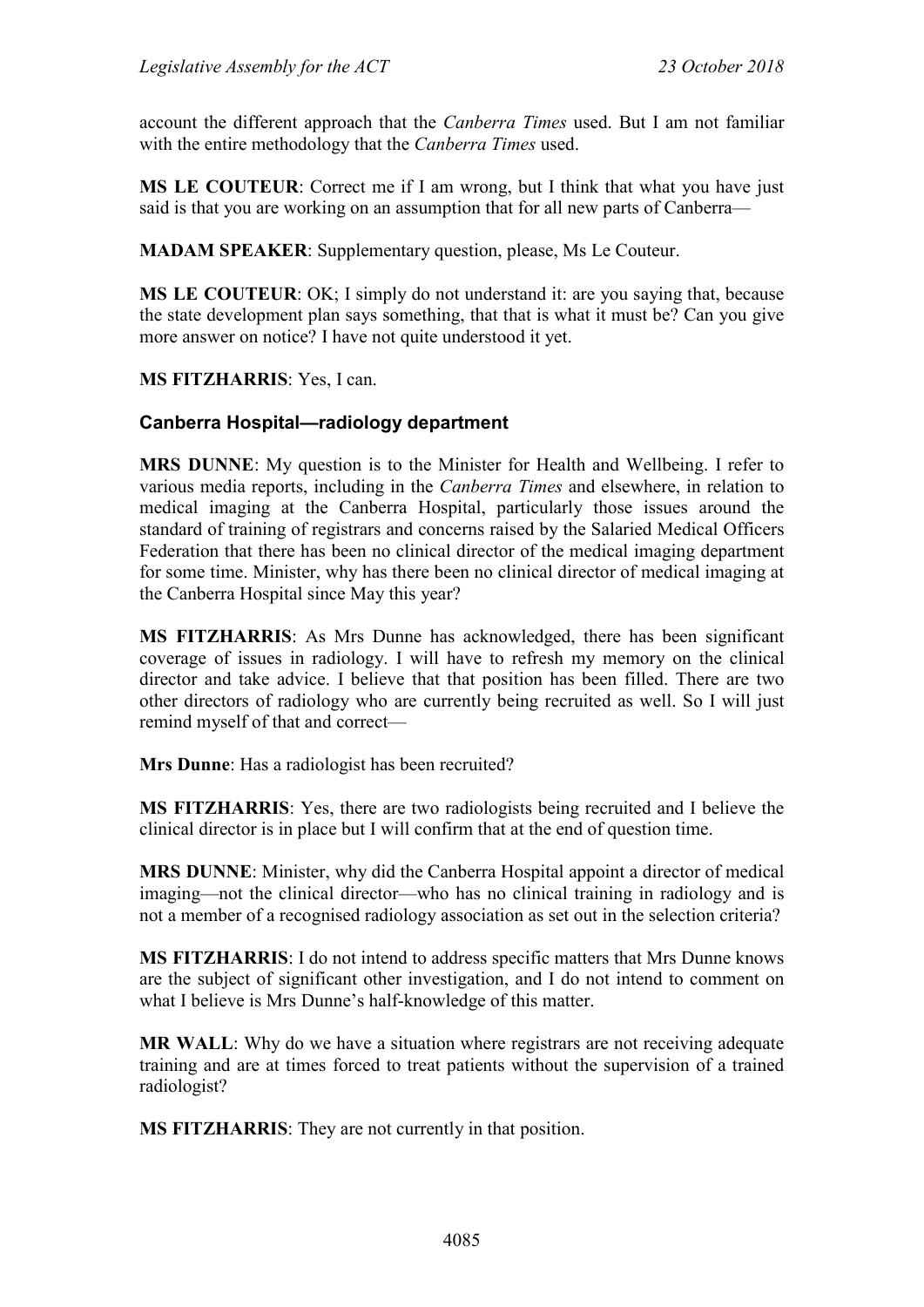## **ACT Health—workplace culture**

**MR HANSON**: My question is to the minister for health. Minister, I refer to your ministerial statement of 23 October 2018. You stated:

In March 2018 when the Minister for Mental Health and I announced ACT Health would become two distinct organisations, we did so in an effort to change to improve the culture within the organisation.

Minister, you said nothing about this at the time or for the seven months since it occurred. Why is it that you have come up with this new rationalisation of the restructure of ACT Health seven months after you made the decision with no mention of cultural change at the time?

**MS FITZHARRIS**: I do not believe that Mr Hanson is correct. I have continuously spoken about organisational culture in ACT Health for some time and I believe that a thorough look at the records would attest to that. I certainly do recall discussing it at media events on the afternoon of 23 March.

**MR HANSON**: Minister, will you now table in the Assembly all the written evidence dating from before 15 March of this year supporting your claims that the restructure was about changing culture, by the close of business at the end of the sitting week?

**MS FITZHARRIS**: I believe what I have said in this place is on the record in *Hansard*. The opposition are free, of course, to read that. There were a number of matters which led the government to the decision to separate ACT Health into two organisations. Those issues have been extensively canvassed in this place and were certainly part of the accreditation draft report that we received in March, which I have spoken at length about in this place.

**MRS DUNNE**: Minister, how was taking the decision to restructure in March without consulting ACT Health staff consistent with improving the culture of the organisation?

**MS FITZHARRIS**: Staff within ACT Health expect ministers to take leadership positions, and that is exactly what I have done. I outlined extensively this morning the process in place since March to lead to the separation on 1 October.

#### **Government—priorities**

**MR PETTERSSON**: My question is to the Chief Minister. In the two years since the 2016 ACT election, how has government been delivering on its commitments to the Canberra community?

**MR BARR**: I thank Mr Pettersson for the question and all of my colleagues for their hard work over the past two years. It has been a busy couple of years. Whilst we have been getting on with the job, those opposite have continued to exhibit the sort of churlishness you would expect from those in opposition. I am sure members would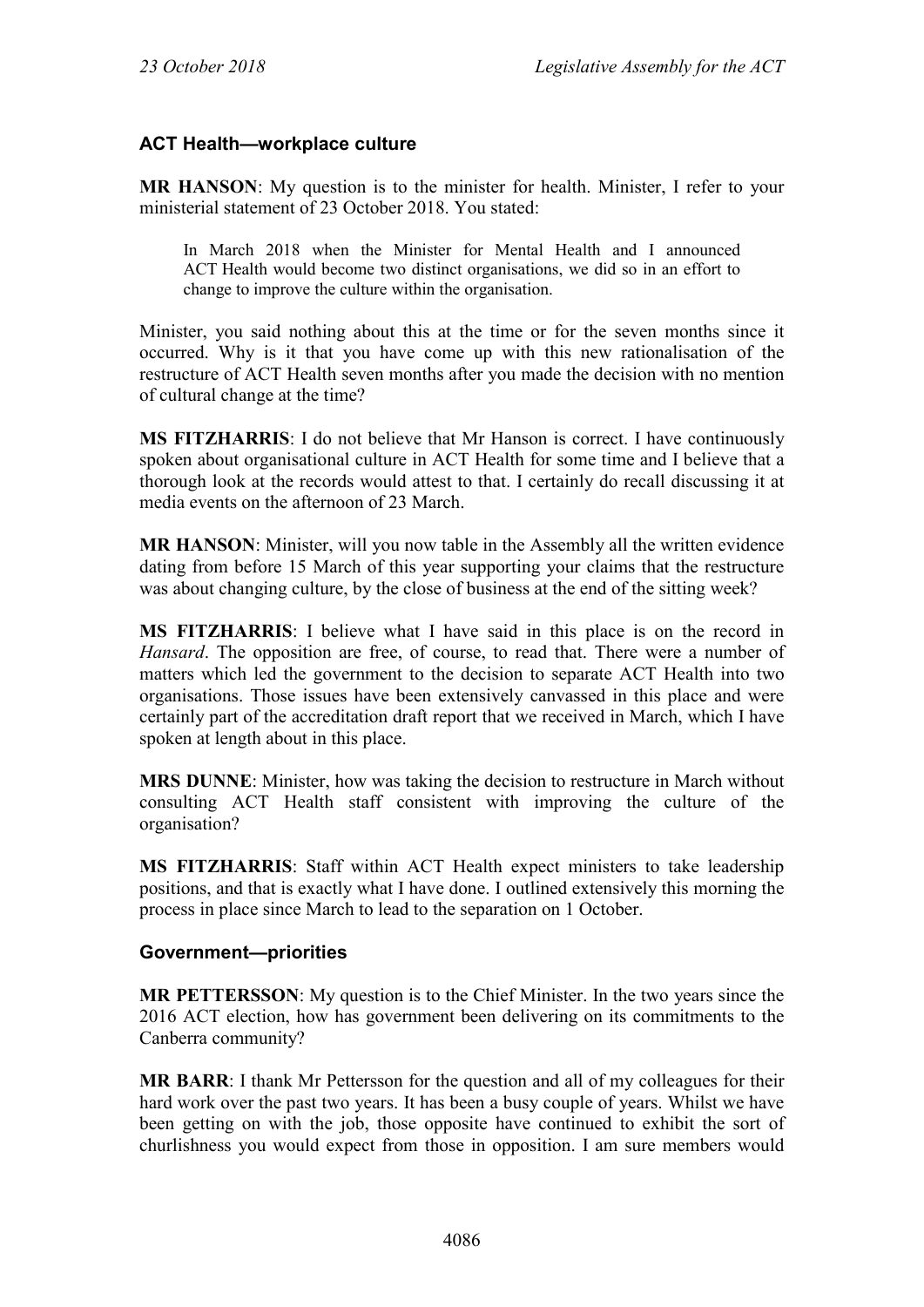agree that the important initiatives outlined in the ninth parliamentary agreement have been aggressively introduced through these first two years, with more to come obviously in the next two.

**Mr Hanson**: The cost of living. Rates. You are tripling rates; you're right on track with that.

**MR BARR**: I will spend a moment highlighting some of the most important commitments that we have already met: opening a new walk-in centre in Gungahlin—

**Mr Hanson**: The proliferation of drugs—that's going well! How's the health system going?

#### **MADAM SPEAKER**: Mr Hanson!

**MR BARR**: establishing the Office for Mental Health; expanding hospital in the home to care for 3,000 more Canberrans each year; providing grants for GPs to deliver more bulk-billing services; rolling out laptops for ACT high school students; delivering the future of education strategy to drive the next 10 years of achievement in our schools; achieving the full scheme roll-out of the national disability insurance scheme; starting consultation, scoping and design work on stage 2 of light rail to Woden; making off-peak bus travel free for pensioners and concession card holders; delivering \$30 million worth of new footpaths and active travel infrastructure; establishing the City Renewal Authority and the Suburban Land Agency to renew our city and town centres while making more land available for new homes; rolling out green bins to Weston Creek—

*Mr Wall interjecting*—

#### **MADAM SPEAKER**: Mr Wall!

**MR BARR**: Kambah, Tuggeranong and Belconnen; establishing the ACT Multicultural Council; establishing the Reconciliation Day public holiday; funding a new health centre for Winnunga Nimmityjah Aboriginal Health Service; and establishing the Family Safety Hub. I could go on but I believe the time is up. *(Time expired.)*

**MR PETTERSSON**: Chief Minister, how has the government been working to involve the Canberra community more often and in new ways while delivering its agenda over the past two years?

**MR BARR**: One of the important commitments that we made was to engage in more representative consultation with the Canberra community, and it is important to ensure that the decisions that we make reflect what the community needs, and to find ways to engage Canberrans that feed into their busy lives so that everyone has the chance to participate.

*Opposition members interjecting—*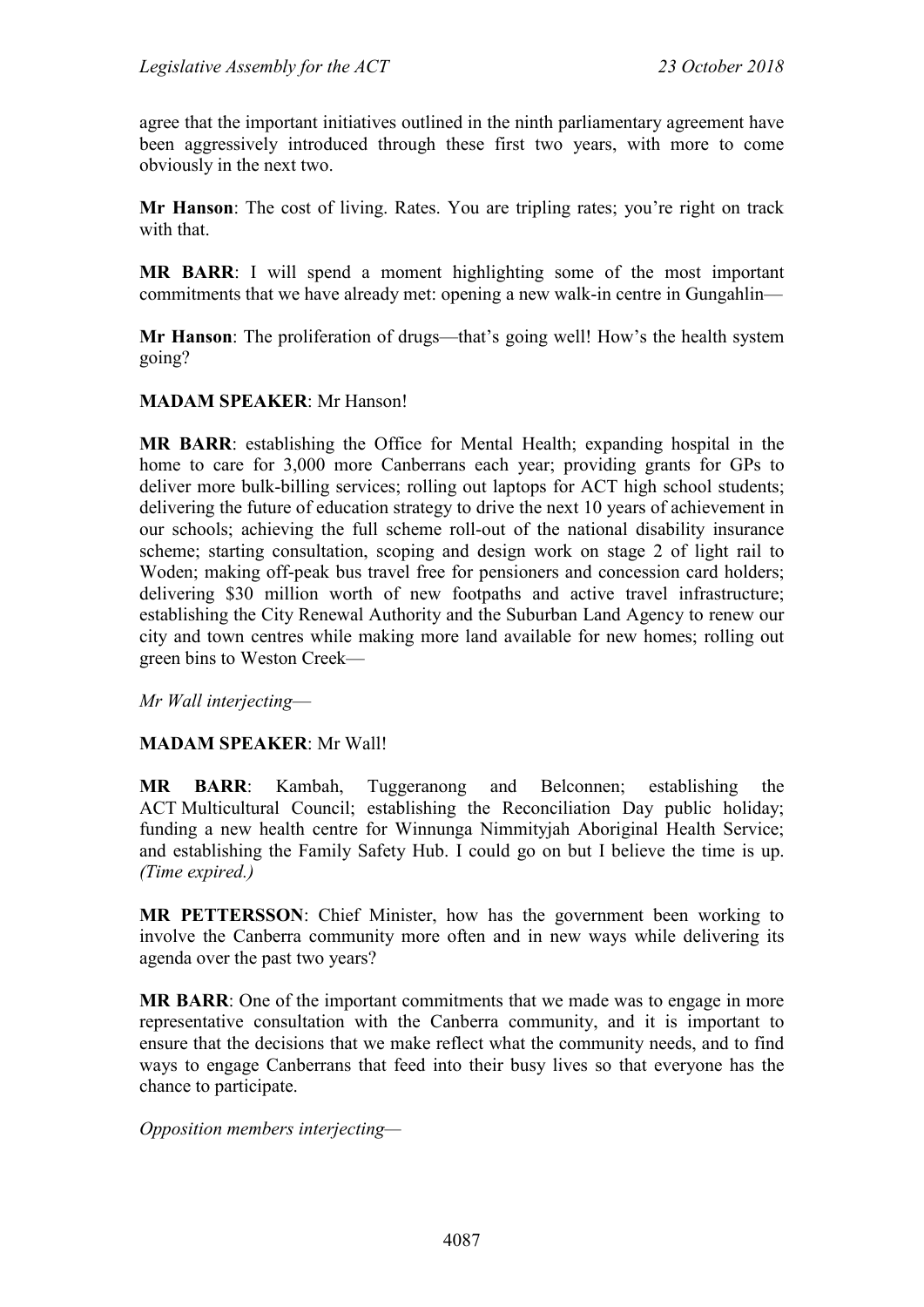**MADAM SPEAKER**: Mr Wall, Mr Hanson, if you want to have a conversation and humour amongst yourselves, take it outside.

**MR BARR**: One of the important steps we have taken is to embrace participatory democracy by using citizens juries, community panels and other deliberative forums to help inform important reforms. From the carers strategy to the better suburbs forum to the citizens jury on CTP reform, we are bringing Canberrans into the policymaking process from the start, with the community helping to set the objectives of reform.

Since 2016 we have conducted dozens of innovative consultations on issues as wide ranging as the new housing strategy through to the integrated public transport network. We will of course continue to look for new ways to involve Canberrans in decision-making about the big questions that our city faces as well, of course, as delivering on local infrastructure, because good government means being closely engaged with the communities that you represent.

**MS ORR**: Chief Minister, what are the government's priorities for the next two years?

**MR BARR**: Amongst the top priorities are to deliver a step up in our health services as this city's needs continue to grow. This will include more elective surgeries and making more health services more accessible; getting work underway on the SPIRE centre and the expansion of the Centenary hospital; and opening two new walk-in centres.

We will focus on opening a new public school in north Gungahlin and getting on with the work for the new primary school in the Molonglo Valley—

*Opposition members interjecting—*

**MADAM SPEAKER**: Chief Minister, could you resume your seat. Stop the clock. Members on my left, this is the third time that the Chief Minister has been on his feet and I have had to call you to allow the Chief Minister to answer the question. Chief Minister.

**MR BARR**: Thank you, Madam Speaker. We will focus on opening new public schools in growth areas and continue with the next stage of light rail so we can continue to see the benefits of significant investment in transport infrastructure and congestion busting, which is a very popular topic in politics at the moment.

We will help more Canberrans access secure, suitable and affordable housing through the scrapping of stamp duty for first homebuyers and a range of other initiatives to be released shortly under the government's housing strategy.

Every member of the government comes to work determined to deliver on the election commitments and the policy platform that we promised in 2016. We look forward to the opportunity to continue to deliver on that platform and that policy agenda, and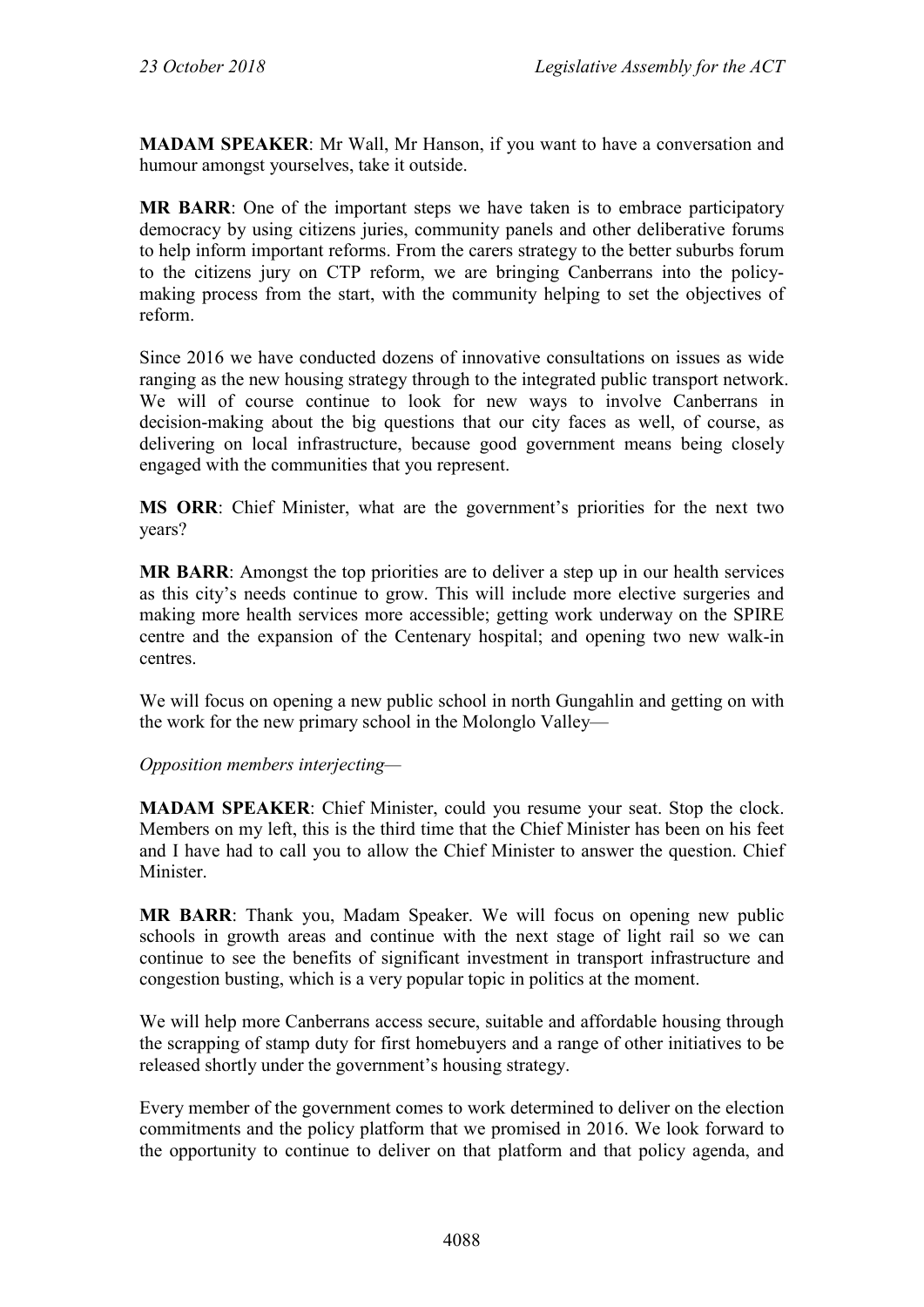making a positive difference to ensure that Canberra remains Australia's most livable city, a very progressive and forward looking city with a very bright future.

#### **Education—occupational violence**

**MS LEE**: My question is to the minister for education. Minister, last week the ABC ran a story about a learning support assistant, with the pseudonym of Melanie, who worked for 10 years in disability education and was an experienced staff member. According to the ABC article, for six months, from the beginning of 2016, Melanie was injured on a weekly basis at school. She lodged 34 incidents of injury to the Education Directorate over this time but says that she received no advice and was assured that the student did not have a behavioural problem. Her injuries included bites and bruises. The only thing offered to her by the directorate was compression bandages to limit the bite penetration. Melanie is now in a mental health facility, having considered suicide, because of the psychological damage this has caused her. Minister why did it take so long for a case like this to come to light?

**MS BERRY**: It is a terrible thing when a worker gets injured when they go to work. That should not be the case. Every worker should have the right to return home safely in the evening after work. In this case, that has not happened. The ACT government has taken action. We are working very closely with the Education Union and with school staff to ensure that there are a policy and a plan around occupational violence to ensure that all our staff in schools can be safe at school. This is a difficult thing for the Education Directorate and the government to manage because there are two conflicting rights: the right of the worker to return home safely and go to work safely; and the right of the child to a decent education.

What we want to achieve and what all our school teachers and school staff want to achieve is an inclusive education system so that every child, regardless of how they learn, is supported in our schools, and so that our teachers, importantly, get the chance to do what they are passionate about: to provide a great education to our children. So from the very first meeting that I had with the Education Union when they spoke to me about occupational violence, that was the first instruction I gave to the Education Directorate: to take immediate action and make occupational violence and how we manage that a priority. We have done that but, as I said, it is a difficult issue. It requires a mature response, and the Education Directorate is providing that response.

**MS LEE**: Minister, why didn't you intervene earlier, or were you not informed?

**MS BERRY**: I did intervene. As I said, it was the very first instruction that I gave to the Education Directorate, following a meeting with the Education Union, to address occupational violence in our schools.

**MISS C BURCH**: Minister is this acceptable treatment of staff?

**MS BERRY**: Clearly not, because I have obviously done something about it.

*Mrs Dunne interjecting—*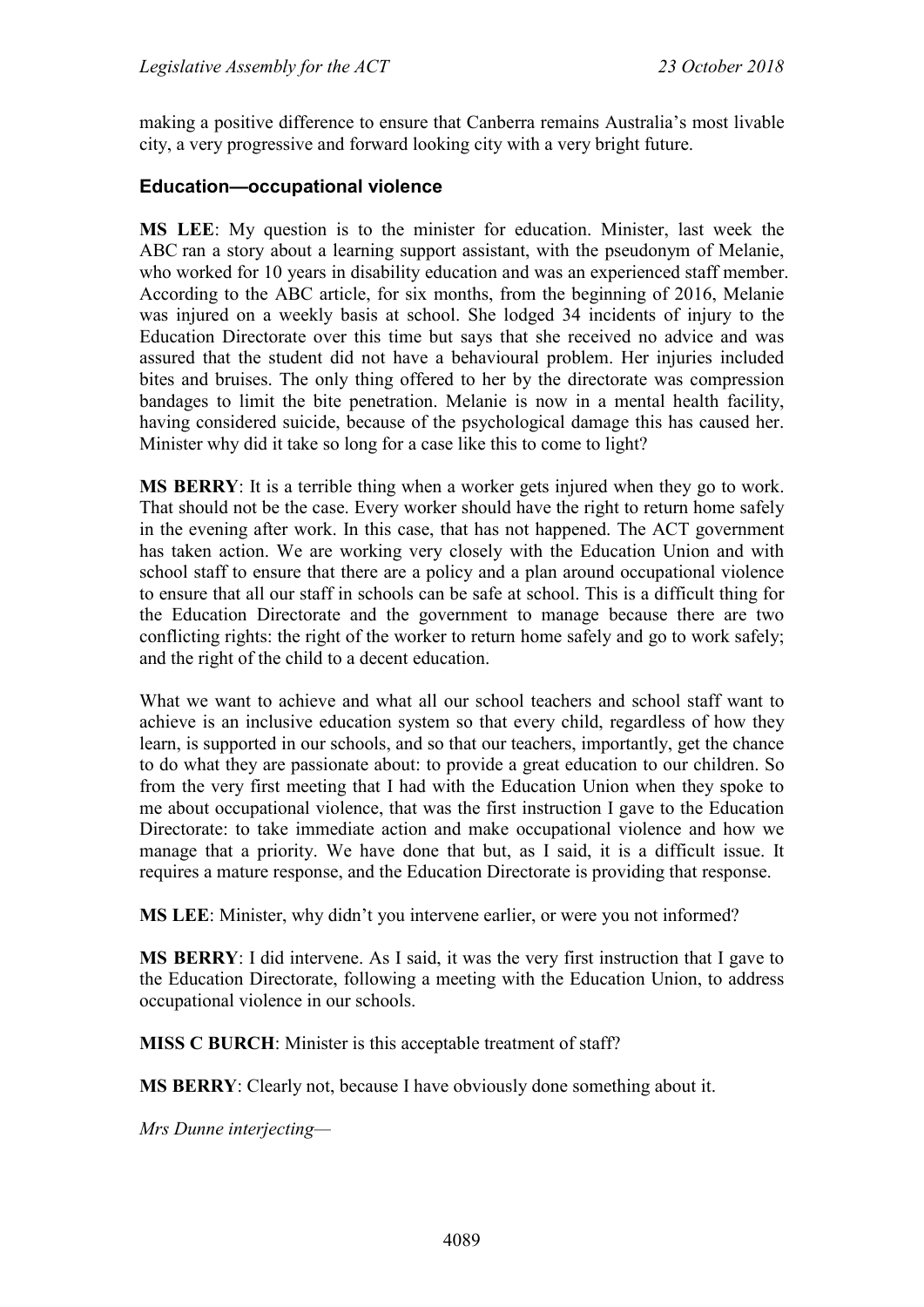**MS BERRY**: As I said, in my first meeting with the Australian Education Union, whom I am working very closely with—I know that that is not something that the Canberra Liberals can come to terms with: actually working with a union to achieve an outcome for workers in this town and I am doing that—the first thing that I did was to instruct the Education Directorate to take action—

*Mrs Dunne interjecting—*

**MS BERRY**: and make addressing occupational violence—

*Mrs Dunne interjecting—*

**MS BERRY**: Will you please stop interrupting me. This is a very serious issue and your sniping from across the side is not helpful.

*Mr Coe interjecting—*

**MS BERRY:** That was not the question that was asked. The question—

*Mr Hanson interjecting—*

**MS BERRY**: You are continuing to carry on. This is a very important issue: making sure that people can come home safely from work. The ACT is the only state or territory that is taking on this very difficult issue, by implementing a policy and a plan to address occupational violence in our schools.

**Mr Hanson**: That's ridiculous.

**MS BERRY**: Yes, it is ridiculous to have workers safe at work. It is ridiculous—from the Canberra Liberals. That is because you cannot bear the thought that workers will join their union and be represented by their union to ensure that they are safe at work. We want to make sure that teachers can do what they are passionate about in an inclusive school environment where every child, regardless of how they learn, gets support from the teaching profession and the teaching profession gets support from their employer, as they deserve, which they are getting.

#### **Education—occupational violence**

**MR WALL**: My question is to the Minister for Education and Early Childhood Development regarding attacks on teachers. Reportedly, the only support offered to a teacher who had been subjected to student bite attacks for six months was the application of compression bandages, which in any event did not prevent injury. Why does the directorate not have policies and practices in place that support and protect teachers?

**MS BERRY**: The member clearly was not listening to my previous response. I will say it again: in my first meeting with the Education Union I was informed that this was a very important issue for them.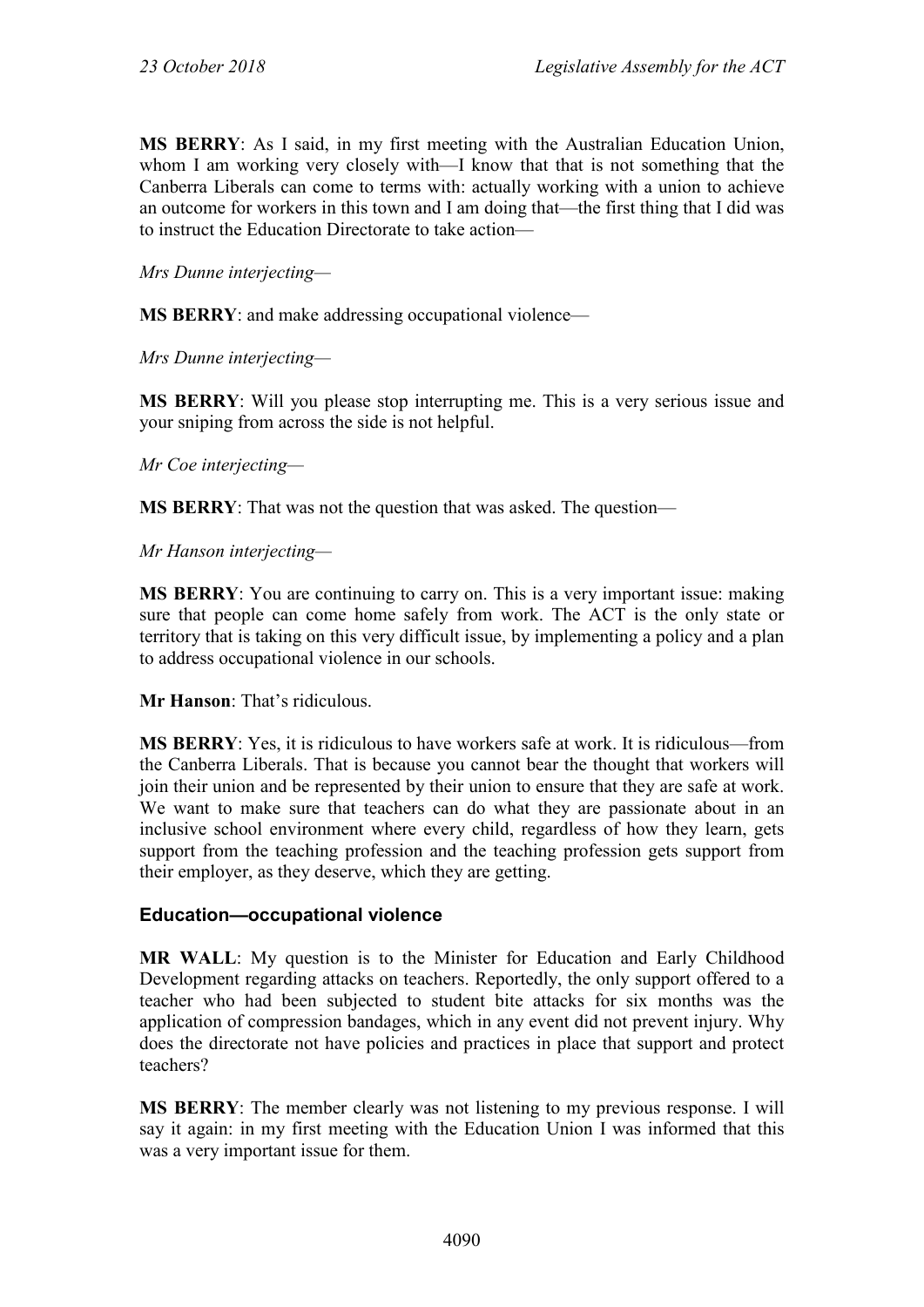*Opposition members interjecting—*

**MADAM SPEAKER**: Members on my left, it is apparent that the minister is going to stop answering while you are interjecting. So I would suggest that you remain silent. Minister.

**MS BERRY**: I instructed the Education Directorate to make occupational violence a priority. We now have a policy and a plan in place to address this very difficult issue, which is more than can be said for the Liberals who have done nothing but attack unions and their members and the right of a worker to be safe at work.

These teachers and school staff want to do what they are passionate about and support children regardless of how they learn. This policy which has been implemented in ACT schools is going towards addressing this very difficult issue, making sure our schools are inclusive and making sure that our teachers are safe.

**MR WALL**: Minister, why have you allowed teachers to be attacked in their classrooms for two years? Can you inform the Assembly what, now, is the policy in place to protect a teacher from student bite attack?

**MS BERRY**: I am pretty sure that I tabled this policy when I made the announcement. If I have not tabled it, I will. As I said when I tabled the announcement on the policy and plan for occupational violence in our schools, it is going to be a difficult issue. I said that we would get increasing awareness raised around this, because the only way that a policy can be properly implemented about this difficult issue of keeping our school staff safe and ensuring that every child is included in our schools, regardless of their background or how they learn, is for teachers to tell us what is going on.

We have asked for that to happen, and it is happening. There is an increase, and there will continue to be an increase, as we work out how we address this difficult issue. We are working closely with the union. We are working closely with teachers, schools and parents to make sure that our schools are inclusive and that our workers in schools get to go to work safely and get to leave work and get home safely.

**MS LEE**: Minister, when did you first become aware of the problem of assaults on teachers in schools, and when was your first meeting with the Education Union on occupational safety?

**MS BERRY**: Good: they have finally officially asked when my meeting with the Education Union was. I can get that information—

**Mr Coe**: You could have given this information without us asking, you know.

**MADAM SPEAKER**: Mr Coe, the question has been asked. Will you allow the minister to complete the answer.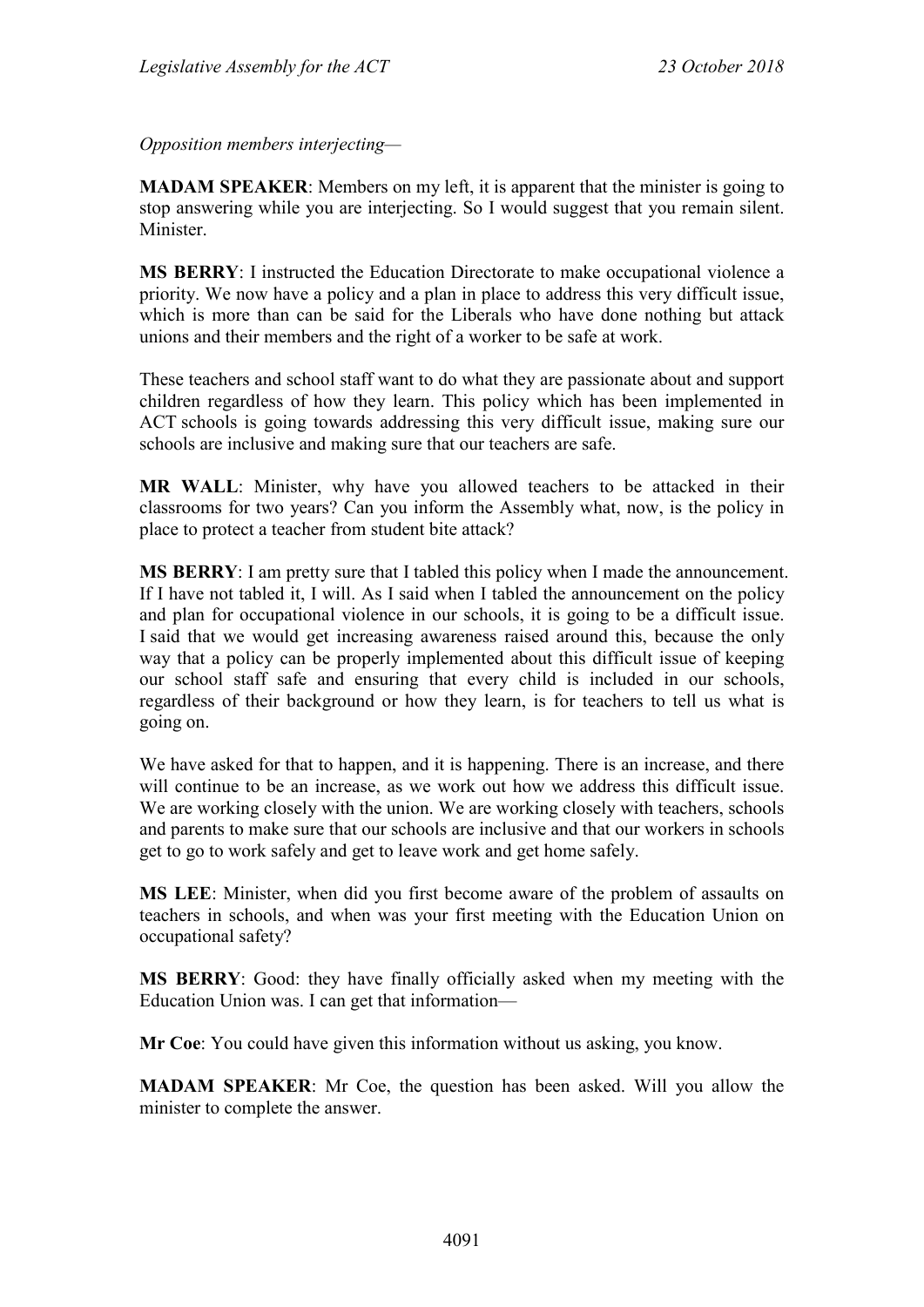**MS BERRY**: I can confirm that I launched the policy in July 2017 and, as I said, it was in my first meeting with the Australian Education Union, which should be in the calendar somewhere. I will look in my office if it has not been published. I will be able to give you the exact date. But I can assure you that I work very closely with the Education Union to ensure that the occupational violence policy and plan that have being implemented—

*Opposition members interjecting*—

**MS BERRY**: You know, it is—

**Mr Gentleman**: On a point of order, Madam Speaker, the opposition continue to interject during the answer from the minister, even though you have given them—

*Opposition members interjecting*—

**Mr Gentleman**: And they continue to interject while we are doing this point of order. I ask you to bring them to—

**MADAM SPEAKER**: I think I have indicated that the minister clearly is not going to answer the question when you interject. You have continued to interject. Please cease and allow the minister to answer.

**MS BERRY**: I was appointed as education minister in 2016, so it would have been around October 2016 that I met with the Education Union. That policy is being implemented. We will work with the schools and the teachers to make sure that they are safe in our schools. It is important to understand the seriousness of this issue. Of course it is very serious. We want to make sure that our teachers are safe in our schools, so we will continue to work on this difficult and sometimes quite complex issue. We continue to lead the country in this work. It should not be underestimated how difficult it is, but we want to make sure that we support school staff so that they can do the job they are passionate about.

## **Education—staff welfare**

**MRS KIKKERT**: My question is to the Minister for Education and Early Childhood Development. Minister, why has the number of teachers and principals taking leave due to violence, harassment and bullying tripled over the past five years?

**MS BERRY**: It is an unacceptable circumstance that our school staff should be having to take leave because they have been treated in a way that is unacceptable. I think that the first thing for us as leaders in this town is to show the value and respect that we have for the teaching profession. In the same way we would appreciate and value the medical profession or a doctor with a diagnosis, we should absolutely respect the work of the teaching profession and not ignore this issue but make sure that we do everything we can to make sure our teachers are safe at school. But, alongside that, we need to make sure that our schools are inclusive so that everybody gets the chance to have a good education, that people are equally valued in our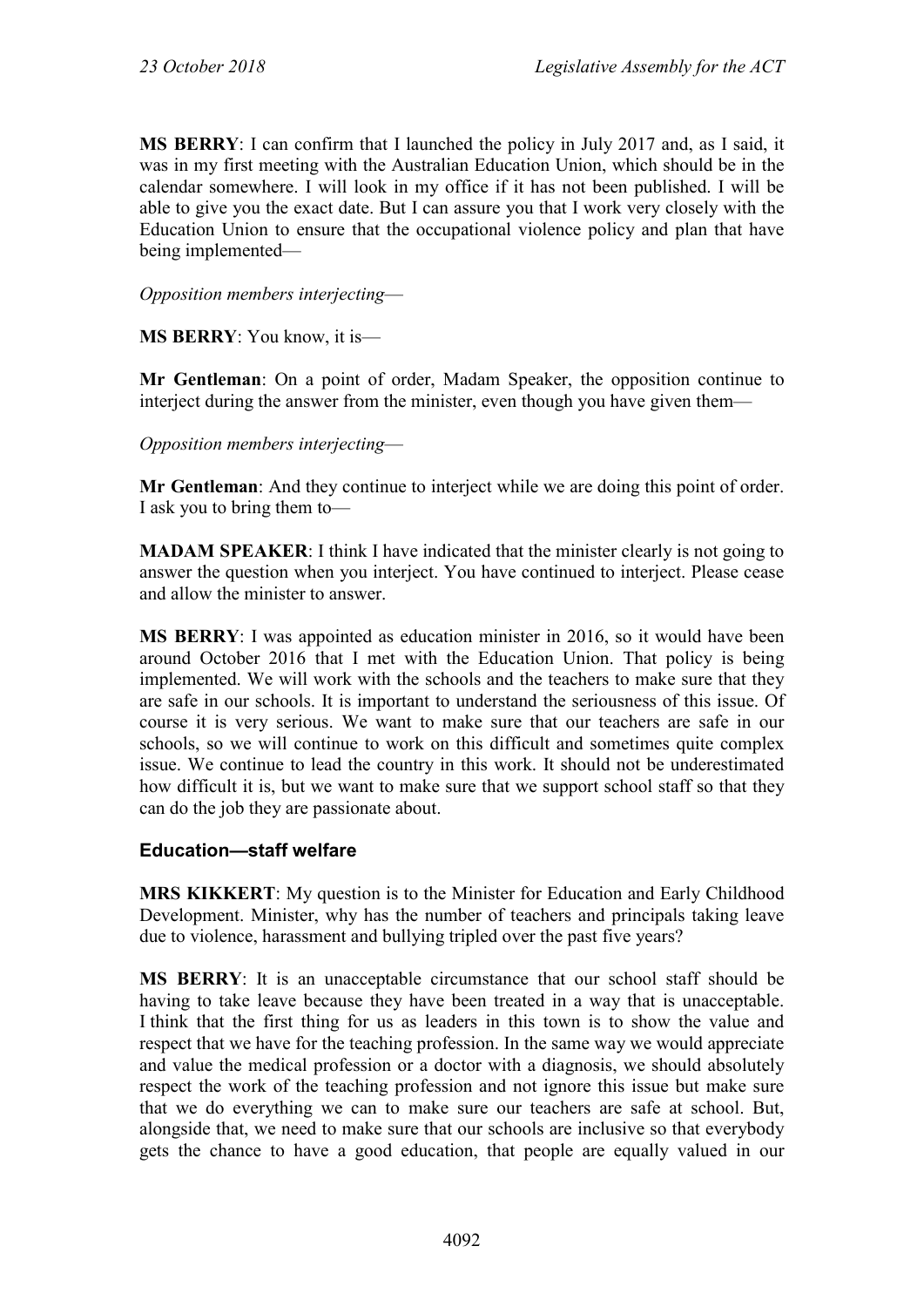schools and that people are supported in a way that makes sure that our schools are great places to be.

**MRS KIKKERT**: Minister, when did you first become aware that incidents involving attacks on teachers and support staff were increasing?

**MS BERRY**: As I said, I was appointed as education minister and it was brought to my attention by the Australian Education Union in my first meeting with them.

**MS LEE**: Minister, is reporting 34 times in a six-month period worthy of a better response than "put a bandage on it"?

**MS BERRY**: It is unacceptable for any worker in this town to go to work and be injured, and that is why the government has implemented the occupational policy and plan to ensure that our school staff, just like any other workers, get the chance to go to work and come home safely.

This is not a simple, easy issue to address overnight. It is a complicated and complex issue with competing rights that we need to address to ensure that everybody gets the same chance.

*Opposition members interjecting—*

**MS BERRY**: Madam Speaker, on a point of order—

**MADAM SPEAKER**: Members opposite. Mr Hanson, I think this morning I warned a number of you.

**Mr Hanson**: Madam Speaker, the minister said "point of order". What is the point of order?

**MADAM SPEAKER**: The point of order is your continued interjections.

**Mr Hanson**: How do we know that?

**MADAM SPEAKER**: I am telling you that as far as I am concerned—

*Mr Hanson interjecting—*

**MADAM SPEAKER**: You are warned, Mr Hanson. Stop the clock, please.

**Mr Gentleman**: On the point of order, I ask that Mr Hanson withdraw the terminology "bad boss". It is inappropriate.

*Opposition members interjecting*—

**MADAM SPEAKER**: Mr Hanson, it is a reflection on her capacity as a minister, I believe. So I ask you to withdraw.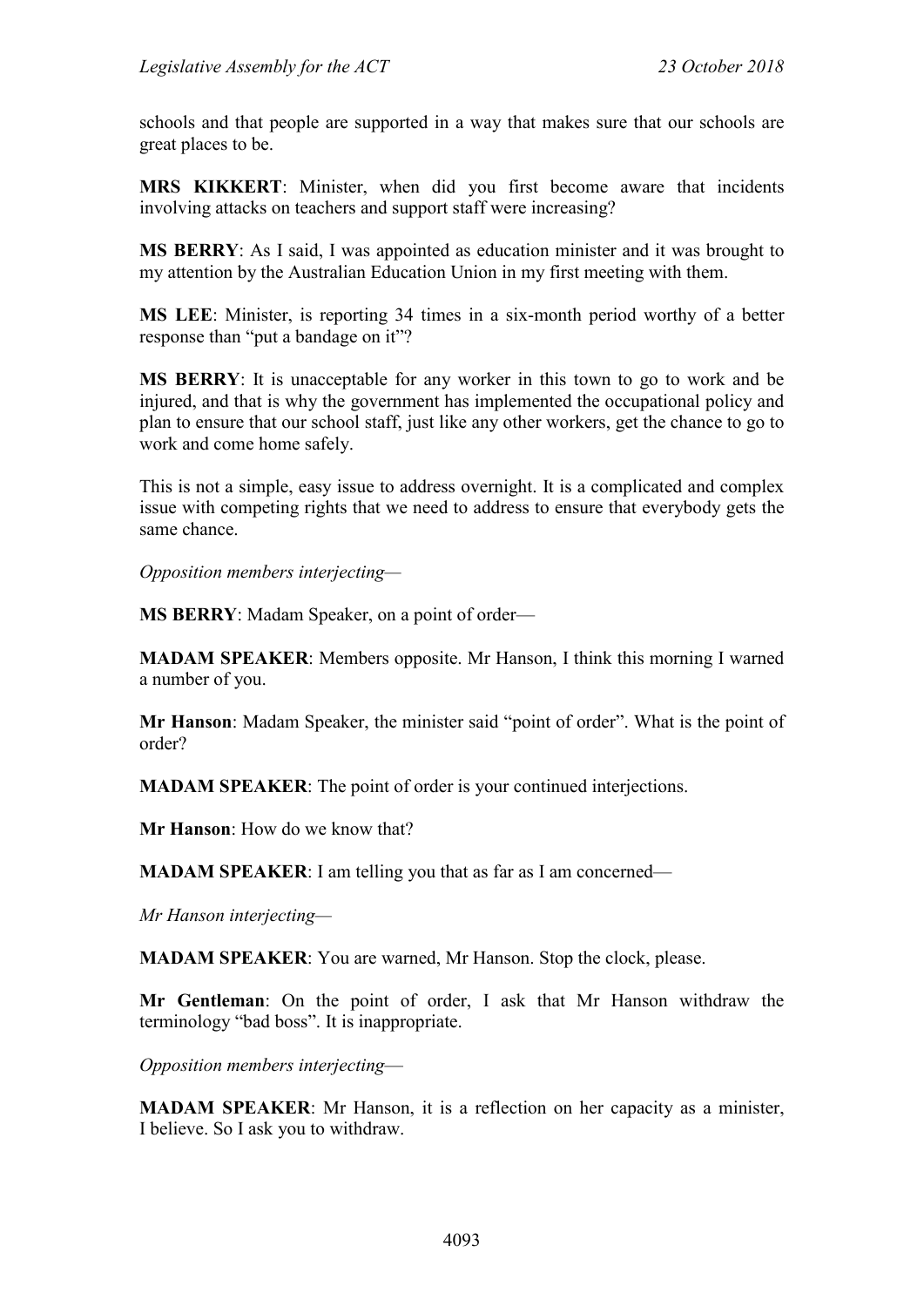**Mr Hanson**: Madam Speaker, I have heard the term "bad boss" used by that side of the chamber on countless occasions. If we are going to say that the term "bad boss" is unparliamentary, that is news to me. I do not think that that is on the list. I will withdraw in this case but I would ask you to come back and say whether we are not allowed to use the phrase "bad boss" anymore and the impact that might have on you lot.

**MADAM SPEAKER**: Thank you, Mr Hanson, for withdrawing. Minister, have you finished?

**MS BERRY**: Yes.

### **Schools—computers**

**MS ORR**: My question is to the Minister for Education and Early Childhood Development. Can the minister update the Assembly on the government's delivery of a Chromebook to every public high school student?

**MS BERRY**: Yes, I can update the Assembly. The government went to the 2016 election with a commitment to provide every ACT public high school student with a laptop or tablet device. After being returned by the people of the ACT because of policies like this, which support Canberrans' access to a decent life, we will continue to deliver on this important commitment.

Based on advice from the expert ministerial reference group, I determined that the government could deliver this commitment faster and to more students than initially anticipated: more students would get their laptop devices sooner. In the 2017 budget, the government allocated \$11.483 million to the three-year better schools for our kids technology-enabled learning initiative.

*Mr Barr interjecting—*

**MADAM SPEAKER**: Chief Minister, that won't happen again, will it?

**MS BERRY**: Thank you, Chief Minister. During three weeks at the start of term 1 this year, the government's Chromebook rollout began, with 14,886 devices issued to years 7 to 11 public high school students. A few weeks ago, the second procurement for this initiative was put out to tender, to give Chromebooks to year 7 students starting in 2019 as well as new students in years 8 to 12.

#### *Members interjecting—*

**MADAM SPEAKER**: I will let you get a bit of silence, Ms Orr, before you ask your supplementary. Are you right there, Mrs Dunne?

**MS ORR**: Minister, why is the government providing school students with these devices?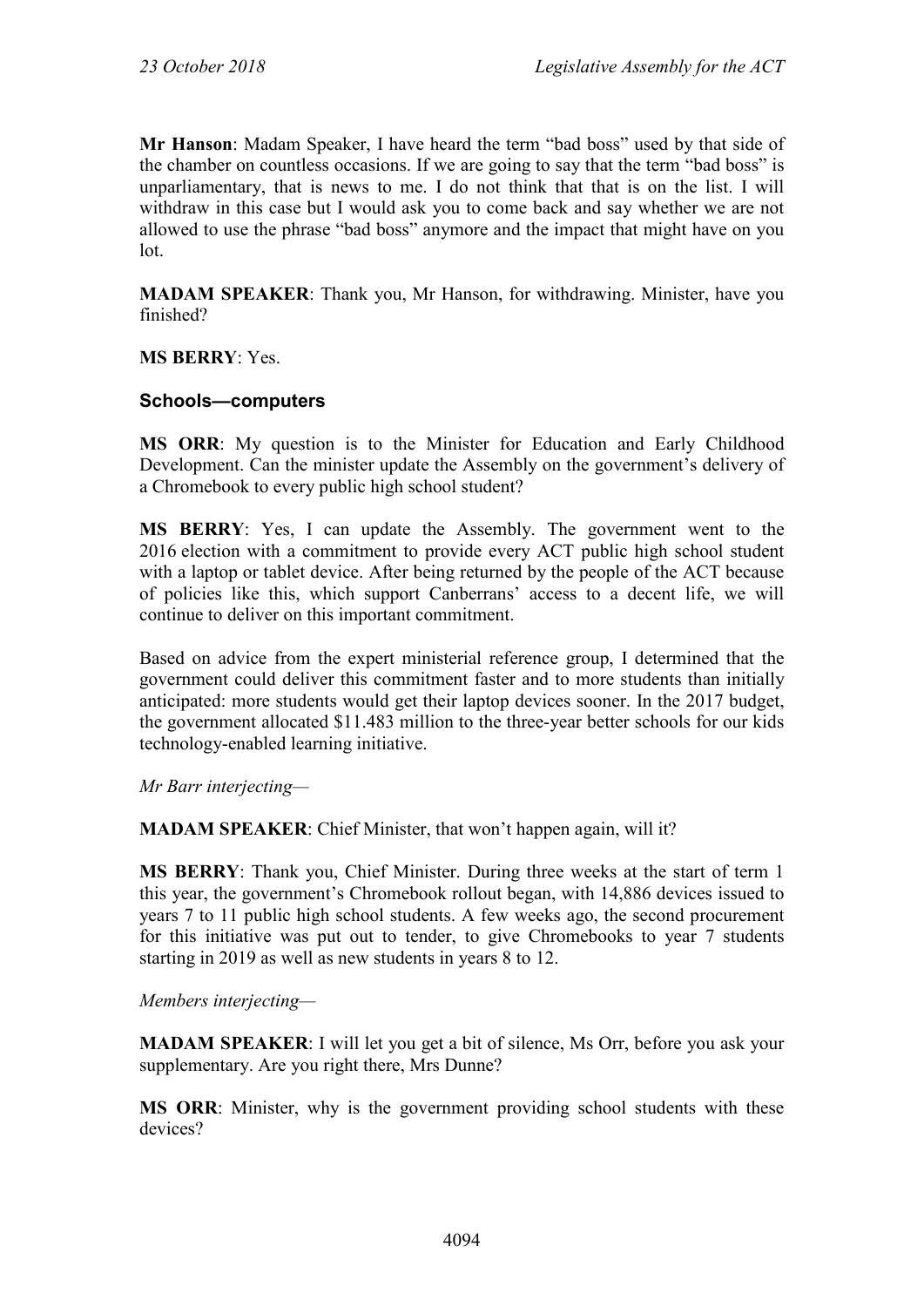**MS BERRY**: The ACT government is delivering for Canberrans, regardless of their background or circumstances. On this side of the chamber, we believe in a community that helps everybody to access a decent life. We believe in equity. This election commitment is improving equity in education. In today's school education context, personal computing devices are a key enabler. Because of this initiative, irrespective of family circumstances, every public high school student will have an equal opportunity to access technology-based learning when and where they need it.

Every Canberran deserves the best quality education to get the most out of life. Education has the power to break down barriers, improve social equity and make sure that people lead happy and fulfilling lives. The government is investing in education equity through initiatives just like this one.

Notably, other state and territory governments are taking note and having a look at how they can follow the ACT's national leadership in this area. Thanks go to Caroline Chisholm School, in your electorate of Brindabella, Madam Speaker, and the Isabella Plains Early Childhood School. They recently hosted the Northern Territory education minister, who looked with great interest at our technology-enabled learning initiative here in the ACT.

**MS CODY**: Minister, how do the devices contribute to learning in a modern, digital world?

**MS BERRY**: In today's schools, a significant part of learning happens digitally, especially in the secondary school context. Providing equal access to devices like Chromebooks is key to enabling learning for all students. Students use the devices to develop capacity to analyse information, solve problems and communicate in a highly digital society, in line with the objectives of the Australian curriculum, which requires students to understand how to operate effectively in a digital world.

The Chromebooks also enhance student learning opportunities and experiences to collaborate and discover and, in doing so, produce responsible, literate and knowledgeable digital citizens. The objective is not to provide a technologically-driven curriculum but rather enable learning across curriculum areas.

Chromebooks were selected because these devices will best align with the ACT's public school IT infrastructure, another area where the ACT has been nation leading. Students are already equipped with access to a specialised Google education platform, where they can access a Google classroom and Google apps. Chromebooks integrate seamlessly with these apps and will ensure that all students are using a safe, secure and easily managed platform.

#### **Education—NAPLAN results**

**MR PARTON**: My question is to the Minister for Education and Early Childhood Development. Minister, the Grattan Institute has just released its state by state report card measuring student progress. It highlights that the ACT is the worst performer of all states and territories on a like for like basis, with students making two to three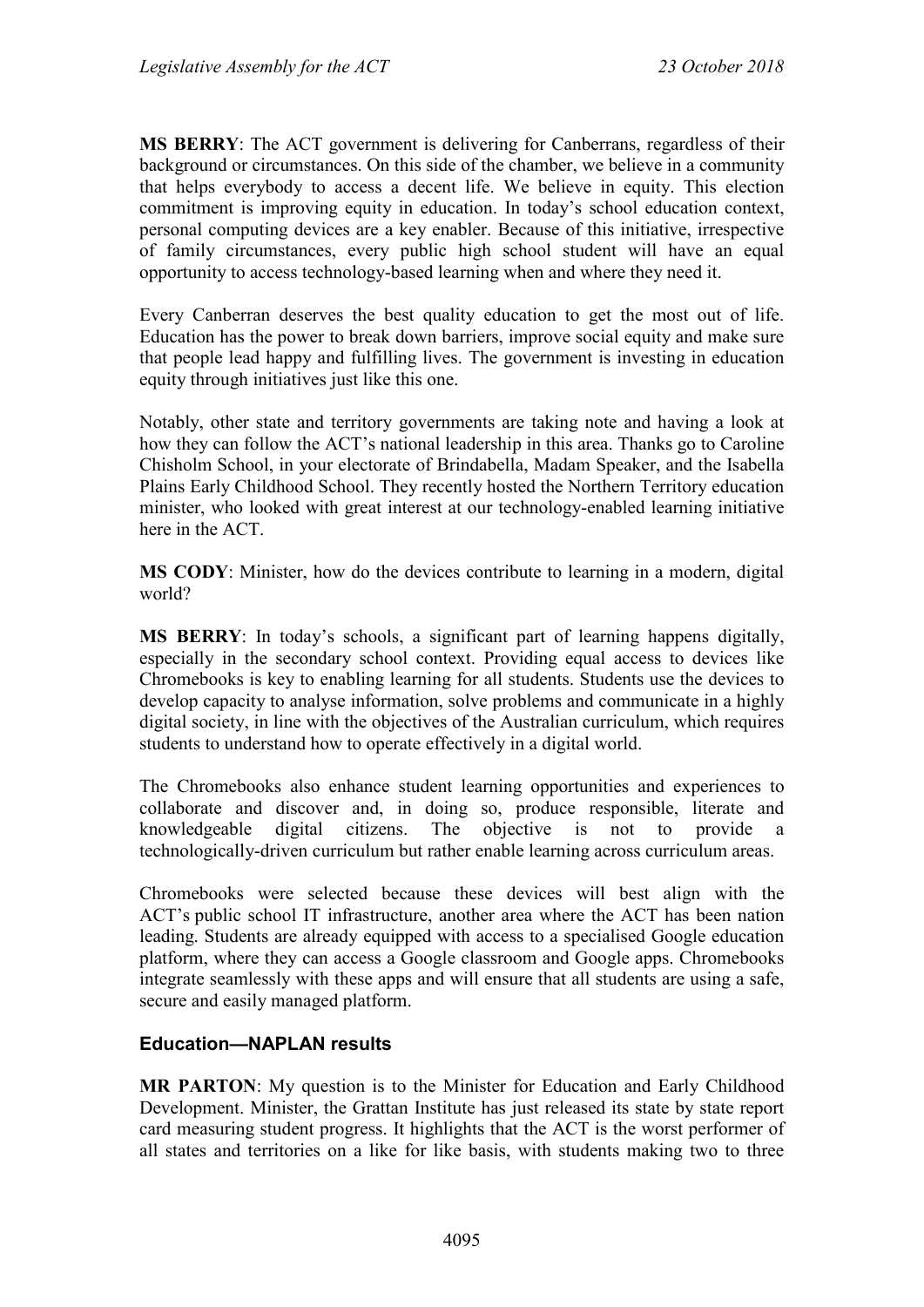months less progress than the national average, and that it has progressively got worse over the past eight years. Do you still claim that it is the fault of NAPLAN data and not failures in the ACT education system that we have these results?

**MS BERRY**: I do not recall blaming NAPLAN data for the results in the ACT. So if you have read that somewhere and can quote me on that, then do; otherwise you should correct the record. How NAPLAN data is used, whether it benefits children in their education, is what I have asked consistently and publicly. That is why the ACT government is leading a review of whether NAPLAN data, how it is used on the My School website, how it is reported and how data is compared, is useful in an education or whether it is doing more harm than good. That is what I have said.

With regard to the Grattan Institute's report, this is a very narrow picture—I think that that should be kept in mind—of what is actually happening in our schools. It also should be remembered that the data that has been used in this review is two years old now. It is from 2016. But the report does provide some good information and complements the work that the ACT is already doing in responding to the Auditor-General's report and Professor Lamb's recommendations as well as our future of education strategy, which was informed by over 5,000 conversations with the ACT community, including over 2,400 students, who will be most affected by an education in the ACT. Additionally the ACT government has announced that it aspires to extend early childhood education for four year-olds to three year-olds as well. This will all inform a better educational outcome for all of our children.

**MR PARTON**: Minister, do you still think that ANU researcher Andrew Macintosh, whose findings replicate those of the Grattan Institute, is wrong?

**MS BERRY**: Thank you Mr Parton. I think that some of the information that Macintosh used to analyse his data did not give a full picture. Mr Macintosh himself admitted that he is not an education expert.

I, on the other hand, have been listening to education experts and researchers internationally renowned experts including Pasi Sahlberg from Finland, who is now with the University of New South Wales Gonski Institute, David Gonski himself, Professor John Hattie, Dr Chris Sarra, John Falzon, Christine Topfer from Tasmania, Tom Lowrey—ensuring that our school professionals are being provided with the most contemporary and up-to-date information to be able to provide the best possible education system in the ACT.

In addition to that, it has also been backed up through the conversations that I have been having with the ACT community about what they want to see in their schools in the ACT: an inclusive system that is equitable; one that gives every child the same chance regardless of their background to an equal education.

**MS LEE**: Minister, do you accept that there are issues with academic performance in the ACT and do you intend to take the Grattan Institute recommendations, which is at least the fifth report highlighting academic failures in the ACT, seriously?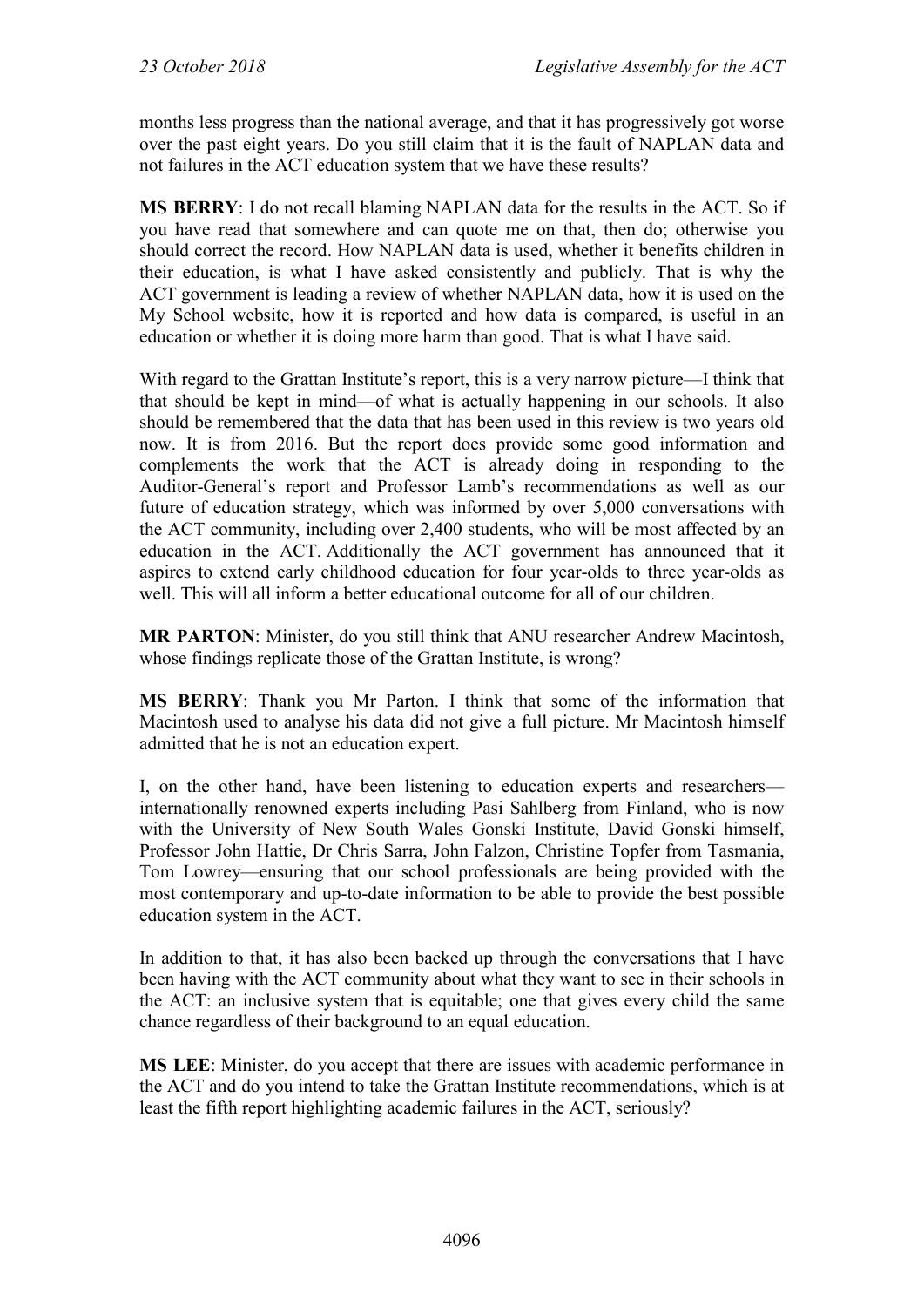**MS BERRY**: As I said, the data in the report is two years old and the ACT Education Directorate schools have already been implementing a whole lot of the work that has been recommended through that recent report, keeping in mind that it gives a very narrow picture of what is happening in our schools. There is a considerable amount of work that is happening across our school system to improve education outcomes for children.

What we have seen, and on the advice of researchers, professionals and well-recognised academics like Mr Gonski in his Gonski 2.0, is: when you address equity in a school system every child will achieve excellence. And that is what we are doing here in the ACT, because this is what a government which is progressive and wants to ensure that there are equitable outcomes for every person, regardless of their background, in our schools does. The recommendations that have been provided in the report complement the work that the ACT government is already doing.

Of course we happily listen to the advice of academics but we have also been having a very big conversation with the ACT community about the future of education and what our students, parents and teachers want from their school system, and that has also been backed up by all the experts that I have just referred to across the nation and across the world.

### **ACTION bus service—school services**

**MISS C BURCH**: My question is to the Minister for Transport. Minister, on the afternoon of Tuesday, 16 October, due to an accident on Tillyard Drive, the 625 school bus from Melba Copland Secondary School was required to make diversions and to drop students off at locations other than their normal stops. Minister, one of the affected students was a 12-year-old boy who was dropped off two kilometres from his normal stop in unfamiliar surrounds. What processes and procedures are in place to ensure students' safety in such circumstances?

**MS FITZHARRIS**: Quite significant policies and procedures are in place. I am not aware of that incident; this is the first I have heard about that and I am certainly not familiar with the experience of that particular 12-year-old boy. I will take the question on notice. It would seem to me that that is not usual practice. If Miss Burch can provide further information, I would welcome that, and I will follow it up.

**MISS C BURCH**: Minister, what additional processes and procedures are in place to ensure the safety of young students with special needs when school buses are required to make diversions or drop them off somewhere other than their regular stop?

**MS FITZHARRIS**: I will take the question on notice but I also note that if there are children with special needs travelling on a dedicated school bus or on other buses, that would be quite different from those who are dropped door to door on special needs buses that also transport children around the territory. If further information can be provided, I can provide a fuller answer.

**MRS KIKKERT**: Minister, were procedures and processes followed in this particular case?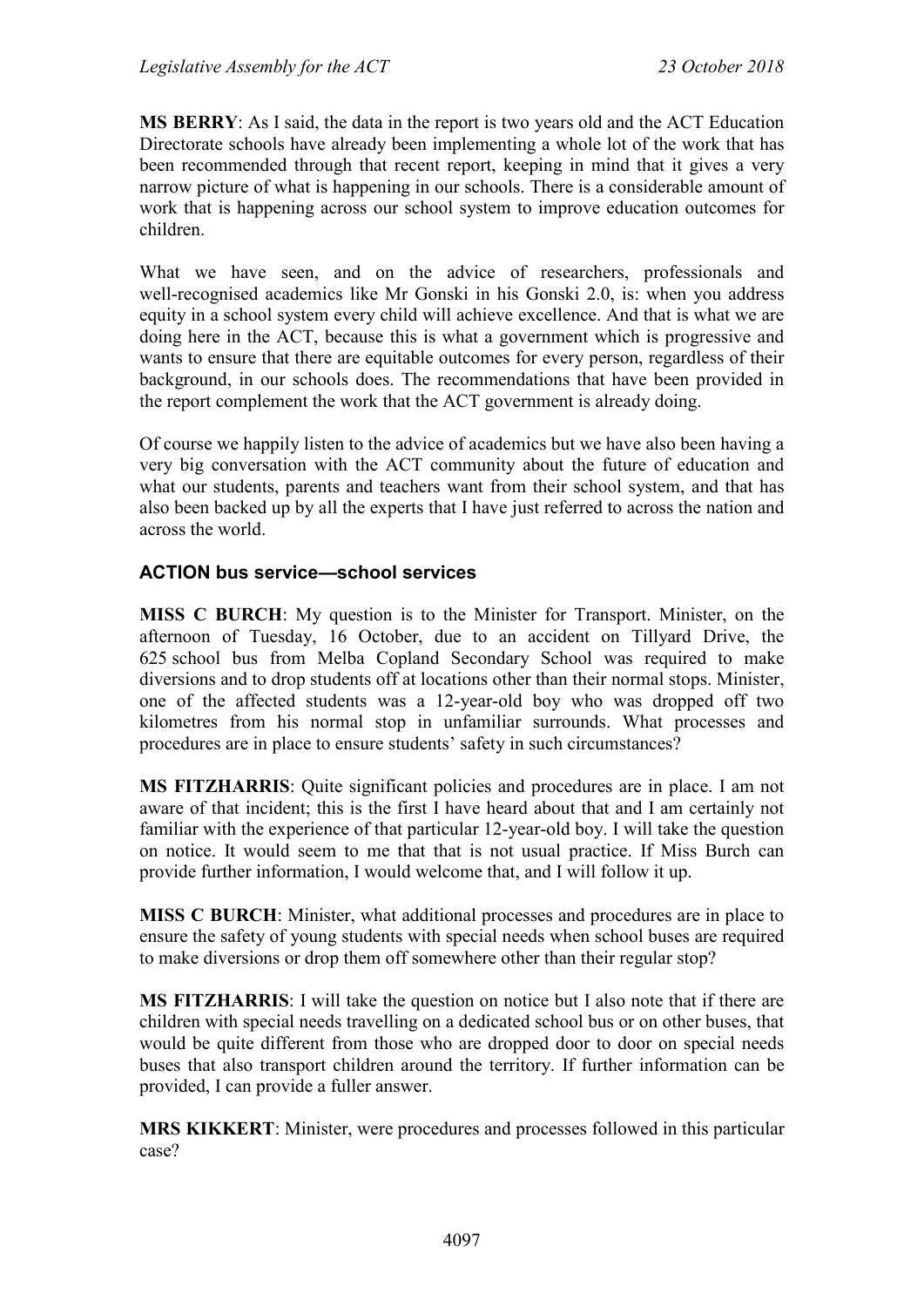**MS FITZHARRIS**: As I say, it is the first I have learnt of this incident so I will take the question on notice.

#### **Animals—dangerous dogs**

**MS LAWDER**: My question is to the minister for transport and city services. Minister, Justice Mossop, in handing down his ruling on Meyers v Commissioner for Social Housing, stated:

In an urban community where crime rates are low, there is no reason why citizens need dogs that are of such a temperament as to represent a threat to the lives of other citizens.

Minister, how has the government responded to Justice Mossop's statements that Canberrans do not need dogs that are of such a temperament as to represent a threat to the lives of others?

**MADAM SPEAKER**: Just for clarification, I think that is to the Minister for City Services, not the minister for transport and city services. Mr Steel in response, please.

**MR STEEL**: I thank the member for her question. The government has undertaken an independent review of dog management in the ACT. The recommendations from that review are being implemented. That is our response.

**MS LAWDER**: Minister, why are dogs that attack, harass or are menacing towards people allowed to be rehomed or given back to their owner?

**MR STEEL**: I thank the member for her question. DAS staff investigate dog attack incidents and make an assessment based on the behaviour of the dog. We have some real professionals in DAS. I visited them just the other week, talking to them about how they undertake those investigations and they do take into account all aspects of a dog attack, including whether there is provocation and a whole range of other matters relating to the dog's behaviour, to determine what should occur in relation to that dog.

**MR COE**: Minister, will you now strengthen dangerous dog legislation to address the issues raised by Justice Mossop, especially given your experience having visited DAS over in Symonston?

**MR STEEL**: I thank the member for his question. We have some of the strongest dog laws in Australia here in the ACT as a result of the reforms that we as an Assembly instituted at the end of last year. We have just had a review into dog management from an expert panel that has provided us with recommendations. They have certainly recommended that the focus should be on responsible dog ownership. That is where we will be focusing our efforts in particular.

#### **Health—bulk-billing**

**MS CODY**: My question is to the Minister for Health and Wellbeing. Minister, how is the ACT government encouraging GPs to increase bulk-billing rates in my electorate and in the ACT more broadly?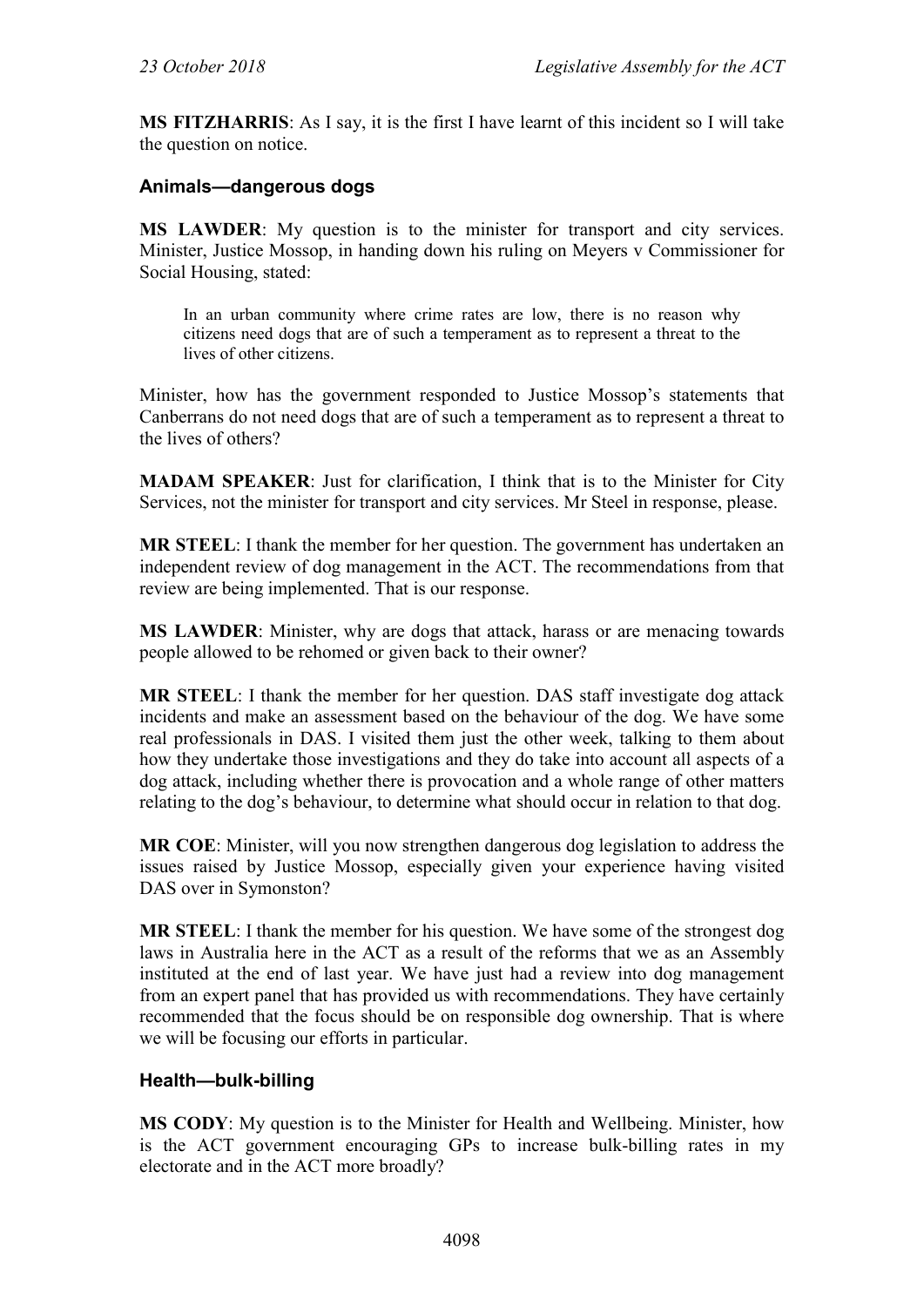**MS FITZHARRIS**: I thank Ms Cody for the question. Over the past decade the ACT government has undertaken a variety of programs aimed at increasing the bulk-billing rates here in the ACT so that GPs can continue the work they do, providing extremely high quality primary health care to our community. Our priority is to ensure that as many Canberrans as possible can access bulk-billing GP services. We have a strong commitment to universal public health care where and when Canberrans need it.

Our initiatives are working despite the federal Liberal government's extension of the Medicare rebate freeze, which GPs have said repeatedly, including here in the ACT, has made it very difficult for them over the past few years. According to Medicare statistics, GP bulk-billing rates in the ACT have climbed from 50 per cent in the June quarter of 2018 to 62.8 per cent in the June quarter of this year. But we want to improve those rates even further.

During the last election ACT Labor committed to increase GP bulk-billing rates, particularly where we knew there were gaps in service; that is, particularly on the south side of Canberra. Last year's budget provided \$1 million for a grant scheme to support the expansion of bulk-billing GP practices in Canberra's south. I am really pleased to say that three grant recipients have been selected, all demonstrating a strong commitment to bulk-billing and improved primary health care for clients in the Tuggeranong and Molonglo Valley areas. These are the Interchange General Practice, the Isabella Plains Medical Centre and the National Health Co-op. All three have demonstrated an ongoing commitment to providing bulk-billing GP services to south-siders. We are doing our part to ensure that health care in Canberra remains affordable.

**MS CODY**: Minister, what projects will be delivered as a result of the bulk-billing grants?

**MS FITZHARRIS**: I am really pleased to say that all the grant recipients demonstrate a very strong commitment to bulk-billing, particularly in the Tuggeranong and Molonglo areas where, indeed, two of those practices are expanding into opening new practices as a result of this grant.

The Interchange General Practice will receive a grant of \$500,000 to establish a new seven to eight-room general practice in Tuggeranong. When fully staffed, the practice will provide up to 35,000 consultations each year and have a particular focus on vulnerable population groups and issues such as drug or alcohol dependencies, sexuality and gender diversity, chronic conditions and mental health.

The Isabella Plains Medical Centre, a very busy local centre, will receive a grant of \$111,000 to expand and enhance their current practice. This grant will ensure that more patients will be bulk-billed, it will improve ease of access for many of their clients and improve privacy, particularly for vulnerable groups of patients. It will provide them the ability to purchase equipment to support continued and expanded visits to outreach clinics including, importantly, to a number of local residential aged care facilities or, indeed, in patients' homes.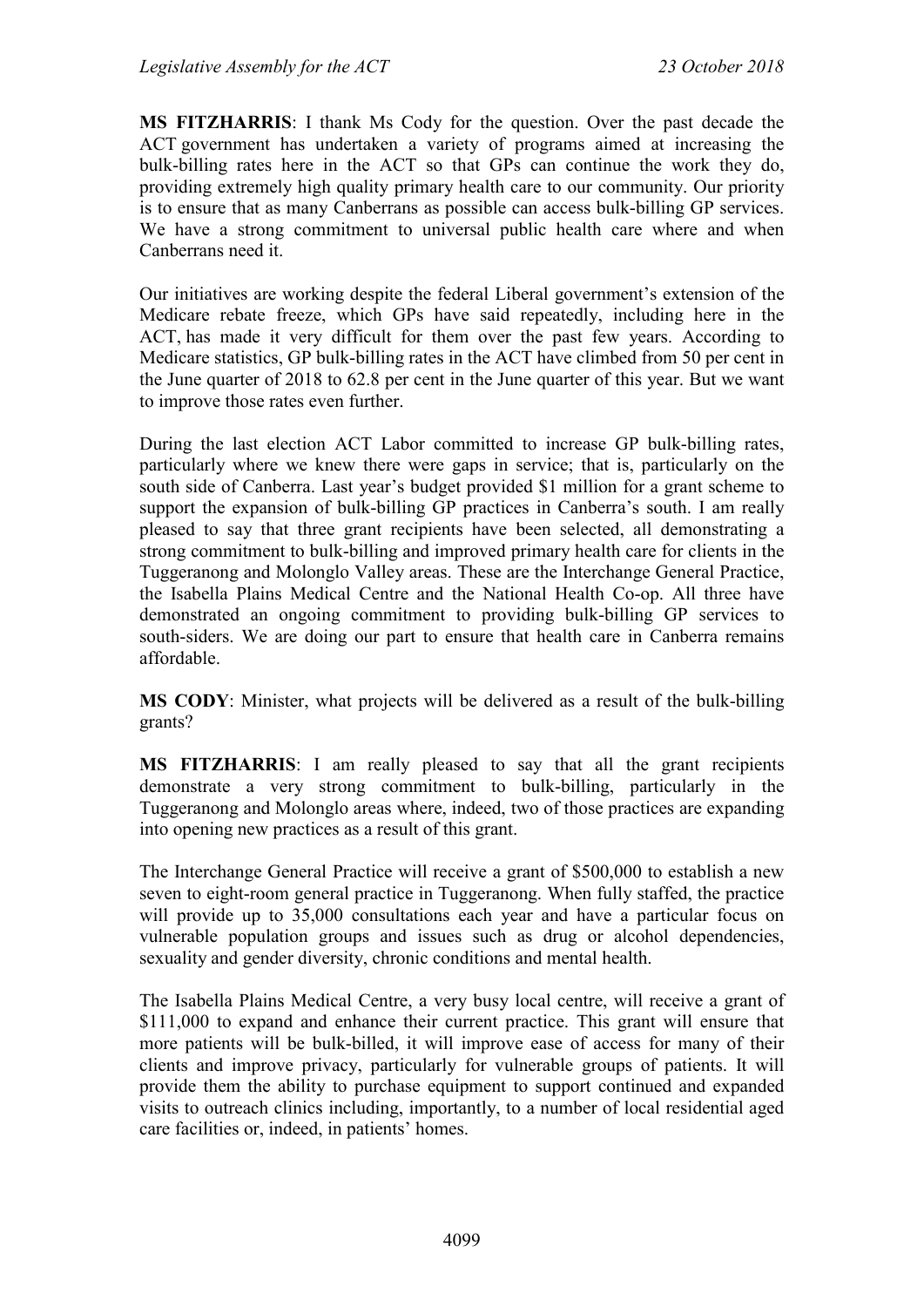The National Health Co-op has made an enormous contribution to expanding the ACT's bulk-billing rates over the past few years in a community ownership model. Their grant is \$350,000 to establish a new multidisciplinary general practice in the suburb of Coombs. This will support not only bulk-billing GPs but also allied health services such as physios, psychologists, nutritionists and dietitians. They will expand their hours as demand increases in this fast growing area of Canberra and they will also be able to employ allied health staff working across their network to spend more time in the Coombs practice to deliver more primary healthcare to local residents.

**MR PETTERSSON**: Minister, how does access to affordable primary health care reduce pressure on other parts of the health system?

**MS FITZHARRIS**: I thank Mr Pettersson for the supplementary question. As we know, the ACT has a growing and ageing population, which will result in increased demand for health and hospital services in the future. Our effort is to make sure that as many Canberrans as possible get the primary health care they need when they need it to reduce the likelihood that they may need to present to hospital.

Certainly the extended commonwealth freeze on Medicare rebates placed enormous pressure on GPs, and, as I said earlier, particularly on local ACT GPs and other parts of our primary healthcare network as individuals could not seek further bulk-billing services.

According to the Australian Institute of Health and Welfare, the ACT had 8,000 potentially preventable hospitalisations in 2015-16. Although this was the second lowest number in the country, there is still work we all need to do. A focus on improving preventative care, better maintaining people's physical and mental health, and improving the management of existing conditions through high quality primary health care like GPs and our nurse-led walk-in centres will help to manage service demand into the future and, importantly, lead to better health outcomes.

By supporting GPs to provide bulk-billing appointments, we are supporting access to primary health care here in the ACT. This is why the government established a grant scheme to support the expansion of affordable, accessible primary health care in Canberra's south. This is an important initiative to reduce pressures on other sectors of the healthcare system and improve the health and wellbeing of the community in the ACT.

In addition to the grants process, there were some remaining funds, and we will be working further with GPs, using those funds to find new and more innovative ways to continue to support GPs to provide bulk-billing services to the Canberra community.

**Mr Barr**: I ask that all further questions be placed on the notice paper.

## **Supplementary answer to question without notice Canberra Hospital—radiology department**

**MS FITZHARRIS**: I refer to Mrs Dunne's earlier questions about radiology. I advise Mrs Dunne that the new clinical director was appointed approximately two weeks ago.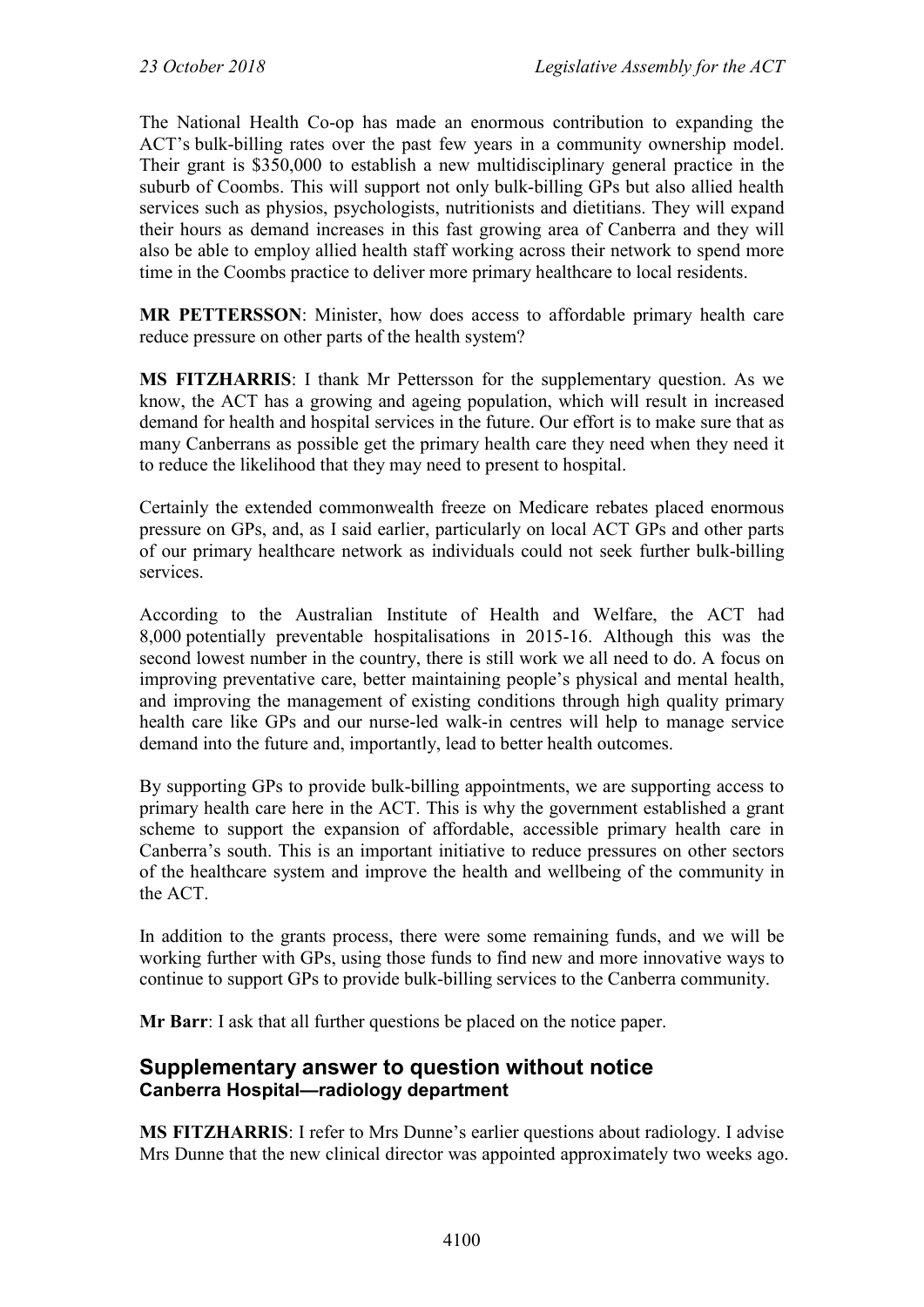## **Papers**

**Madam Speaker** presented the following papers:

Annual Reports (Government Agencies) Act, pursuant to section 15—Annual reports 2017-2018—

ACT Electoral Commission, dated 28 September 2018.

ACT Ombudsman, dated 2 October 2018.

Office of the Legislative Assembly, dated October 2018.

Standing order 191—Amendments to the Health (Improving Abortion Access) Amendment Bill 2018, dated 24 September 2018.

Auditor-General's Report No 3/2018—Tender for the sale of Block 30 (formerly Block 20) Section 34 Dickson—Recommendation 1 and Government response— Copy of letter to the Speaker from the Minister for Planning and Land Management, dated 16 October 2018.

**Mr Barr** presented the following papers:

Annual Reports (Government Agencies) Act, pursuant to section 13—Annual reports 2017-2018—

Chief Minister, Treasury and Economic Development Directorate (4 volumes), dated 24 September 2018.

City Renewal Authority, dated 22 September 2018.

ACT Public Service—State of the Service Report, dated 26 September 2018.

Administrative Arrangements—Administrative Arrangements 2018 (No 2)— Notifiable Instrument NI2018-523, dated 18 September 2018.

Annual Reports (Government Agencies) Act, pursuant to section 13—Annual reports 2017-2018—

Australian Capital Territory Insurance Authority, dated 2 October 2018.

Icon Water Limited, dated 17 September 2018.

Independent Competition and Regulatory Commission—Report 7 of 2018, dated 27 September 2018.

**Ms Berry** presented the following papers:

Annual Reports (Government Agencies) Act, pursuant to section 13—Annual report 2017-2018—Education Directorate, dated 28 September 2018.

Annual Reports (Government Agencies) Act, pursuant to section 13—Annual report 2017-2018—Suburban Land Agency, dated 18 September 2018.

# **Social housing stock—response to resolution of the Assembly**

### **Paper and statement by minister**

**MS BERRY** (Ginninderra—Deputy Chief Minister, Minister for Education and Early Childhood Development, Minister for Housing and Suburban Development, Minister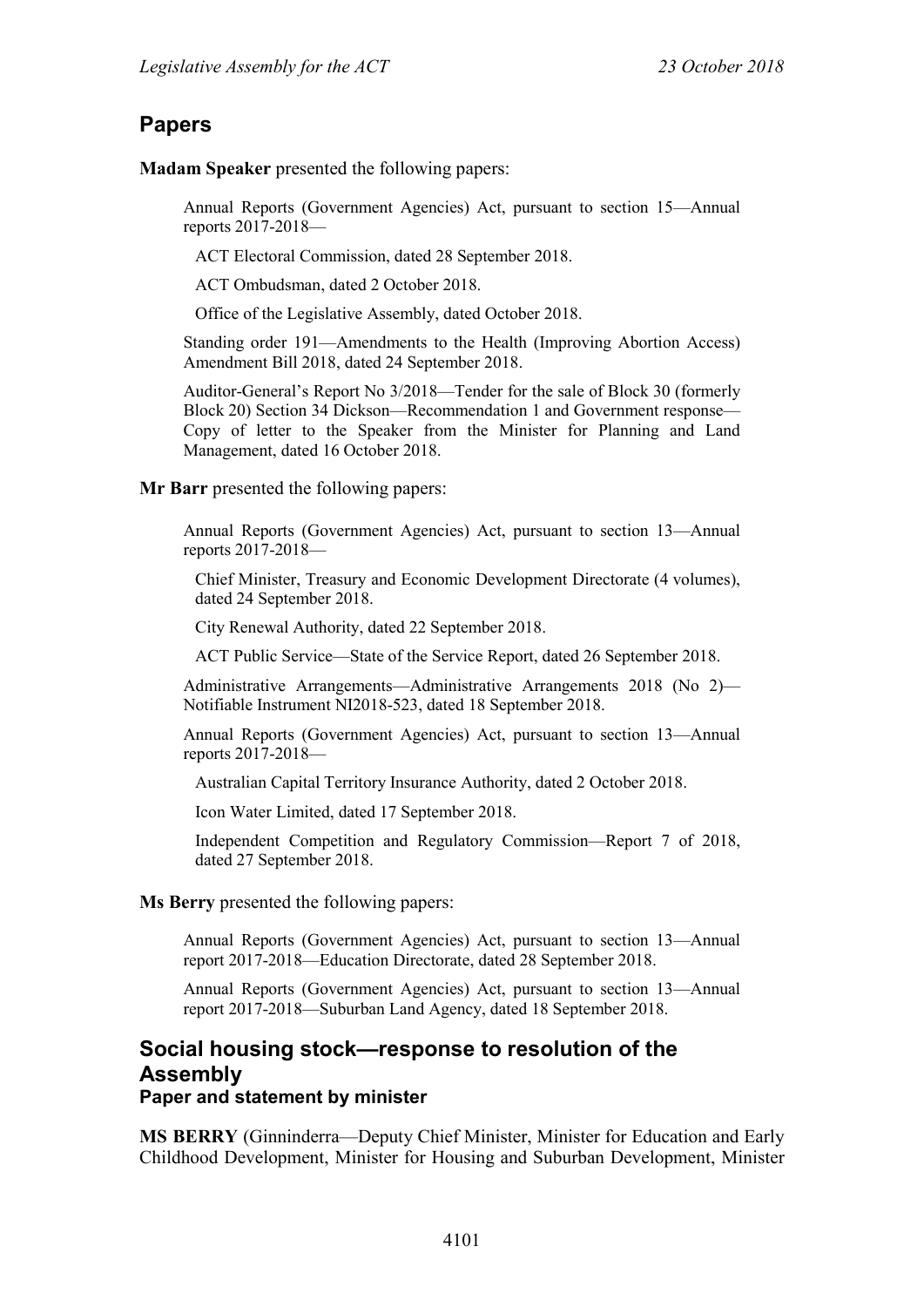for the Prevention of Domestic and Family Violence, Minister for Sport and Recreation and Minister for Women) (3.29): For the information of members, I present the following paper:

Social housing stock, dated October 2018, pursuant to the resolution of the Assembly of 11 April 2018.

I ask leave to make a brief statement in relation to the paper.

Leave granted.

**MS BERRY**: I am happy to table this response to the ACT Legislative Assembly resolution of 11 April 2018 about social housing stock. As the Assembly is aware, the ACT government is developing a new ACT housing strategy, which will be released in 2018. The new strategy will set out the government's commitment to social and affordable housing as an important part of ensuring we can continue to provide an equitable, diverse and sustainable supply of housing for all Canberrans into the future.

In the meantime, work is underway to look at the long-term management of the public housing portfolio and the final rollout of the government's unprecedented public housing renewal program of providing 1,288 modern and sustainable properties spread throughout Canberra that will be better suited to the changing needs of our public housing tenants.

The government also continues to set community housing targets on government land release that will provide for affordable rental properties targeted at the households who need them most. Affordable rental opportunities are also being supported through the government's \$1 million affordable housing innovation fund, which is trialling new solutions to long-term complex problems.

The ACT government signed up to the new national housing and homelessness agreement in June 2018, and both the multilateral and bilateral ACT agreements are publicly available on the website of the Council on Federal Financial Relations. While no new funding was provided, the ACT government's agreement to the NHHA has ensured that commonwealth funding of \$130.7 million will continue to flow to local housing and homelessness services providing critical services to our community.

The response also outlines how the government calculates the level of housing supply needed to respond to projected housing demand and the initiatives the ACT has committed to as part of this bilateral agreement under the NHHA and sets out the ministerial and directorate responsibilities for signing, implementing and reporting on the NHHA and associated initiatives. I commend this report to the Assembly.

## **Social housing incentives—response to resolution of the Assembly Paper and statement by minister**

**MS BERRY** (Ginninderra—Deputy Chief Minister, Minister for Education and Early Childhood Development, Minister for Housing and Suburban Development, Minister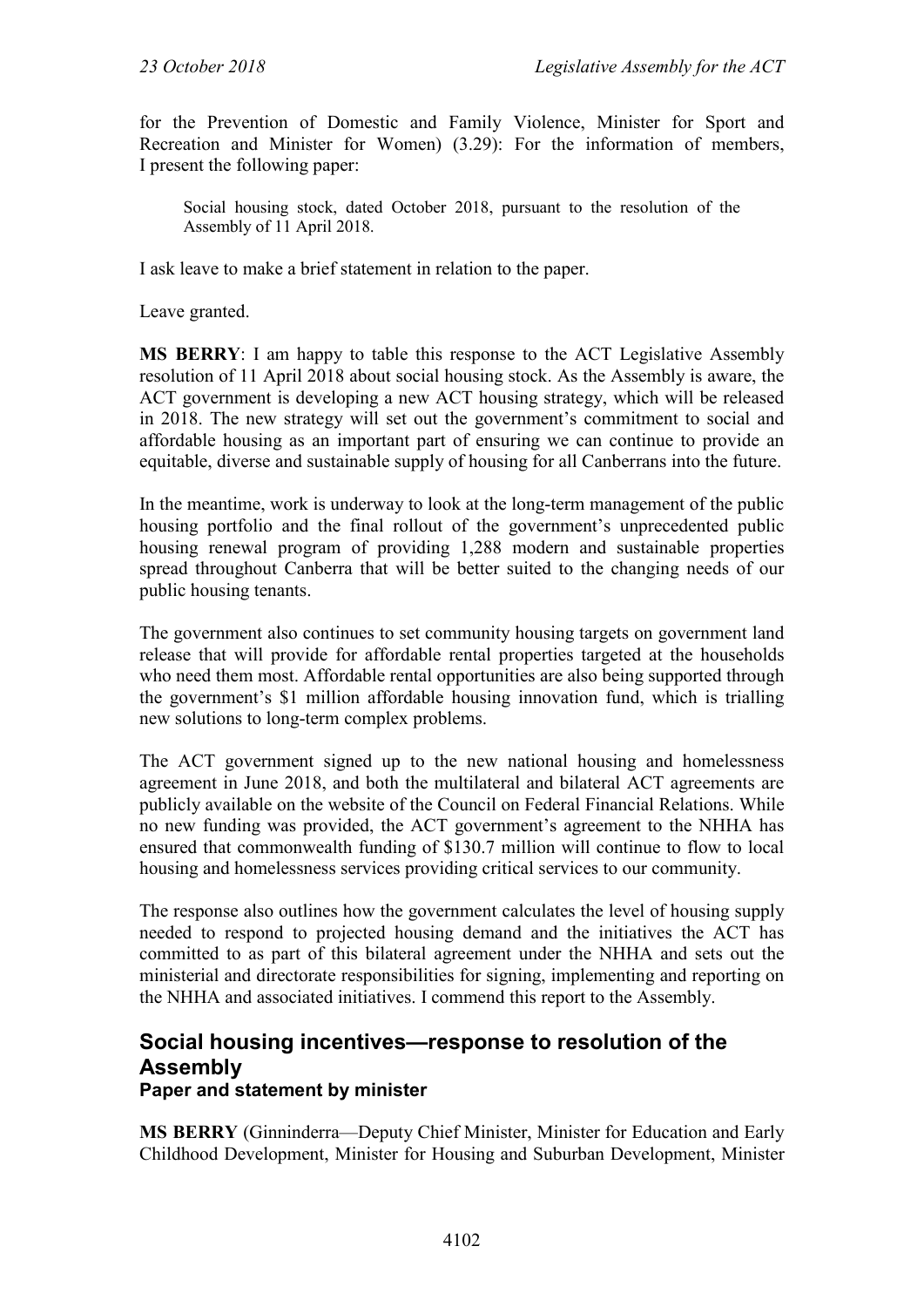for the Prevention of Domestic and Family Violence, Minister for Sport and Recreation and Minister for Women) (3.31): For the information of members, I present the following paper:

Social housing—Provision of incentives, dated October 2018, pursuant to the resolution of the Assembly of 1 August 2018.

I ask leave to make a statement in relation to the paper.

Leave granted.

**MS BERRY**: I am pleased to table the response to the ACT Legislative Assembly resolution of 1 August 2018 about the provision of incentives for social housing stock. I announced the outcomes of the round 1 expression of interest under the government's new \$1 million affordable housing innovation fund on 21 August 2018. Community Housing Canberra Incorporated was awarded a grant of \$230,000 to establish a new affordable rental real estate management model within the ACT. This initiative will allow us to trial a new way of increasing the supply of affordable rental properties in the ACT.

As the Assembly is aware, the ACT government is developing a new ACT housing strategy, which will be released later in 2018. The new strategy will set out the government's commitment to social and affordable housing as an important part of ensuring we can continue to provide an equitable, diverse and sustainable supply of housing for all Canberrans into the future. One of the key goals we will focus on in the new strategy will be measures to increase the availability of affordable rental properties for lower income households.

So as not to anticipate the release of the new ACT housing strategy, the attached report does not commit to introduce any new incentives at this stage, but it identifies some of the implementation issues that may be involved with delivery. Some of the issues covered include cost impacts and viability, and feedback received during consultation with the community sector, community housing providers and the real estate and property sector as part of the development of the new housing strategy. I commend this report to the Assembly.

**MS LE COUTEUR** (Murrumbidgee) (3.33), by leave: I thank the minister for the report. I look forward to seeing the report, as distinct from the brief comments, so I can only make very brief comments myself. I am pleased to hear the government will look at long-term management, and I am looking forward to seeing how it calculates the demand for public housing. Clearly, however it is calculated at the moment, we have not got enough of it right now. I think every member of the Assembly would agree with that.

Again, I am looking forward to the actual statement because the motion dealt with more than just land tax; it also dealt with rates issues. We have the situation that if you are a tenant of a community housing provider and you are entitled to rates rebates, the community housing provider does not get those on your behalf.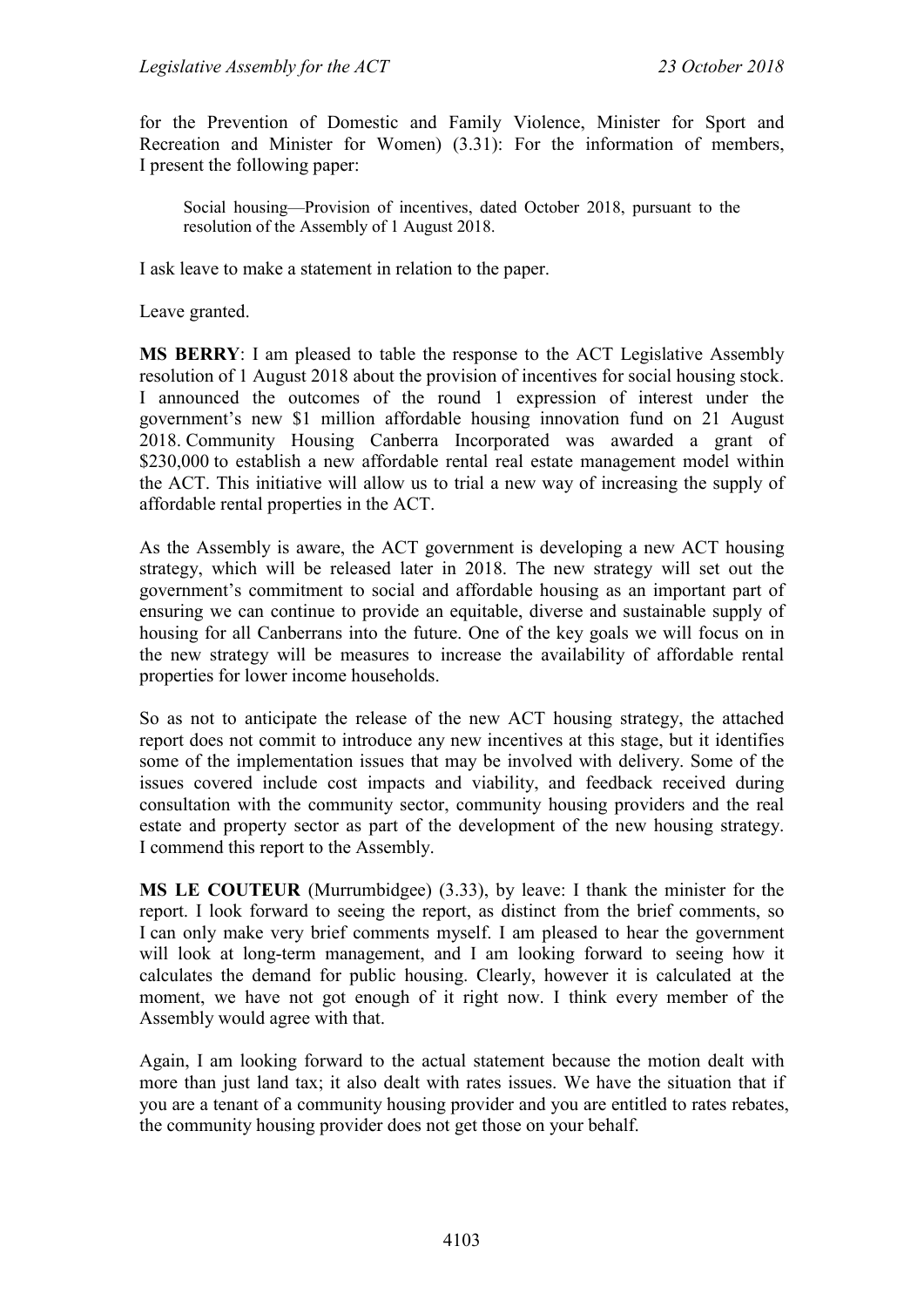It was disappointing to hear that the strategy does not seem to have covered land tax, but given the Assembly's clear positivity about land tax—the fact the motion was passed—I urge the minister to bring forward a bill to support a land tax exemption for affordable rentals to eligible low income Canberrans. We went through the debate this morning and discovered that a minister needs to put forward such a bill, so I call on the minister for housing to do that.

## **Papers**

**Ms Fitzharris** presented the following papers:

Annual Reports (Government Agencies) Act, pursuant to section 13—Annual report 2017-2018—Health Directorate, dated 26 September 2018.

Annual Reports (Government Agencies) Act, pursuant to section 13—Annual report 2017-2018—Transport Canberra and City Services Directorate (2 volumes) (incorporating the ACT Public Cemeteries Authority)—

Dated 18 September and October 2018.

Corrigendum.

Annual Reports (Government Agencies) Act, pursuant to section 13—Annual report 2017-2018—ACT Building and Construction Industry Training Fund Authority, dated 12 September 2018.

**Mr Gentleman** presented the following papers:

National Environment Protection Council Act, pursuant to subsection 23(3)— National Environment Protection Council—Annual report 2016-17.

Annual Reports (Government Agencies) Act, pursuant to section 13—Annual report 2017-2018—

ACT Policing, dated 13 September 2018, in accordance with the Policing Arrangement between the Commonwealth and Australian Capital Territory Governments.

Crimes (Controlled Operations) Act, pursuant to subsection 28(9)—Annual Report 2017-18—ACT Policing Controlled Operations, dated 13 September 2018.

Crimes (Surveillance Devices) Act, pursuant to subsection 38(4)—Annual Report 2017-18—ACT Policing Surveillance Devices, dated 13 September 2018.

#### **Mr Gentleman**, on behalf of **Mr Ramsay**, presented the following papers:

Annual Reports (Government Agencies) Act, pursuant to section 13— Annual report 2017-2018—

Director of Public Prosecutions, dated 5 October 2018.

Justice and Community Safety Directorate, dated 5 October 2018.

Legal Aid Commission (ACT), dated 18 September 2018.

Public Trustee and Guardian, dated 4 June 2018.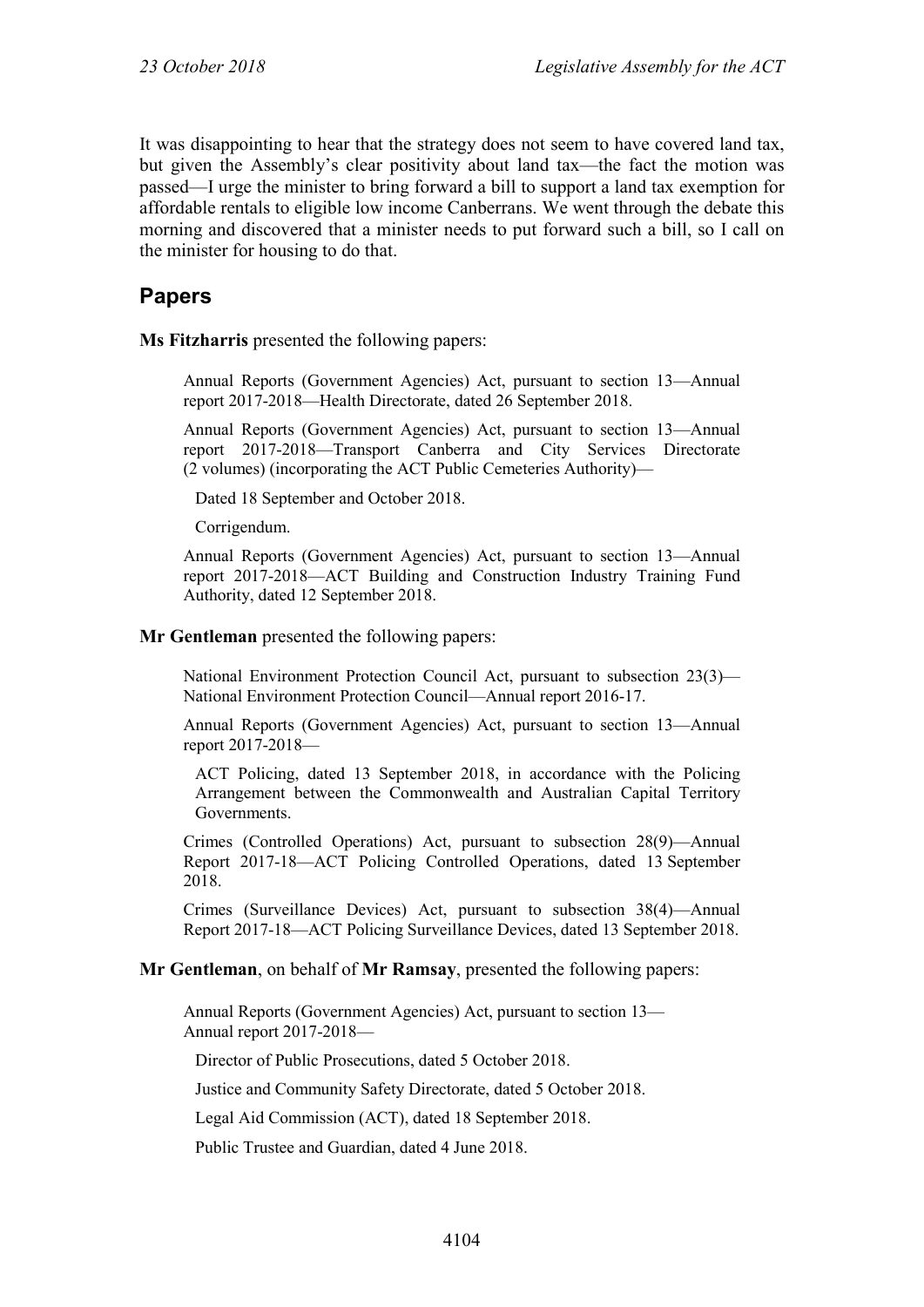Civil Law (Wrongs) Act, pursuant to subsection 4.56(3), Schedule 4— Professional Standards Councils—Annual report 2017-18.

Judicial Commissions Act, pursuant to subsection 61A(5)—ACT Judicial Council—Annual report 2017-18.

Annual Reports (Government Agencies) Act, pursuant to section 13—Annual report 2017-2018—ACT Gambling and Racing Commission, dated 18 September 2018.

Annual Reports (Government Agencies) Act, pursuant to section 13—Annual report 2017-2018—Cultural Facilities Corporation, dated 2 October 2018.

**Mr Gentleman** presented the following paper:

Planning and Development Act, pursuant to subsection 242(2)—Schedule— Leases granted for the period 1 July to 30 September 2018.

**Mr Rattenbury** presented the following papers:

Annual Reports (Government Agencies) Act, pursuant to section 13—Annual reports 2017-2018—

ACT Commissioner for Sustainability and the Environment, dated 19 September 2018.

Environment, Planning and Sustainable Development Directorate, dated 28 September 2018.

Annual Reports (Government Agencies) Act, pursuant to section 13—Annual report 2017-2018—ACT Human Rights Commission, dated 5 October 2018.

## **Standing Committee on Economic Development and Tourism Report 4—government response**

**MS STEPHEN-SMITH** (Kurrajong—Minister for Aboriginal and Torres Strait Islander Affairs, Minister for Disability, Minister for Children, Youth and Families, Minister for Employment and Workplace Safety, Minister for Government Services and Procurement, Minister for Urban Renewal) (3.40): For the information of members, I present the following paper:

Economic Development and Tourism—Standing Committee—Report 4— *Inquiry into Government Procurement (Secure Local Jobs) Amendment Bill 2018*—Government response, dated October 2018.

I seek leave to make a short statement.

Leave granted.

**MS STEPHEN-SMITH**: I thank the Assembly for the opportunity to present the government's response to the Standing Committee on Economic Development and Tourism inquiry into the Government Procurement (Secure Local Jobs) Amendment Bill 2018. I want to take this opportunity to thank all members of the committee for their thoughtful consideration of this critical piece of legislation. As set out in the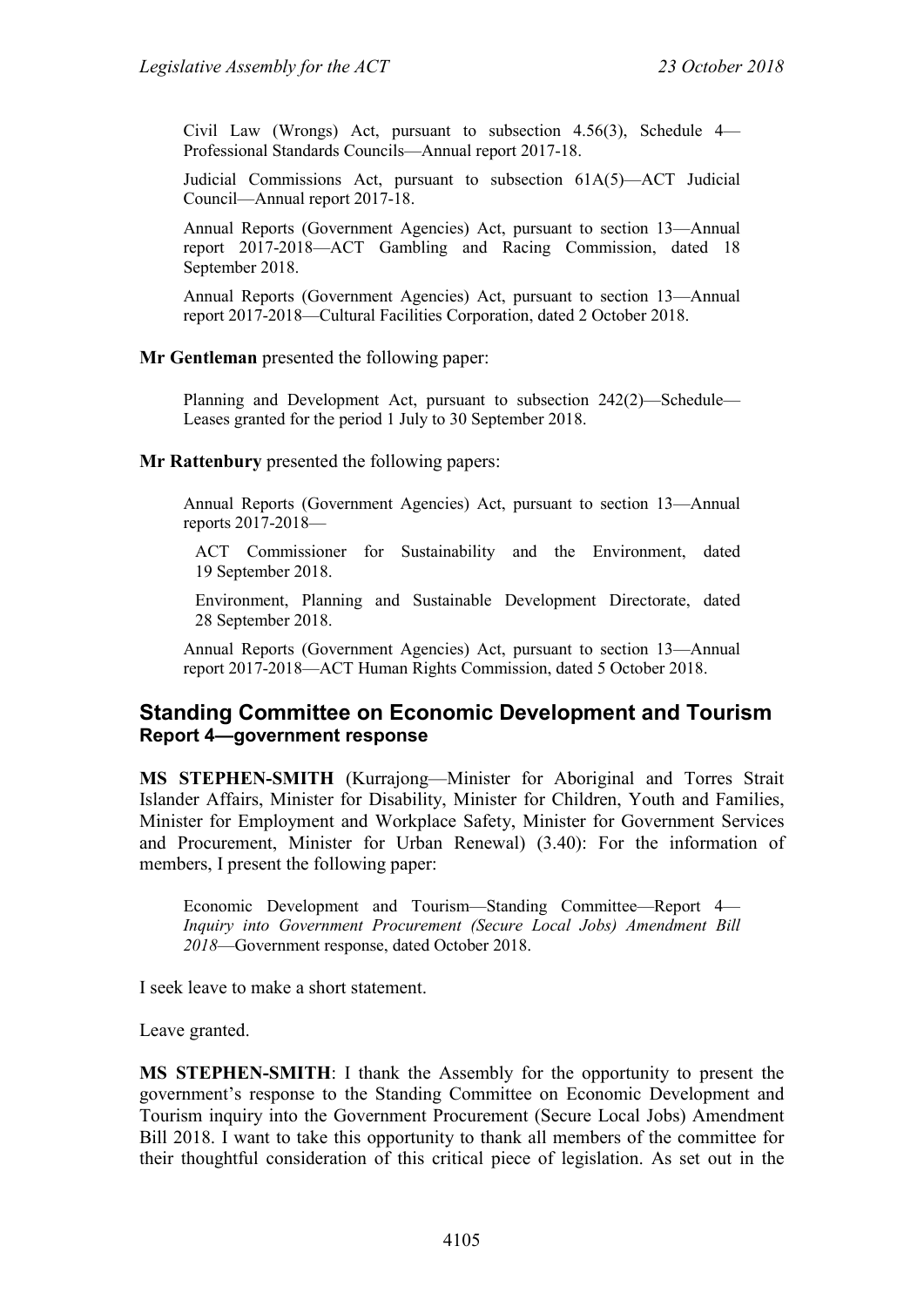government response, we have accepted five of the committee's recommendations, and the sixth has been accepted in principle.

I would also like to take this opportunity to thank the committee secretary for his work to facilitate the committee's consideration of this bill in a comparatively condensed time frame. Finally, I would like to put on record my thanks to those individuals, unions, businesses and industry groups who made submissions and appeared before the committee to provide evidence. In particular, I would like to extend a note of thanks to those workers who gave up their own time to appear before the committee.

As the committee's report notes, the government has also been undertaking a separate public consultation on a draft of the Government Procurement (Secure Local Jobs) Amendment Regulation 2018, the consultation draft of the Secure Local Jobs Code and the consultation draft model contract terms and conditions.

Relevant evidence provided to the committee inquiry as well as the submissions made to the public consultation are currently being considered in the finalisation of the subordinate instruments that form part of the overall secure local jobs package. I look forward to debating this legislation later in the week and finalising the remaining elements of the package to deliver on the ACT government's commitment to ensure that public money goes only to businesses that do the right thing by their workers.

# **Papers**

**Ms Stephen-Smith** presented the following papers:

Annual Reports (Government Agencies) Act, pursuant to section 13—Annual report 2017-2018—Long Service Leave Authority, dated 14 September 2018.

Annual Reports (Government Agencies) Act, pursuant to section 13—Annual report 2017-2018—Community Services Directorate, dated 18 September 2018.

**Mr Gentleman** presented the following papers:

#### **Subordinate legislation (including explanatory statements unless otherwise stated)**

Legislation Act, pursuant to section 64—

Cemeteries and Crematoria Act and Financial Management Act—Cemeteries and Crematoria (ACT Public Cemeteries Authority Governing Board) Appointment 2018 (No 1)—Disallowable Instrument DI2018-235 (LR, 22 August 2018).

Civil Law (Wrongs) Act—Civil Law (Wrongs) Professional Standards Council Appointment 2018 (No 10)—Disallowable Instrument DI2018-258 (LR, 11 October 2018).

Energy Efficiency (Cost of Living) Improvement Act—Energy Efficiency (Cost of Living) Improvement (Priority Household Target) Determination 2018, including a regulatory impact statement—Disallowable Instrument DI2018-243 (LR, 6 September 2018).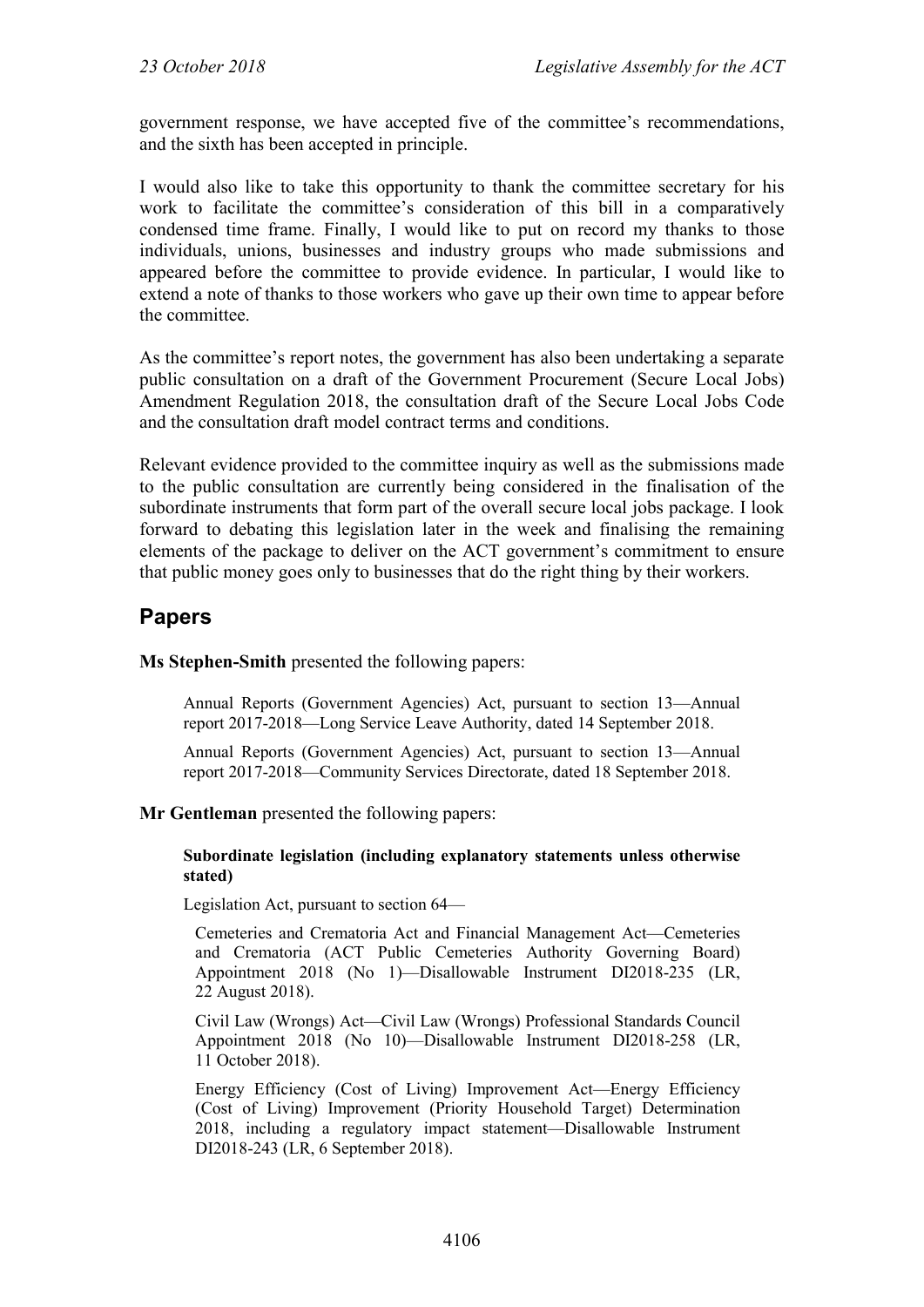Financial Management Act—Financial Management (Credit Facility) Revocation 2018 (No 1)—Disallowable Instrument DI2018-249 (LR, 13 September 2018).

Government Procurement Act—

Government Procurement (Non-Public Employee Member) Appointment 2018 (No 1)—Disallowable Instrument DI2018-246 (LR, 11 September 2018).

Government Procurement (Non-Public Employee Member) Appointment 2018 (No 2)—Disallowable Instrument DI2018-247 (LR, 11 September 2018).

Health (National Health Funding Pool and Administration) Act—Health (National Health Funding Pool and Administration) Appointment 2018 (No 1)—Disallowable Instrument DI2018-253 (LR, 4 October 2018).

Nature Conservation Act—Nature Conservation (Aquatic and Riparian) Action Plans 2018—Disallowable Instrument DI2018-240 (LR, 6 September 2018).

Official Visitor Act—Official Visitor (Children and Young People) Appointment 2018 (No 1)—Disallowable Instrument DI2018-256 (LR, 5 October 2018).

Public Place Names Act—

Public Place Names (Denman Prospect) Determination 2018 (No 2)— Disallowable Instrument DI2018-241 (LR, 3 September 2018).

Public Place Names (Taylor) Determination 2018 (No 5)—Disallowable Instrument DI2018-251 (LR, 20 September 2018).

Public Trustee and Guardian Act—Public Trustee and Guardian (Investment Board) Appointment 2018 (No 2)—Disallowable Instrument DI2018-257 (LR, 11 October 2018).

Racing Act—

Racing Appeals Tribunal Appointment 2018 (No 5)—Disallowable Instrument DI2018-237 (LR, 23 August 2018).

Racing Appeals Tribunal Appointment 2018 (No 6)—Disallowable Instrument DI2018-238 (LR, 23 August 2018).

Radiation Protection Act—Radiation Protection (Council Member, Chair and Deputy Chair) Appointment 2018 (No 1)—Disallowable Instrument DI2018-250 (LR, 20 September 2018).

Road Transport (General) Act—

Road Transport (General) Application of Road Transport Legislation (Pedicab) Declaration 2018—Disallowable Instrument DI2018-244 (LR, 10 September 2018).

Road Transport (General) Application of Road Transport Legislation Declaration 2018 (No 7)—Disallowable Instrument DI2018-248 (LR, 13 September 2018).

Road Transport (General) Application of Road Transport Legislation Declaration 2018 (No 8)—Disallowable Instrument DI2018-254 (LR, 4 October 2018).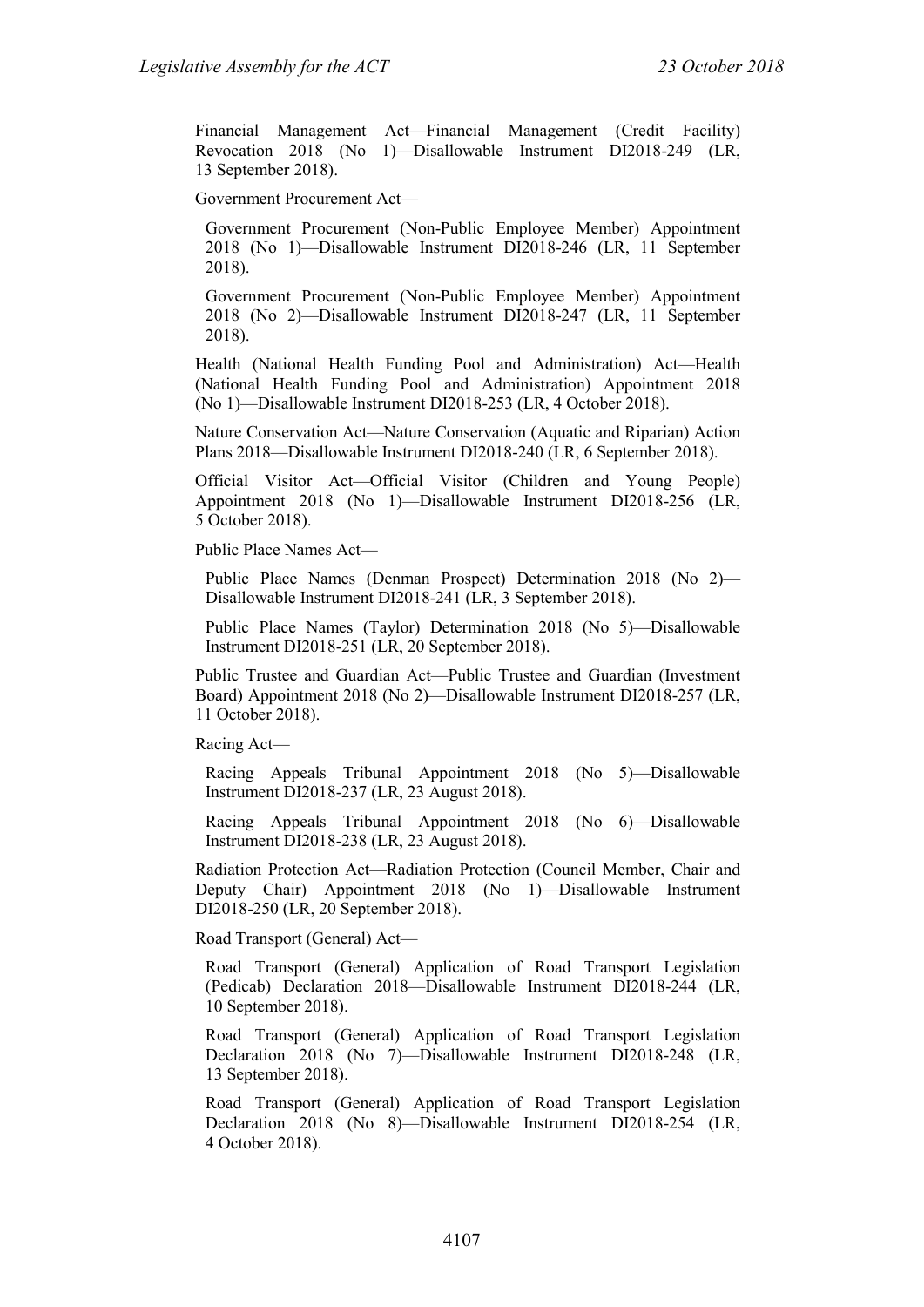Road Transport (General) Application of Road Transport Legislation Declaration 2018 (No 9)—Disallowable Instrument DI2018-255 (LR, 4 October 2018).

Road Transport (General) Concession Determination 2018 (No 2)— Disallowable Instrument DI2018-245 (LR, 10 September 2018).

Road Transport (General) Act and the Road Transport (Safety and Traffic Management) Act—Road Transport (Road Rules) Amendment Regulation 2018 (No 1)—Subordinate Law SL2018-19 (LR, 11 October 2018).

Road Transport (General) Act, Road Transport (Public Passenger Services) Act and the Road Transport (Vehicle Registration) Act—Road Transport Legislation Amendment Regulation 2018 (No 2)—Subordinate Law SL2018-16 (LR, 6 September 2018).

Road Transport (Safety and Traffic Management) Regulation—Road Transport (Safety and Traffic Management) Parking Authority Declaration 2018 (No 2)—Disallowable Instrument DI2018-236 (LR, 23 August 2018).

Sex Work Act—Sex Work (Fees) Determination 2018—Disallowable Instrument DI2018-242 (LR, 6 September 2018).

Taxation Administration Act—Taxation Administration Amendment Regulation 2018 (No 1)—Subordinate Law SL2018-17 (LR, 17 September 2018).

Tobacco and Other Smoking Products Act—Tobacco and Other Smoking Products (Fees) Determination 2018 (No 1)—Disallowable Instrument DI2018-239 (LR, 30 August 2018).

Tree Protection Act—Tree Protection (Advisory Panel) Appointment 2018 (No 1)—Disallowable Instrument DI2018-252 (LR, 4 October 2018).

## **Valuing teachers Discussion of matter of public importance**

**MADAM ASSISTANT SPEAKER** (Ms Lee): Madam Speaker has received letters from Ms Cody, Mrs Dunne, Mr Hanson, Mrs Kikkert, Ms Lee, Ms Orr, Mr Pettersson and Mr Wall proposing that matters of public importance be submitted to the Assembly. In accordance with standing order 79, Madam Speaker has determined that the matter proposed by Ms Cody be submitted to the Assembly, namely:

The importance of valuing and supporting ACT teachers.

**MS CODY** (Murrumbidgee) (3.42): I am so glad that my MPI has been submitted for discussion today, because valuing teachers is an especially important topic at the moment. There are several major debates going on in our community about education. It is important that we make sure that those debates are had in an intelligent way. They are debates about ending homophobic discrimination in private schools. They are debates about the future of NAPLAN and about school funding. They are debates about how we make our education system stronger and ensure that every child, not just the ones with wealthier parents, gets the best start in life, and debates about what we do with the kids, like me, who did not fit in at school.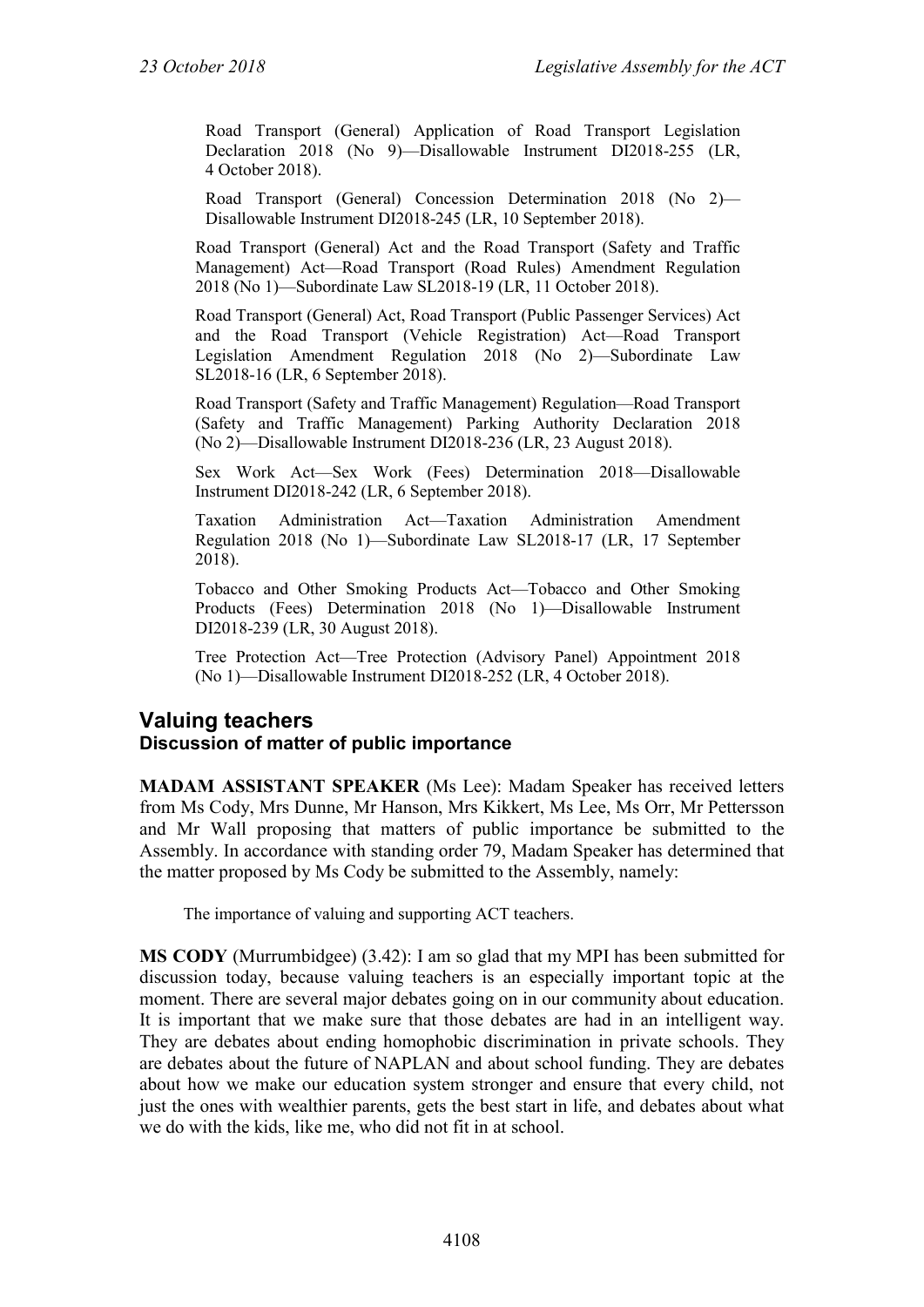Too often, what presents itself as advocacy for education or children is just teacher-bashing in disguise. I may not be the one you would have expected to nominate this MPI for discussion. I am, after all, the high school dropout of the Assembly. When I hear others tell the story of the school teacher who inspired them to their political careers or their careers in general, I must admit that I scratch my head.

I was inspired to get here in the classroom of hard knocks, not the classroom of an inspiring teacher, although as my mother is a teacher I am sure she tried to be inspiring. But, again, that is not a criticism of the teachers involved. They did their work. They worked very hard to make sure that I was engaged. I just was not interested. They tried really hard. I was just—what is the parliamentary term?—a little brat. Let's go with that.

As we have all of these conversations, both in here and in society, it is important that we maintain respect for the teachers involved. Neither the children nor the teachers involved in education are robots that we as community leaders can program. Too often I hear people advocate that we make a rule that they must do this or demand that one approach or another be taken in education. The reality is that every kid is different and each teacher is also different. Therefore, how each teacher deals with each kid in each situation is going to be different.

Many of the solutions to how we, as community leaders and as the government of the ACT, manage education for our kids have to acknowledge that difference. Sometimes when I talk like this I get this really odd argument come back at me. It goes something like this: "If we are not going to stand around micromanaging teachers and curriculums and prodding and testing the kids to within an inch of their mental health, how will we make sure they get a good education?" I may have exaggerated the federal Liberal government's approach, but I am sure you all get what I mean.

The answer is actually quite simple: encourage and respect the professionalism of teachers. Respecting teachers and students requires us to put a lot of trust in those teachers. But it requires a lot more than that. It also requires us to give them the tools to do their job. Those tools are not just buildings and books; they are also training and professional development. After students themselves, the single most significant factor in the outcomes achieved in schools is the expertise and professionalism of the teachers facilitating learning.

I recently had the opportunity to hear from Minister Berry about the future of education strategy. This 10-year plan values teachers and provides them with the support they need to provide the education we want our kids to have. The future of education initiative enhances teacher skill through induction, partnerships between universities and schools, as well as highly effective continual professional learning programs that teachers in the ACT engage in as part of their professional role. Indeed, one of the four foundations in the future of education strategy is focused on teachers, on creating and supporting empowered, skilled educators across the system.

This includes ensuring high quality initial teacher training as well as ongoing professional learning, mentoring, coaching and support for educators and school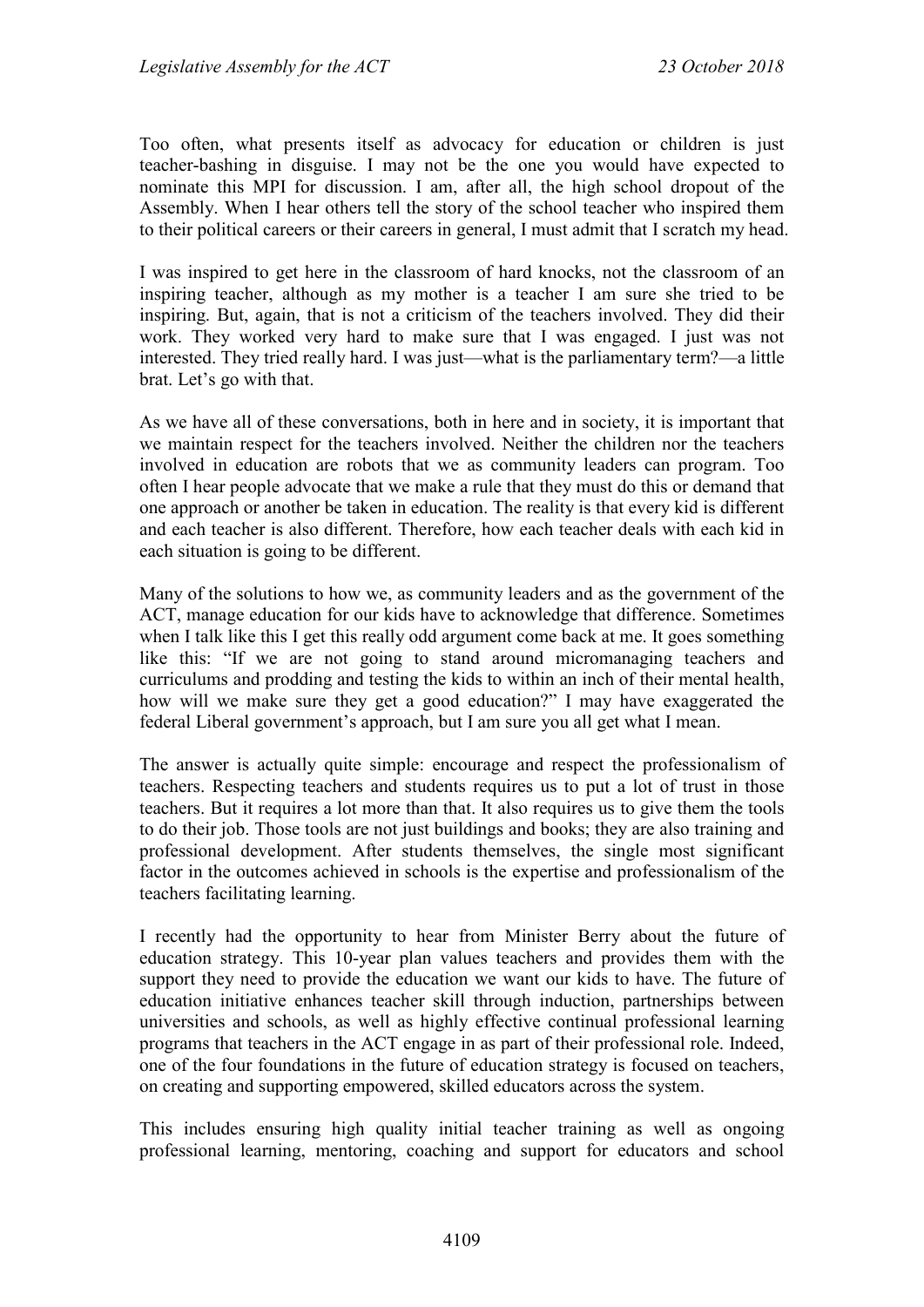leaders. Unlike the federal Liberals, the ACT government is willing to put its money where its mouth is. For those who paid attention to the budget, you will recall that it included \$9.2 million over four years to make an immediate start on providing the best possible teaching in every classroom, every day, as well as enabling continued development of longer-term strategic reforms.

The government is investing in teacher capability in literacy and numeracy and building better links with the University of Canberra, where, like my mother, many ACT teachers gain their initial and post-graduate qualifications. This university partnership will also provide teachers with opportunities for professional learning through research collaboration and growing the University of Canberra as a centre for excellence in teaching.

Investing in teacher and school leaders with expert coaching and mentoring is also a priority. The ACT government is implementing a new teacher mentor program where school leaders will be provided with better training in mentoring and supporting teachers who are beginning their careers in one of the ACT's public schools.

These are just some of the initiatives that show that the ACT Labor government is valuing and respecting ACT teachers in the way we run the education directorate. When we make the professionalism of teachers one of the first principles of education policy, we can both nurture their skills and deliver better outcomes for our kids. We need to both support the professional development of teachers so they can make the right decision in educating our children and also get out of the way and let them make those decisions.

As I briefly touched on, my mother was a teacher in the ACT public school system for some 35-plus years. She has had the great privilege of holding her head up high and taking the skills that she developed here in the ACT to other states in Australia. Although she has retired from teaching in the ACT, the teaching bug has not left her. She is now looking to continue that career in Queensland. Far be it from me to stop her. I think she is mad. I really have no idea how teachers do it every day. They are the most incredible people, but good on them. It is teachers like my mum and the teachers that Minister Berry has talked about supporting that make our ACT education system fabulous.

As a product of the ACT education system and as a product of the ACT, I am proud to stand here today to congratulate Minister Berry on doing exactly what I have set out here; that is, letting teachers make decisions about how to engage with our children so that they get better learning outcomes. I am always proud to be part of a government that is delivering on helping teachers to better support students and better support their professional outcomes so that we end up with a wonderful education system; I do not know how you can improve on a wonderful education system, but there is always room for improvement.

Again, I am very proud to stand here having yet again drawn another MPI. The importance of valuing and supporting ACT teachers is a very important matter of public interest.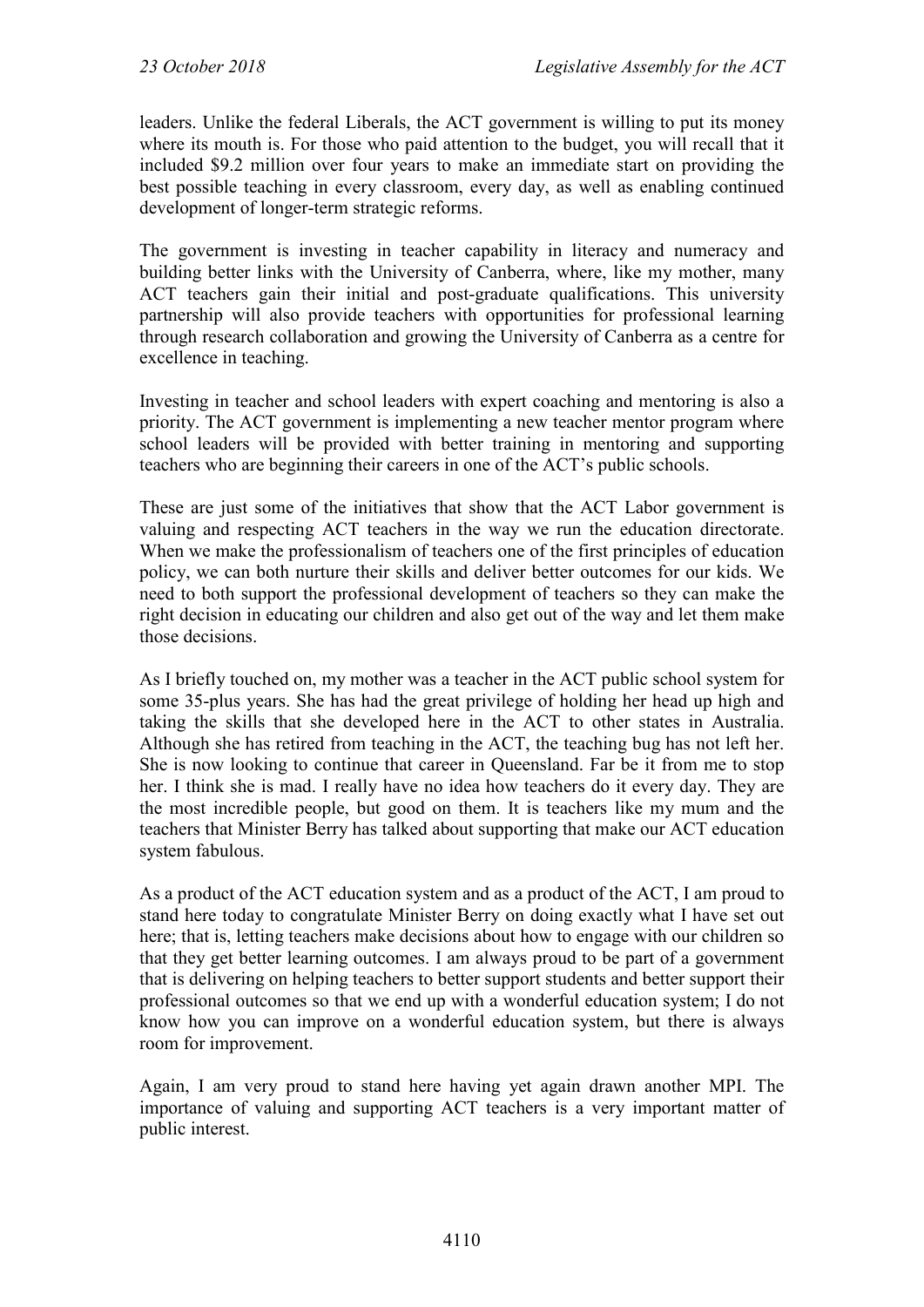**MS LEE** (Kurrajong) (3.52): I thank Ms Cody for bringing on this matter of public importance about supporting and valuing ACT teachers. Teachers do a tremendously important job. Educating children is as hard as it is valuable. It is incumbent on a government to do what it can to ensure that teachers are able to undertake this important job in a safe and supported environment. We have nearly 4,000 teachers employed in ACT schools. Anyone who has visited our schools will know that for the most part teachers work in a warm, pleasant and inspiring working environment.

Our 87 government schools educate nearly 48,000 students. Those schools are clustered into four geographic networks. Principals are supported by school improvement directors who work closely with schools in their region. They in turn are supported and led by an executive director of school improvement, who has responsibility for implementing school improvement and planning cycles and day-to-day executive leadership of school operations, including management of critical issues and complex complaint management.

I note from recent responses to questions on notice that the number of executive officers and senior officials within the education directorate has increased, in some cases quite significantly, particularly at the executive level. That is all very well but that increase appears to have come at a time when teachers are under increasing pressures and under increasing threat of injury.

The much-lauded managing occupational violence policy that came into effect, or perhaps more correctly was included in the directorate's list of policies, in July 2017 is intended as a blueprint and protocol, as its title suggests, to manage violence in the education work space. We have more executive staff and we have more policies that someone can point to to show how proactive we are. But I note that, as at September this year, only 48 schools had participated in occupational violence training. Despite the policies, despite the additional layers of oversight, we have almost half of our schools not yet equipped to manage their workplace safety.

During the 2017-18 annual reporting period there were 3,139 work health and safety incident reports, up from 2,242 the previous year. The directorate likes to think that this increase in reporting is a positive step. Yes, the fact that staff are more willing to report incidents would be encouraging if it were only a failure to report that was the problem. But why so many in the first place, and what evidence is there that each of them had a satisfactory outcome?

There are about 6,800 staff employed in the education directorate; so that is almost half the number of incidents compared to the number of staff looking after the entire education system in the ACT. This is a staggeringly high ratio. When you put those employment numbers, reporting structures, incident report processes and the introduction of a new violence management policy into the mix, you wonder how and why circumstances could get so bad that WorkSafe is forced to intervene.

Madam Deputy Speaker, last week ACT families would have been as horrified as those of us on this side of the chamber to learn that we have teachers being seriously injured at work on a daily basis and that these attacks have gone on relentlessly, in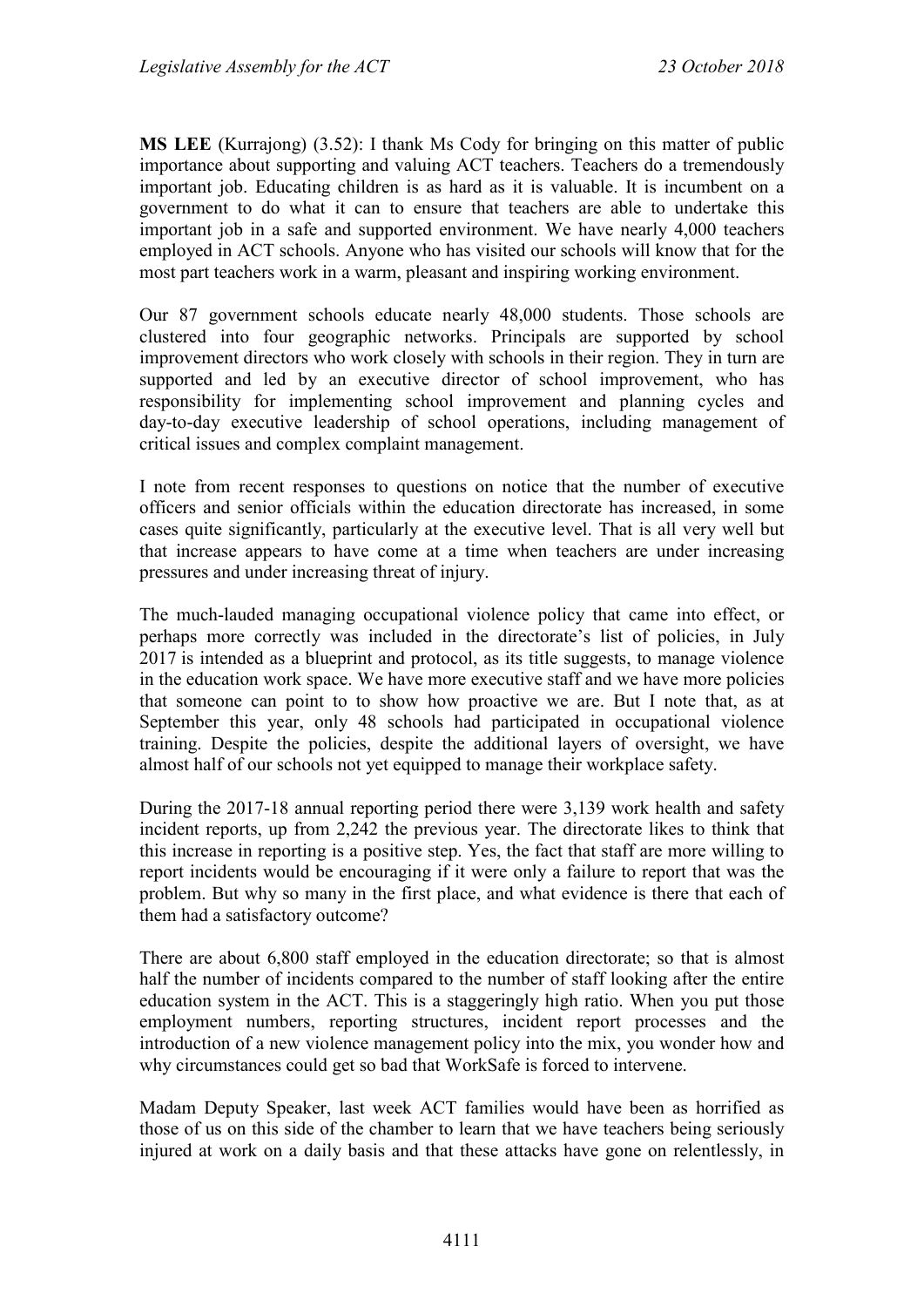some cases for months and in other cases for far longer, and that little to nothing has been done to stop them.

We may never know how much teachers have been subjected to attacks at schools. We may never know which schools or how many schools have been affected. All we know is that there have been reports and that the WorkSafe commissioner has issued an enforceable undertaking to address the serious problem.

We have heard in the past eight days that teachers in the ACT do need more support. When a student is biting a teacher, I think we can all agree that the teacher needs more support than a compression bandage, especially if these bandages are not able to heal wounds but are to act as cushioning. A prophylactic compression bandage is surely not adequate support for our ACT teachers who find themselves in such challenging situations.

There is no evidence of support for these teachers and no evidence that the teacher workplace is valued, not at the school level, not at the network level, not at the directorate level and certainly not at the ministerial level. If the minister has issued a public apology to any teacher who found themselves in these shocking circumstances, then I have not heard it, and nor has the Canberra community.

The minister only said in her media conference that a cultural change was needed. The ACT education union was little better, being quoted as saying that tackling violence against teachers would be a difficult journey. A union spokesman said that we have now fewer people in schools accepting the unacceptable. So it seems it is acceptable that the ACT government failed to protect our teachers because it is a difficult journey.

It is interesting to reflect that it was a member of the government who felt the need to bring on this MPI based on a sentiment that, in all honesty, is self-evident. It speaks volumes for the state of education in the ACT and the minister's failure to look after the people she says she highly supports and values if we have to be reminded of the importance of supporting and valuing our teachers. Yes, Madam Deputy Speaker, the government backbench should be trying to show some support for our teachers because clearly the minister has not been able to do so.

When I visit schools—government, non-government and Catholic—I am always met with highly qualified teachers who are dedicated to their profession and to the students they teach. I am sure that there is no-one in this chamber—certainly not from the Canberra Liberals—who does not acknowledge the work they do.

It is hard to be a teacher. If you have one bad experience, you stay for the love of educating our future generation. Multiple experiences of the kind we have heard about in the media recently and no satisfactory response from a government that supposedly cares about you is certainly more than enough to make you seriously consider whether you should stay in teaching.

I am particularly pleased that Ms Cody has brought this issue to the Assembly's attention. Teacher safety and supporting and valuing our teachers are substantial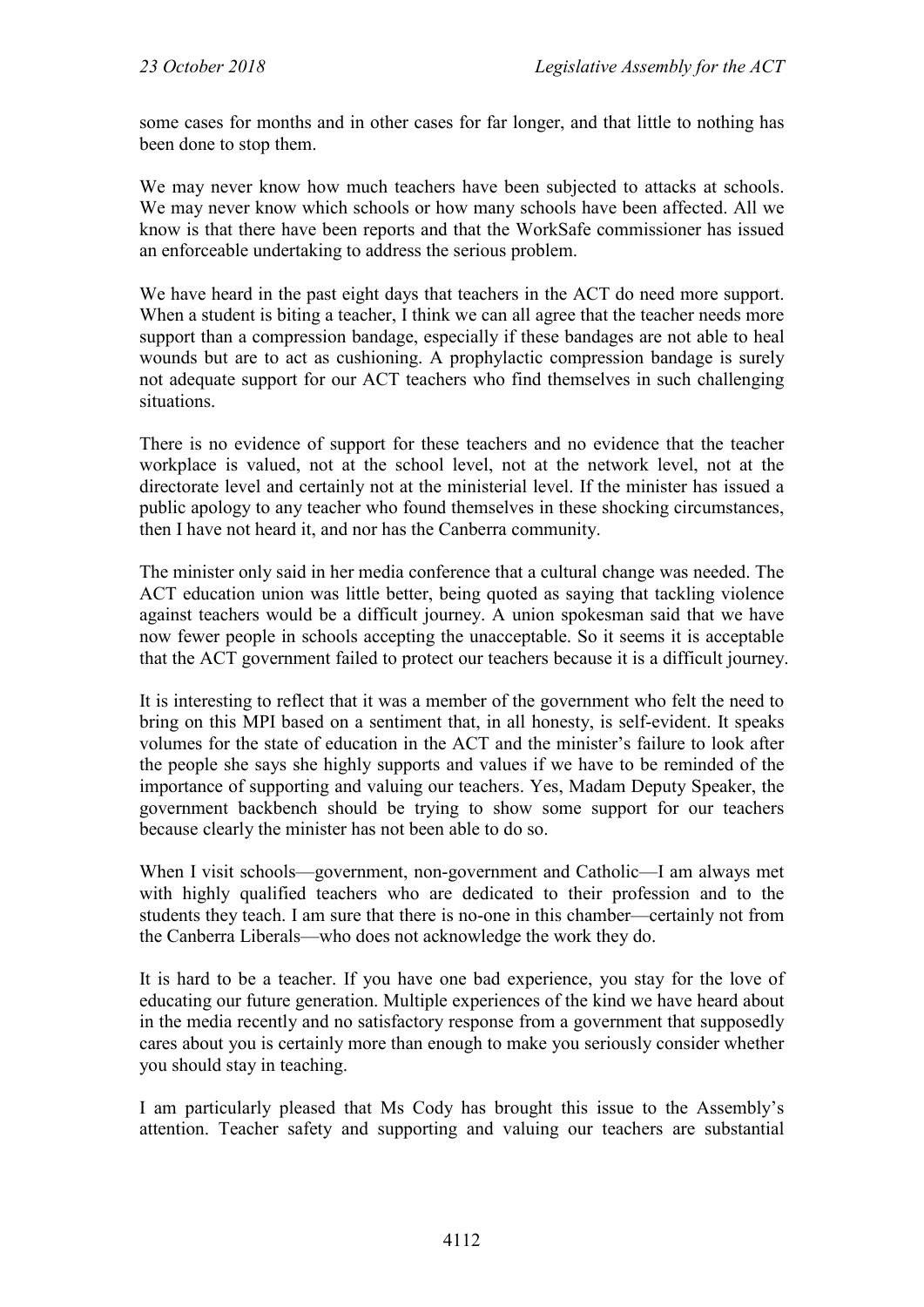issues in the ACT. They need serious discussion and serious reflection as to how we get it right. I hope the minister is prepared to add more than a literal bandaid solution.

**MS BERRY** (Ginninderra—Deputy Chief Minister, Minister for Education and Early Childhood Development, Minister for Housing and Suburban Development, Minister for the Prevention of Domestic and Family Violence, Minister for Sport and Recreation and Minister for Women) (4.00): I am very happy to talk on this important issue—the importance of valuing and supporting ACT teachers for every ACT child and young person and their family. Despite what Ms Lee has referred to in her speech, it is timely for us to be discussing this matter this week because World Teachers Day is celebrated in Australia this Friday, 26 October.

This is a good chance for us to stop to reflect on our education system, especially with the debates going on around the country and here in the ACT about our schools. It gives us the chance to think about our own experiences with the teachers in our lives who have helped shaped our childhood and maybe the teachers in the lives of our children. As I was sitting here I was trying to recall all of the teachers in my life— Mrs Sadler, Mr O'Keefe, Ms Dibbs, Mr Langford and school principals, Mr Cainier and Mr Southern—and there are a whole lot more, of course, that I could list.

I was out on the weekend with Ms Orr naming a park in Moncrieff and I came upon a former teacher of mine, Mr Allen, aka Roger, who will always be known to me as Mr Allen. He was a primary school teacher for me, and whilst he was very kind in his reflection of me as a student when he was the teacher, he was a little more honest with my daughter on reflections of my work as a student, and she was wickedly enjoying the reflections on my childhood with Mr Allen.

I thought about how that is a really great thing in the ACT: we can from time to time run into teachers we have had over the years and reflect on the difference they made in our lives, regardless of whether it is a small or large thing, and remember that they were a part of it.

Another teacher I fondly recall was known as a relief teacher at the time or an emergency teacher—that can often be the case when you are doing relief work with year 9 students. Mr Volk was our history relief teacher and he played the guitar. As year 9s in the 80s we were all very keen on Van Halen, Pink Floyd and that kind of music. So when Mr Volk came into the class the song we asked him to play on guitar was *Stairway to Heaven* because we knew it went for 12 minutes and it would take up half the class, and we could usually get him to have another go at it.

We did not do much school work, but we enjoyed the company of Mr Volk and hearing him play *Stairway to Heaven*. Although guitar was not the class at the time it was history from my recollection—I learned the first couple of chords of *Stairway to Heaven,* which is an achievement in itself.

I understand the impact teachers have in our lives, small or large, career-changing or just dealing with bumps along the way. Certainly for the teachers working with my children it has not always been a smooth journey, and I appreciate all the work they do with my children, my friends' children and the children of the Canberra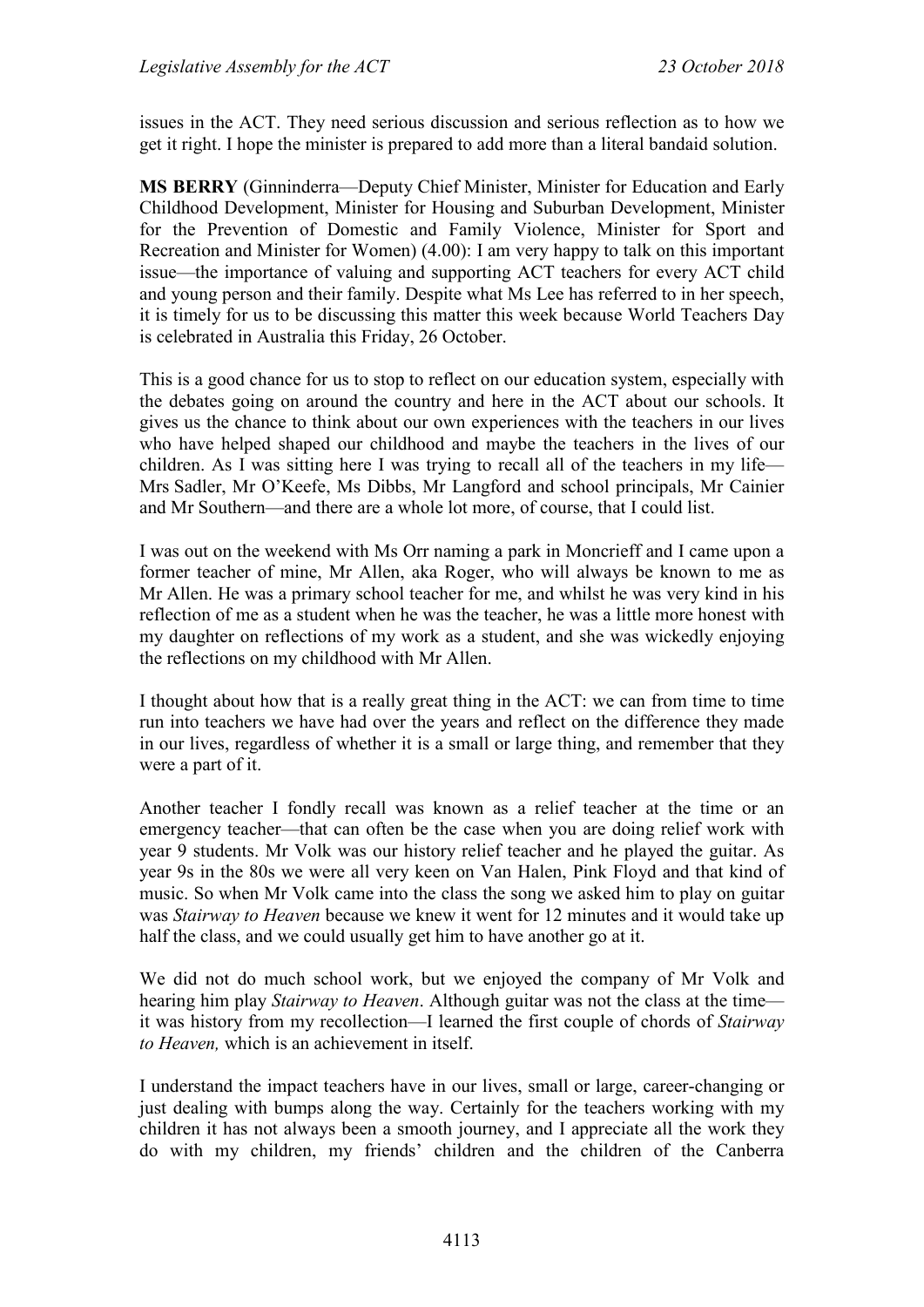community in guiding them through their education journey as they turn from young people into adults.

As a government I am proud to stand on our record of valuing and supporting teachers in the ACT. I believe our record in this place is clear and very strong. As I said in my ministerial statement about releasing the future of education paper, it absolutely realised on investing and empowering learning professionals, making sure we respect our teaching profession the same way as we would respect the medical profession.

After personal factors related to a child, teachers are the most significant factor in student achievement, and school leaders have a vital role here. The government believes that teachers and school leaders are expert professionals, highly skilled at working with students and leading them on their journey.

The future of education strategy was importantly founded through a big conversation with more than 5,000 contributions including many teachers and school leaders, and it includes four foundations of focus on empowering learning professionals.

The ACT Teacher Quality Institute has been a national leader in supporting an expert teaching profession. Through the future of education strategy the government will take the TQI's role in sharing excellent practice and contemporary research evidence even further by exploring the creation of an ACT teaching evidence clearing house. We will do this in part through supporting teachers to build knowledge in their profession through, for example, action research projects.

As Ms Cody noted, the government has also invested in supporting our teachers. Education is one of the largest budget items for our government, and a large proportion of that spending is directed to teachers because we know education is a real leveller. It does not matter where you come from; everybody is of equal value and gets an equal chance in our schools to a great education and the great life that can come out of that.

I congratulate and thank teachers in the ACT for the work they do with our children and our families. There was mention of occupational violence in schools, and it is a very important issue. Of course, I have not come to this issue inexperienced; I spent over 15 years working for unions around workplace safety, particularly in schools in relation to contract cleaning. But for teachers it is something I have taken very seriously. I took immediate action as soon as it was brought to my attention by the Australian Education Union, whose input into this work I also take very seriously. I appreciate their representation of their members in our public schools.

Everyone is entitled to be safe at work, and those who work in education are no exception. The undertaking the government gave was given voluntarily. It was entered into with WorkSafe, and WorkSafe acknowledged the government's effort in this place. That undertaking reinforces the work already underway and already planned. This is a complex issue, and to suggest that it is not is just silly. It is complex, it is difficult, and it requires a mature response. I will continue to keep the Education Directorate focused on improving work, health and safety in schools.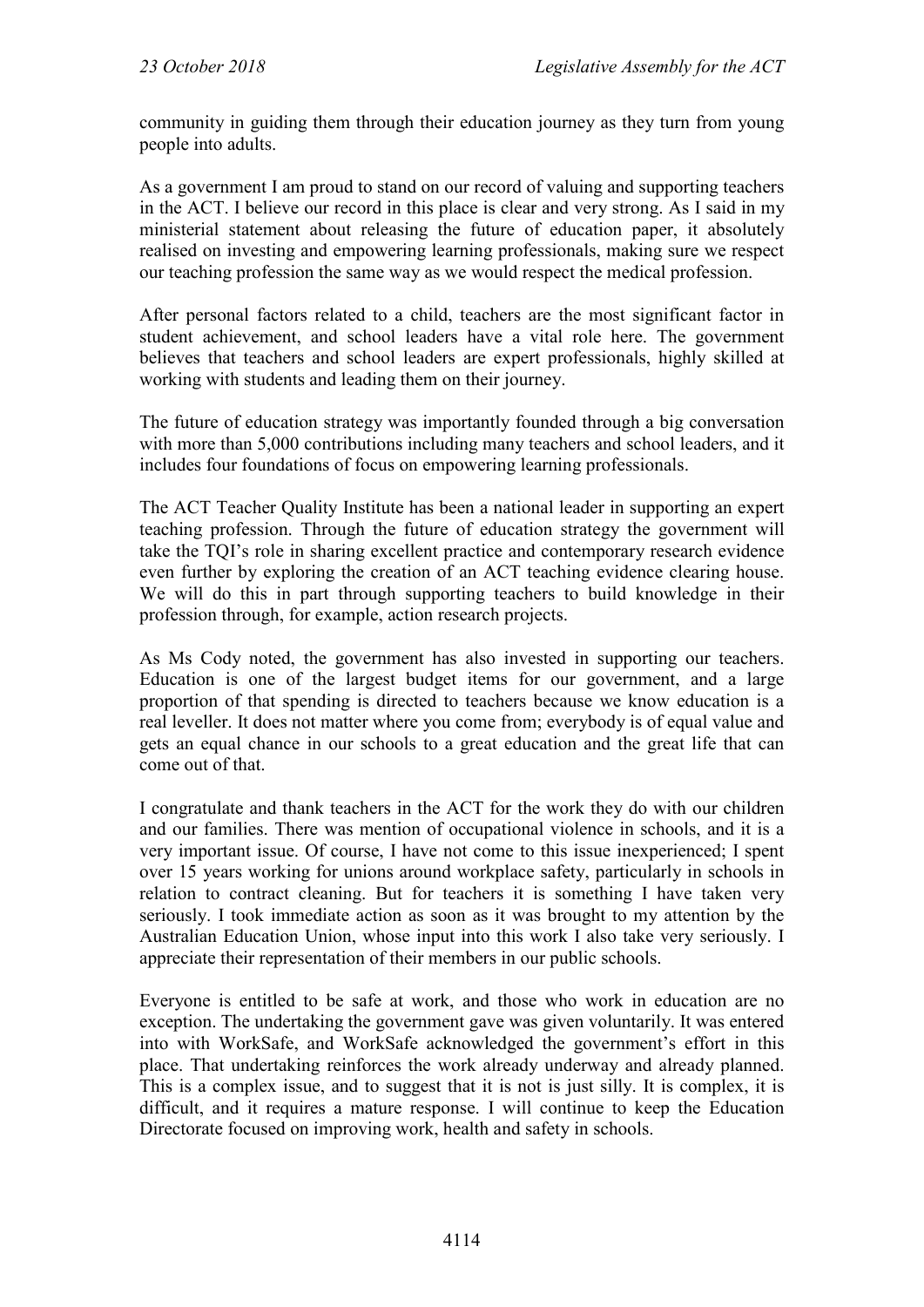As I have said before, teachers change lives. Their work breaks down disadvantage. It opens up life chances for children who would not ordinarily get that chance. I would like an education system that respects, supports and values the expertise of the teaching profession, and I am confident we are firmly on that path with the future of education strategy.

I thank Ms Cody for raising this very important matter in the Assembly. I am very happy to take the chance to say how much I value and support ACT teachers and thank them for the journey on which they have assisted me and my children and all other children in the ACT as they learn how to be grown-ups outside the education system and get on with their lives as decent and well-adjusted citizens of the ACT.

**MR RATTENBURY** (Kurrajong) (4.08): I am pleased to have the opportunity to speak about this matter of public importance this afternoon. The Greens recognise that teaching is a highly respected profession and want to take this opportunity to thank our dedicated and professional teachers for the work they do. Teachers across the ACT school system are essential for enabling the provision of a high quality, well-resourced and safe learning environment for all students.

We also acknowledge that to get the best possible education our children need the best possible teachers and great leadership from our principals. In order to ensure that we have the best possible teachers in the ACT, the government has a responsibility to maintain and improve the remuneration, conditions and career opportunities of all ACT education professionals. It is important to reflect that that is a broad group, whether it is teachers, teachers' aides, principals and various other staff who play such important roles in our education system.

We also understand that modern schools are increasingly complex environments, and we must ensure that our teachers feel supported to effectively teach children and young people with diverse needs, including students experiencing a disability or a learning difficulty, gifted and talented students, and students at risk.

With my Minister for Mental Health portfolio responsibilities I am acutely aware of the increasing rates of distress and poor mental health we are seeing and having reported to us amongst young people. This is an emerging challenge that we need to support our teachers to deal with.

Of course, the mental health of our teachers is also something we need to be aware of with teachers often working in high stress environments and being on the frontline of dealing with difficult individual and family situations. That is why the government is continuing to invest more in youth mental health services, providing more school psychologists in our schools and working to better coordinate the pathway between our school and community mental health services.

I am very conscious of the need for that partnership. Particularly given the lengthy school breaks that occur, the school counsellor is not necessarily always available. So one of the things we need to do is make sure that there is a good pathway between school and the non-school services.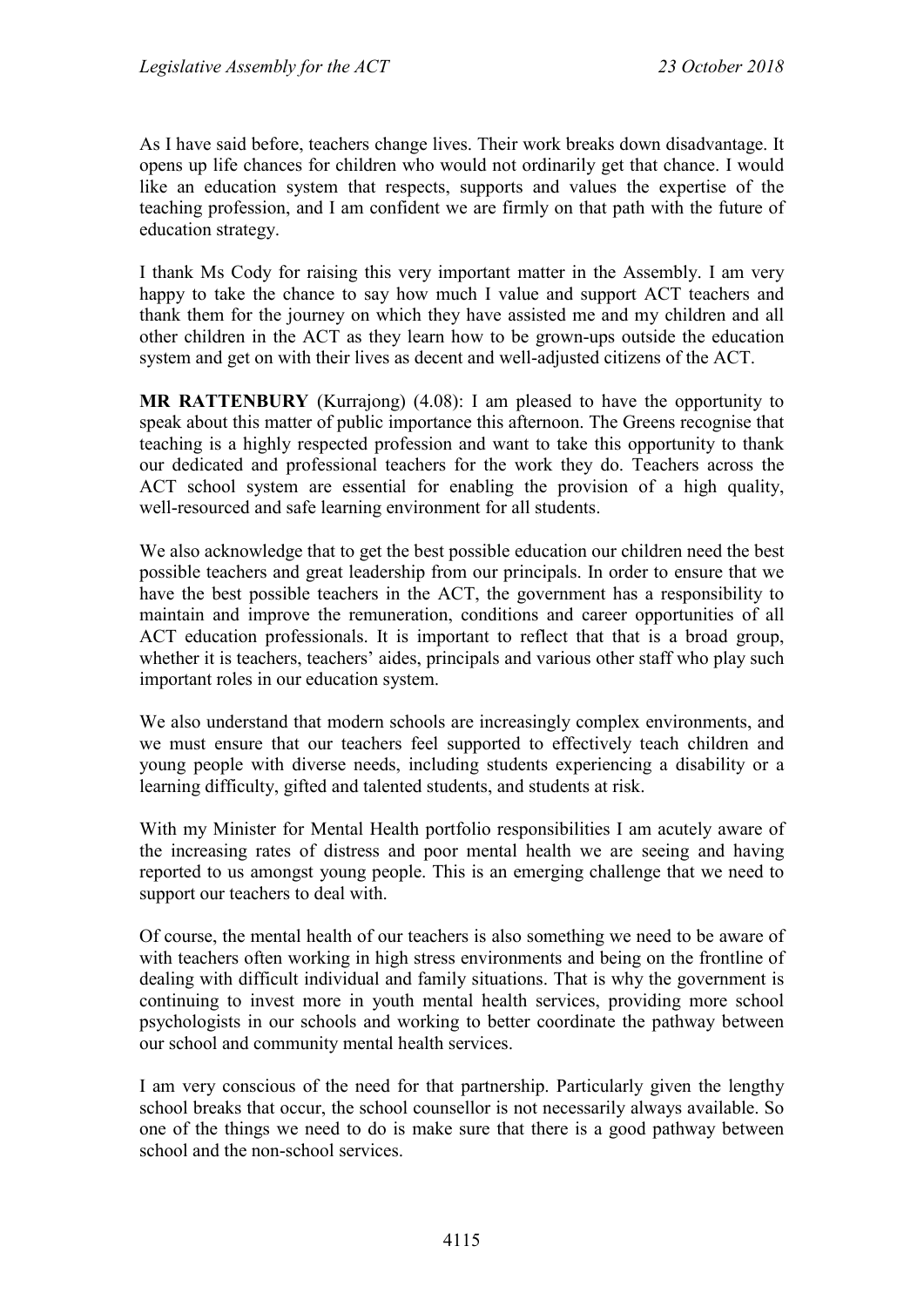In addition to this work, ACT Health is part of the ACT implementation and engagement advisory group for local implementation of the beyondblue national education initiative to support mental health promotion and suicide prevention activity for early childhood to secondary school.

ACT Health also funds Mental Illness Education ACT, better known as MIEACT, to provide programs such as the school education program and the anybody's call program to students and teachers in schools. As part of these programs, teachers are given the skills to deal with stigma, create safe environments and encourage help-seeking behaviour and recovery in their students.

These are just a few examples of the kinds of initiatives which support the mental health and wellbeing of our students, but also our teachers, and which help our teachers to best respond to the changing needs of each schooling community and each cohort that comes through their schools.

I think it is fair to say, and it has been reflected in the discussion today, that being a teacher is not an easy job. It is one that requires skill, patience, compassion and dedication to the welfare of our young people and their families. I am sure most teachers would add a few other traits to that list. It is often said that in addition to their classroom duties teachers are also required to be nurses, psychologists and social workers among the many other and varied roles they fulfil on a daily basis. We are grateful to our teachers for their hardworking commitment to shaping the next generation and providing all students with the opportunity to achieve their potential.

I also want to take this opportunity to recognise that our school system has faced some challenges in recent years. We need to keep working with our principals, teachers and families to respond to these issues and reverse some concerning trends. Tomorrow we will have the opportunity to go into detail about the recent WorkSafe ACT investigation into occupational violence in our schools. While I do not want to pre-empt the debate we will have as part of private members' business tomorrow, it is important to reiterate that everyone is entitled to a safe and supportive work environment, and our teachers are no exception.

Providing care and support for children with complex needs is never easy. We must ensure that our teachers have the skills and supports in place so that their safety is not put at risk as they seek to provide that care and support. Last year's budget included more than \$18 million over the forward estimates to provide needs-based funding for students with a disability and/or complex health needs in ACT's public schools. The enforceable undertaking agreed between WorkSafe ACT and the Education Directorate outlines further investments to support the safety and welfare of staff. This is a crucially important issue and one that must be taken seriously.

We have, of course, recently experienced similar concerns about staff safety in our inpatient mental health wards, and I have committed to looking at ways to change our practices and arrangements to ensure that risks are mitigated and incidents are prevented wherever possible. I look forward to further discussion about how we can better prevent and manage occupational violence in our schools as part of tomorrow's debate.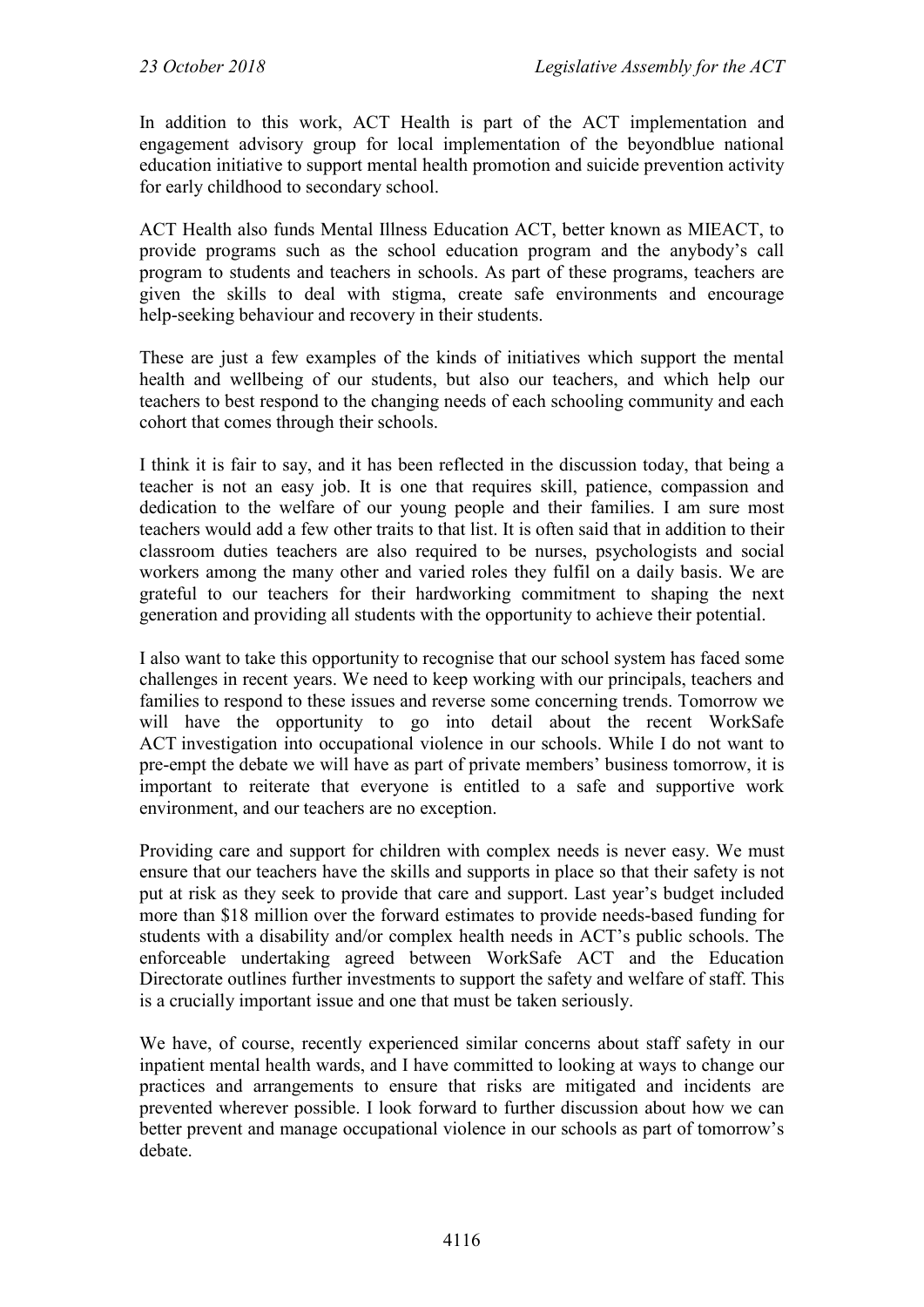I also want to briefly mention the report released yesterday by the Grattan Institute looking into student progress on key indicators such as literacy and numeracy. The finding that ACT students are two to three months behind comparable students in other jurisdictions in some of these indicators is concerning and follows similar findings from other independent reports over recent years.

As I mentioned earlier, in order to improve these students' outcomes, we need the best teachers and strong leadership from our principals. Providing our teachers with opportunities for professional development, supporting them working with complex students, and providing them with the remuneration and resources they need are all essential to ensuring that our students can achieve the best possible results.

We have discussed this issue previously in this place and the recently released future of education strategy will provide opportunities to address this concerning trend. But we must continue to monitor these results and if we do not start to see improvements, then further action will be required.

Teachers are a crucial part of our education system and our society as a whole. Teachers play a central role in the lives of children for the formative years of their development, and the importance of teachers is something that cannot be underestimated. I thank Ms Cody for bringing forward this matter of public importance today and am pleased to reiterate the Greens' commitment to supporting and valuing our teachers in the territory.

*Discussion concluded.*

## **Justice and Community Safety—Standing Committee Scrutiny report 22**

**MS LEE** (Kurrajong) (4.15): I present the following report:

Justice and Community Safety—Standing Committee (Legislative Scrutiny Role)—Scrutiny Report 22*,* dated 16 October 2018, together with a copy of the extracts of the relevant minutes of proceedings.

I seek leave to make a brief statement.

Leave granted.

**MS LEE**: Scrutiny report 22 contains the committee's comments on four bills, eight pieces of subordinate legislation and seven government responses. The report was circulated to members when the Assembly was not sitting. I commend the report to the Assembly.

## **Justice and Community Safety—Standing Committee Scrutiny—reference**

Motion (by **Ms Lee**, by leave) agreed to: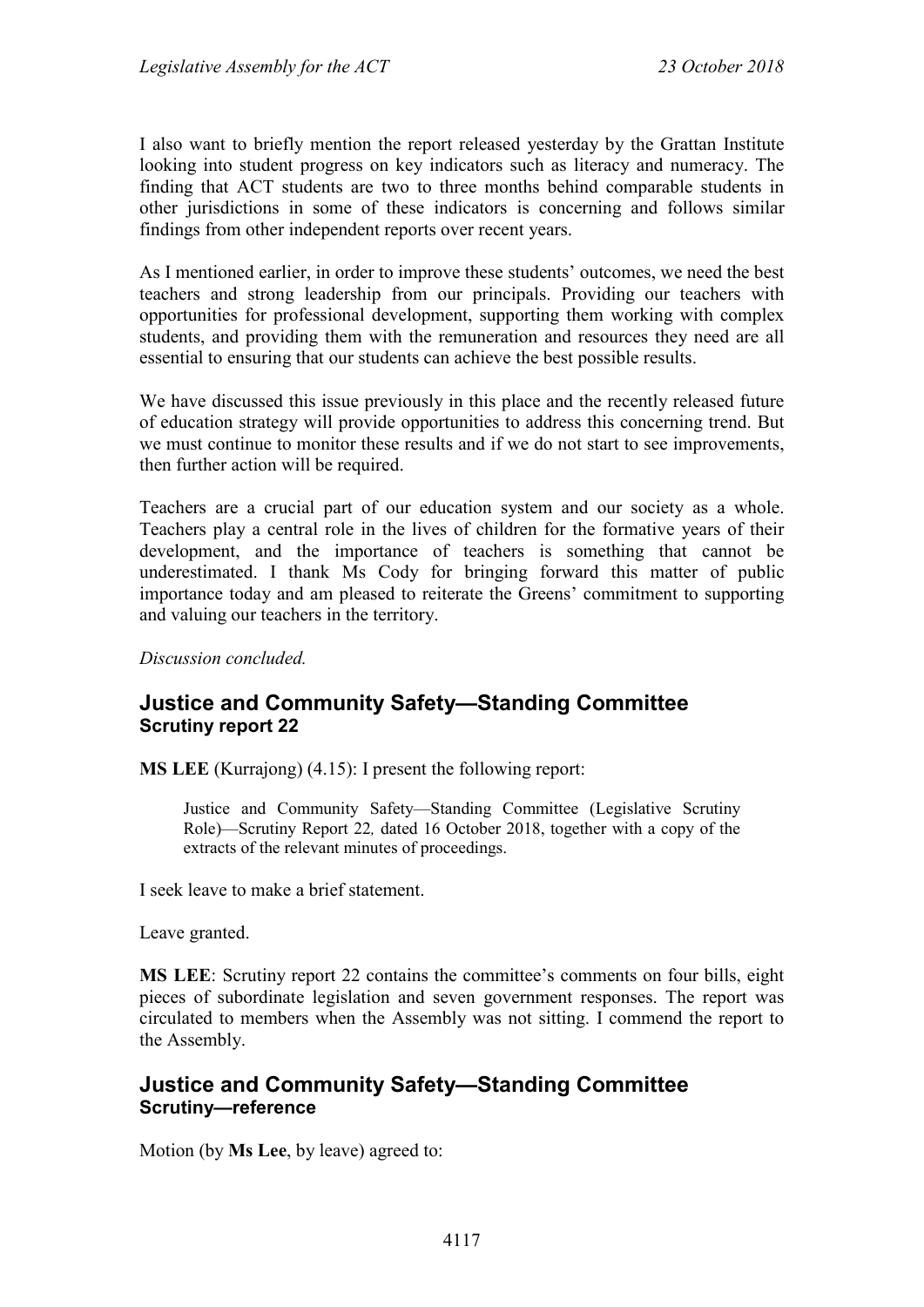That:

- (1) the draft Integrity Commission Bill 2018, as soon as it is made available, be referred to the Standing Committee on Justice and Community Safety (Legislative Scrutiny Role) for consideration and report;
- (2) the Committee is to report by 27 November 2018;
- (3) if the Assembly is not sitting when the Committee has completed its inquiry, the Committee may send its report to the Speaker or, in the absence of the Speaker, to the Deputy Speaker, who is authorised to give directions for its printing, publishing and circulation; and
- (4) the foregoing provisions of this resolution, so far as they are inconsistent with the standing orders, have effect notwithstanding anything contained in the standing orders.

# **Adjournment**

#### Motion (by **Mr Gentleman**) proposed:

That the Assembly do now adjourn.

#### **Schools—visits**

**MS LEE** (Kurrajong) (4.17): Over the past couple of months I had the privilege and the pleasure to visit several more schools and I want to focus today on just two because their stories are quite similar—Richardson Primary School and Kaleen UC high.

Richardson Primary School is a small government school with an enrolment of 170 in the latest school census. It is, in fact, the smallest government primary school in Canberra but, boy, does it punch above its weight. The minute you arrive at the school you have a sense that the school is valued, is alive and is a place where children are keen to be and where children will learn. The foyer is an eclectic mix of mosaic, amazing graphic artwork, achievement awards, school activities and issues that the school and its students think are important.

When you meet the principal you understand why the school is so upbeat. Anna Wilson has been at the school for two years and in that time has inspired students, the teaching staff, parents and the local community to make learning a valued goal and Richardson primary a school to be proud of.

There are many positive things to say and hear about this school, from their breakfast club every day of the school week, which is supported by a local church, to the before and after school care they offer because they recognise that working parents need to be able to put their children in a safe environment. A visit to the two kindergarten classes, the ladybugs and the bees, which each have only a dozen or so pupils, is a kaleidoscope of colour, words, numbers, pictures, drawings, books, just the best start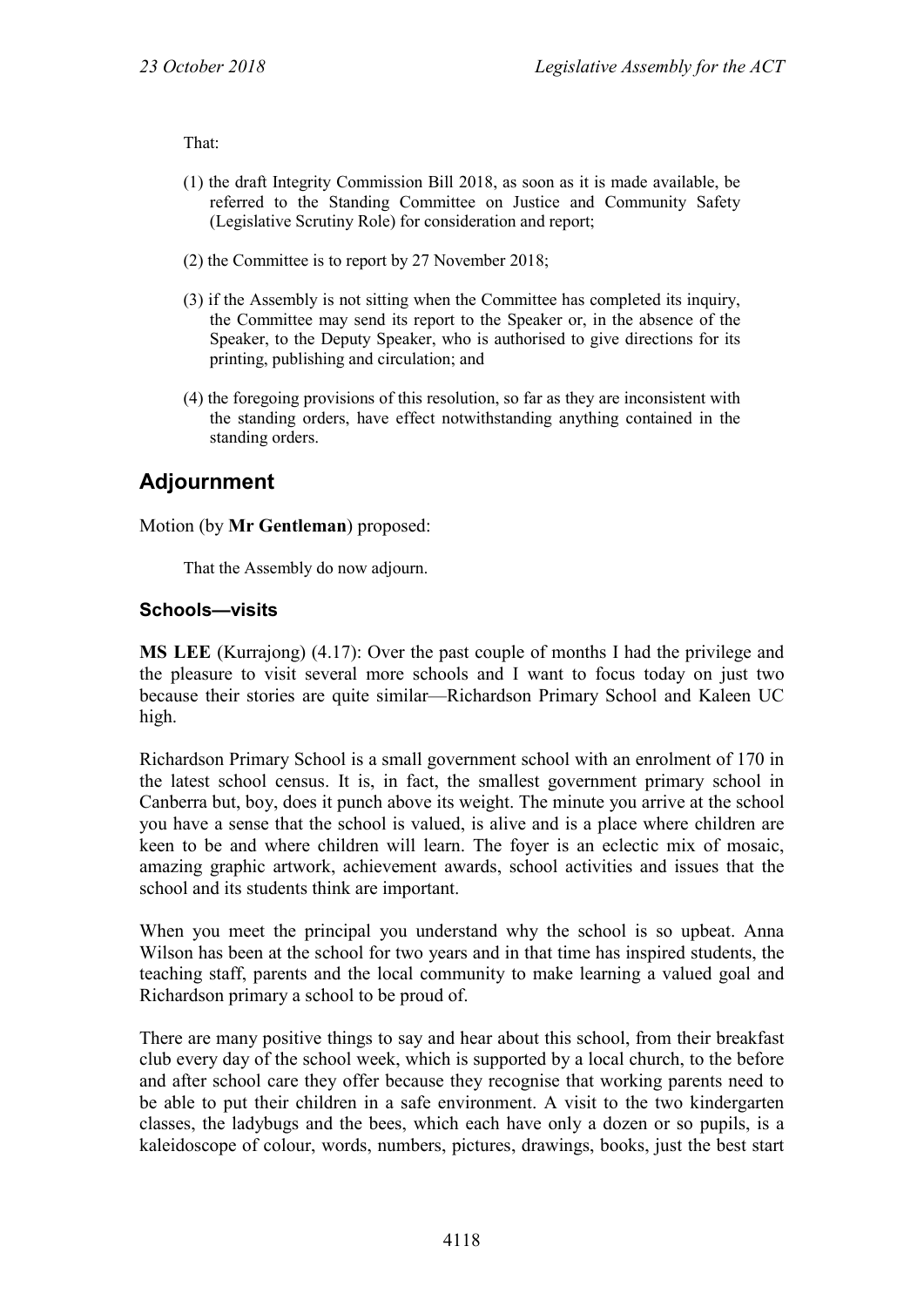for any young person. I have never seen a more appealing kindergarten space. Full marks to the ladybugs teacher, Mrs May, who allowed us to interrupt her reading class.

There are activities at lunchtime: Lego clubs, sports activities, master chef classes supported by Communities $@$ Work where a box of produce arrives at the school and the challenge is for students to make something yummy out of it. We heard that the zucchini muffins last week were very popular. There is a YWCA clubhouse located at the school, and each Wednesday is a waste-free day. Each class is assessed for how much waste they have brought in their lunch boxes, and scores are displayed each week on a wall in the foyer and, boy, does it get competitive.

Great efforts have been made to develop a positive behaviour culture and DABs are given out to students for a range of positive behaviours. The house that receives the most DABs over a period gets to have their house colours displayed on the DAB model and the house captain must do a DAB in front of the Assembly when receiving the statue.

Richardson Primary is not one of those schools blessed with high SES-level demographics or a great history of success. In fact, in previous years truancy, suspensions and other challenges were commonplace. But the support of the school community, a principal who was determined to make Richardson the best it could be and an attitude of belief in the school by the staff and the community have done wonders.

The changes in this school are not the result of bucket loads of money; it is not picket fences and shining new laptops; it is the belief that a good leader produces great teams, teams that collaborate, share ideas and measure their success. Richardson Primary School has a whole-school approach to teaching and learning.

Key principles include students being able to explain what they are learning and why, teachers knowing the needs of every student, feedback being given regularly, students working cooperatively and, most important of all, students being responsible for their learning. With that approach, recently the school won the STEM challenge for local schools. As the principal herself said, who would have believed it possible?

Another school that has stared down negative attitudes, difficult culture and more than the usual number of students with complex needs and challenging behaviours is UC Kaleen high. It is well known that in recent years Kaleen struggled to attract even local families; it was "anywhere but Kaleen" for parents with children graduating from local primary schools. Enrolments were declining, its reputation was poor and Kaleen was looking like a basket case. No more! The school is growing; there is a sense of pride among the students, three of whom I met who were very impressive young people with a clear sense of where they wanted to be in life.

The range of courses on offer includes agriculture, woodworking, languages. I might say, their facilities would be the envy of many commercial enterprises. They have strong local engagement with such groups as the model-train makers, who are able to use their facilities and share their knowledge with the students.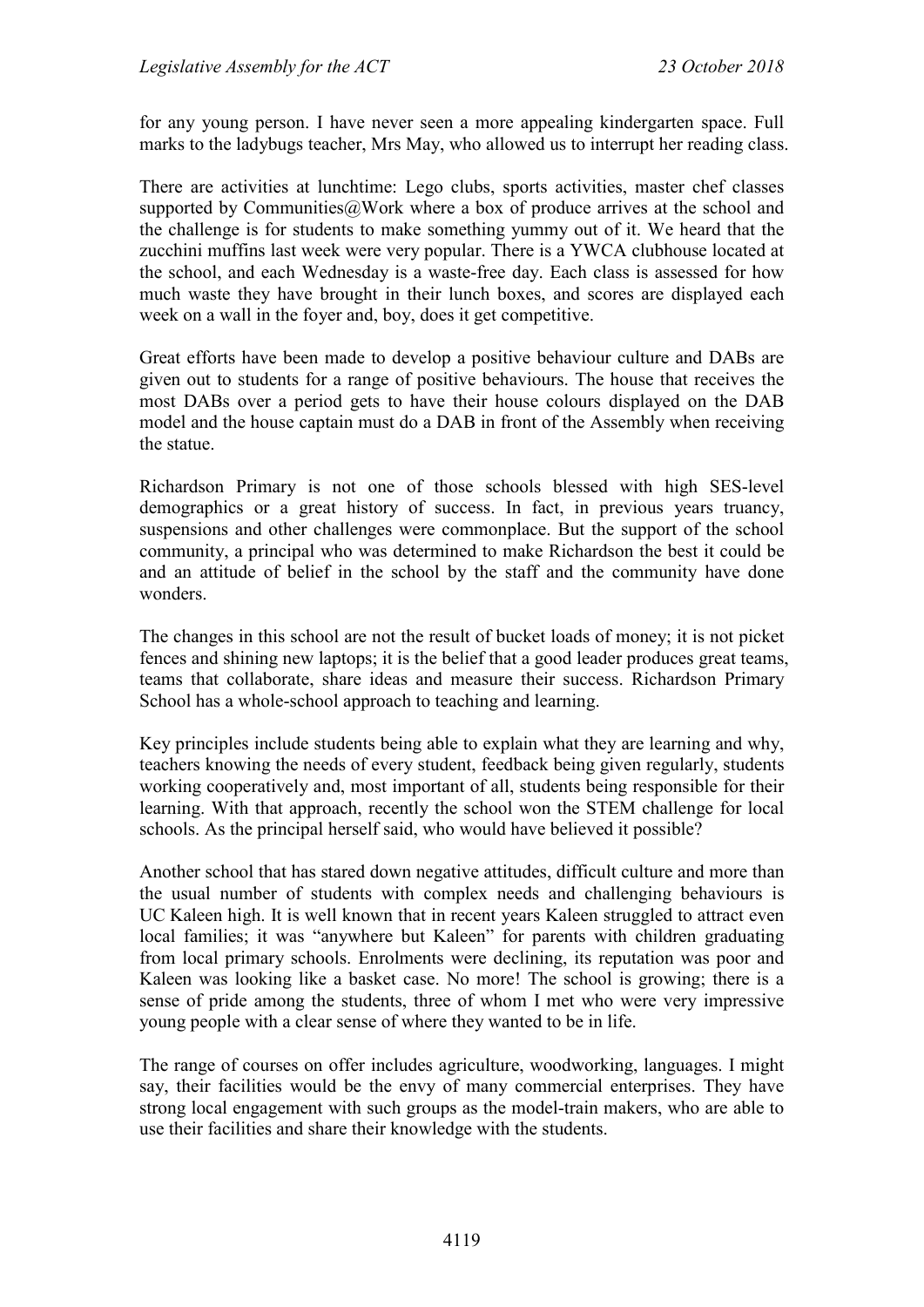Again, this is not the results of bucket loads of money being thrown at the school; it is through the dedication and belief of the staff and starts at the top with the dedication, determination and leadership of the principal, Lana Read. This school is on the move. Their web site says:

Kaleen is a professional learning community, committed to doing whatever it takes to ensure all students achieve success.

And that is demonstrated throughout the school.

Both schools demonstrate the importance of a strong community, parental involvement and a focused teaching team. The ACT Education Directorate has focused obviously on getting some less-than-average schools up to scratch. Let us hope that it does not mean that we take our eyes off the ball regarding our highachieving schools. However, recent research would suggest that we might be at risk of doing so.

#### **Girls takeover parliament**

**MR PARTON** (Brindabella) (4.22): Thank you, Madam Deputy Speaker. I rise to speak about the Jasiri girls takeover parliament program, because I think it is genuinely important. I think it is so important for us to inspire young women to consider becoming involved in the political process.

I would love to see more women involved in politics in this country. I am so genuinely proud to be a part of a parliamentary team which is majority female. We have six of the best elected women in the country on this parliamentary team. It is my great pleasure to work with them every day in representing the people of Canberra. And of course we have done so without quotas.

Congrats to Caitlin and Ashleigh for their work in constructing the girls takeover parliament program. My office took on one of the program participants for a week. I am convinced that we got the pick of the bunch. Mariam Abouelnasr joined us last week and we put her to work. She was involved heavily in pretty much everything that the Parton office did in that week. She was insightful, thorough and wonderfully positive in everything that she did. She did say to me late in the week that, for her, the pivotal moment was being a part of a very small and intimate discussion with former Chief Minister Kate Carnell, who is such a motivational and inspirational speaker. Special thanks also to the former President of the Senate, Margaret Reid, for also speaking to participants and everyone who played a role in that week.

I would like to read some of what Mariam wrote for us, in view of it being rolled out in adjournment debate. This is what she wrote. I quote directly:

As part of the Girls Takeover Parliament program I have been fortunate to join Mark Parton's office for a week. It has been an amazing experience to see the inner workings and a day in the life of an MLA. I have learned so much about the legislative assembly and politics in general and have truly enjoyed doing so.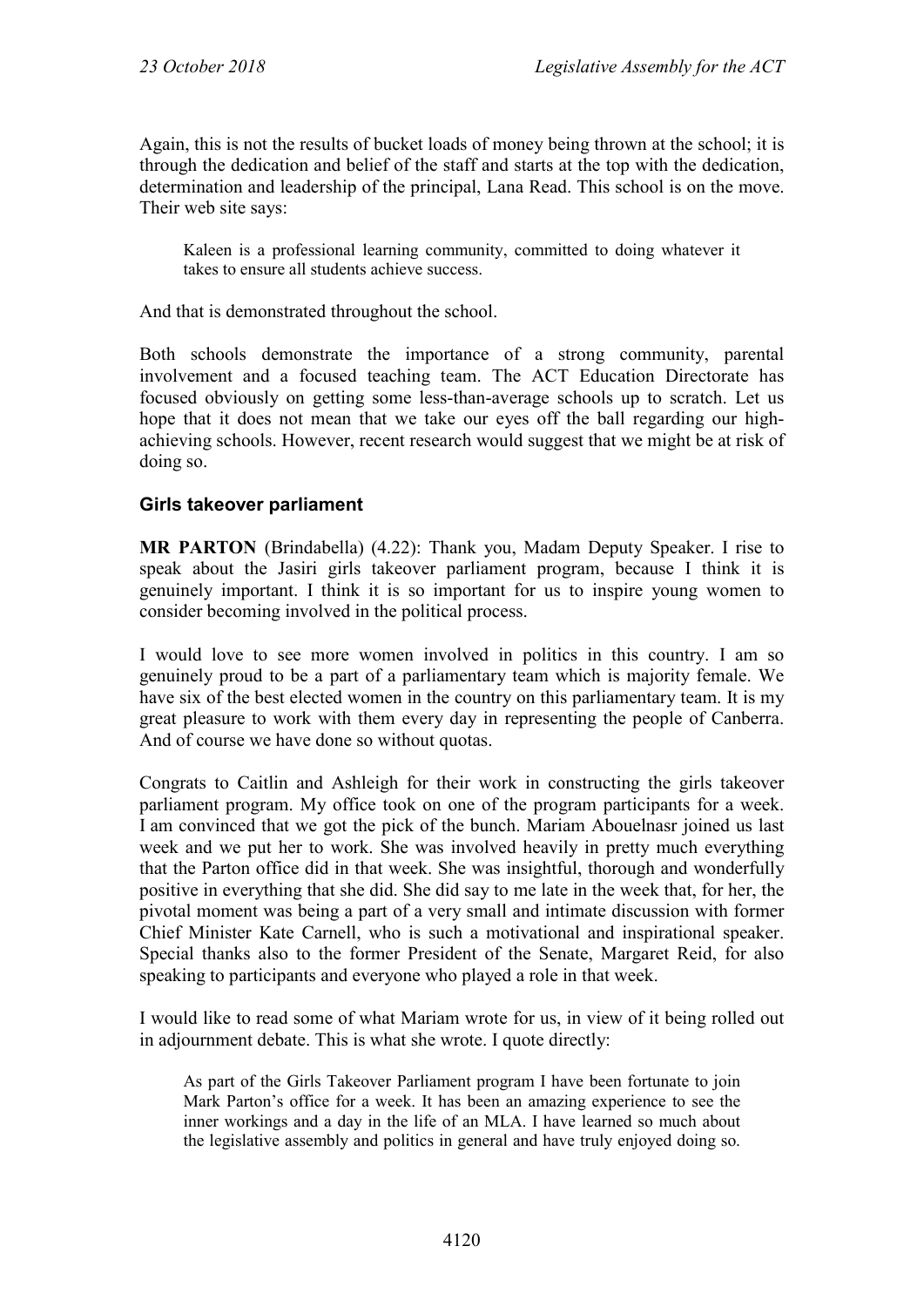It's been great to see a profession in which each day you can make a difference in some way for someone, a profession in which you can truly contribute to the greater good of society. It's been a privilege to be welcomed into Mark's office and to really feel like part of the team for my time there.

I loved being a part of this program and wholeheartedly encourage young women to take part in it next year. It's run by inspiring people who have so much wisdom to share. Not only will you experience the legislative assembly, but you will also undergo two intensive training days in which you will be mentored by the most incredible women who have amazing stories and backgrounds.

I have already begun implementing the skills I learnt from these mentors in various aspects of my life. In addition, you will meet other likeminded young women and forge tight friendships with them. It is so rewarding to be surrounded by so many intelligent, curious and talented minds and to be able to bounce ideas off each other and share world views. It is a great way for girls to learn to back themselves in fields of leadership and get involved in roles where they can truly influence the future of Australia.

Well said, Mariam, well said.

#### **Brindabella electorate**

**MS J BURCH** (Brindabella) (4.26): Spring has well and truly arrived in the Brindabella electorate. I experienced that firsthand when I was out in the suburb of Theodore delivering my spring newsletter to households. Spring has also marked some important new projects for the ACT government that it is delivering in and around the Tuggeranong region. They include improvements to the Mt Taylor car park, providing funds to improve bulk-billing services in our suburbs and upgrades to the Tuggeranong town centre.

Tuggeranong is very blessed to have many great views, recreational areas and open spaces. Undoubtedly Mt Taylor is one of those assets that we have, with more than 4,000 walkers and runners taking in the views from the top of the mountain each month. But the need for upgrades has been at the forefront for users and the government alike.

Recently I was down at Mt Taylor with Minister Steel and Taryn Langdon, a local who is a strong user of Mt Taylor, to announce some upgrades to the area. That includes improvements to the carpark. The carpark will be improved—it will be chip sealed—and a dedicated single entry and exit point will be constructed there to improve safety and management of the traffic.

Additionally, a curb barrier will be placed on the roadside edge just up from Mannheim Street. We do not want to see people come up and dash across busy Sulwood Drive. Those improvements will certainly make users safer in the area. It will no doubt entrench Mt Taylor and the views from Mt Taylor as a very popular bit of activity for one and all.

For many years before I came into this place I worked as a nurse. Access to primary healthcare and healthcare services is very important to me. Improving healthcare is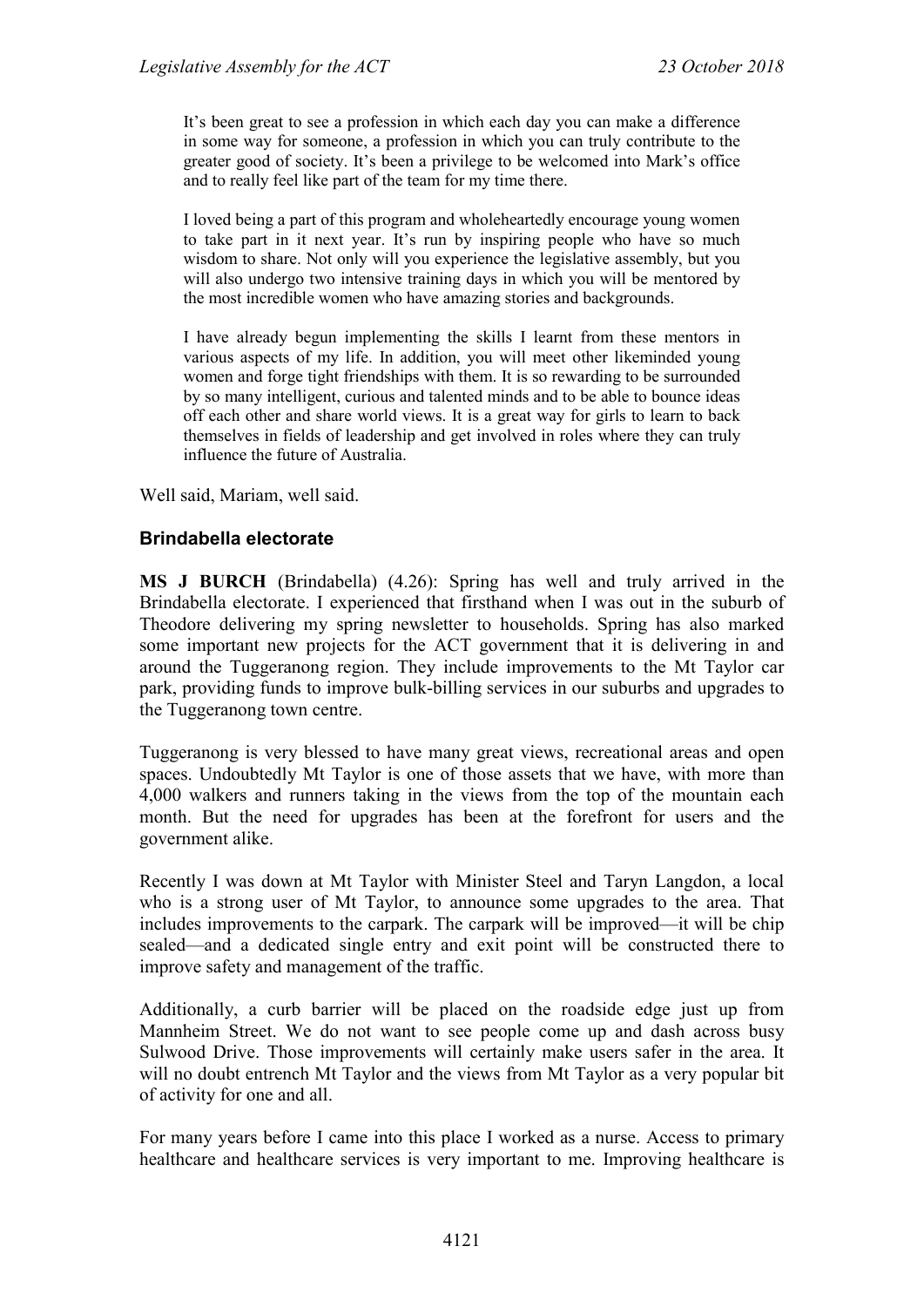equal to improving access to primary healthcare and bulk-billing. That is why I was very pleased to join the minister recently down at Isabella Plains Medical Practice to announce the government's bulk-billing general practice grants funds. This will see two initiatives brought into the Tuggeranong Valley. One is an improvement to the great existing services out of Isabella Plains Medical Centre. The grants have provided an additional \$111,000 to provide equipment for outreach clinics and home visits, which is a very good outcome for our community.

Finally, I was also very pleased to join Chris Steel, in his early days of being appointed as the Minister for City Services, down in Tuggeranong town centre through the laneways to share with him my vision of Anketell Street and the connection through to that laneway down into the lake. The laneway is a key part of our town centre. It has been under-utilised and, sad to say, probably a little bit unloved and unkempt for some time. But there is work afoot and certainly great ideas to be had.

The gazebo has gone. That has cleaned up the area significantly. Certainly the plans for that connection through the laneway from Anketell down to the lake look fantastic. I encourage all with an interest to make sure that we get this right. The members of the Tuggeranong community are very vocal in making sure that we listen to them. We want to listen to them; we want to hear their opinions. I encourage everybody to go onto the your say website. Have a look at the plans for that connection from Anketell Street down to Lake Tuggeranong. Let us know what you think. With all that advice to hand, with my enthusiasm and the enthusiasm of the community, those connections from Anketell Street down to Lake Tuggeranong will be a reality in the hopefully not so distant future.

# **Ian Kiernan AO—tribute**

**MS ORR** (Yerrabi) (4.30): I rise this evening to pay my respects to the late Ian Kiernan, founder and chairman of Clean Up Australia. It is difficult to quantify the impact Ian made during his life, as his work to improve Australia's natural environment crossed generations and borders.

As members know, Clean Up Australia is now an annual event for schools, families and other community groups to come together and get on with cleaning up their local environment. Since the inaugural clean-up event, which Ian organised to be held on Sydney Harbour, Clean Up Australia has grown into a national movement in which millions of Australians come together to clean up our environment.

Ian's impact can also be found in Clean Up the World, a campaign which now includes 30 million volunteers from 80 countries as well as the significantly increased awareness, which most of us may not even realise we have, of environmental conservation. Ian's passion and commitment for conservation through community mobilisation led Clean Up Australia to go beyond being just a one-time community event. Clean Up Australia is now a world-renowned organisation that leads the Clean Up Australia Day campaign each year.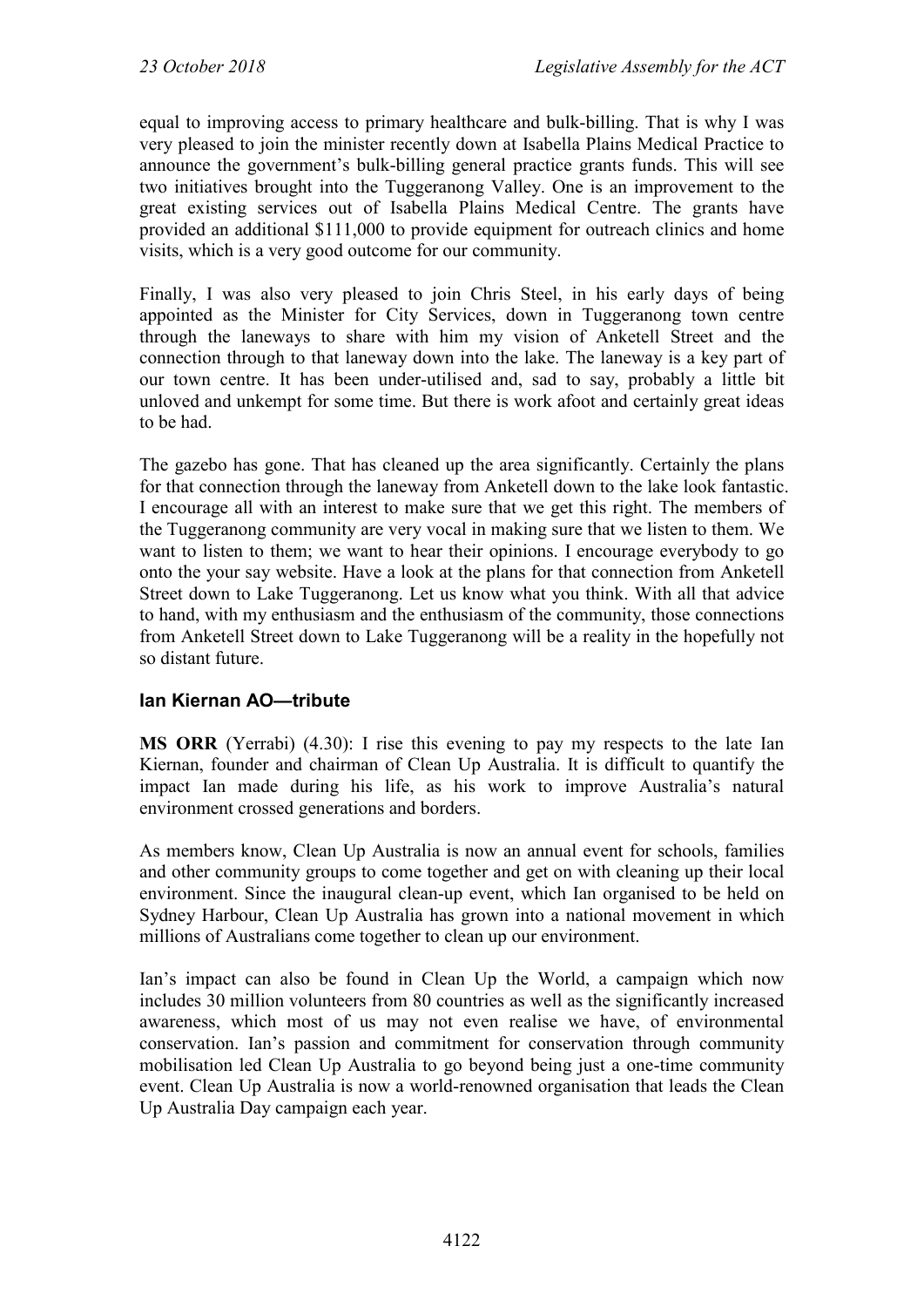Since that first clean-up, the way we as a nation think about littering has evolved, and Ian's philosophy of identifying the problem and the solution and then just getting on with the fix-up is something Australians have come to deeply value. Ian Kiernan's vision created Clean Up Australia and, as a result, thousands of Canberrans have mobilised over the years to take part in both hands-on and mindful environmentalism.

I personally felt Ian's impact when I regularly took part in clean-ups when I was a kid, with my Girl Guide group, along with my neighbours and my friends. More recently, with the help of Clean Up Australia, I have been able to hold my own grassland and waterway clean-ups across my electorate of Yerrabi. Clean Up Australia has always helped to facilitate these clean-ups by providing resources for volunteers to participate. Last weekend I held one of these events at the north Mitchell grasslands in Franklin.

The passion and commitment that volunteers in my electorate give to each clean-up reflect exactly the attitude Ian Kiernan promoted and what I believe he would want Australians to continue to display. I encourage all my constituents to get involved in events like these to honour Ian's vision for Australia's environment and to give back to our local community.

Ian's original vision has grown into one of Australia's largest, most successful volunteer movements and reflects a strong national character. In honouring Ian's legacy, it is important to remember that Ian believed that Clean Up Australia belonged to its volunteers. We will probably never be done cleaning up Australia's environment but, because of Ian Kiernan's impact, Australia is a much cleaner and healthier place now than it would have been without him.

## **Mental Health Month**

**MR RATTENBURY** (Kurrajong—Minister for Climate Change and Sustainability, Minister for Corrections and Justice Health, Minister for Justice, Consumer Affairs and Road Safety and Minister for Mental Health) (4.33): Mental Health Month is a global event held annually each October to raise awareness and reduce stigma around mental illness. There has been a terrific series of events taking place here in the ACT, and I wanted to take the opportunity to reflect on a few of those.

Each year, one in five Australians experience a mental health issue, and approximately half of all individuals will experience issues with mental health in their lifetime. Mental Health Month is a yearly reminder of the responsibility we all share to reach out and support those in the community who suffer in silence. Mental Health Month gives us all the chance to share the message that it is okay to get help for mental illness and that it is a sign of strength, not weakness.

This year the theme for Mental Health Month in the ACT is identity and growth. This theme was suggested by students from Hawker College and it means knowing who you are, accepting the past and growing into your future. Students went on to explain that mental illness should never define us. It is only one small part of the person we are; it cannot stop us from accomplishing everything we want to achieve. We need to be able to say, "I'm me. I'm okay with me. I wouldn't change a thing." This is a very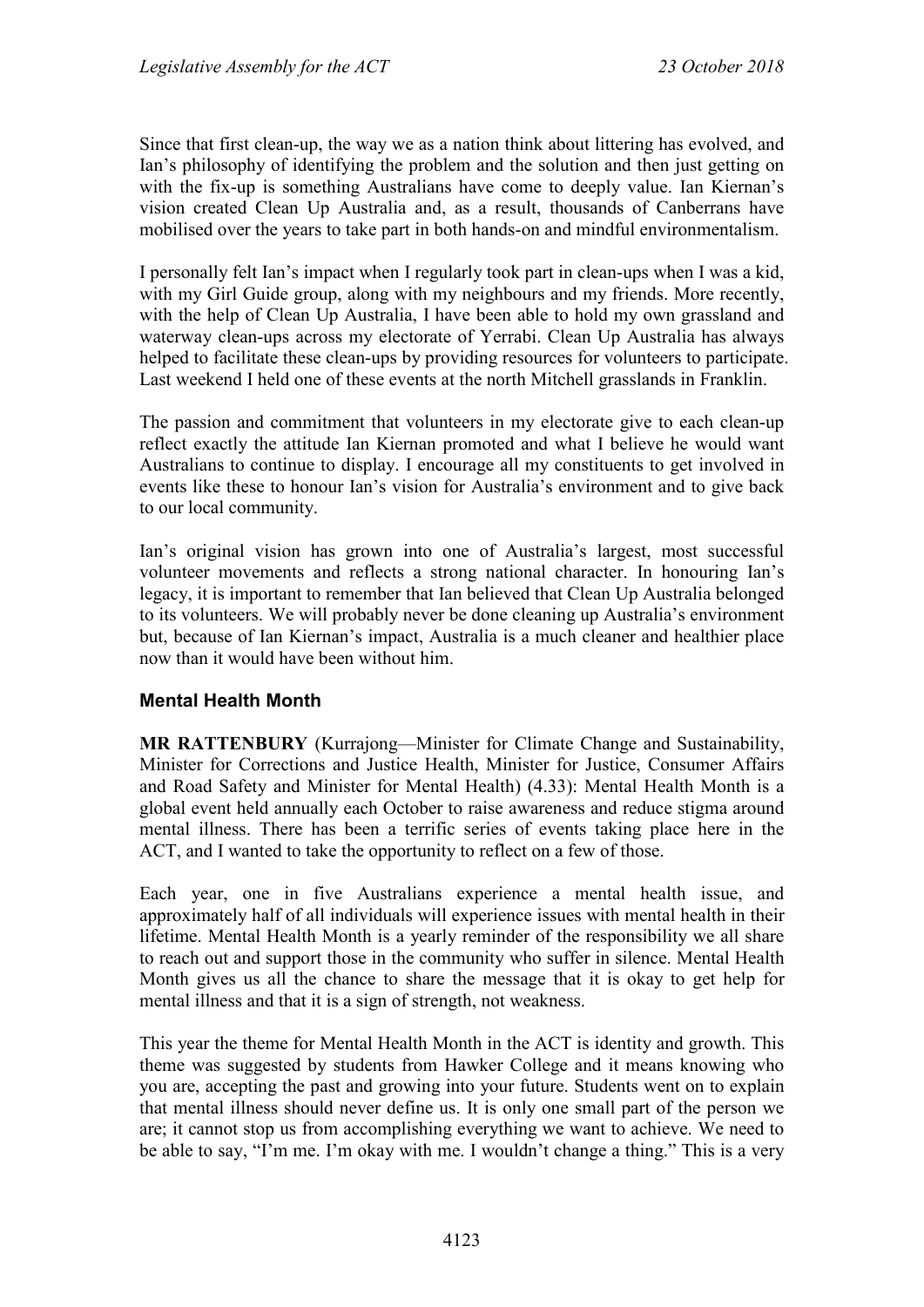positive attitude towards mental health expressed by the students of Hawker College and I personally want to thank them for their contribution to this Mental Health Month here in the ACT.

As I said, there have been some key events in the ACT. We had the lived experience showcase coordinated by Julia Bocking, a consumer and academic at the University of Canberra. It was held here at the Assembly on Wednesday, 3 October, and it included a screening of the film cleverly titled *Madness Sans Frontieres*, which talked about the lived experience and really sought to bring that important perspective to the discussion around mental health.

The mental health awards, which were also hosted here at the Assembly, were coordinated by Simon Viereck and the Mental Health Community Coalition team. These awards recognise individuals and organisations in our community who make an enormous contribution to the mental health sector in the ACT and by doing so enrich our community through their work by sharing their stories. There are a number of categories, and I would like to mention each of the winners.

There was the consumer of the year, Matthew Martin. Matthew has a great story, and he has been very courageous in sharing it widely in the community, of how mental health suddenly caught up with him. That would be the best way to describe it. Matthew spoke at the opening of the Dhulwa mental health facility a couple of years ago now and has continued to be an excellent advocate for the mental health issue and cause.

The carer of the year award went to Natalie Malcomson. Natalie is particularly focused on the issue of helping carers of people with bipolar disorder. She runs a monthly support group and facilitates a 12-week family connections program. Natalie is very passionate about the issue of BPD.

The promotion, prevention and early intervention program of the year was won by Menslink. I do not think I need to add much about Menslink in this place; it is a well-known organisation that runs terrific programs for young men.

The commendation award for mental health promotion, prevention and early intervention went to Tony Baker, who is the go-to guy for health and wellbeing in the building and construction industry and I think is well known across Canberra for that.

The reciprocity award went to Katrina McLean for her work with the Richmond Fellowship over the past nine years.

We also had the mental health volunteer of the year award, which was jointly awarded to Eunice Jolliffe, Ros Williams and Ann Finlay, three mothers who have had the terrible experience of having to go through the coronial process and have used that experience to advocate for improvements.

The David Perrin award was given to Rose Beard. This was one of the really inspiring awards on the day. Rose is well known in the community. Rose lives with and negotiates complex mental illness, disability and chronic illness related to an ongoing